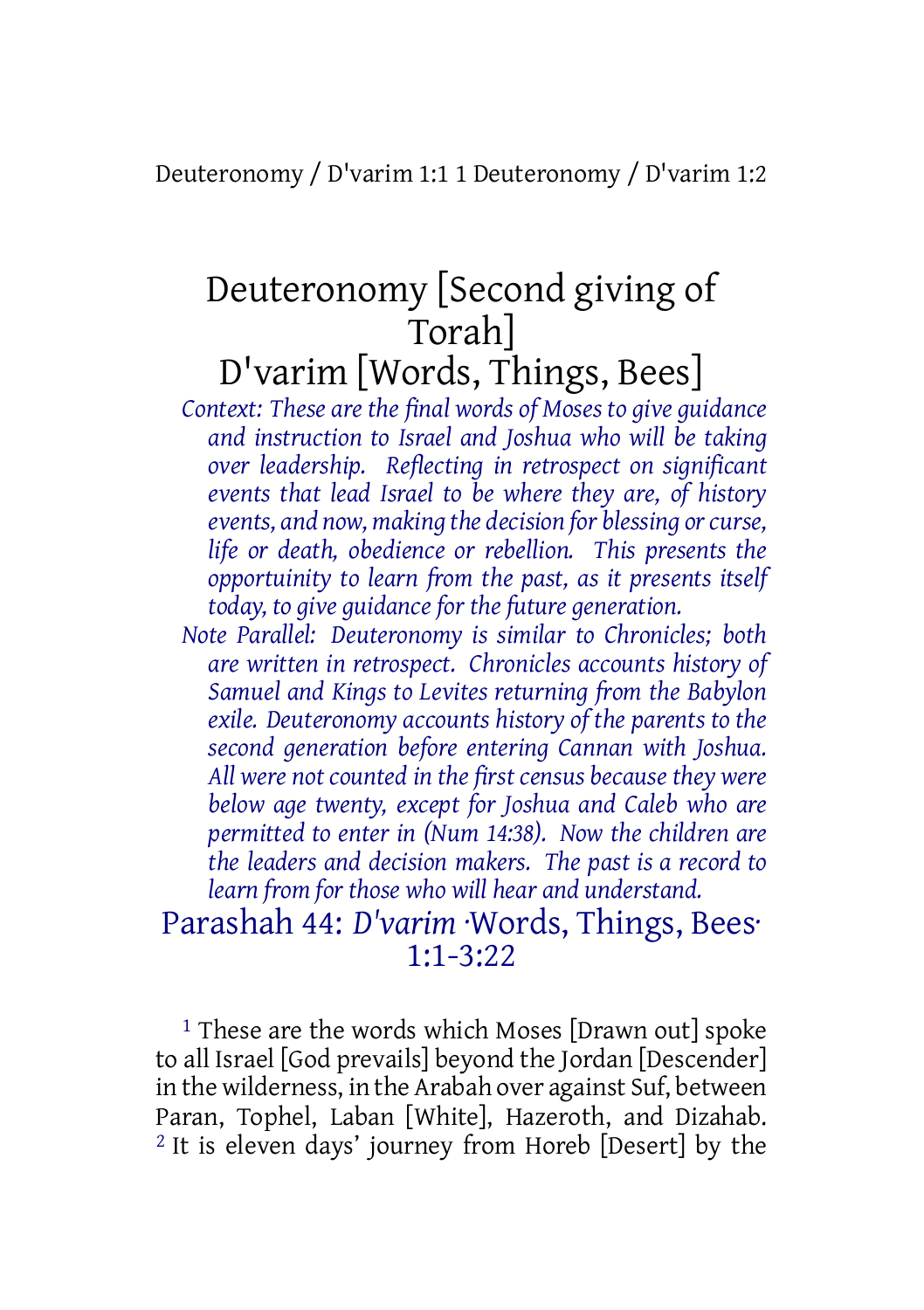Deuteronomy / D'varim 1:32Deuteronomy / D'varim 1:13

way of Mount Seir to Kadesh Barnea [Consecrated Soninconstant]. 3 In the fortieth year, in the eleventh month, on the first day of the month, Moses [Drawn out] spoke to the children of Israel [God prevails], according to all that ADONAI had given Moses [Drawn out], words of enjoinings to them; 4 after he had struck Sihon the king of the Amorites [Descendants of Talkers], who lived in Heshbon, and Og the king of Bashan, who lived in Ashtaroth, at Edrei.<sup>5</sup> Beyond the Jordan [Descender], in the land of Moab [From father], Moses [Drawn out] began to declare this *Torah* ·Teaching·, saying, 6 "*Yahweh Eloheikhem* [Yahweh our God] spoke to us in Horeb [Desert], saying, 'You have lived long enough at this mountain. <sup>7</sup> Turn, and take your journey, and go to the hill country of the Amorites [Descendants of Talkers], and to all the places near there, in the Arabah, in the hill country, and in the lowland, and in the South, and by the seashore, the land of the Canaanites [Descendants of Humbled], and Lebanon, as far as the great river, the river Euphrates [Fruitful]. 8 Behold, I have set the land before you. Go in and possess the land which ADONAI swore to your fathers, to Abraham [Father of a multitude], to Isaac [Laughter], and to Jacob [Supplanter], to give to them and to their offspring after them.' "

<sup>9</sup> I spoke to you at that time, saying, "I am not able to bear you myself alone. <sup>10</sup> ADONAI your God has multiplied you, and behold, you are today *as the stars of the sky for multitude.* \* <sup>11</sup> ADONAI , the God of your fathers, make you a thousand times as many as you are, and bless you, as he has promised you! *(2)* 12How can I myself alone bear your problems, your burdens, and your strife? 13 Take

<sup>\*</sup> 1:10 Quoted in Heb 11:12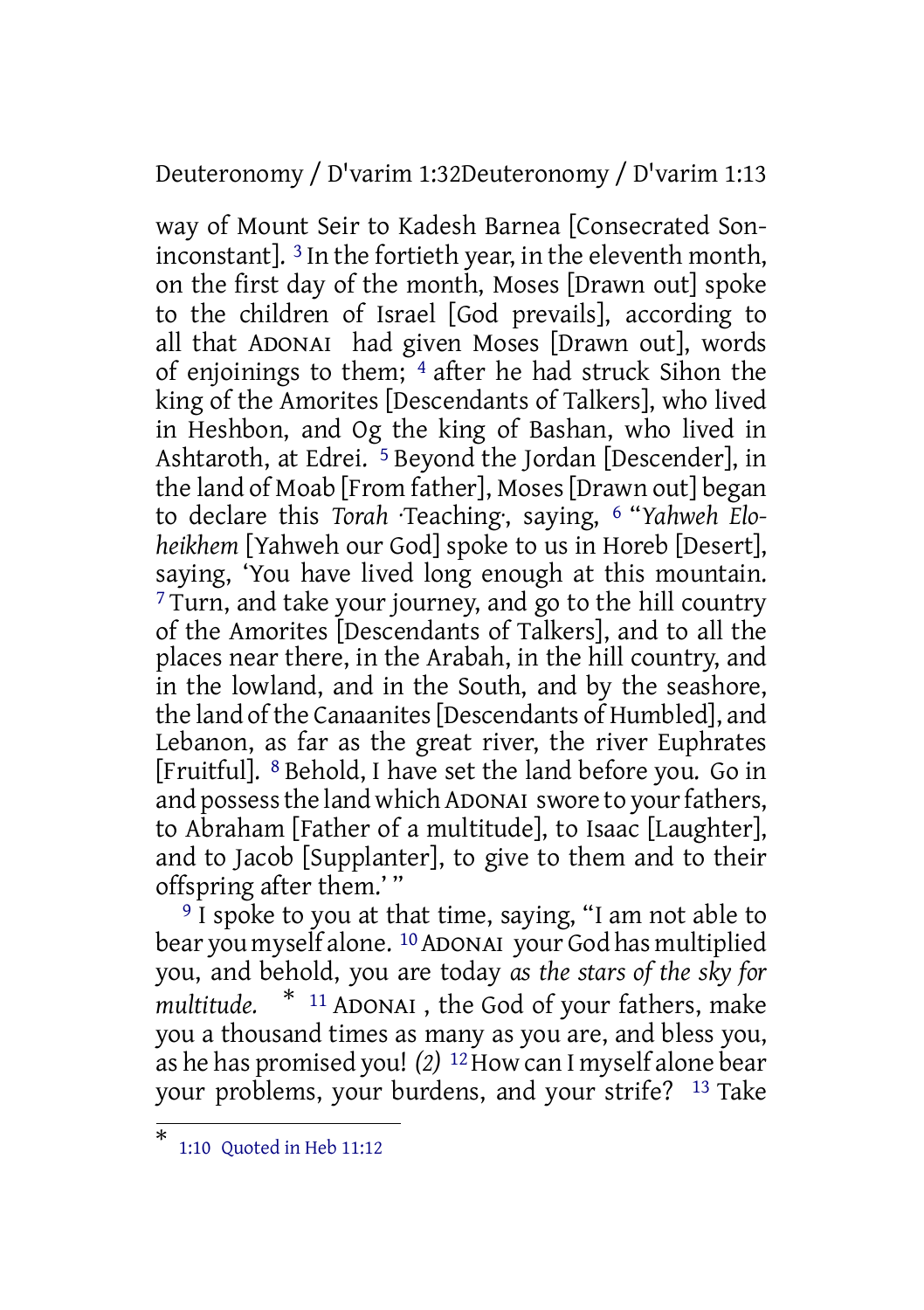#### *Deuteronomy / D'varim 1:14 3 Deuteronomy / D'varim 1:21*

wise men of understanding and well known according to your tribes, and I will make them heads over you."

14 You answered me, and said, "The thing which you have spoken is good to do." <sup>15</sup> So I took the heads of your tribes, wise men, and known, and made them heads over you, captains of thousands, and captains of hundreds, and captains of fifties, and captains of tens, and officers, according to your tribes.  $16$  I enjoined your judges at that time, saying, "*Sh'ma* ·Hear obey· cases between your brothers, and judge righteously between a man and his brother, and the foreigner who is living with him.  $17 \text{ }^{\dagger}$ You shall not show partiality in judgment; you shall *sh'ma*  $\cdot$ hear obey $\cdot$  the small and the great alike.  $\ddagger$  You shall not be afraid of the face of man, for the judgment is God's. The case that is too hard for you, you shall bring to me, and I will *sh'ma* ·hear obey· it." 18 I enjoined you at that time all the things which you should do. 19 We traveled from Horeb [Desert], and went through all that great and terrible wilderness which you saw, by the way to the hill country of the Amorites [Descendants of Talkers], as *Yahweh Eloheikhem* [Yahweh our God] enjoined us; and we came to Kadesh Barnea [Consecrated Son-inconstant]. 20 I said to you, "You have come to the hill country of the Amorites [Descendants of Talkers], which *Yahweh Eloheikhem* [Yahweh our God] gives to us. 21 Behold, ADONAI your God has set the land before you. Go up,

 $\uparrow$  1:17 Deut 1:17 (#10.605): T. The judge is not to show favoritism in making judgments / R. Not to appoint as judge one who is not learned in the laws of the *Torah* Teaching and judicial procedure, even if he is learned in other disciplines ‡ 1:17 Deut 1:17 (Deut 1:14-17; Lev 19:15) (#10.606): T. The judge not be afraid when judging no matter how a man presents himself / R. The judge must not fear a violent man when making judgments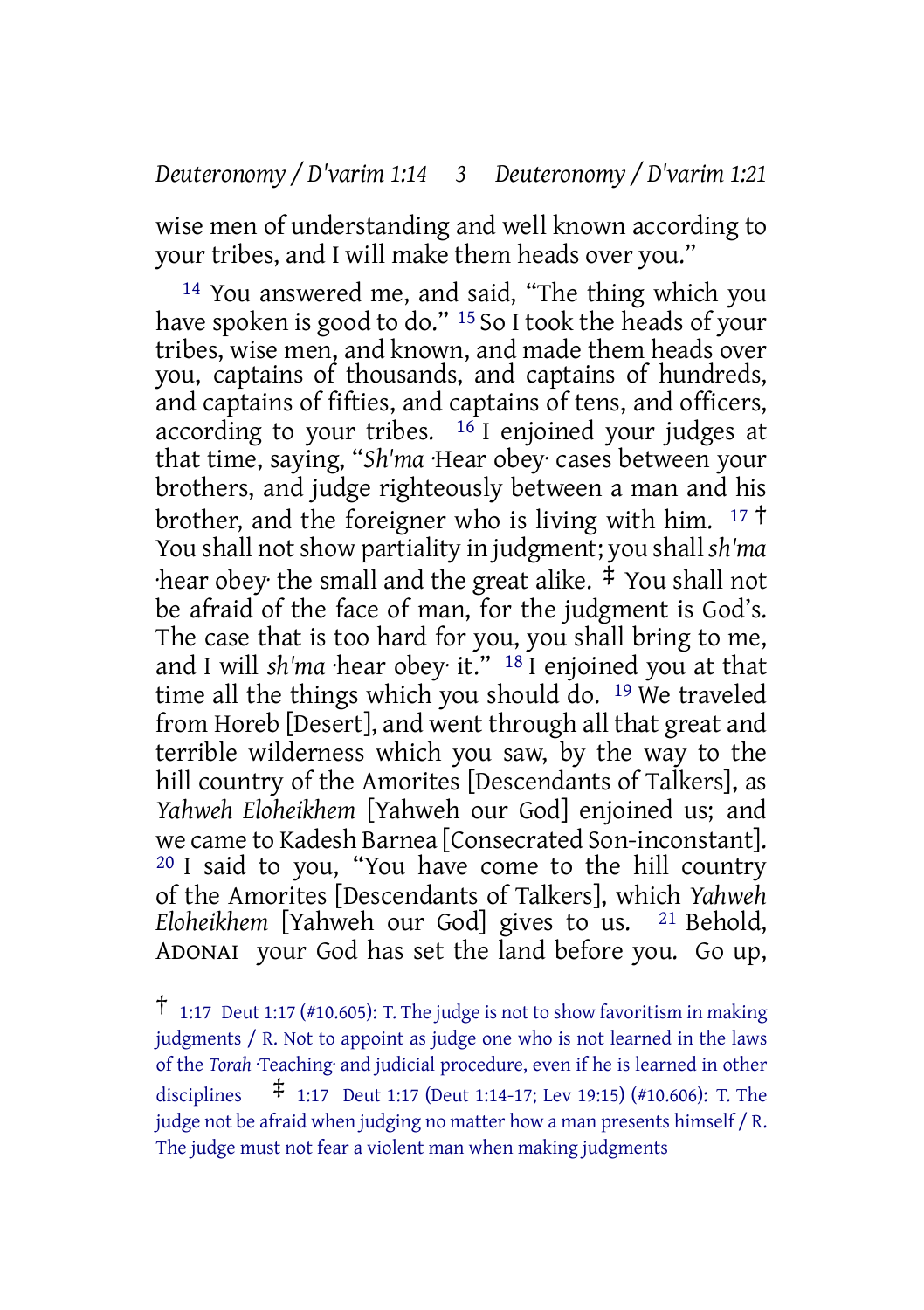Deuteronomy /D'varim 1:224Deuteronomy /D'varim 1:33

take possession, as ADONAI , the God of your fathers, has spoken to you. Don't be afraid, neither be dismayed."

*(3)* 22 You came near to me, everyone of you, and said, "Let us send men before us, that they may search the land for us, and bring us word again of the way by which we must go up, and the cities to which we shall come."

23 The thing pleased me well. I took twelve men of you, one man for every tribe. 24 They turned and went up into the hill country, and came to the valley of Eshcol, and spied it out.  $25$  They took some of the fruit of the land in their hands, and brought it down to us, and brought us word again, and said, "It is a good land which *Yahweh Eloheikhem* [Yahweh our God] gives to us."

26 Yet you wouldn't go up, but rebelled against the order of ADONAI your God. 27 You murmured in your tents, and said, "Because ADONAI hated us, he has brought us out of the land of Egypt [Abode of slavery], to deliver us into the hand of the Amorites [Descendants of Talkers], to destroy us. 28 Where are we going up? Our brothers have made our heart melt, saying, 'The people are greater and taller than we. The cities are great and fortified up to the sky. Moreover we have seen the sons of the Anakim there!' "

29 Then I said to you, "Don't dread, neither be afraid of them. 30 ADONAI your God who goes before you, he will fight for you, according to all that he did for you in Egypt [Abode of slavery] before your eyes, 31 and in the wilderness, where you have seen how that ADONAI your God bore you, as a man does bear his son, in all the way that you went, until you came to this place."

<sup>32</sup> Yet in this thing you didn't believe ADONAI your God, 33 who went before you on the way, to seek out a place for you to pitch your tents in, in fire by night, to show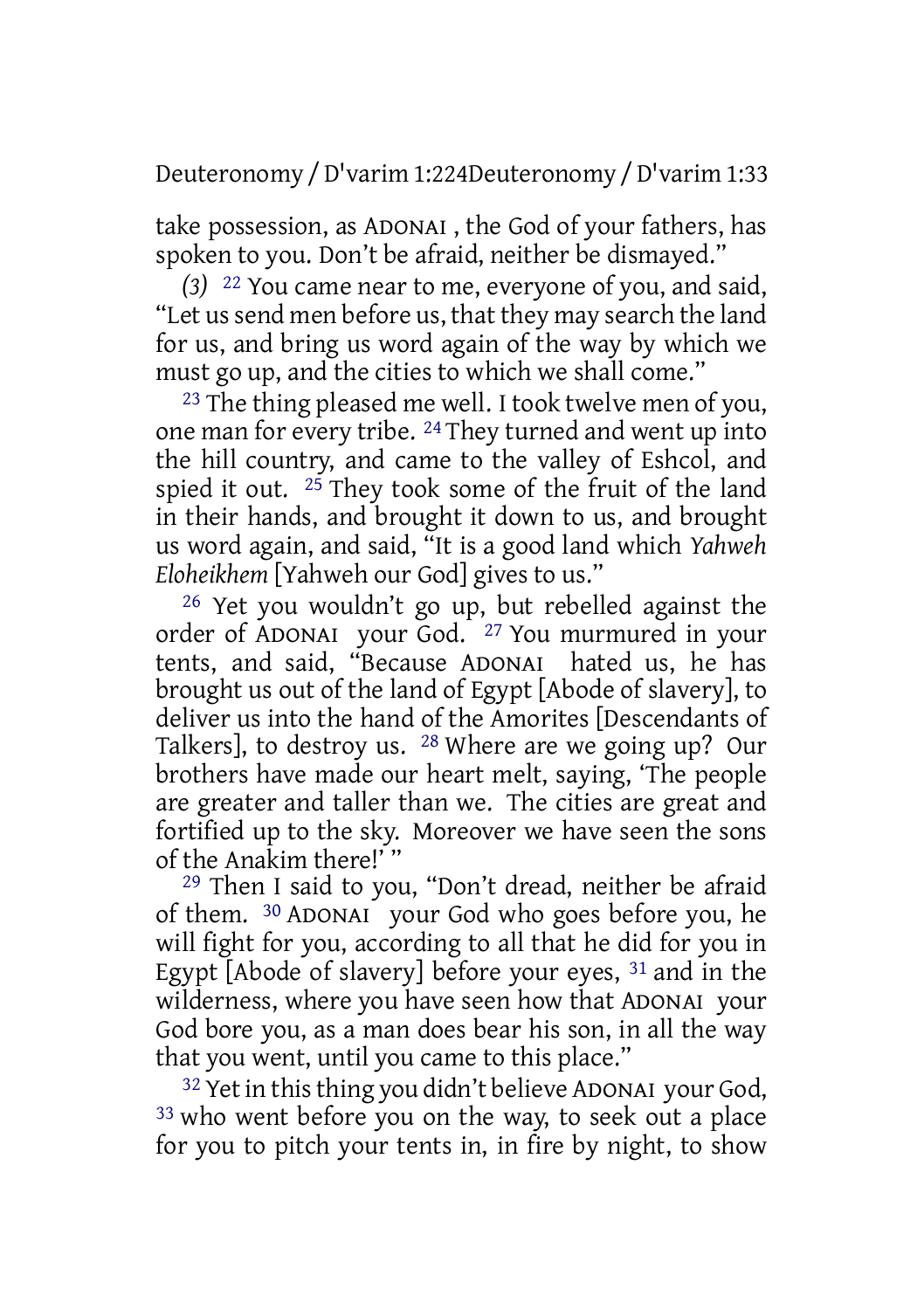Deuteronomy /D'varim 1:345Deuteronomy /D'varim 1:45

you by what way you should go, and in the cloud by day. 34 ADONAI *sh'ma* ·heard obeyed· the voice of your words, and was angry, and swore, saying, 35 "Surely not one of these men of this evil generation shall see the good land, which I swore to give to your fathers, 36 except Caleb the son of Jephunneh. He shall see it. I will give the land that he has trodden on to him, and to his children, because he has wholly followed ADONAI ."

37 Also ADONAI was angry with me for your sakes, saying, "You also shall not go in there. 38 Joshua [Salvation Yah] the son of Nun, who stands before you, shall go in there. Encourage him, for he shall cause Israel [God prevails] to inherit it. *(4)* 39 Moreover your little ones, whom you said should be captured or killed, and your children, who today have no knowledge of good or evil, they shall go in there, and I will give it to, and they shall possess it. 40 But as for you, turn, and take your journey into the wilderness by the way to the *Sea of Suf* [Reed Sea]."

41 Then you answered and said to me, "We have sinned against ADONAI , we will go up and fight, according to all that *Yahweh Eloheikhem* [Yahweh our God] enjoined us." Every man of you put on his weapons of war, and presumed to go up into the hill country.

42 ADONAI said to me, "Tell them, 'Don't go up, neither fight; for I am not among you; lest you be struck before your enemies.' "

43 So I spoke to you, and you didn't *sh'ma* ·hear obey·; but you rebelled against the order of ADONAI , and were presumptuous, and went up into the hill country. 44 The Amorites [Descendants of Talkers], who lived in that hill country, came out against you, and chased you, as bees do, and beat you down in Seir, even to Hormah. 45 You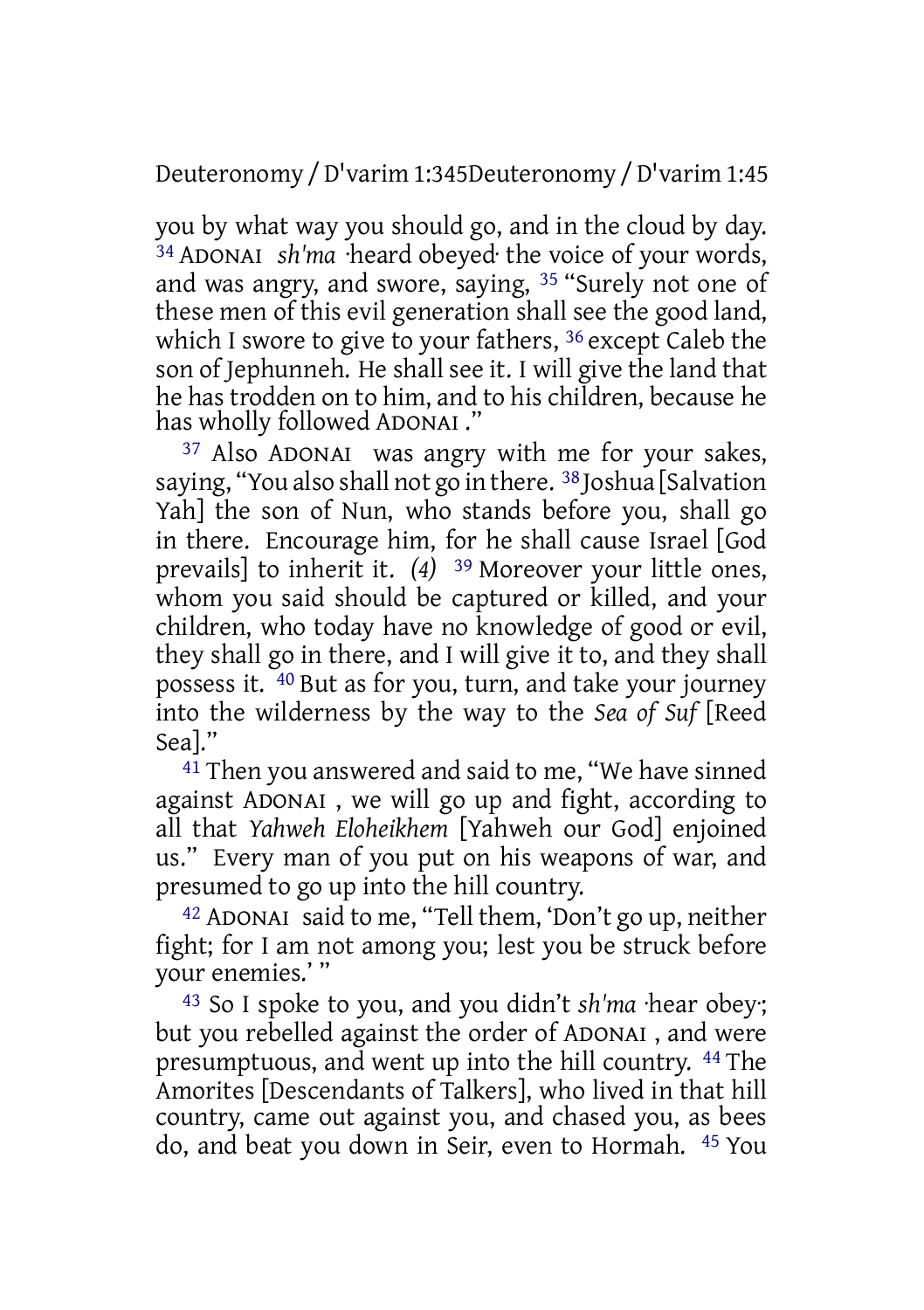Deuteronomy / D'varim 1:466Deuteronomy / D'varim 2:9

made *teshuvah* ·complete return· and wept before ADONAI ; but ADONAI didn't *sh'ma* ·hear obey· unto your voice, nor turn his ear to you. <sup>46</sup> So you stayed in Kadesh many days, according to the days that you remained.

#### 2

<sup>1</sup> Then we turned, and took our journey into the wilderness by the way to the *Sea of Suf* [Reed Sea], as ADONAI spoke to me; and we encircled Mount Seir many days. *(5)* 2 ADONAI spoke to me, saying, 3 "You have encircled this mountain long enough. Turn northward. 4 Enjoin the people, saying, 'You are to pass through the border of your cousins the children of Esau [Hairy], who dwell in Seir; and they will be afraid of you. Therefore be careful. 5 Don't contend with them; for I will not give you any of their land, no, *not so much as for the sole of your foot* \* to tread on; because I have given Mount Seir to Esau [Hairy] for a possession. 6 You shall purchase food from them for money, that you may eat. You shall also buy water from them for money, that you may drink.' "

 $\frac{7}{7}$  For ADONAI your God has blessed you in all the work of your hand. He has known your walking through this great wilderness. These forty years, ADONAI your God has been with you. You have lacked nothing.

8 So we passed by from our brothers the children of Esau [Hairy], who dwell in Seir, from the way of the Arabah from Elath and from Ezion Geber. We turned and passed by the way of the wilderness of Moab [From father].

9 ADONAI said to me, "Don't bother Moab [From father], neither contend with them in battle; for I will not give you any of his land for a possession; because I

<sup>\*</sup> 2:5 Quoted in Acts 7:5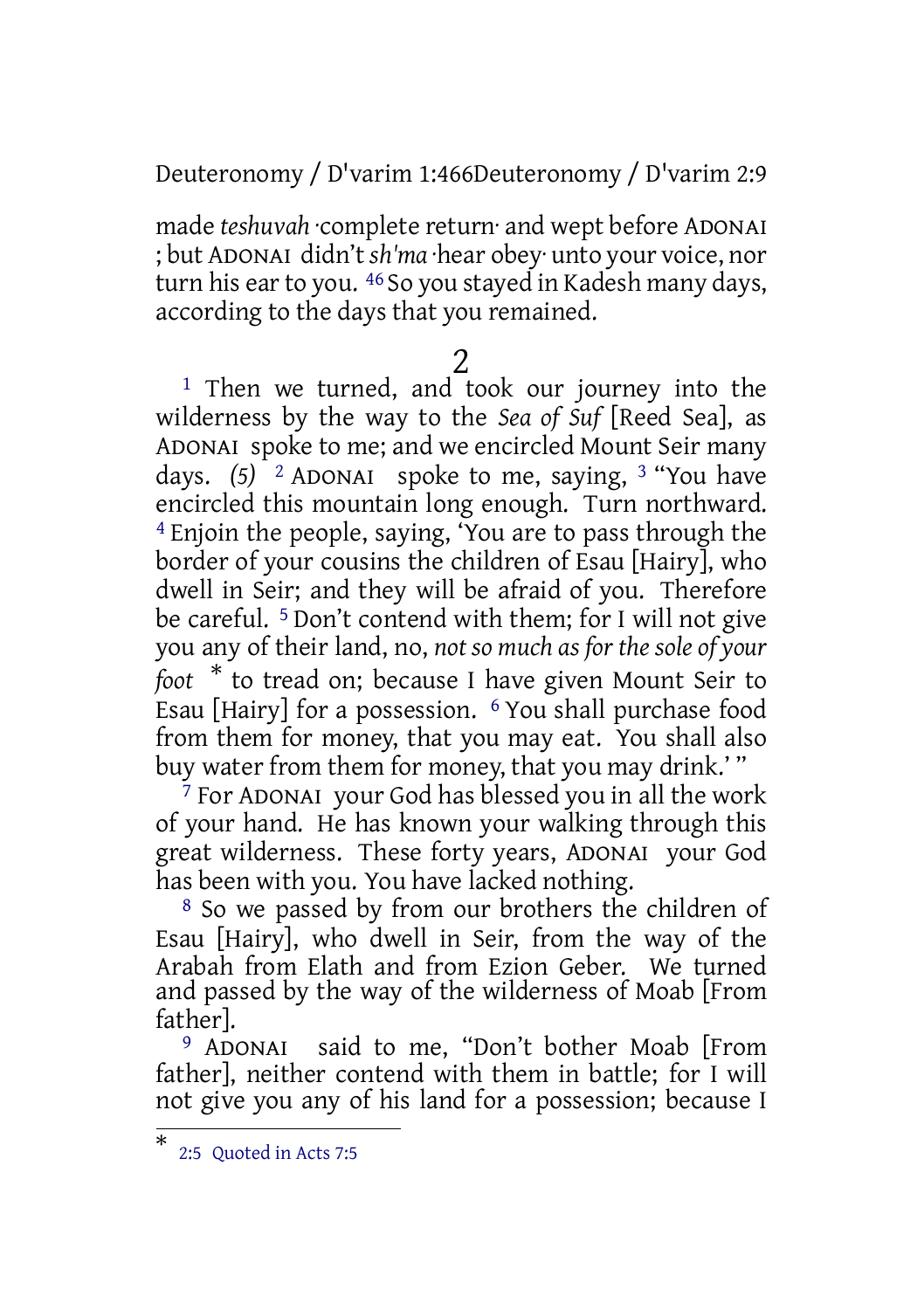Deuteronomy /D'varim 2:107Deuteronomy /D'varim 2:21

have given Ar to the children of Lot [Veil, Covering] for a possession."

10 (The Emim lived therein before, a people great, and many, and tall, as the Anakim. 11 These also are considered to be Rephaim [Descendants of Terrible one], as the Anakim; but the Moabites [Descendants of From father] call them Emim. 12 The Horites also lived in Seir before, but the children of Esau [Hairy] succeeded them. They destroyed them from before them, and lived in their place; as Israel [God prevails] did to the land of his possession, which ADONAI gave to them.)

13 "Now rise up, and cross over the brook Zered." We went over the brook Zered.

14 The days in which we came from Kadesh Barnea [Consecrated Son-inconstant], until we had come overthe brook Zered, were thirty-eight years; until all the generation of the men of war were consumed from the middle of the camp, as ADONAI swore to them. 15 Moreover ADONAI 's hand was against them, to destroy them from the middle of the camp, until they were consumed. 16 So, when all the men of war were consumed and dead from among the people, 17 ADONAI spoke to me, saying, 18 "You are to pass over Ar, the border of Moab [From father], today. 19 When you come near the border of the children of Ammon [Tribal people], don't bother them, nor contend with them; for I will not give you any of the land of the children of Ammon [Tribal people] for a possession; because I have given it to the children of Lot [Veil, Covering] for a possession."

20 (That also is considered a land of Rephaim [Descendants of Terrible one]: Rephaim [Descendants of Terrible one] lived there before; but the Ammonites [Tribal people] call them Zamzummim, 21 a great people, many, and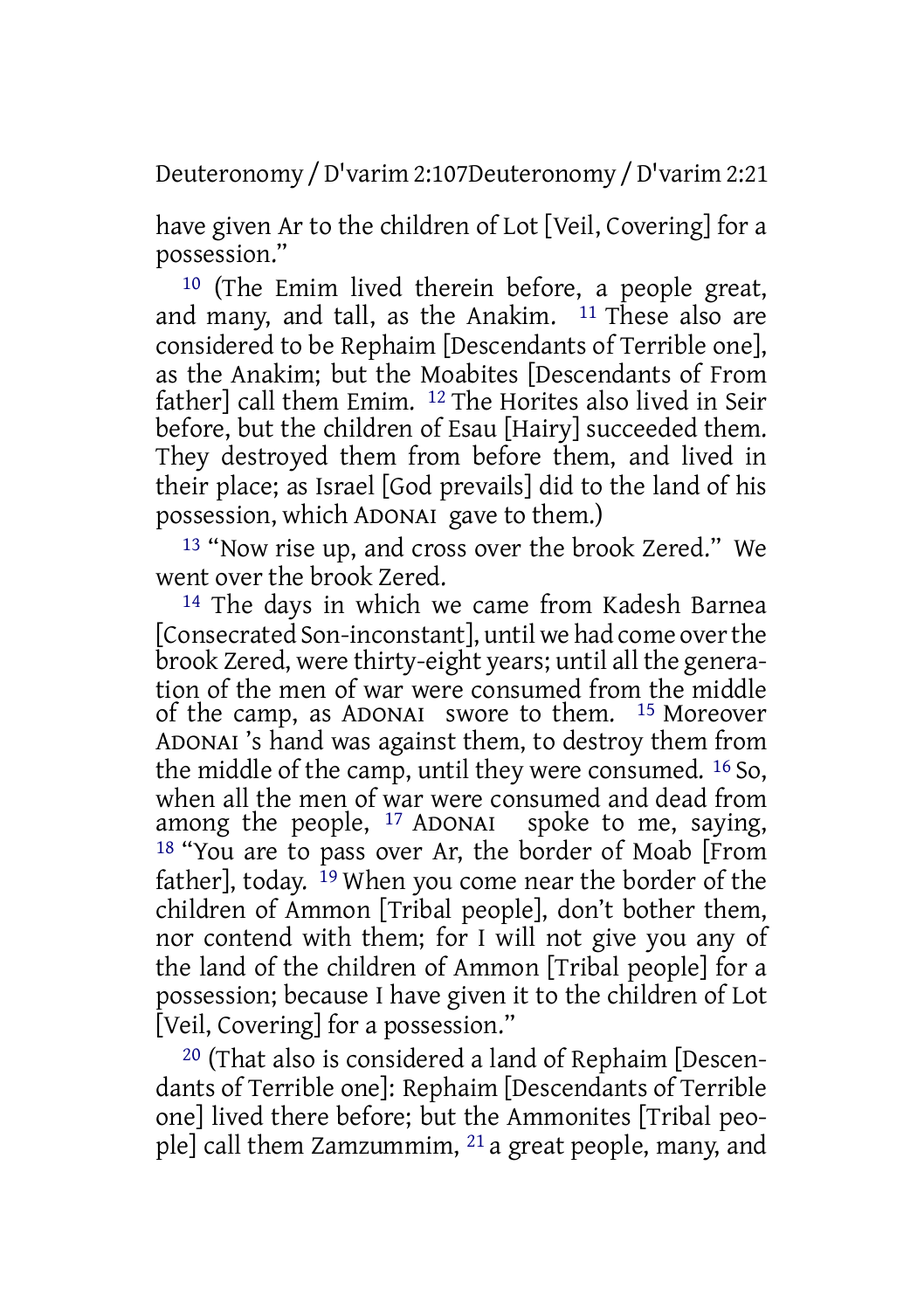Deuteronomy /D'varim 2:228Deuteronomy /D'varim 2:32

tall, as the Anakim; but ADONAI destroyed them before them; and they succeeded them, and lived in their place; 22 as he did for the children of Esau [Hairy], who dwell in Seir, when he destroyed the Horites from before them; and they succeeded them, and lived in their place even to this day: 23 and the Avvim, who lived in villages as far as Gaza, the Caphtorim, who came out of Caphtor, destroyed them, and lived in their place.)

 $24$  "Rise up, take your journey, and pass over the valley of the Arnon: behold, I have given into your hand Sihon the Amorite [Descendants of Talkers], king of Heshbon, and his land; begin to possess it, and contend with him in battle. 25 Today I will begin to put the dread of you and the fear of you on the peoples who are under the whole sky, who shall*sh'ma* ·hear obey·the report of you, and shall tremble, and be in anguish because of you."

<sup>26</sup> I sent messengers out of the wilderness of Kedemoth to Sihon king of Heshbon with words of peace, saying,  $27$  "Let me pass through your land. I will go along by the highway, I will turn neither to the right hand nor to the left. 28 You shall sell me food for money, that I may eat; and give me water for money, that I may drink. Just let me pass through on my feet, 29 as the children of Esau [Hairy] who dwell in Seir, and the Moabites [Descendants of From father] who dwell in Ar, did to me; until I pass over the Jordan [Descender] into the land which *Yahweh Eloheikhem* [Yahweh our God] gives us." 30 But Sihon king of Heshbon would not let us pass by him; for ADONAI your God hardened his spirit, and made his heart obstinate, that he might deliver him into your hand, as it is today.

*(6)* 31 ADONAI said to me, "Behold, I have begun to deliver up Sihon and his land before you. Begin to possess, that you may inherit his land." <sup>32</sup> Then Sihon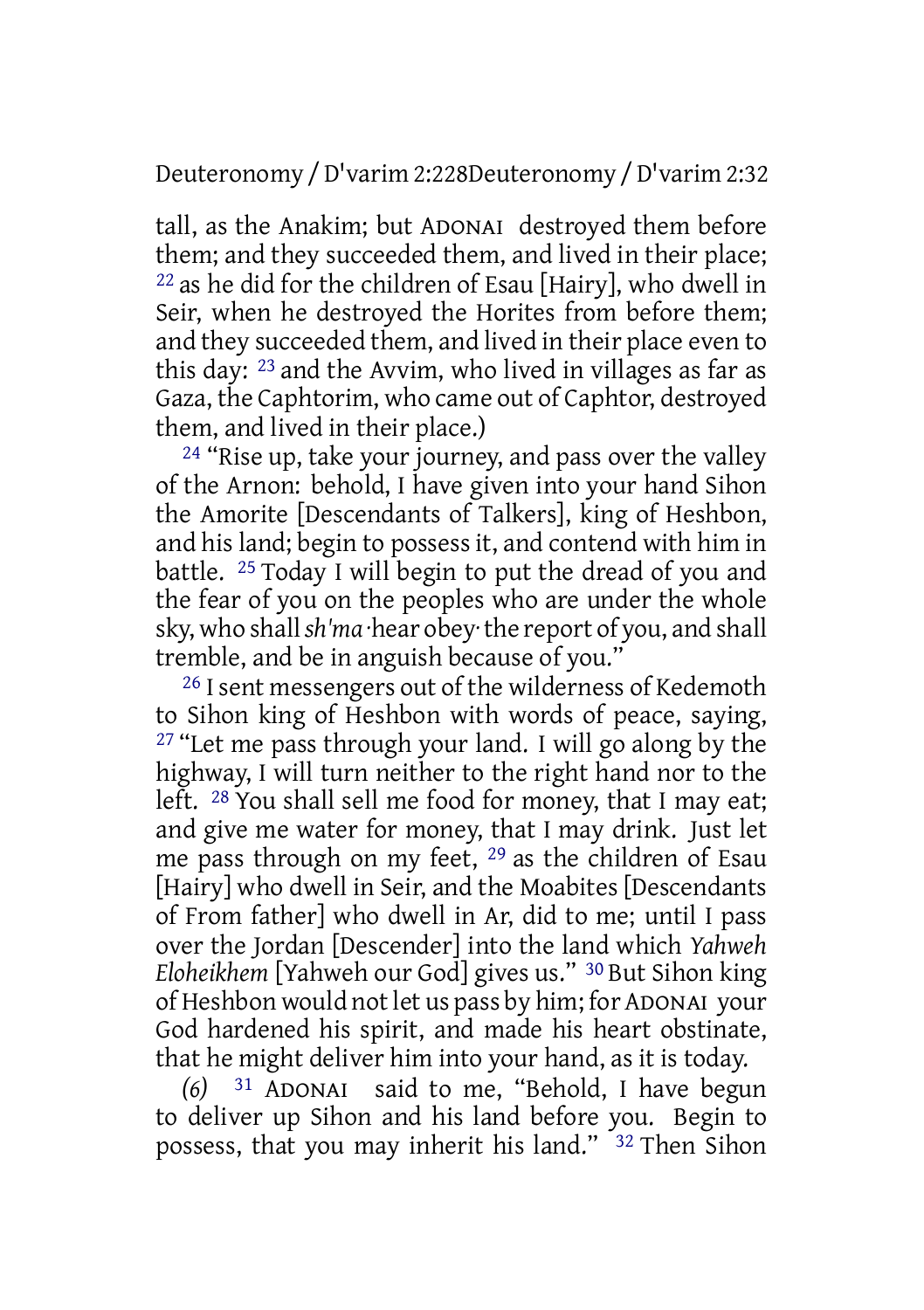Deuteronomy / D'varim 2:339Deuteronomy / D'varim 3:6

came out against us, he and all his people, to battle at Jahaz. 33 *Yahweh Eloheikhem* [Yahweh our God] delivered him up before us; and we struck him, his sons, and all his people. 34 We took all his cities at that time, and utterly destroyed every inhabited city, with the women and the little ones. We left no one remaining. <sup>35</sup> Only the livestock we took for plunder for ourselves, with the plunder of the cities which we had taken. 36 From Aroer, which is on the edge of the valley of the Arnon, and the city that is in the valley, even to Gilead, there was not a city too high for us. *Yahweh Eloheikhem* [Yahweh our God] delivered up all before us. 37 Only to the land of the children of Ammon [Tribal people] you didn't come near; all the banks of the river Jabbok, and the cities of the hill country, and wherever *Yahweh Eloheikhem* [Yahweh our God] forbade us by his enjoined words.

1 Then we turned, and went up the way to Bashan. Og the king of Bashan came out against us, he and all his people, to battle at Edrei. 2 ADONAI said to me, "Don't fear him; for I have delivered him, with all his people, and hisland, into your hand. You shall do to him as you did to Sihon king of the Amorites [Descendants of Talkers], who lived at Heshbon."

3 So *Yahweh Eloheikhem* [Yahweh our God] delivered into our hand Og also, the king of Bashan, and all his people. We struck him until no one was left to him remaining. 4 We took all his cities at that time. There was not a city which we didn't take from them; sixty cities, all the region of Argob, the kingdom of Og in Bashan. 5 All these were cities fortified with high walls, gates, and bars; besides a great many villages without walls. 6 We utterly destroyed them, as we did to Sihon king of Heshbon,

<sup>3</sup>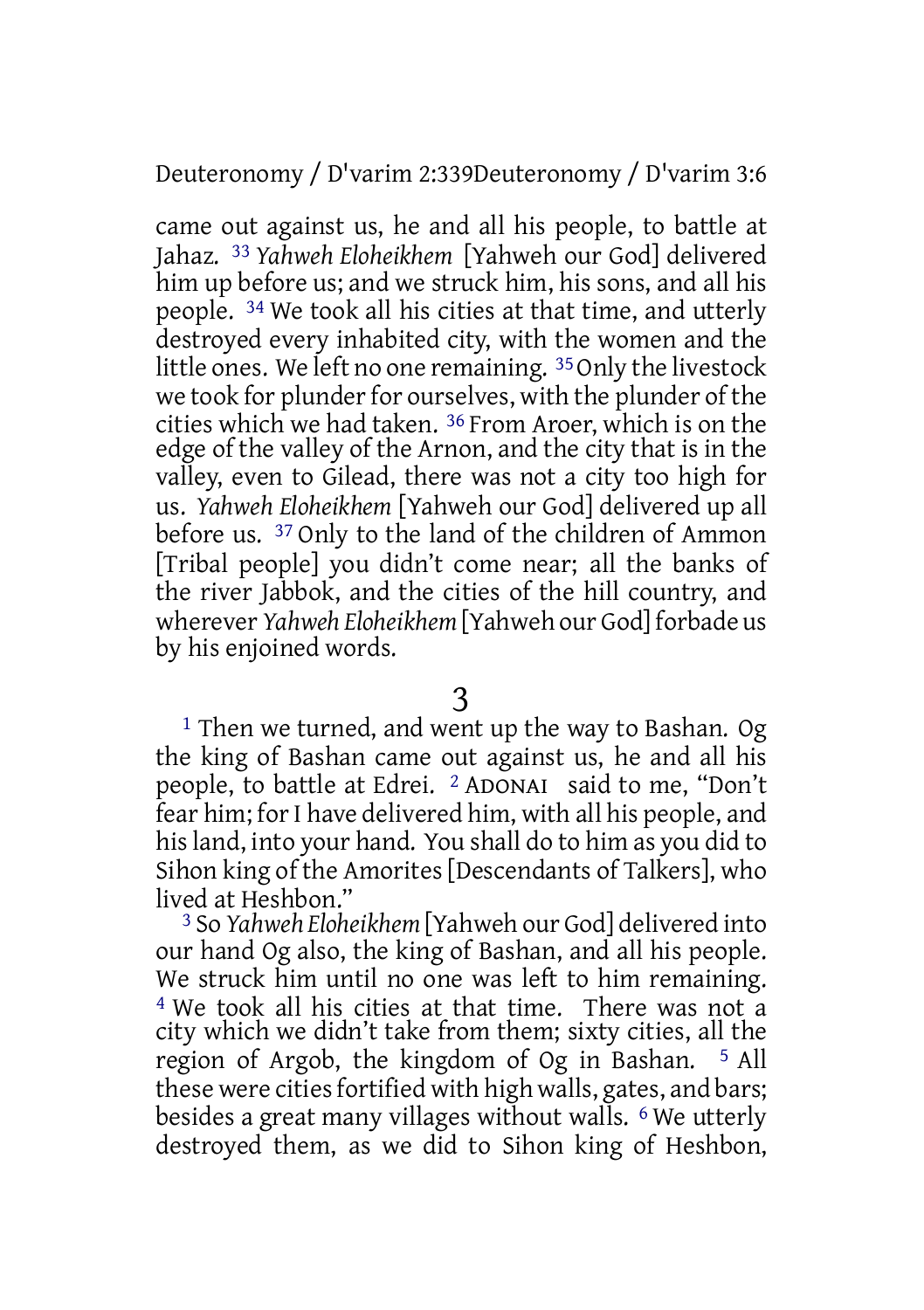#### Deuteronomy /D'varim 3:710Deuteronomy /D'varim 3:17

utterly destroying every inhabited city, with the women and the little ones. 7 But all the livestock, and the plunder of the cities, we took for plunder for ourselves. 8 We took the land at that time out of the hand of the two kings of the Amorites [Descendants of Talkers] who were beyond the Jordan [Descender], from the valley of the Arnon to Mount Hermon [Devoted to destruction]. <sup>9</sup> (The Sidonians call Hermon [Devoted to destruction] Sirion, and the Amorites [Descendants of Talkers] call it Senir.) 10 We took all the 'Ieyr HaKikar [Cities of the Round], and all Gilead, and all Bashan, to Salecah and Edrei, cities of the kingdom of Og in Bashan. 11 (For only Og king of Bashan remained of the remnant of the Rephaim [Descendants of Terrible one]. Behold, his bedstead was a bedstead of iron. Is not it in Rabbah of the children of Ammon [Tribal people]? Nine cubits [13.5 ft; 41.15 m] was its length, and four cubits [6 ft; 18.29 m] its width, after the cubit [18 in; 45.72 cm] of a man.) 12 This land we took in possession at that time: from Aroer, which is by the valley of the Arnon, and half the hill country of Gilead, and its cities, gave I to the Reubenites and to the Gadites: 13 and the rest of Gilead, and all Bashan, the kingdom of Og, gave I to the half-tribe of Manasseh [Causing to forget]; all the region of Argob, even all Bashan. (The same is called the land of Rephaim [Descendants of Terrible one]. 14 Jair the son of Manasseh [Causing to forget] took all the region of Argob, to the border of the Geshurites and the Maacathites, and called them, even Bashan, after his own name, Havvoth Jair, to this day.) *(7)* 15 I gave Gilead to Machir. 16 To the Reubenites and to the Gadites I gave from Gilead even to the valley of the Arnon, the middle of the valley, and its border, even to the river Jabbok, which is the border of the children of Ammon [Tribal people]; 17 the Arabah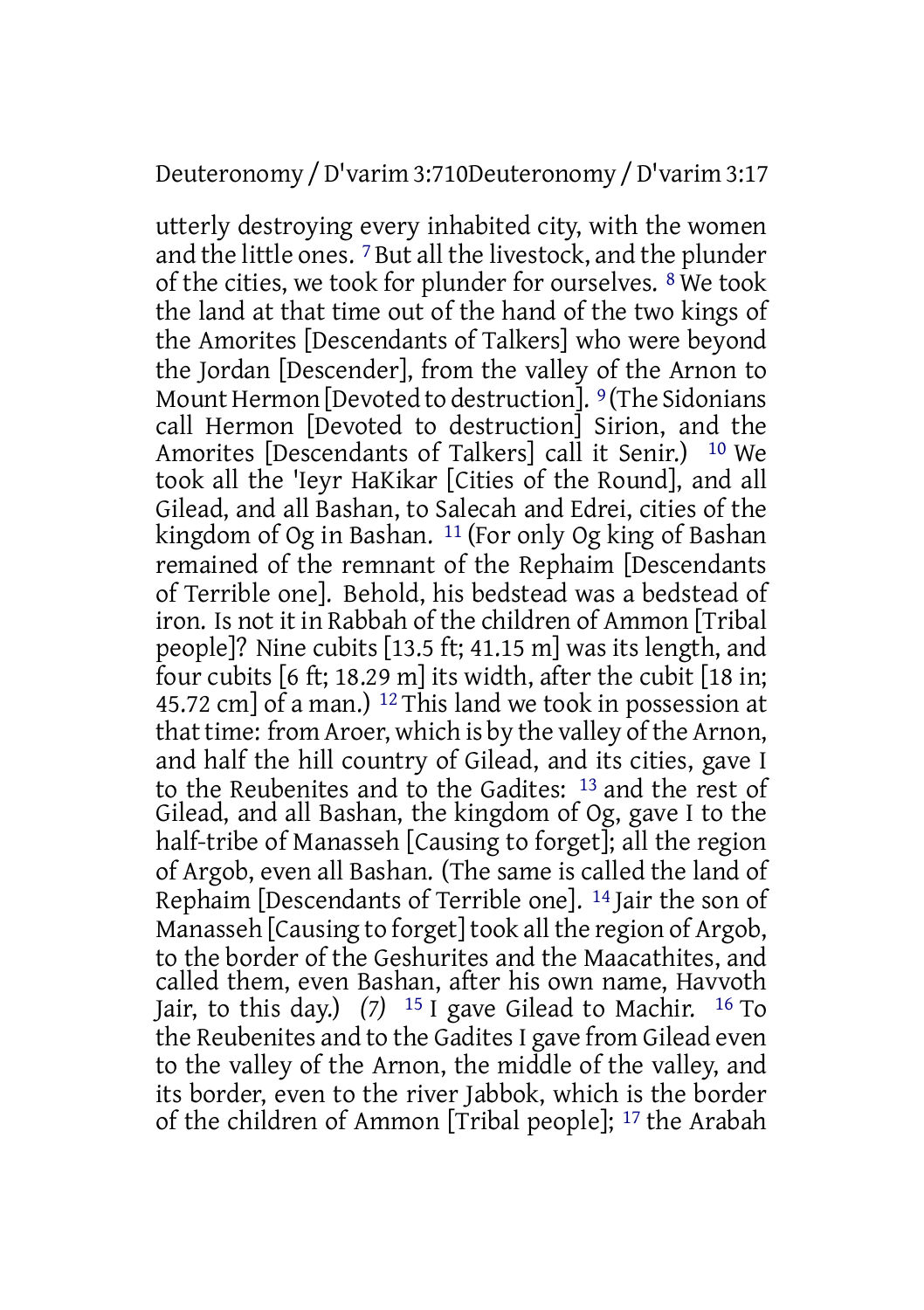Deuteronomy /D'varim 3:1811Deuteronomy /D'varim 3:25

also, and the Jordan [Descender] and its border, from Chinnereth even to the sea of the Arabah, the Salt Sea, under the slopes of Pisgah eastward.

18 I enjoined you at that time, saying, "ADONAI your God has given you this land to possess it. You shall pass over armed before your brothers the children of Israel [God prevails], all the men of valor. 19 But your wives, and your little ones, and your livestock, (I know that you have much livestock), shall live in your cities which I have given you, *(Maftir ·Conclusion·)* 20 until ADONAI gives rest to your brothers, asto you, and they also possessthe land which ADONAI your God gives them beyond the Jordan [Descender]. Then you shall each *teshuvah* ·completely return· to his own possession, which I have given you."

<sup>21</sup> I enjoined Joshua [Salvation Yah] at that time, saying, "Your eyes have seen all that ADONAI your God has done to these two kings. So shall ADONAI do to all the kingdoms where you go over. <sup>22</sup> You shall not fear them; for ADONAI your God himself fights for you."

*Haftarah D'varim ·Taking leave · Words / Things / Bees·:*

*Yesha'yahu / Isaiah 1:1-27*

*B'rit Hadashah ·New Covenant·: Mark 14:1-16*

# Parasha 45: *Va'etchanan* ·And I pleaded· 3:23-7:11

23 I begged ADONAI at that time, saying, 24 "Lord ADONAI , you have begun to show your servant your greatness, and your strong hand. For what deity is there in heaven or in earth that can do works like yours, and mighty acts like yours? 25 Please let me go over and see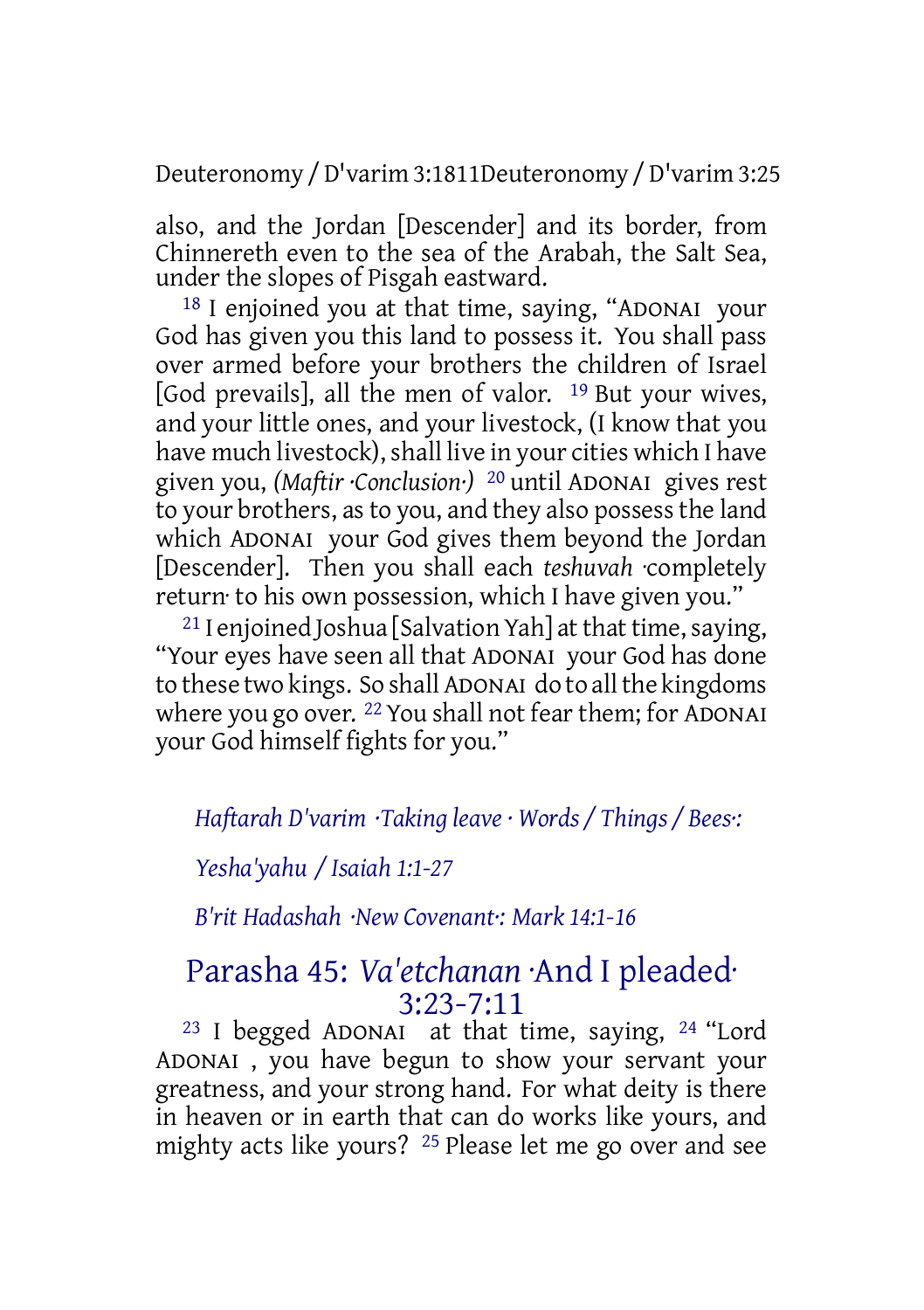Deuteronomy /D'varim 3:2612Deuteronomy /D'varim 4:7

the good land that is beyond the Jordan [Descender], that fine mountain, and Lebanon."

26 But ADONAI was angry with me for your sakes, and didn't *sh'ma* ·hear obey· me. ADONAI said to me, "Let this satisfy you. Speak no more to me of this matter. <sup>27</sup> Go up to the top of Pisgah, and lift up your eyes westward, and northward, and southward, and eastward, and see with your eyes; for you shall not go over this Jordan [Descender]. 28 But enjoin Joshua [Salvation Yah], and encourage him, and strengthen him; for he shall go over before this people, and he shall cause them to inherit the land which you shall see."  $29$  So we stayed in the valley near Beth Peor.

4

1 Now, Israel [God prevails], *sh'ma* ·hear obey· the statutes and to the judgments, which I teach you, to do them; that you may live, and go in and possess the land which ADONAI , the God of your fathers, gives you. 2 You shall not add to the word which I enjoin you, neither shall you take away from it, that you may keep the *mitzvot* ·instructions· of ADONAI your God which I enjoin you. 3 Your eyes have seen what ADONAI did because of Baal Peor; for all the men who followed Baal Peor, ADONAI your God has destroyed them from among you. <sup>4</sup> But you who were faithful to ADONAI your God are all alive today. *(2)* 5 Behold, I have taught you statutes and judgments, even as ADONAI my God enjoined me, that you should do so in the middle of the land where you go in to possess it.  $6$  Keep therefore and do them; for this is your wisdom and your understanding in the sight of the peoples, who shall *sh'ma* ·hear obey· all these statutes, and say, "Surely this great nation is a wise and understanding people." 7 For what great nation is there, that has a deity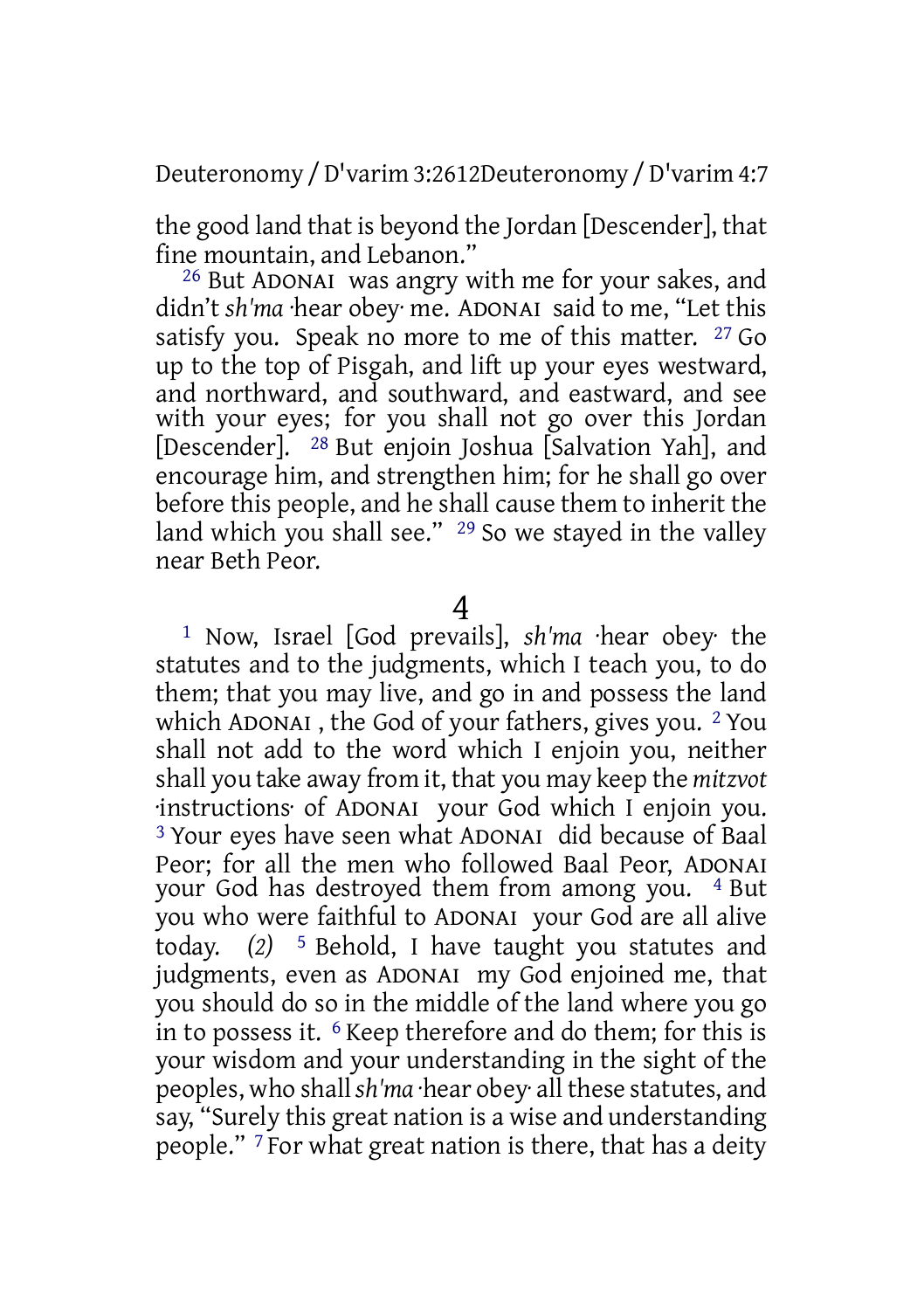Deuteronomy /D'varim 4:813Deuteronomy /D'varim 4:19

so near to them, as *Yahweh Eloheikhem* [Yahweh our God] is whenever we call on him? 8 What great nation is there, that has statutes and judgement so upright as all this *Torah* ·Teaching·, which I set before you today?

9 Only be careful, and keep your soul diligently, lest you forget the things which your eyes saw, and lest they depart from your heart all the days of your life; but make them known to your children and your children's children; 10 the day that you stood before ADONAI your God in Horeb [Desert], when ADONAI said to me, "Assemble the people to me, and I will make them *sh'ma* ·hear obey· my words, that they may learn to fear me all the days that they live on the earth, and that they may teach their children." 11 You came near and stood under the mountain. The mountain burned with fire to the heart of the sky, with darkness, cloud, and thick darkness. 12 ADONAI spoke to you out of the middle of the fire: you *sh'ma* ·hear obey· the voice of words, but you saw no form; you only heard a voice. 13 He declared to you his covenant ·binding contract between two or more parties·, which he enjoined you to perform, even the Ten Words. He wrote them on two stone tablets. 14 ADONAI enjoined me at that time to teach you statutes and judgments, that you might do them in the land where you go over to possess it. 15 Be very careful, for you saw no kind of form on the day that ADONAI spoke to you in Horeb [Desert] out of the middle of the fire, 16 lest you corrupt yourselves, and make yourself an engraved image in the form of any figure, the likeness of male or female, 17 the likeness of any animal that is on the earth, the likeness of any winged bird that flies in the sky, 18 the likeness of anything that creeps on the ground, the likeness of any fish that is in the water under the earth; 19 and lest you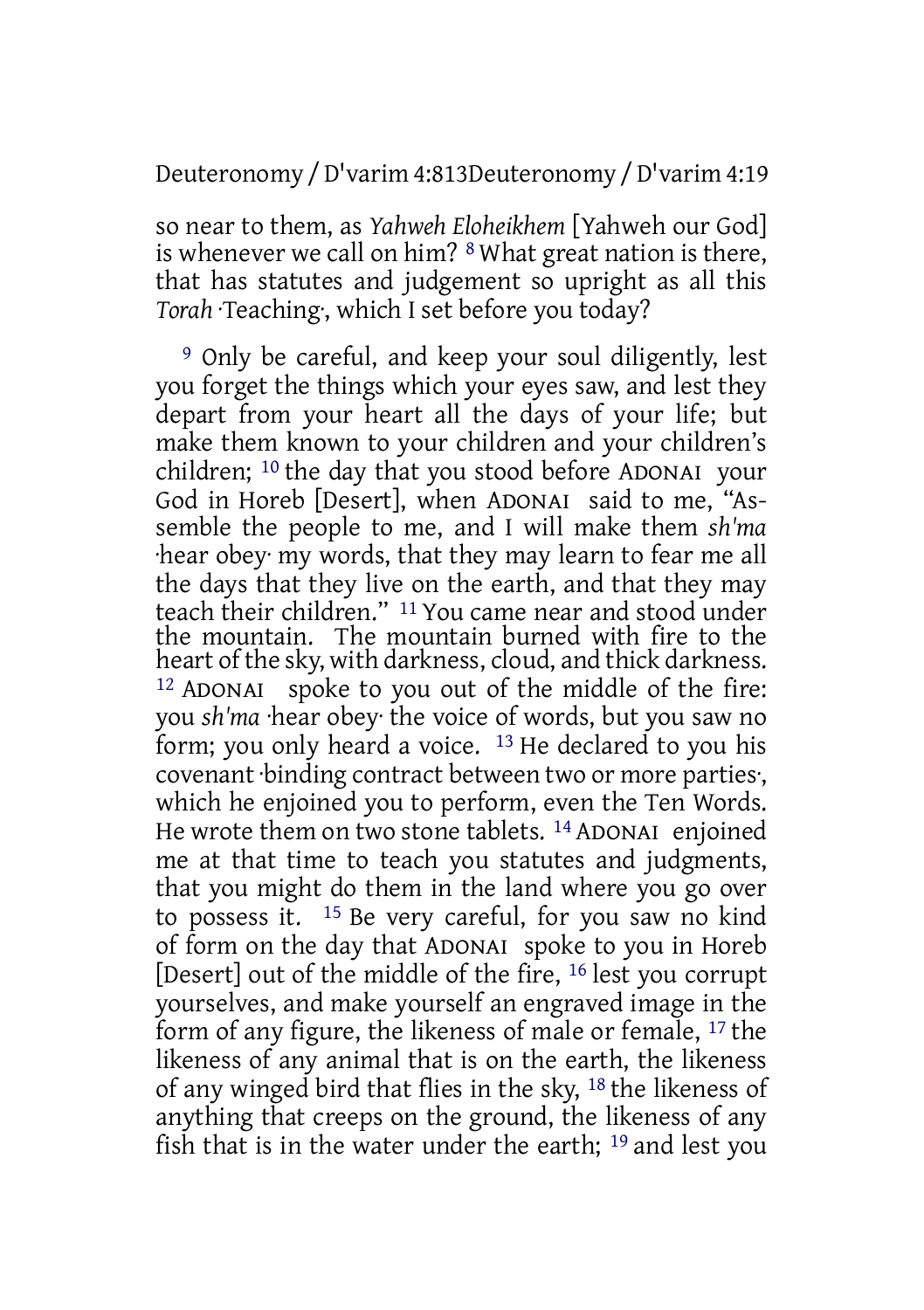#### Deuteronomy /D'varim 4:2014Deuteronomy /D'varim 4:28

lift up your eyes to the sky, and when you see the sun and the moon and the stars, even all the army of the sky, you are drawn away and worship them, and *abad* ·serve· them, which ADONAI your God has allotted to all the peoples under the whole sky. 20 But ADONAI has taken you, and brought you out of the iron furnace, out of Egypt [Abode of slavery], to be to him a people of inheritance, as it is today. <sup>21</sup> Furthermore ADONAI was angry with me for your sakes, and swore that I should not go over the Jordan [Descender], and that I should not go in to that good land, which ADONAI your God gives you for an inheritance; <sup>22</sup> but I must die in this land. I must not go over the Jordan [Descender]; but you shall go over, and possess that good land. 23 Be careful, lest you forget the covenant ·binding contract between two or more parties· of ADONAI your God, which he made with you, and make yourselves an engraved image in the form of anything which ADONAI your God has enjoined forbidden for you. 24 For ADONAI your *God is 'Akal 'Esh [Consuming Fire],* \* a jealous God. 25When you shall father children, and children's children, and you shall have been long in the land, and shall corrupt yourselves, and make an engraved image in the form of anything, and shall do that which is evil in ADONAI your God's sight, to provoke him to anger; 26 I call heaven and earth to witness against you today, that you will soon utterly perish from off the land which you go over the Jordan [Descender] to possess it. You will not prolong your days on it, but will utterly be destroyed. 27 ADONAI will scatter you among the peoples, and you will be left few in number among the nations, where ADONAI will lead you away. 28 There you shall *abad* ·serve· deities, the

<sup>\*</sup> 4:24 Quoted in Heb 12:29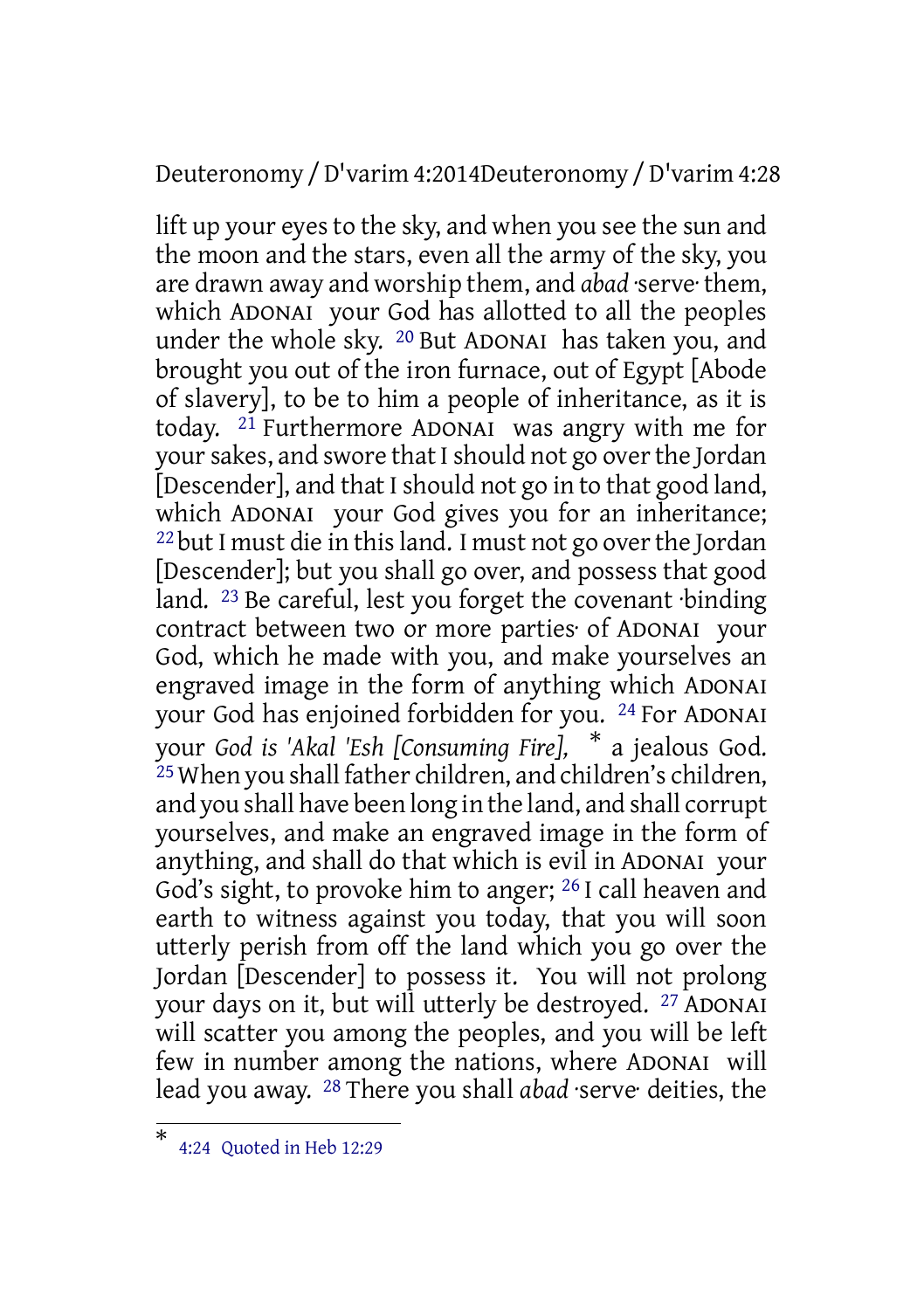Deuteronomy /D'varim 4:2915Deuteronomy /D'varim 4:38

work of men's hands, wood and stone, which neither see, nor *sh'ma* ·hear obey·, nor eat, nor smell. 29 But from there you shall seek ADONAI your God, and you shall find him, when you search after him with all your heart and with all your soul. <sup>30</sup> When you are in oppression, and all these things have come on you, in the latter days you shall *teshuvah* ·completely return· to ADONAI your God, and *sh'ma* ·hear obey· to his voice. 31 For ADONAI your God is a merciful God. He will not fail you, neither destroy you, nor forget the covenant ·binding contract between two or more parties· of your fathers which he swore to them. 32 For ask now of the days that are past, which were before you, since the day that God created man on the earth, and from the one end of the sky to the other, whether there has been anything as this great thing is, or has been *sh'ma* ·heard obeyed· like it? 33 Did a people ever *sh'ma* ·hear obey· the voice of God speaking out of the middle of the fire, as you have *sh'ma* ·heard obeyed·, and live? 34 Or has God tried to go and take a nation for himself from among another nation, by trials, by signs, by wonders, by war, by a mighty hand, by an outstretched arm, and by great terrors, according to all that ADONAI your God did for you in Egypt [Abode of slavery] before your eyes? <sup>35</sup> It was shown to you so that you might know that ADONAI is God. *Thereis no oneelse besides him,* † <sup>36</sup>Out of heaven he made you to *sh'ma* ·hear obey· his voice, that he might instruct you. On earth he made you to see his great fire; and you *sh'ma* ·heard obeyed· his words out of the middle of the fire. 37 Because he *'ahav* ·affectionately loved· your fathers, therefore he chose their offspring after them, and brought you out with his presence, with his great power, out of Egypt [Abode of slavery]; <sup>38</sup> to

<sup>†</sup> 4:35 Quoted in Mark 12:32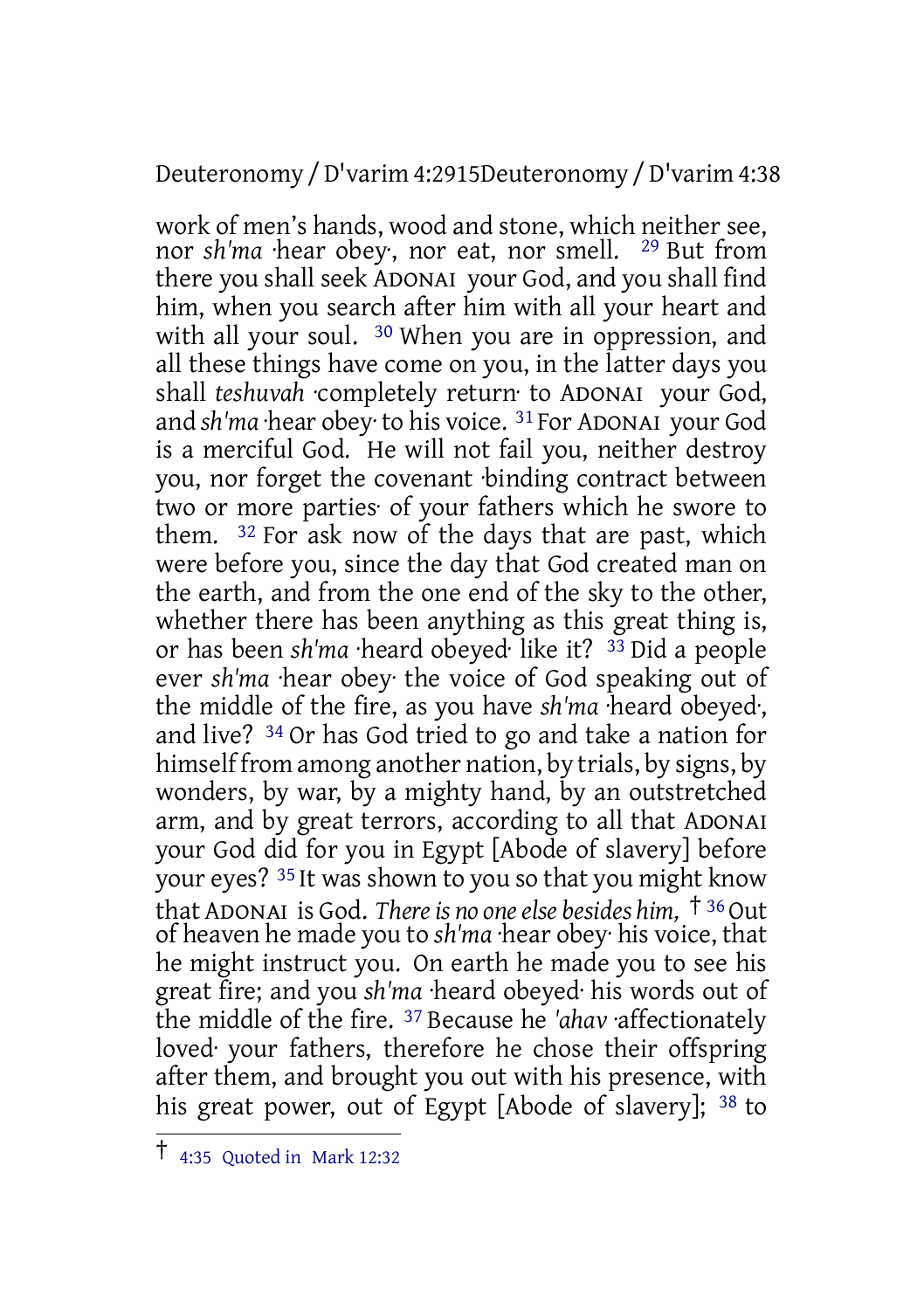#### Deuteronomy /D'varim 4:3916Deuteronomy /D'varim 4:48

drive out nations from before you greater and mightier than you, to bring you in, to give you their land for an inheritance, as it is today.  $39$  Know therefore today, and take it to heart, that ADONAI⌃ himself is God in heaven above and on the earth beneath. *There is no one else.* ‡ <sup>40</sup> You shall keep his statutes, and his *mitzvot* ·instructions·, which I enjoin you today, that it may go well with you, and with your children after you, and that you may prolong your days in the land, which ADONAI your God gives you, forever. *(A:3)* 41 Then Moses [Drawn out] set apart three cities beyond the Jordan [Descender] toward the sunrise; 42 that the man slayer might flee there, who kills his neighbor unawares, and didn't hate him in time past; and that fleeing to one of these cities he might live: 43 Bezer in the wilderness, in the plain country, for the Reubenites; and Ramoth in Gilead, for the Gadites; and Golan in Bashan, for the Manassites. 44 This is the *Torah* ·Teaching· which Moses [Drawn out] set before the children of Israel [God prevails]. 45 These are the testimonies, and the statutes, and the judgments, which Moses [Drawn out] spoke to the children of Israel [God prevails], when they came out of Egypt [Abode of slavery], 46 beyond the Jordan [Descender], in the valley over against Beth Peor, in the land of Sihon king of the Amorites [Descendants of Talkers], who lived at Heshbon, whom Moses [Drawn out] and the children of Israel [God prevails] struck, when they came out of Egypt [Abode of slavery]. 47 They took his land in possession, and the land of Og king of Bashan, the two kings of the Amorites [Descendants of Talkers], who were beyond the Jordan [Descender] toward the sunrise; <sup>48</sup> from Aroer, which is on the edge of the valley of the Arnon, even to Mount Sion

<sup>‡</sup> 4:39 Quoted in Mark 12:32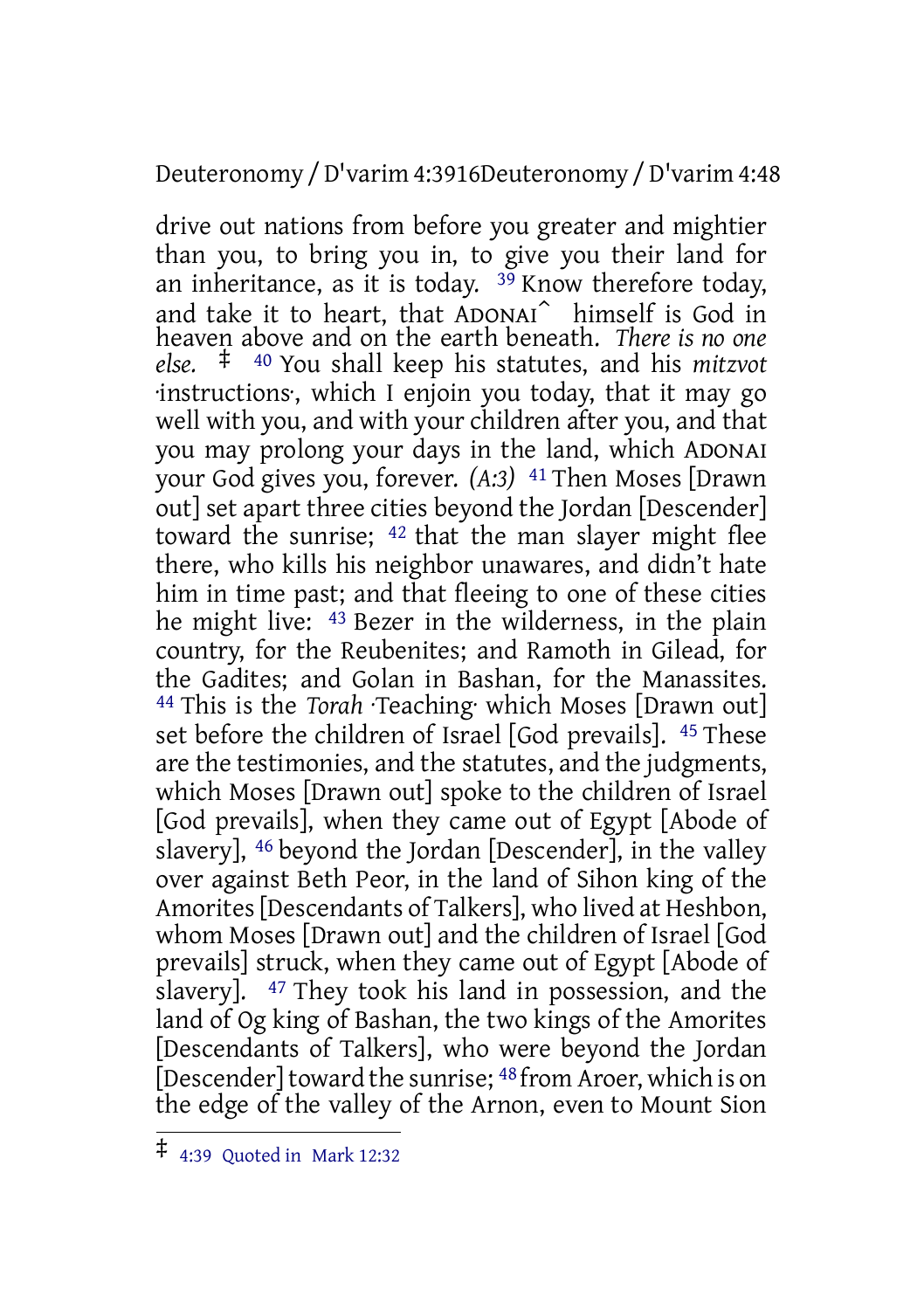Deuteronomy /D'varim 4:4917Deuteronomy /D'varim 5:8

(also called Hermon [Devoted to destruction]), 49 and all the Arabah beyond the Jordan [Descender] eastward, even to the sea of the Arabah, under the slopes of Pisgah.

### 5

*(A:4, S:3)* 1 Moses [Drawn out] called to all Israel [God prevails], and said to them, "*Sh'ma* ·Hear obey·, Israel [God prevails], the statutes and the judgments which I speak in your ears today, that you may learn them, and observe to do them." 2 *Yahweh Eloheikhem* [Yahweh our God] made a covenant with us in Horeb [Desert]. <sup>3</sup> ADONAI didn't make this covenant with our fathers, but with us, even us, who are all of us here alive today. 4 ADONAI spoke with you face to face on the mountain out of the middle of the fire, 5 (I stood between ADONAI and you at that time, to show you ADONAI 's word; for you were afraid because of the fire, and didn't go up onto the mountain) saying,

<sup>6</sup> \* "I am ADONAI your God, who brought you out of the land of Egypt [Abode of slavery], out of the house of bondage.

<sup>7</sup> † "You shall have no other deities before me.

<sup>8</sup> ‡ "You shall not make an engraved image for yourself, any likeness of what is in heaven above, or what is in the

<sup>\*</sup> 5:6 Deut 5:6; Ex 20:2 (#1.1): T. I am Adonai your God / R. To know there is a God  $\uparrow$  5:7 Deut 5:7; Ex 20:3 (Deut 5:6-7) (#2a.60): T. Not to recognize, bow down to, nor serve the deities of others in My Presence / R. Not to entertain the thought that there is any god but Adonai R. Note: Jewish culture on *karet* ·to cut off·. *Karet* is God's prerogative to be used in special cases only. This appliesthe capitol punishment (*karet* ·to be cut off·) to all generations alive at the time of the crime. This punishment is not a curse on the family, but it does put a close on the family linage (see D. Freedman, The Nine Commandments, p106-107)  $\uparrow$  5:8 Deut 5:8-10; Ex 20:4 (Ex 20:3-6) (#2a.61): Not to make a graven image nor to have one made for yourself by another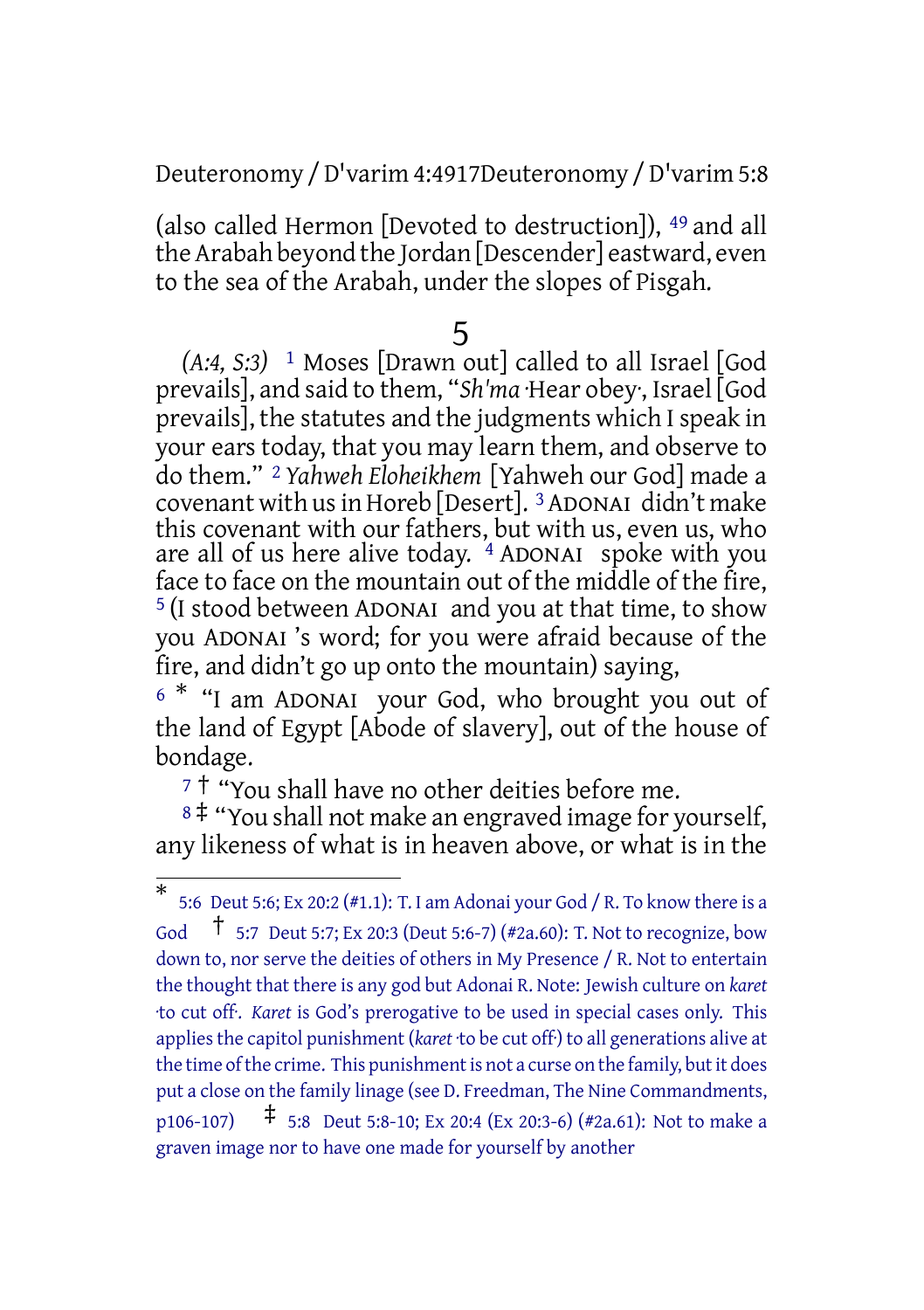Deuteronomy /D'varim 5:918Deuteronomy /D'varim 5:10

earth beneath, or that is in the water under the earth. <sup>9</sup> § You shall not *hawa* ·bow low, prostrate· yourself down to them, \* nor *abad* ·serve· them; forI, ADONAI , your God, am a jealous God, visiting the iniquity of the fathers on the children, and on the third and on the fourth generation of those who hate me; 10 and showing *cheshed* ·lovingkindness· to thousands of those who *'ahav* ·affectionately love· me and keep my *mitzvot* ·instructions·.

<sup>§</sup> 5:9 Deut 5:9; Ex 20:5 (Ex 20:5-6; Deut 5:8-10) (#2b.92): T. Not to bow down to an object of idolatry, even if that is its normal way of worship / R. Not to worship idols in the four ways we worship God, which are: 1. Ritually slaying a sacrifice 2. Burning a ritual substance on an altar 3. Pouring a libation ·of wine· 4. Prostrating oneself \* 5:9 Deut 5:9; Ex 20:5 (#2b.93): T. Not to worship or serve carved images / R. Not to worship an object of idolatry in its normal ways of worship / Consider: Serving other deities is an act of disloyalty and infidelity, one that God considers like adultery and treats with marital jealousy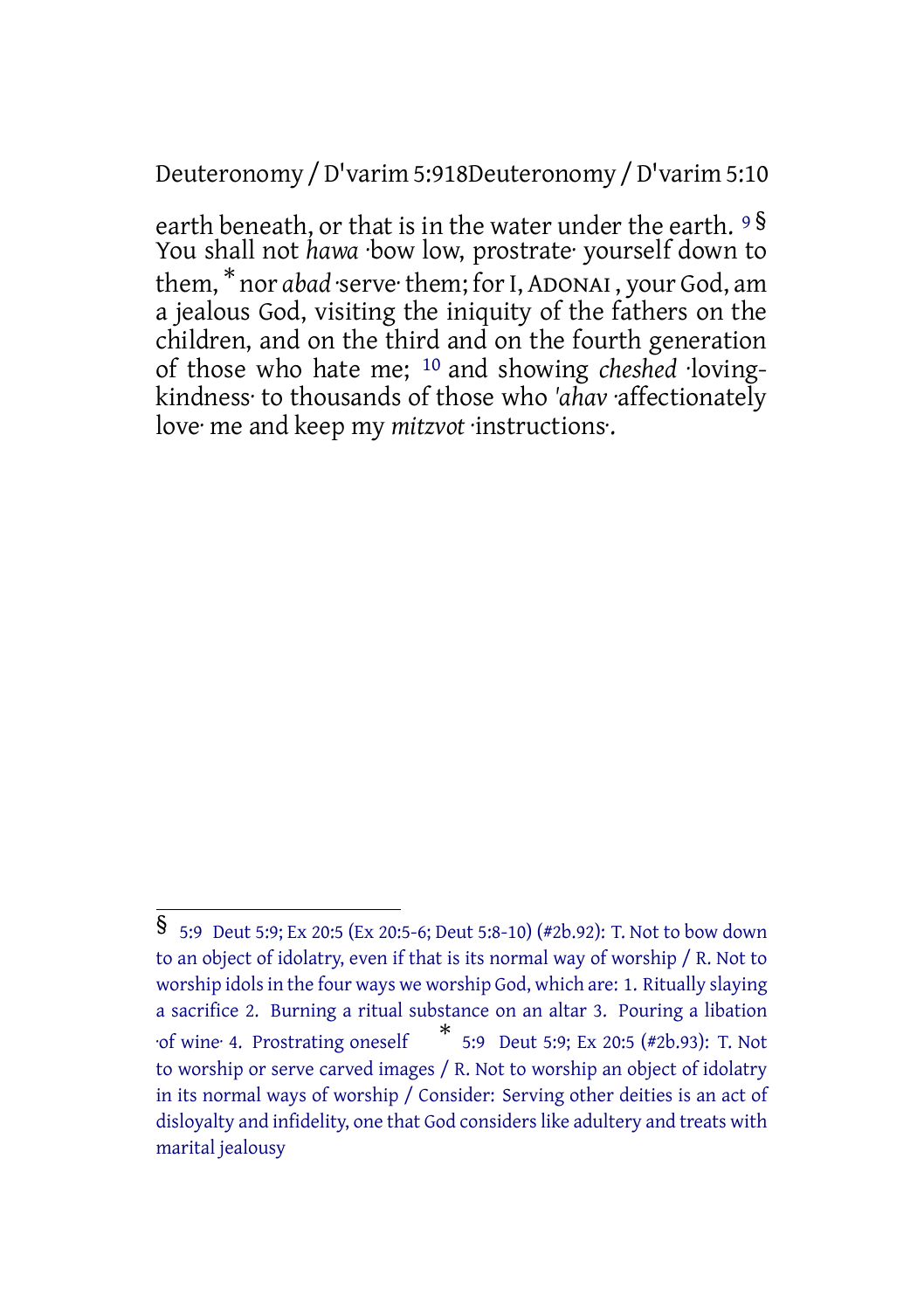Deuteronomy /D'varim 5:1119Deuteronomy /D'varim 5:11

<sup>11</sup> † "You shall not take the name of ADONAI your God in vain: for ADONAI will not hold him guiltless who takes his name in vain.

<sup>†</sup> 5:11 Deut 5:11; Ex 20:7 (Ex 20:5-7) (#3.189): T. Not to blaspheme God / R. We are warned against blasphemy and the penalty is death T. Example: Blasphemy: idolaters, manifesting disrespect towards God, and insulting His chosen leaders Note: Hebrew Language: *Nakav* ·blaspheme· not only signifies to curse, or blaspheme, but also to express, or distinguish by name, to invoke a name R. Example: Blasphemy goes beyond pronouncing the divine name, especially in an inappropriate context (*Sanhedrin* 7:5) R. Example: Judaism views blasphemy as: using God's name when swearing, using God's name to call as a witness for truth when lying, or by joining God's name to inappropriate or unacceptable actions or objects (The Nine Commands, Freedman, p47-49) Note: This name, the *Tetragrammaton* ·four letters·, is sacred and, with one exception, is never pronounced. When the Temple stood, on *Yom Kippur* ·Day of Atonement·, the *Cohen Gadol* ·High Priest· would pronounce the Name in a sacred ceremony Consider: The Greek word *Tetragrammaton* is not used in the Bible, but the Hebrew name it represents, YHVH or *Yahweh*, is used 5,410 total times in the Old Covenant. Total times in Torah 1,419 (Genesis 153 times, Exodus 364, Leviticus 285, Numbers 387, Deuteronomy 230); Total times in Prophets 2,696; Total times in Writings 1,295 R. Note: In Judaism there are multiple sacred and specific names for God, these names are designated by how many letters each name has. These names are sacred and should not be used lightly. *Yah* 3, *Ha-Shem* ·The Name· which refers to YHVH 4, *Shem ha-Meforash* ·Name The Distinguished· 12, *Shem ha-Meyuhad* ·Name The Extraordinary· 42, *Shem Vayisa Vayet* 72. A word for word translation of the 72 is *Shem* ·Name· *Vayisa* ·Raised· *Vayet* ·Stretched out, Turned·. Remember to always show respect when using God's names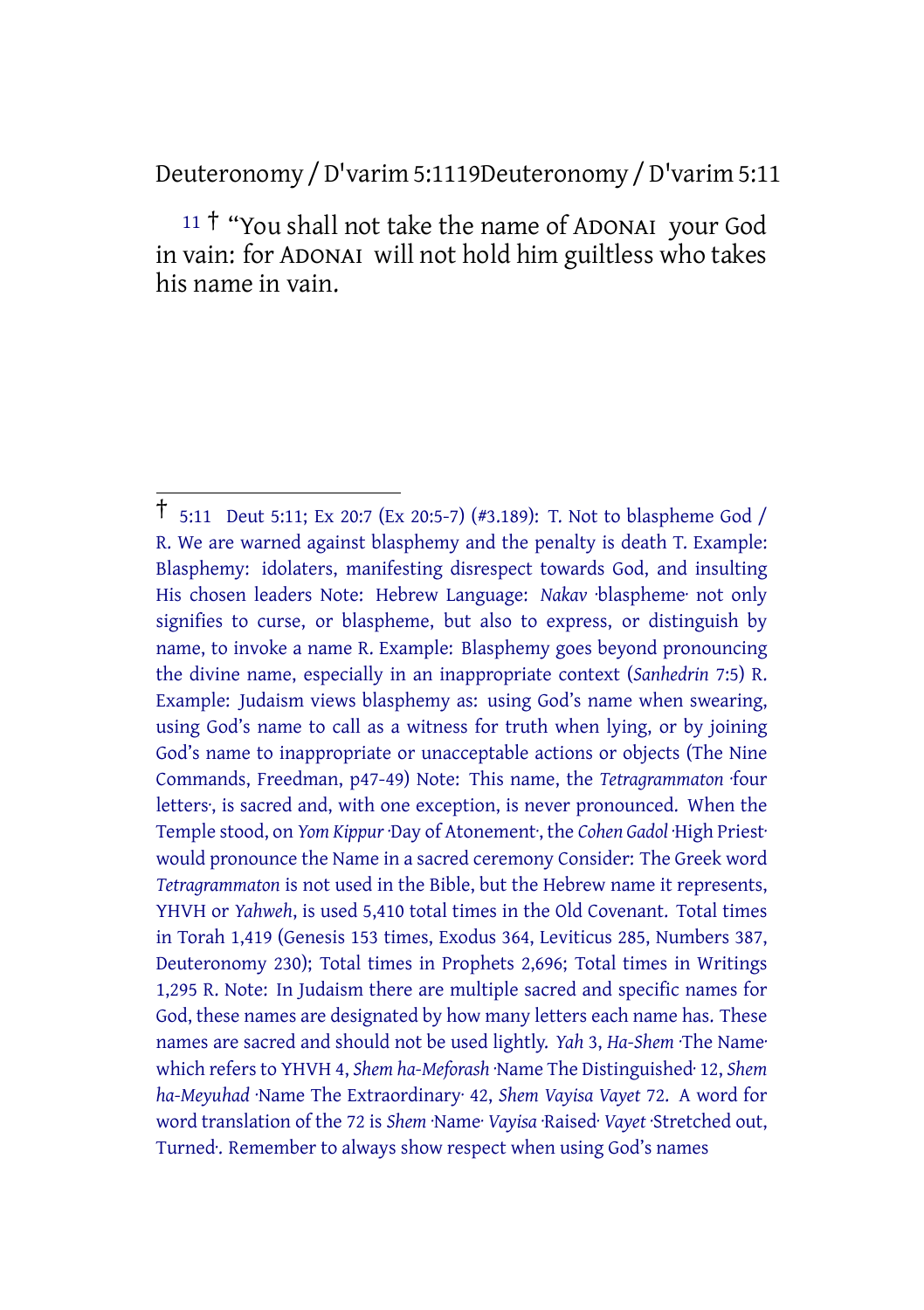Deuteronomy /D'varim 5:1220Deuteronomy /D'varim 5:16

 $12 \div$  "Observe the Sabbath day, to keep it holy, as ADONAI your God enjoined you. 13 You shall labor six days, and do all your work; 14 but the seventh day is a *Sabbath* ·To cease· to ADONAI your God, in which you shall not do any work, you, nor your son, nor your daughter, nor your male servant, nor your female servant, nor your ox, nor your donkey, nor any of your livestock, nor your stranger who is within your gates; that your male servant and your female servant may rest as well as you. 15 You shall remember that you were a servant in the land of Egypt [Abode of slavery], and ADONAI your God brought you out of there by a mighty hand and by an outstretched arm. Therefore ADONAI your God enjoined you to keep the Sabbath day.

<sup>16</sup> § *"Honor your father and your mother,* \* as ADONAI

<sup>‡</sup> 5:12 Deut 5:12; Ex 20:8 (Gen 2:1-3; Ex 20:8-11) (#4.280): T. To set apart the seventh day, Sabbath day, and keep it holy / R. To sanctify the day with *Kiddush* ·Sanctification· and *Havdallah* ·Separation·; these are the rituals and prayers associated with bringing in Sabbath Friday night (7th day) and closing Sabbath Saturday evening (1st day) T. Reason: Sabbath is a remembrance that God rested from all his works and blessed the seventh day (Gen 2:1-3). R. Quoting, Rabbi Shimon ben Menasia said "The Sabbath was handed to you, not you to the Sabbath". Rabbi Yeshua says "Sabbath was made for man, not man for the Sabbath" (Mark 2:27) R. Directive: You are not to harvest on Sabbath according to (Ex 34:21). The Rabbis define what constitutes harvesting as: picking grain, removing the husks, rubbing the heads, cleaning or bruising the ears, throwing the ears up in the hand § 5:16 Deut 5:16; Ex 20:12 (#5.359): T. To honor your father and mother / R. To respect your father and mother T. Note: In Hebrew, the prime root word *kavad* ·honor, heavy· is used in (Ex 20:12) to describe honoring one's parents. T. Note: The Hebrew word *kavod* ·glory, riches, abundance, weight· used to describe the glory of God as in (Ex 33:18, 33:22). The root word of *kavod* is the prime root word *kavad* ·honor, heavy·. (See D. Freedman, The Nine Commandments, p76) \* 5:16 Quoted in Matt 15:4, 19:19; Mark 7:10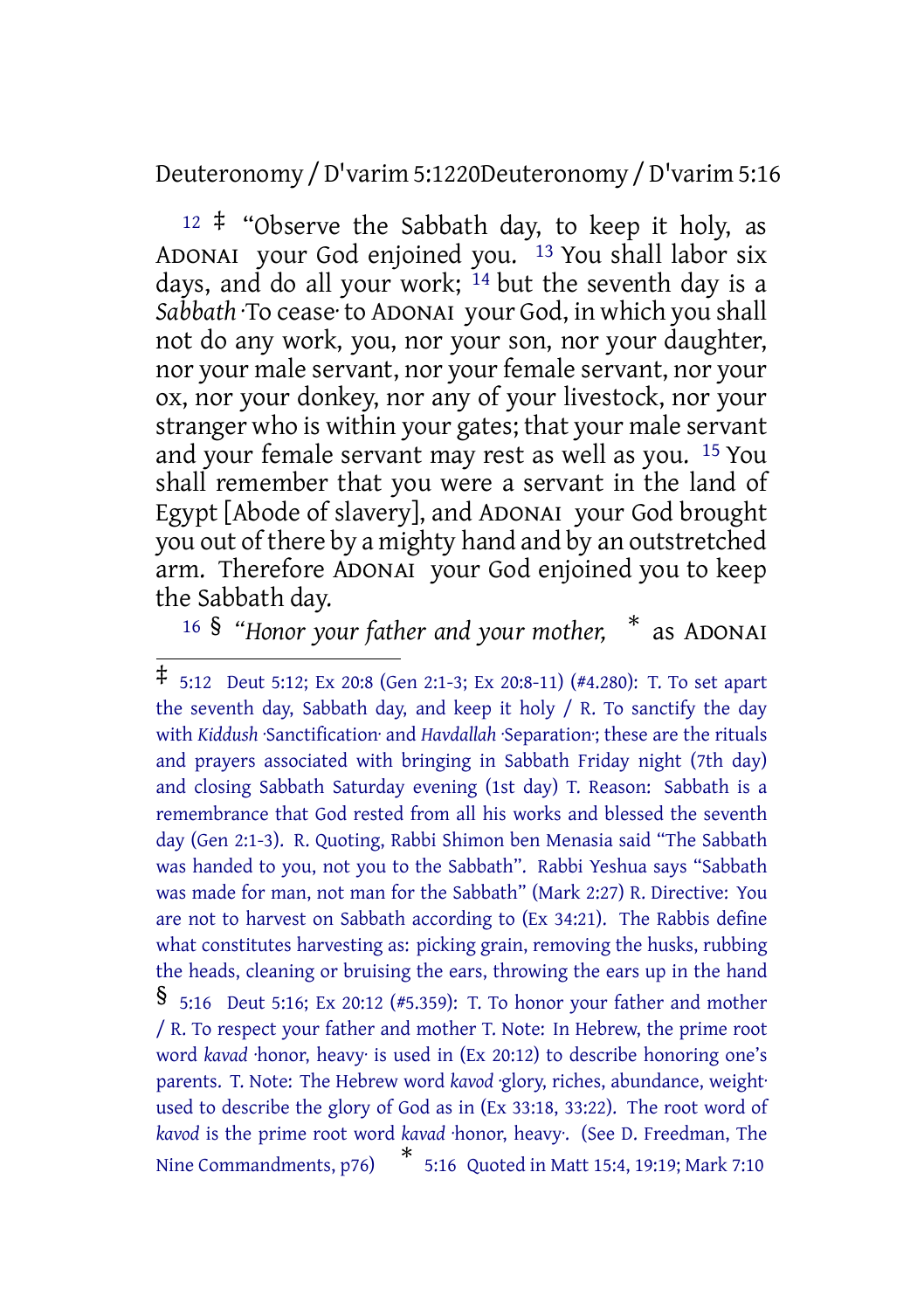Deuteronomy /D'varim 5:1721Deuteronomy /D'varim 5:20

your God enjoined you; that your days may be long, and that*itmay gowellwith you, in theland* † whichADONAI your God gives you.

<sup>17</sup> ‡ *"You shall not murder.* §

<sup>18</sup> \* *"You shall not commit adultery.* †

<sup>19</sup> ‡ "You shall *not steal.* § \*

<sup>20</sup> † "You shall *not give false witness* ‡ against your neighbor.

<sup>†</sup> 5:16 Quoted in Mark 7:10; Eph 6:2-3 ‡ 5:17 Deut 5:17; Ex 20:13 (#6.380): T. Not to murder / T. Not to commit homicide (alternative phrasing) / R. Not to kill an innocent person T. Note: Murder is defined in (Num 35:16-21) as being premeditated with intent or hatred towards another, then taking action against said person causing their death  $\frac{8}{5:17}$  Quoted in Matt  $5:21$ \* 5:18 Deut 5:18; Ex 20:14 [Heb Bible Deut 5:18; Ex 20:13] (#7.433): T. Not to commit adultery / R. This command is not included in Rambam's 613 list R. Note: This command is not listed in the Rambam 613 list nor on the Messer 613 list Consider: This is only a speculation, maybe this was not listed because Rambam thought it was encompassed by the command of not coveting, Command 10 (Ex 20:17) / Consider: This is only a speculation, maybe this was not listed because Rambam thought the command of (Lev 18:6 OU437) or (Lev 18:19 OU456) and the whole of (Lev ch. 18) encompassed this singular command  $\uparrow$  5:18 Quoted in Matt 5:27; Rom 2:22; James 2:11 ‡ 5:19 Deut 5:19; Ex 20:15 [Heb Bible Deut 5:19; Ex 20:13] (Ex 21:16) (#8.486): T. Not to steal / R. Not to kidnap any person of Israel. (This command is implied here, but derived from (Ex 21:16)) R. Note: The Rabbis clarify this refers to theft of a person  $\quad$   $\frac{\$}{\$}$  5:19 Quoted in Rom 2:21  $\quad$   $\quad$  5:19 Quoted in Rom 13:9 † 5:20 Deut 5:20; Ex 20:16 [Heb Bible Deut 5:20; Ex 20:14] (#9.546): Not to testify falsely against your neighbor  $\pm$  5:20 Quoted in Matt 19:18-19; Mark 10:19; Luke 18:20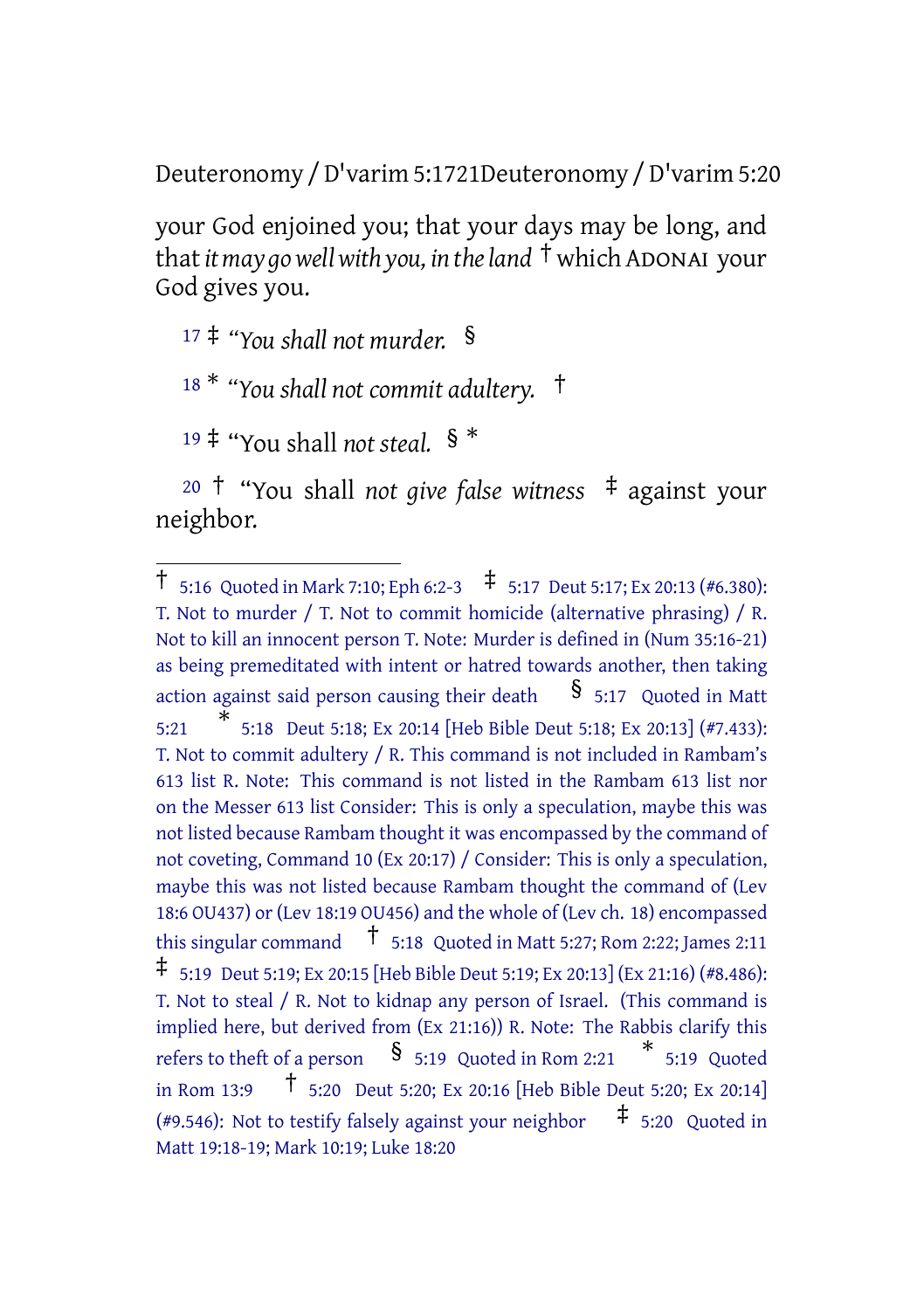Deuteronomy /D'varim 5:2122Deuteronomy /D'varim 5:27

<sup>21</sup> § \* "You shall *not covet* † ‡ your neighbor's wife. Neither shall you desire your neighbor's house, his field, or his male servant, or his female servant, his ox, or his donkey, or anything that is your wrote neighbor's." §

*(A:5, S:4)* 22 ADONAI spoke these words to all your assembly on the mountain out of the middle of the fire, of the cloud, and ofthe thick darkness, with a great voice. He added no more. He them on two stone tablets, and gave them to me. 23 When you *sh'ma* ·heard obeyed· the voice out of the middle of the darkness, while the mountain was burning with fire, you came near to me, even all the heads of your tribes, and your elders; 24 and you said, "Behold, *Yahweh Eloheikhem* [Yahweh our God] has shown us his *kavod* ·weighty glory· and his greatness, and we have sh'ma heard obeyed his voice out of the middle of the fire. We have seen today that God does speak with man, and he lives. 25 Now therefore why should we die? For this great fire will consume us. If we *sh'ma* ·hear obey· *Yahweh Eloheikhem* [Yahweh our God]'s voice any more, then we shall die. 26 For who is there of all flesh, that has *sh'ma* ·heard obeyed· the voice of the *Elohim Chayim* [Living God] speaking out of the middle of the fire, as we have, and lived? 27 Go near, and *sh'ma* ·hear obey· all that *Yahweh Eloheikhem* [Yahweh our God] shall say, and tell us all that

<sup>§</sup> 5:21 Deut 5:21; Ex 20:17 [Heb Bible Deut 5:18; Ex 20:14] (#10.578): T. Not to covet / R. Not to covet and scheme to acquire another's possession Consider: (Ex 20) orders the list as "house, wife, servant" whereas (Deut 5) orders the list "wife, house, field, servant". \* 5:21 Deut 5:21; Ex 20:17 [Heb Bible Deut 5:18; Ex 20:14] (#10.579): T. Not to covet *kol* ·anything, everything, the whole· that belongs to your neighbor / R. Not to desire another's possession T. Note: The Hebrew word *kol* means ·anything, everything, the whole· / T. Note: Exodus usesthe word "covet" whereas Deuteronomy used "desire" and "covet"  $\uparrow$  5:21 Quoted in Rom 7:7  $\uparrow$  5:21 Quoted in Rom 13:9  $\uparrow$  5:21 Quoted in Rom 13:9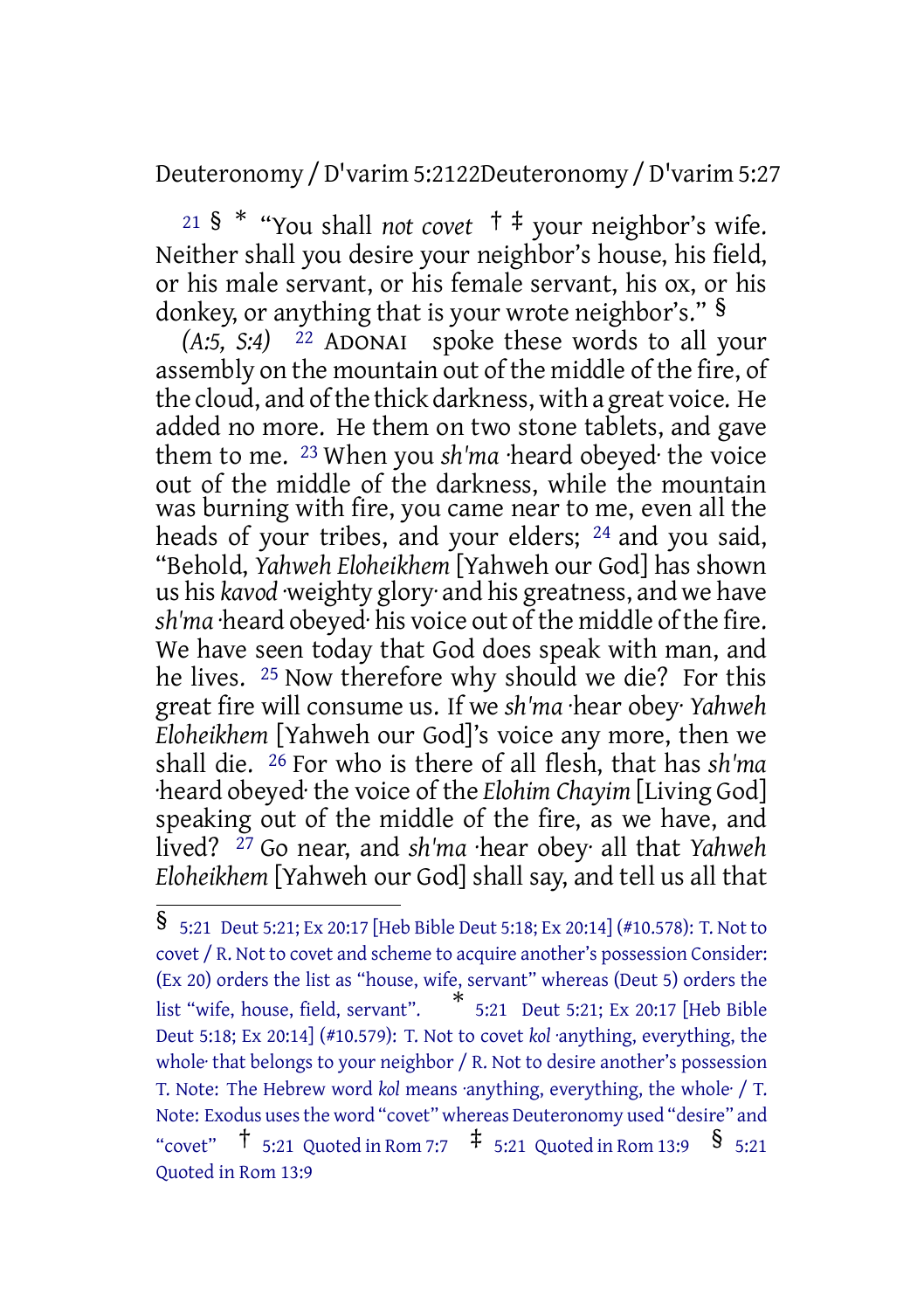Deuteronomy /D'varim 5:2823Deuteronomy /D'varim 6:3

Yahweh *Eloheikhem* [Yahweh our God] tells you; and we will *sh'ma* ·hear obey· it, and do it."

28 ADONAI *sh'ma* ·heard obeyed·the voice of your words, when you spoke to me; and ADONAI said to me, "I have *sh'ma* ·heard obeyed· the voice of the words of this people, which they have spoken to you. They have well said all that they have spoken. 29 Oh that there were such a heart in them, that they would fear me, and keep all my *mitzvot* ·instructions· always, that it might be well with them, and with their children forever!

30 "Go tell them, '*Teshuvah* ·Completely return· to your tents.' 31 But as for you, stand here by me, and I will tell you all the *mitzvot* ·instructions·, and the statutes, and the judgments, which you shall teach them, that they may do them in the land which I give them to possess it."

32 You shall observe to do therefore as ADONAI your God has enjoined you. You shall not turn aside to the right hand or to the left. <sup>33</sup> You shall walk in all the way which ADONAI your God has enjoined you, that you may live, and that it may be well with you, and that you may prolong your days in the land which you shall possess.

6

1 Now this is the *mitzvot* ·instructions·, the statutes, and the judgments, which ADONAI your God enjoined to teach you, that you might do them in the land where you go over to possess it; 2 that you might fear ADONAI your God, to keep all his statutes and his *mitzvot* ·instructions·, which I enjoin you; you, and your son, and your son's son, all the days of your life; and that your days may be prolonged. 3 *Sh'ma* ·Hear understand obey· therefore, Israel [God prevails], and observe to do it; that it may be well with you, and that you may increase mightily, as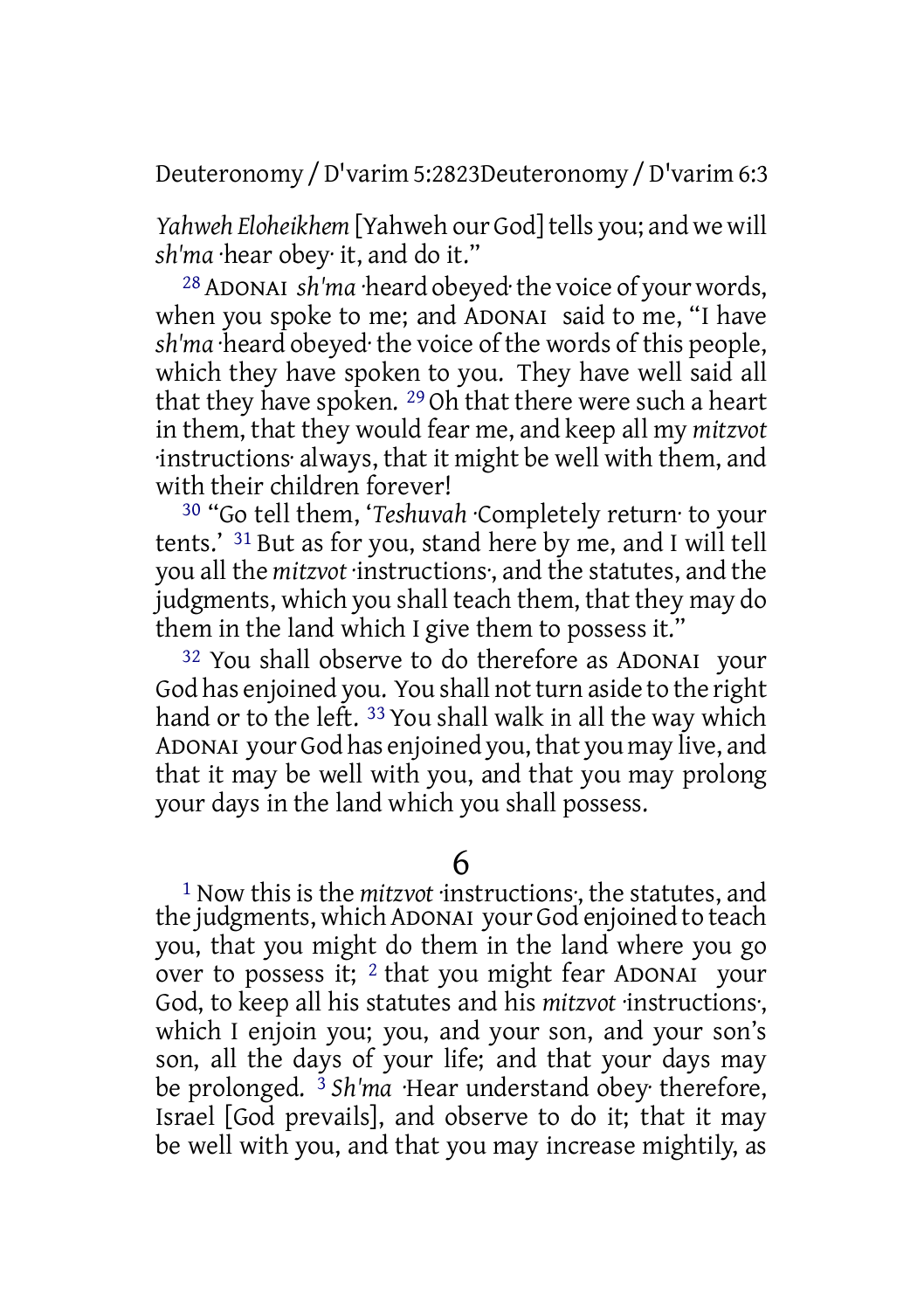#### Deuteronomy / D'varim 6:424Deuteronomy / D'varim 6:7

ADONAI , the God of your fathers, has promised to you, in a land flowing with milk and honey. *(A:6, S:5)* <sup>4</sup> \* *Sh'ma ·Hear obey·, Israel[God prevails]: ADONAI is our God. ADONAI is echad ·one, one unity·.* † ‡ <sup>5</sup> § *You shall 'ahav ·affectionately love· ADONAI your God with all your heart, with all your soul, and with all your might.* \* † ‡ <sup>6</sup> These words, which I enjoin you today, shall be on your heart; <sup>7</sup> § and you shall teach them diligently to your children, \* and shall

<sup>\*</sup> 6:4 Deut 6:4 (Deut 6:4-9) (#1.31): T. YHVH our God is *echad* ·one, one unity· God / R. To know ADONAI is one  $\overline{t}$  6:4 Quoted in Mark 12:32; Rom 3:30; 1 Tim 2:5; James 2:19  $\uparrow$  6:4 Hebrew: *Echad* ·One· also means ·one complete whole, one unity·; *yachid* is Hebrew for ·only one, singular·. In the *Torah* ·Teaching· of Moses, he writes God is *echad* ·one unity·; conversely, a very influential Rabbi, Rambam Maimonides(1135-1204), wrote God is *yachid* ·only one·. T. Examples of *Echad:* One rib took from Adam (Gen 2:21), man and wife will be one flesh (Gen 2:24), the people of Israel answered in one voice (Ex 24:3), the tabernacle is united as one (Ex 26:6), the two sticks are one in Ezekiel's hand (Ez 37:19, 22), God's name will be the only one (Zech 14:9). In the New Covenant *Echad* describes Yeshua's goal: To establish in himself one new humanity out of the two (Jew and non-Jew / Gentile) (Eph 2:15); one unity is not uniformity rather a composite whole like the many parts of *echad* ·one· body (1 Cor 12:20). T. Examples of *Yachid:* Your son, your only son (Gen 22:2), for I am alone (Ps 25:16), mourn as for on only son (Jer 6:26, Zech 12:10). § 6:5 Deut 6:5 (Deut 6:4-9, 11:1, 11:13, 11:22) (#1.32): T. You shall love YHVH your God / R. To love ADONAI \* 6:5 Expanded rendering: You shall *'ahav* ·affectionately love· ADONAI your God with all your spirit, mind, understanding, and all your soul, self, passion, and all your might, strength, life essence.  $\uparrow$  6:5 Quoted in Mark 12:29-30  $\uparrow$  6:5 Quoted in Matt 22:37; Luke 10:27 § 6:7 Deut 6:7 (Deut 6:4-9, 11:18-19) (#1.33): To learn *Torah* ·Teaching· and diligently teach *Torah* ·Teaching· to your children / R. To learn *Torah* ·Teaching· \* 6:7 Deut 6:7 (Deut 6:4-9, 11:18) (#1.34): T. To read and talk about God's Instructions (Deut 11:8) when you walk about your house or the city, and when you lie down and rise up / R. Say the *Sh'ma* ·Hear understand obey· twice daily, when lie down and rise up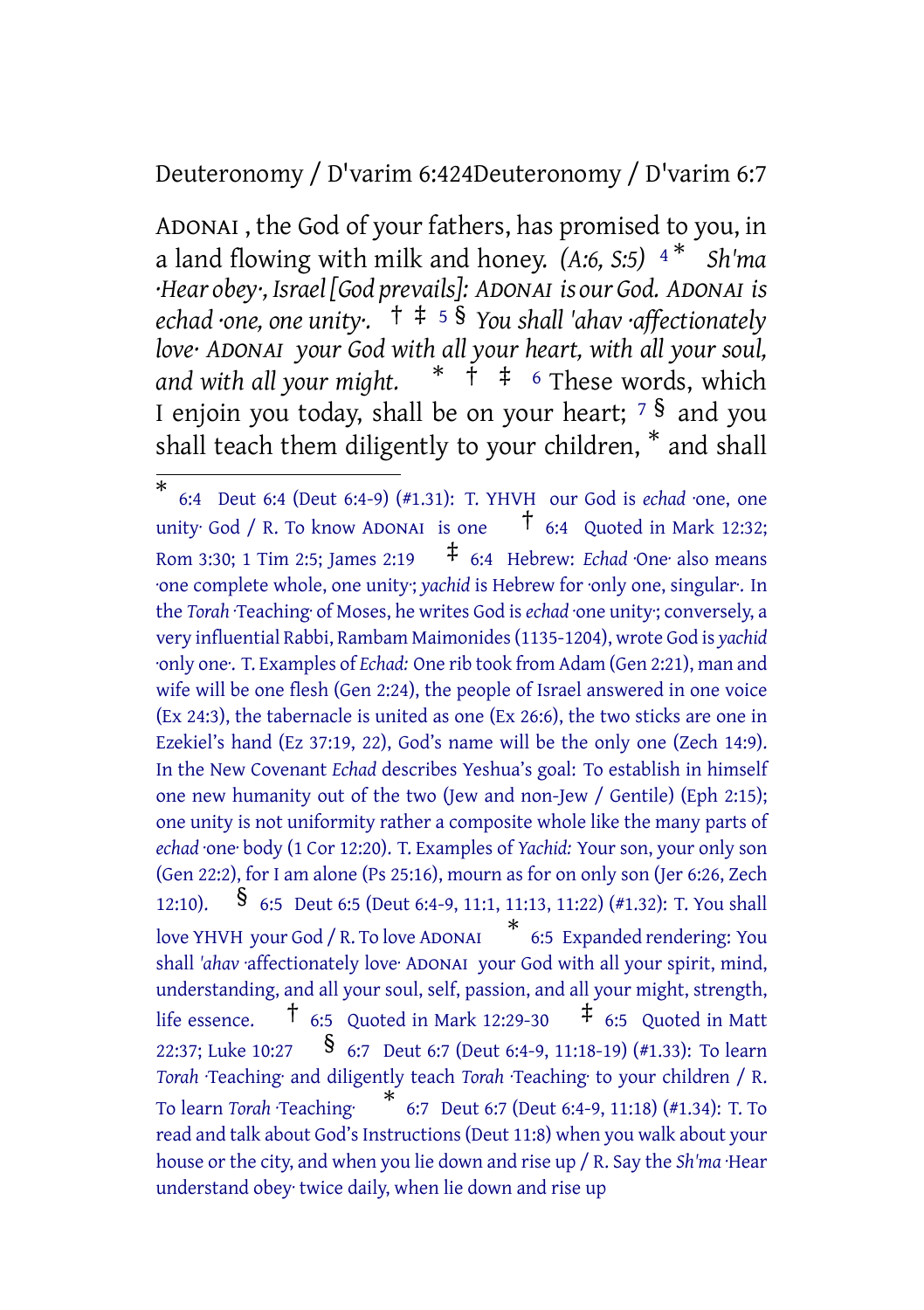#### Deuteronomy /D'varim 6:825Deuteronomy /D'varim 6:16

talk of them when you sit in your house, and when you walk by the way, and when you lie down, and when you rise up.  $8\uparrow$  You shall bind them for a sign on your hand,  $\ddagger$ and they shall be for frontlets between your eyes.  $9\frac{8}{9}$  You shall write them on the door posts of your house, and on your gates. *(S:6)* 10 It shall be, when ADONAI your God brings you into the land which he swore to your fathers, to Abraham [Father of a multitude], to Isaac [Laughter], and to Jacob [Supplanter], to give you, great and goodly cities, which you didn't build,  $11$  and houses full of all good things, which you didn't fill, and cisterns dug out, which you didn't dig, vineyards and olive trees, which you didn't plant, and you shall eat and be full; 12 then beware lest you forget ADONAI , who brought you out of the land of Egypt [Abode of slavery], out of the house of bondage. 13 *You shall fear ADONAI your God; and you shall abad ·serve· him,* \* and shall swear by his name. <sup>14</sup> You shall not go after other deities, of the deities of the peoples who are around you; 15 for ADONAI your God among you is a jealous God; lest the anger of ADONAI your God be kindled against you, and he destroy you from off the face of the earth. <sup>16</sup> † *You*

 $\dagger$  6:8 Deut 6:8 (Deut 6:4-9, 11:18) (#1.35): T. To bind God's Instructions (Deut 11:8) as a sign on your hands / R. To wear *tefillin* ·phylacteries· on the arm  $\ddagger$  6:8 Deut 6:8 (Deut 6:4-9, 11:18) (#1.36): T. To bind God's Instructions (Deut) 11:8) as frontlets between your eyes / R. To wear *tefillin* ·phylacteries· on the head, on your forehead  $\frac{\$}{\$}$  6:9 Deut 6:9 (Deut 6:4-9, 11:18) (#1.37): T. Write God's Instructions (Deut 11:8) on your door frames and on your gates / R. To fasten a *mezuzah* ·doorpost· on each of your door posts and your gates R. Note: Note: A *mezuzah* ·doorpost· has a smallscroll with (Deut 6:4-9) and (Deut 11:12-21) written on it \* 6:13 Quoted in Matt 4:10; Luke 4:8 † 6:16 Deut 6:16 (Deut 6:10-25) (#1.38): T. Not to test the word of Adonai / R. Not to test the prophet unduly nor excessively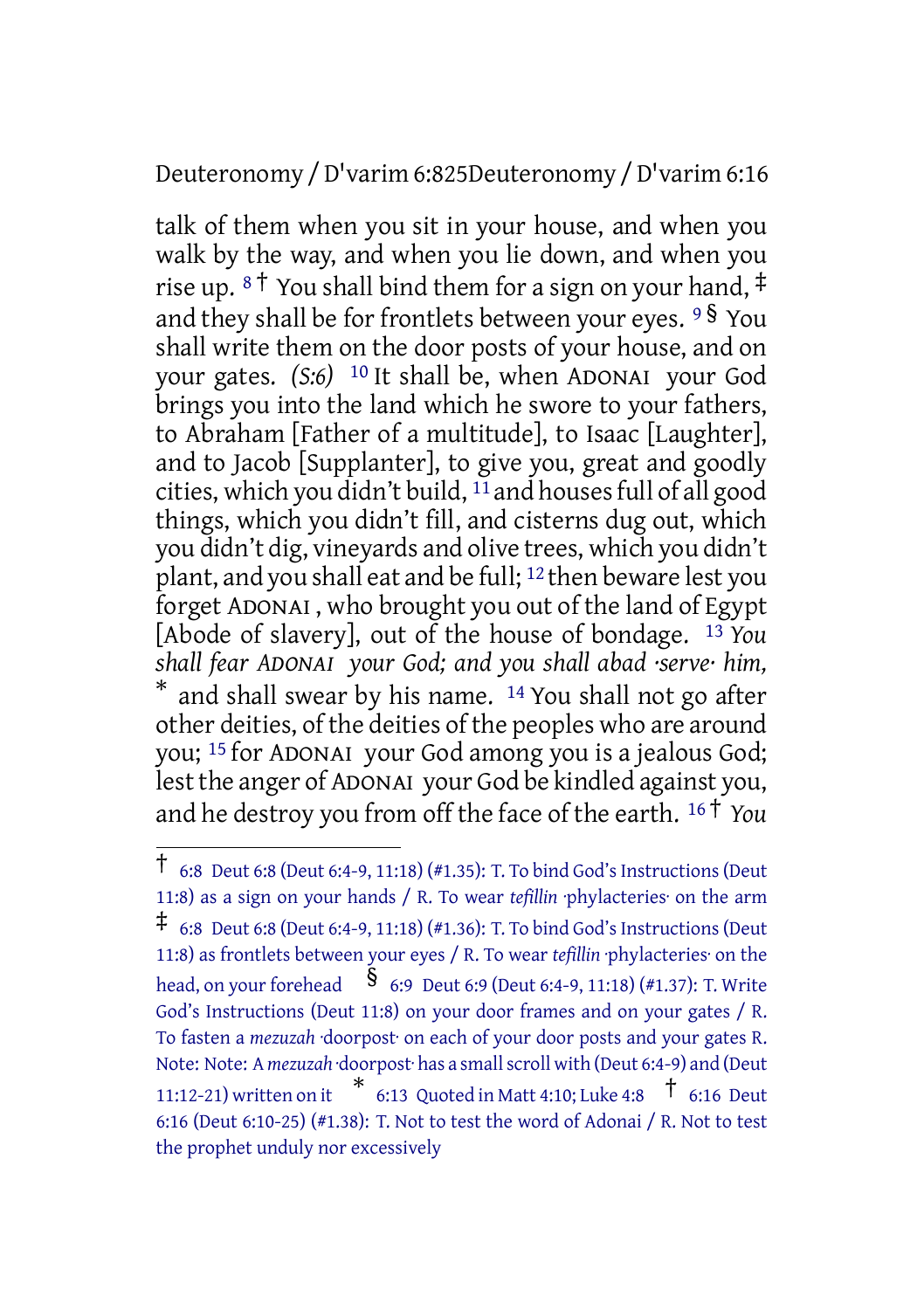Deuteronomy /D'varim 6:1726Deuteronomy /D'varim 7:1

*shall not tempt ADONAI your God,* ‡ as you tempted him in Massah [Testing]. 17 You shall diligently keep the *mitzvot* ·instructions· of ADONAI your God, and his testimonies, and his statutes, which he has enjoined you. 18 You shall do that which is right and good in ADONAI 's sight; that it may be well with you, and that you may go in and possess the good land which ADONAI swore to your fathers, 19 to thrust out all your enemies from before you, as ADONAI has spoken.

20 Some day when your child asks you in time to come, saying, "What do the testimonies, the statutes, and the judgments, which *Yahweh Eloheikhem* [Yahweh our God] has enjoined you mean?" 21 then you shall tell your child, "We were Pharaoh's slaves in Egypt [Abode of slavery]. ADONAI brought us out of Egypt [Abode of slavery] with a mighty hand; <sup>22</sup> and ADONAI showed great and awesome signs and wonders on Egypt [Abode of slavery], on Pharaoh, and on all his house, before our eyes; 23 and he brought us out from there, that he might bring us in, to give us the land which he swore to our fathers. 24 ADONAI enjoined us to do all these statutes, to fear *Yahweh Eloheikhem* [Yahweh our God], for our good always, that he might preserve us alive, as we are today. 25 It shall be righteousness to us, if we observe to do all this *mitzvot* ·instructions· before *Yahweh Eloheikhem* [Yahweh our God], as he has enjoined us."

#### 7

*(7)* 1 When ADONAI your God brings you into the land where you go to possess it, and casts out many nations before you, the Hittite [Descendant of Trembling fear], the Girgashite, the Amorite [Descendants of Talkers],

<sup>‡</sup> 6:16 Quoted in Matt 4:7; Luke 4:12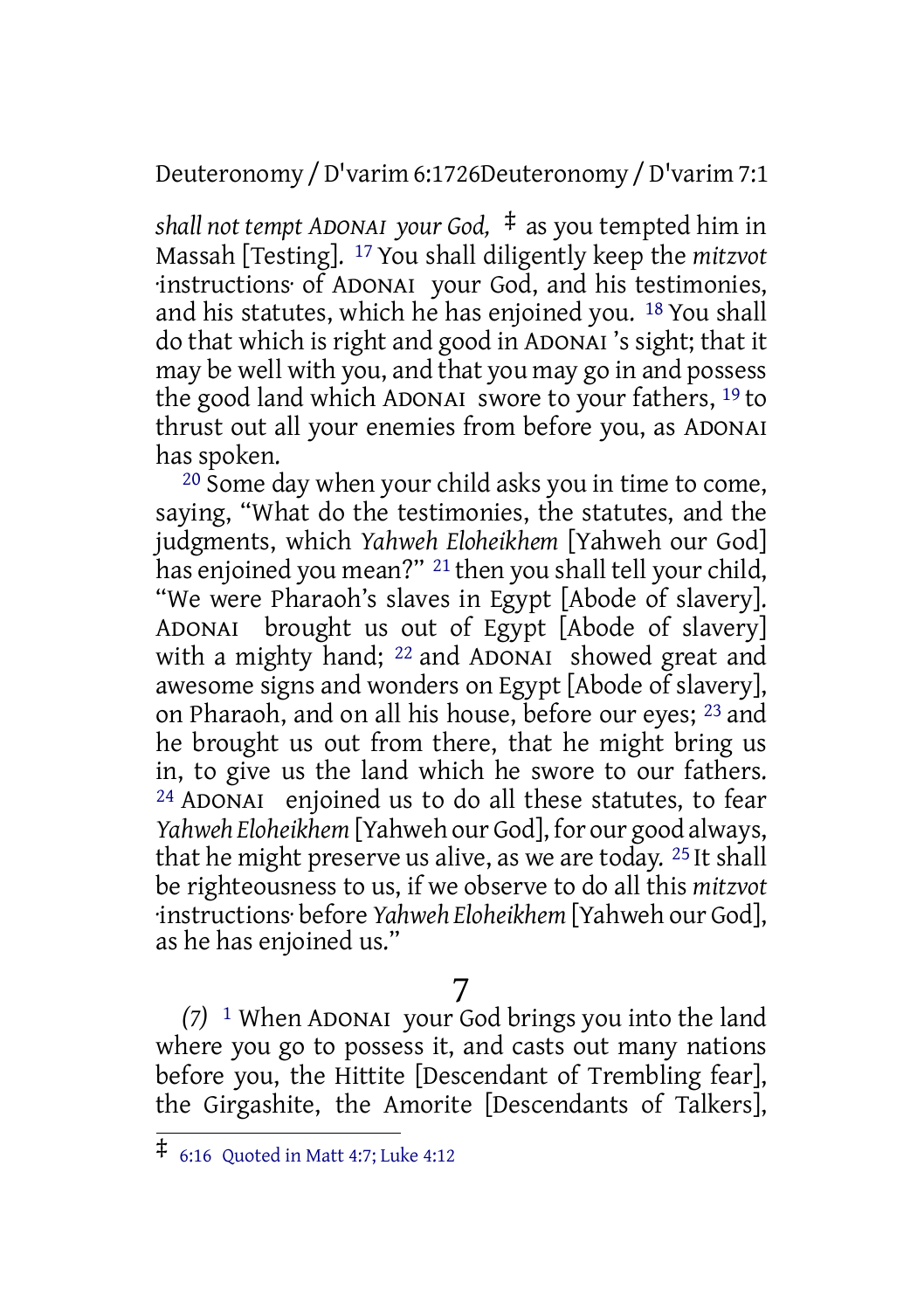#### Deuteronomy / D'varim 7:227Deuteronomy / D'varim 7:6

the Canaanite [Descendant of Humbled], the Perizzite [Descendant of Belonging to village], the Hivite [Wicked], and the Jebusite [Descendants of Thresher], *seven nations*  $^{\ast}$  greater and mightier than you; <sup>2</sup> and when ADONAI your God delivers them up before you, and you strike them; then you shall utterly destroy them.  $\dagger$   $\ddagger$  You shall make no covenant with them,  $\frac{1}{2}$  nor show mercy to them;  $3 *$ neither shall you make marriages with them. You shall not give your daughter to his son, nor shall you take his daughter for your son. <sup>4</sup> For he will turn away your son from following me, that they may *abad* ·serve· other deities. So ADONAI 's anger would be kindled against you, and he would destroy you quickly. 5 But you shall deal with them like this. You shall break down their altars, dash their pillars in pieces, and cut down their Asherah poles, and burn their engraved images with fire. 6 For you are a holy people to ADONAI your God. ADONAI your God has *chosen* you to be a *le'am segulah ·people of special*

<sup>\*</sup> 7:1 Quoted in Acts 13:19 † 7:2 Deut 7:2 (Deut 7:1-8) (#2b.168): T. Not to make a covenant nor treaty with the seven Canaanite nations / R. Not to make a covenant or treaty with idolaters  $\overrightarrow{f}$  7:2 7.2-7, 7.16, 7.26 Note: God commanded Israel to kill all the people and animals of the nations in the Promised Land. One reason is to prevent Israel from learning the Gentile ways of worshiping their deities. Another reason is plague and disease, in order to prevent the spread of disease all living creatures must be killed. Another reason, in order to prevent the uprising of nations that lost a war, they would be assimilated or killed off. God chose to command Israel to "devote" all the nations to destruction.  $\frac{1}{2}$  7:2 Deut 7:2 (Deut 7:1-8) (#6.405): T. Show no mercy to the seven Canaanite nations God is expelling ahead of you / R. Not to have mercy or favor towards idolaters  $\quad$  \*  $\;$  7:3  $\;$  Deut 7:3 (Deut 7:1-8, 7:6-11, 7:1-11) (#2b.169): T. Not to intermarry with the seven Canaanite nations / R. Not to marry with idolaters / R. Some Rabbis also interpret this as "Not to marry non-Jews"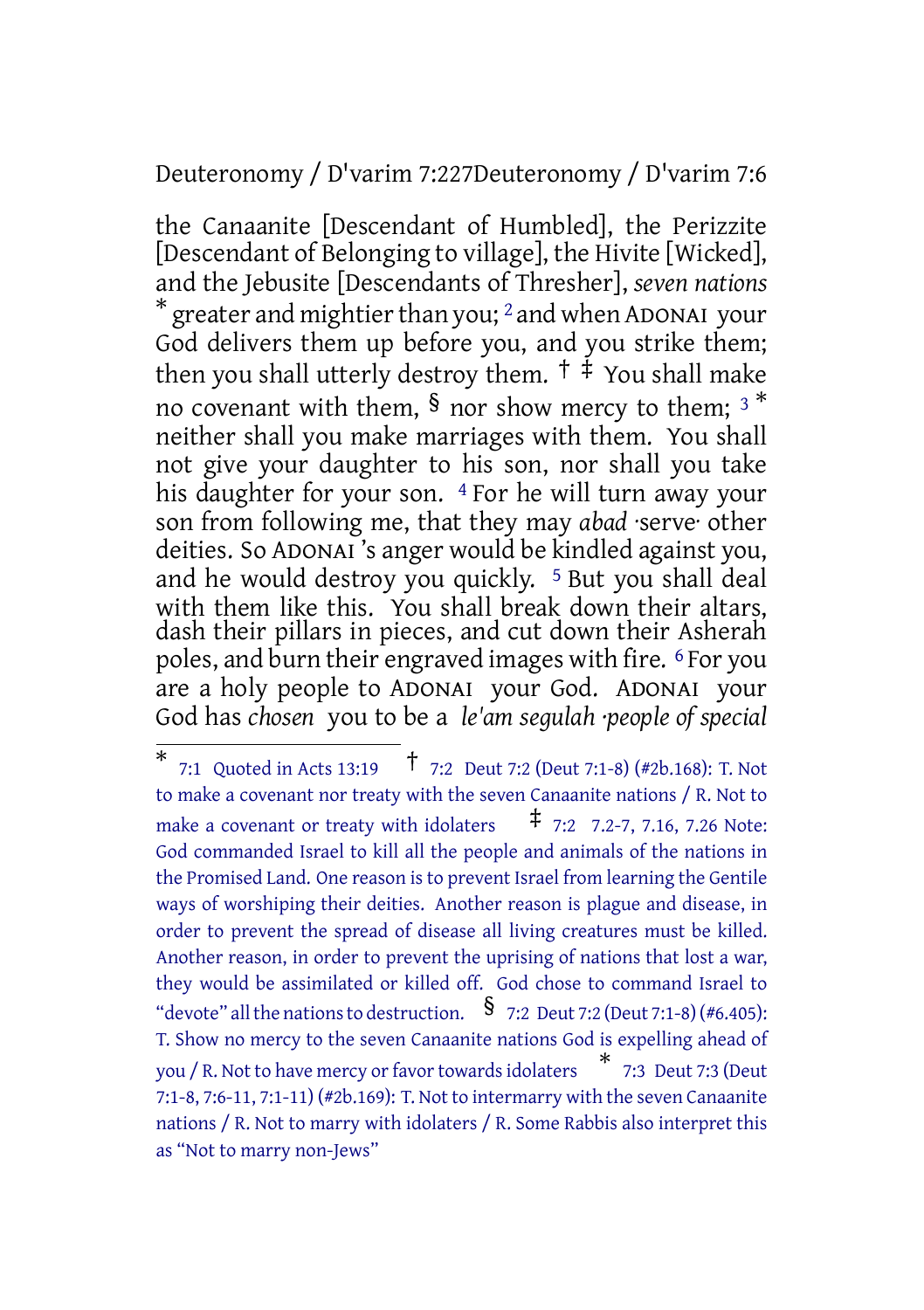Deuteronomy /D'varim 7:728Deuteronomy /D'varim 7:13

*treasure·* † for his own possession, above all peoples who are on the face ofthe earth. 7ADONAI didn'tset his*chasak* ·to set one's affection, to make bands· on you, nor choose you, because you were more in number than any people; for you were the fewest of all peoples: 8 but because ADONAI loves you, and because he desires to keep the oath which he swore to your fathers, ADONAI has brought you out with a mighty hand, and redeemed you out of the house of bondage, from the hand of Pharaoh king of Egypt [Abode of slavery]. *(Maftir ·Conclusion·)* 9 Know therefore that ADONAI your God himself is God, the faithful God, who keeps covenant and *cheshed* ·loving-kindness· with them who *'ahav* ·affectionately love· him and keep his *mitzvot* instructions to a thousand generations,  $10$  and repays those who hate him to their face, to destroy them. He will not be slack to him who hates him. He will repay him to his face. 11 You shall therefore keep the *mitzvot* ·instructions·, the statutes, and the judgments, which I enjoin you today, to do them.

#### *Haftarah Va'etchanan ·Taking leave · And I pleaded·:*

*Yesha'yahu / Isaiah 40:1-26*

*B'rit Hadashah ·New Covenant·: Luke 22:13-38*

# Parashah 46: *'Ekev* ·Because, Result, Consequence· 7:12-11:25

12 It shall happen, because you *sh'ma* ·hear obey· these judgments, and keep and do them, that ADONAI your God will keep with you the covenant and the *cheshed* ·lovingkindness· which he swore to your fathers. 13 He will *'ahav*

<sup>†</sup> 7:6 Quoted in <sup>1</sup> Pet 2:9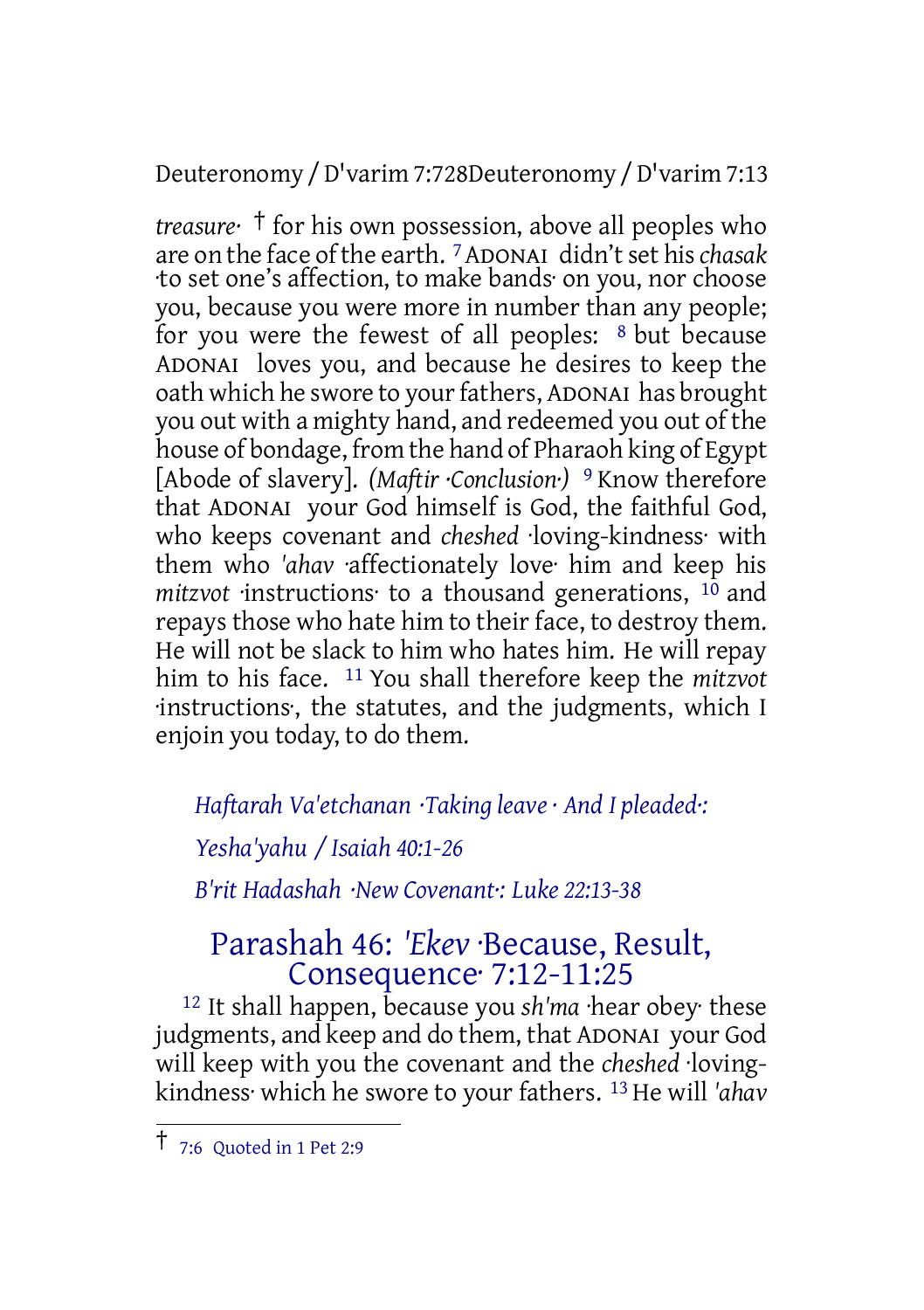#### Deuteronomy /D'varim 7:1429Deuteronomy /D'varim 7:23

·affectionately love· you, bless you, multiply you. He will also bless the fruit of your body and the fruit of your ground, your grain and your new wine and your oil, the increase of your livestock and the young of your flock, in the land which he swore to your fathers to give you. <sup>14</sup> You shall be blessed above all peoples. There shall not be male or female barren among you, or among your livestock. 15 ADONAI will take away from you all sickness; and none of the evil diseases of Egypt [Abode of slavery], which you know, will he put on you, but will lay them on all those who hate you. 16 You shall consume all the peoples whom ADONAI your God shall deliver to you. Your eye shall not pity them: neither shall you *abad* ·serve· their deities; for that would be a snare to you. 17 If you shall say in your heart, "These nations are more than I; how can I dispossess them?" <sup>18</sup> you shall not be afraid of them. You shall remember well what ADONAI your God did to Pharaoh, and to all Egypt [Abode of slavery]; 19 the great trials which your eyes saw, the signs, the wonders, the mighty hand, and the outstretched arm, by which ADONAI your God brought you out. So shall ADONAI your God do to all the peoples of whom you are afraid. 20 Moreover ADONAI your God will send the hornet among them, until those who are left, and hide themselves, perish from before you.  $21 \div$  You shall not be scared of them; for ADONAI your God is among you, a great and awesome God. 22 ADONAI your God will cast out those nations before you little by little. You may not consume them at once, lest the animals of the field increase on you. 23 But ADONAI your God will deliver them up before you, and

<sup>‡</sup> 7:21 Deut 7:21 (Deut 7:21-24, 3:21-22) (#1.39): T. The Israelite warriors shall not fear their enemies nor be frightened of them in battle / R. Not to panic and retreat during battle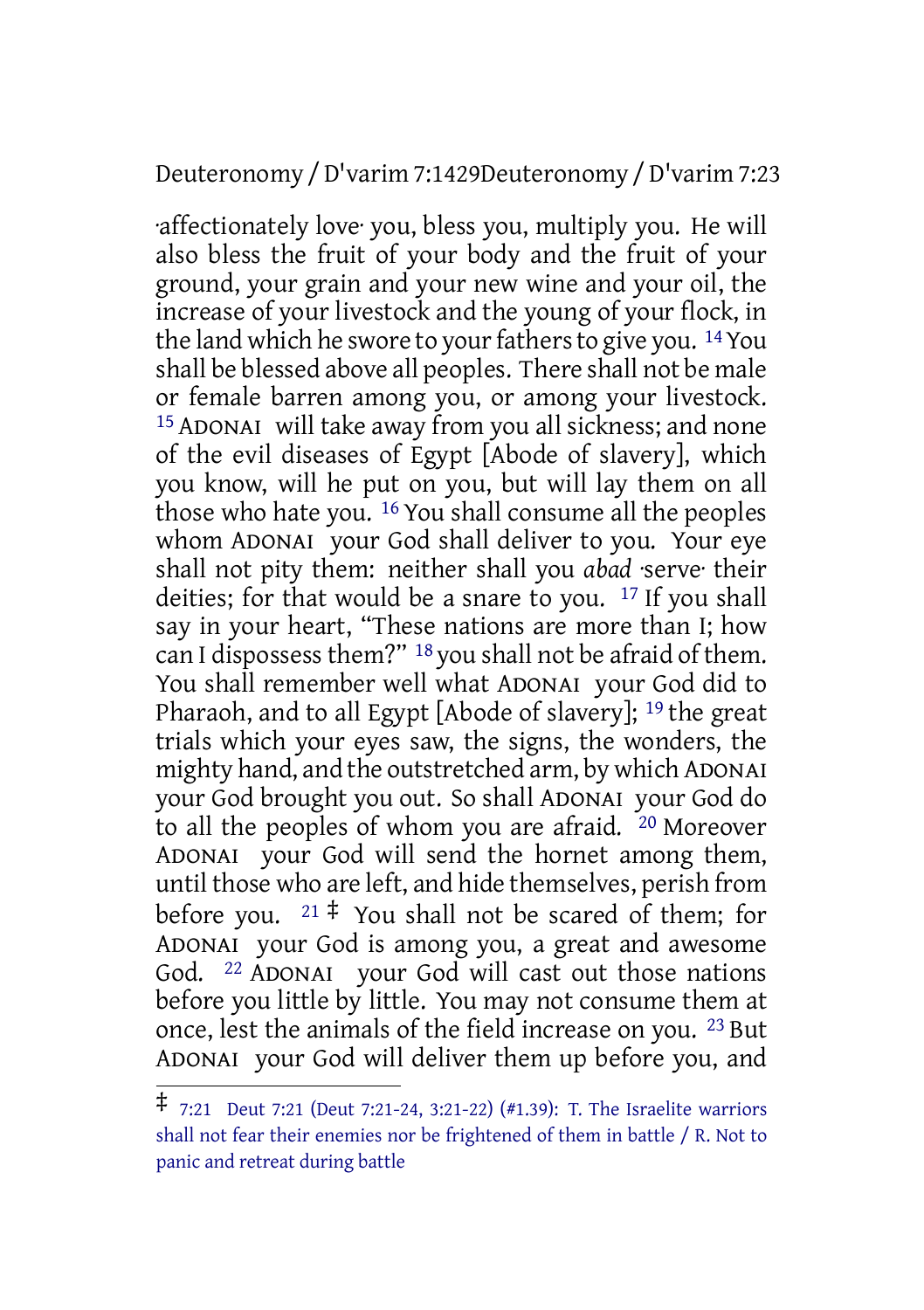#### Deuteronomy /D'varim 7:2430Deuteronomy /D'varim 8:3

will confuse them with a great confusion, until they are destroyed. 24 He will deliver their kings into your hand, and you shall make their name perish from under the sky. No one will be able to stand before you, until you have destroyed them.  $25\frac{1}{3}$  You shall burn the engraved images of their deities with fire. You shall not covet the silver or the gold that is on them, nor take it for yourself, lest you be snared in it; for it is an abomination to ADONAI your God. <sup>26</sup> \* You shall not bring an abomination into your house, and become a devoted thing like it. You shall utterly detest it, and you shall utterly abhor it; for it is a devoted thing.

## 8

1 You shall observe to do all the *mitzvot* ·instructions· which I enjoin you today, that you may live, and multiply, and go in and possess the land which ADONAI swore to your fathers. <sup>2</sup> You shall remember all the way which ADONAI your God has led you these forty years in the wilderness, that he might humble you, to prove you, to know what was in your heart, whether you would keep his *mitzvot* ·instructions·, or not. 3 He humbled you, and allowed you to be hungry, and fed you with *manna* ·what is it, which you didn't know, neither did your fathers know; that he might teach you that *man does not live by bread only, but man lives by every d'var ·word· that proceeds out of*

<sup>§</sup> 7:25 Deut 7:25 (Deut 7:12-26, 7:3-5) (#10.607): T. Not to covet ·to be greedy for the silver or gold used in idols or for idolatrous worship / R. Not to derive benefit from any object used in idolatrous worship thru coveting \* 7:26 Deut 7:26 (Deut 7:25-26) (#2a.73): T. Do not bring something abhorrent, that is an abomination, into your house  $/R$ . Not to benefit from an object of idolatry, its accessories, nor its offerings, nor its wine libations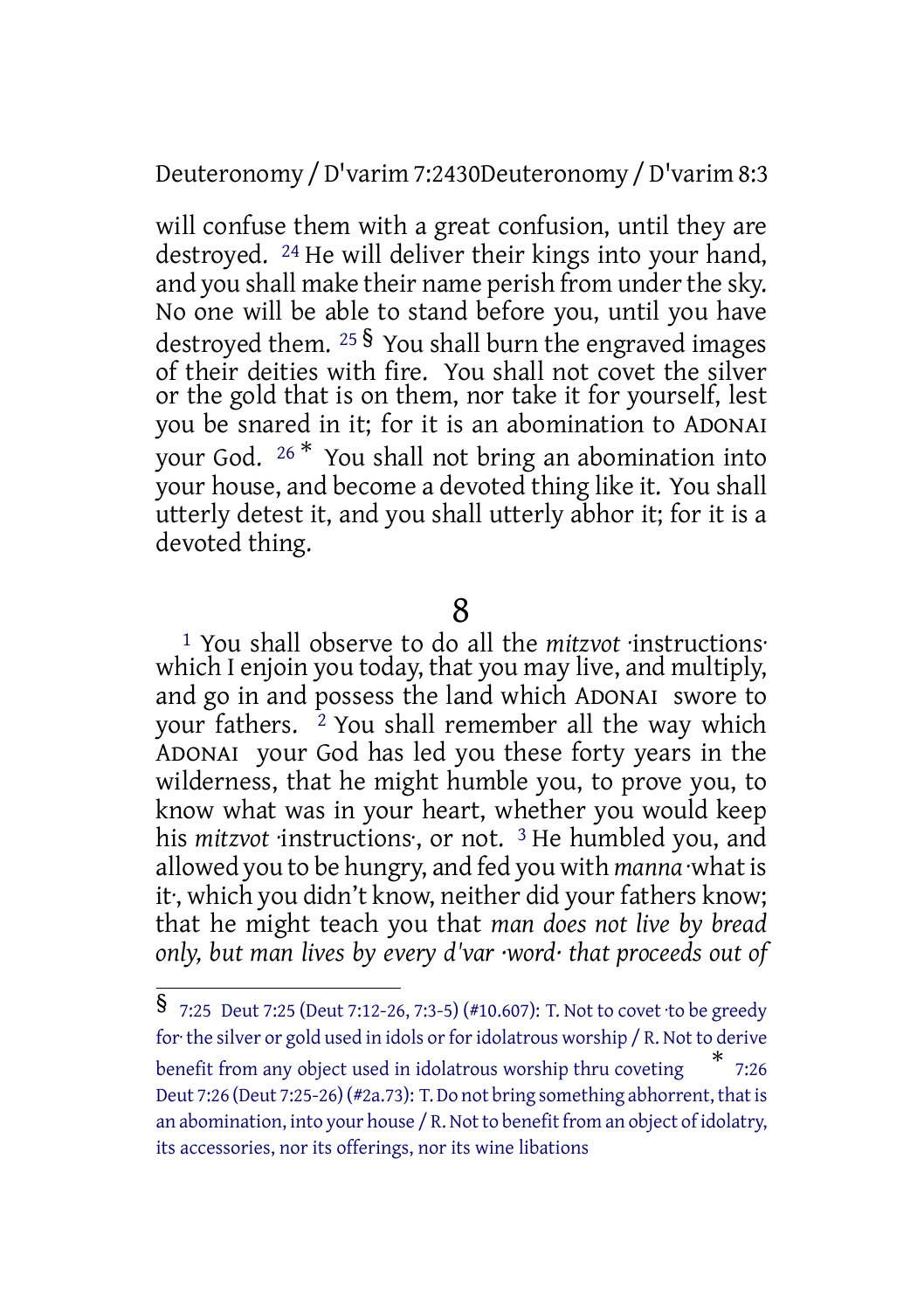Deuteronomy /D'varim 8:431Deuteronomy /D'varim 8:16

ADONAI *'s mouth.* \* <sup>4</sup> Your clothing didn't grow old on you, neither did your foot swell, these forty years. 5 You shall consider in your heart that as a man disciplines his son, so ADONAI your God disciplines you. 6You shall keep the *mitzvot* ·instructions· of ADONAI your God, to walk in his ways, and to fear him. 7 For ADONAI your God brings you into a good land, a land of brooks of water, of springs, and underground water flowing into valleys and hills; 8 a land of wheat and barley, and vines and fig trees and pomegranates; a land of olive trees and honey; <sup>9</sup> a land in which you shall eat bread without scarceness, you shall not lack anything in it; a land whose stones are iron, and out of whose hills you may dig copper.  $10^{\circ}$  You shall eat and be full, and you shall bless ADONAI your God for the good land which he has given you. *(2)* 11 Beware lest you forget ADONAI your God, in not keeping his *mitzvot* ·instructions·, and his judgments, and his statutes, which I enjoin you today;  $12$  lest, when you have eaten and are full, and have built fine houses, and lived in them; <sup>13</sup> and when your herds and your flocks multiply, and your silver and your gold is multiplied, and all that you have is multiplied; 14 then your heart might be lifted up, and you forget ADONAI your God, who brought you out of the land of Egypt [Abode of slavery], out of the house of bondage; 15 who led you through the great and terrible wilderness, with fiery serpents and scorpions, and thirsty ground where there was no water; who poured water for you out of the rock of flint; 16 who fed you in the wilderness with *manna* ·what is it·, which your fathers didn't know; that he might humble you, and that he might prove you, to do

<sup>\*</sup> 8:3 Quoted in Matt 4:4; Luke 4:4 † 8:10 Deut 8:10 (#1.40): To give <sup>a</sup> *beracha* ·blessing·, give thanks, give prayer after meals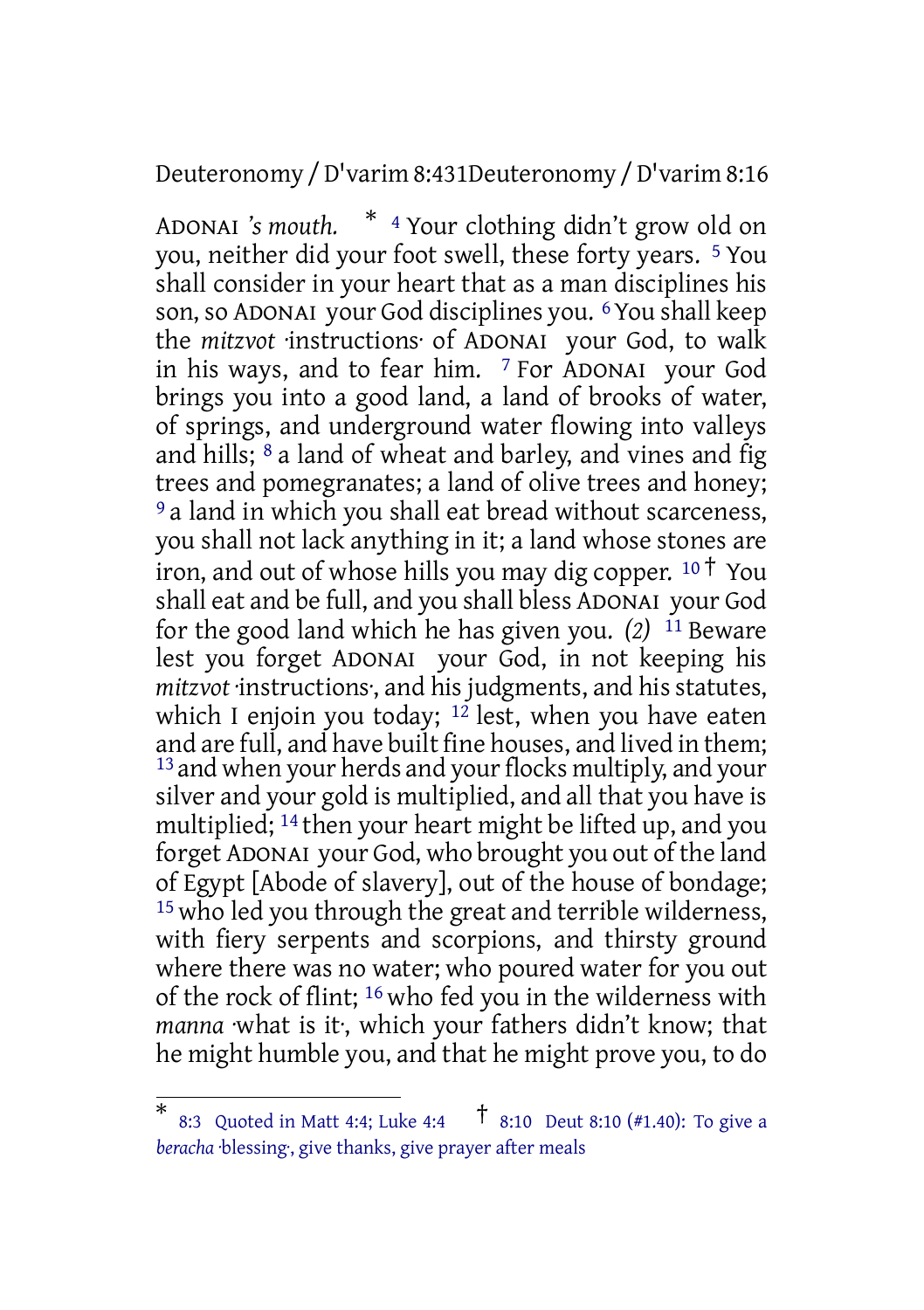Deuteronomy /D'varim 8:1732Deuteronomy /D'varim 9:5

you good at your latter end: 17 and lest you say in your heart, "My power and the might of my hand has gotten me this wealth." 18 But you shall remember ADONAI your God, for it is he who gives you power to get wealth; that he may establish his covenant ·binding contract between two or more parties· which he swore to your fathers, as it is today.

19 It shall be, if you shall forget ADONAI your God, and walk after other deities, and *abad* ·serve· them, and *hawa* ·bow low, prostrate· to worship them, I testify against you today that you shall surely perish. 20 As the nations that ADONAI makes to perish before you, so you shall perish; because you wouldn't *sh'ma* ·hear obey· ADONAI your God's voice.

9

1 *Sh'ma* ·Hear obey·, Israel [God prevails]! You are to pass over the Jordan [Descender] today, to go in to dispossess nations greater and mightier than yourself, cities great and fortified up to the sky,  $2a$  people great and tall, the sons of the Anakim, whom you know, and of whom you have *sh'ma* ·heard obeyed· it said, "Who can stand before the sons of Anak?" 3 Know therefore today, that ADONAI your God is he who goes over before you as a devouring fire. He will destroy them, and he will bring them down before you. So you shall drive them out, and make them perish quickly, as ADONAI has spoken to you.

<sup>4</sup> Don't say in your heart, after ADONAI your God has thrust them out from before you, saying, "For my righteousness ADONAI has brought me in to possess this land;" because ADONAI drives them out before you because of the wickedness of these nations. 5Not for your righteousness, or for the uprightness of your heart, do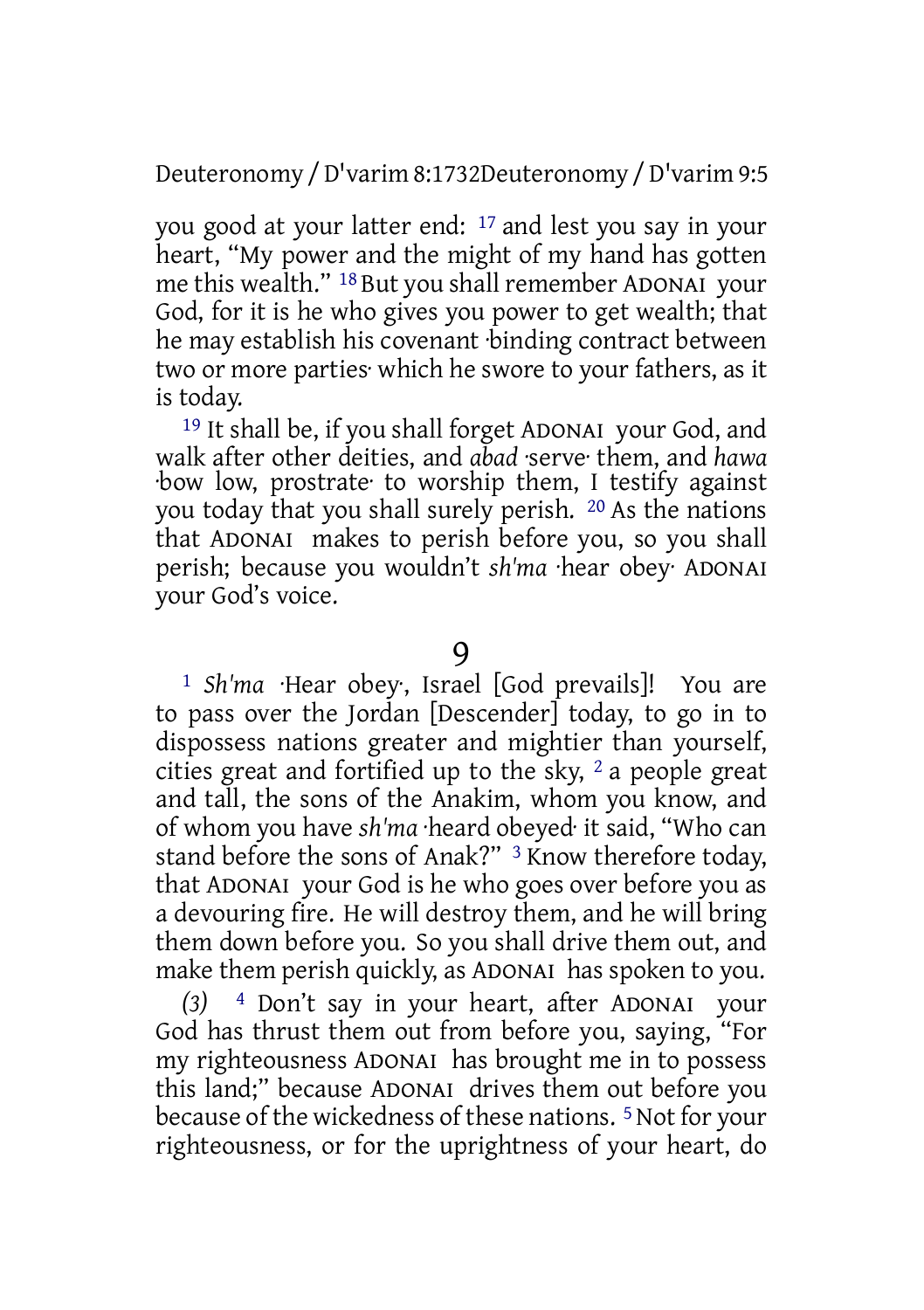Deuteronomy /D'varim 9:633Deuteronomy /D'varim 9:14

you go in to possess their land; but for the wickedness of these nations ADONAI your God does drive them out from before you, and that he may establish the word which ADONAI swore to your fathers, to Abraham [Father of a multitude], to Isaac [Laughter], and to Jacob [Supplanter]. <sup>6</sup>Know therefore, that ADONAI your God does not give you this good land to possess for your righteousness; for you are a stiff-necked people. 7 Remember, and don't forget, how you provoked ADONAI your God to wrath in the wilderness. From the day that you left the land of Egypt [Abode of slavery], until you came to this place, you have been rebellious against ADONAI . 8 Also in Horeb [Desert] you provoked ADONAI to wrath, and ADONAI was angry with you to destroy you. <sup>9</sup> When I had gone up onto the mountain to receive the stone tablets, even the tablets of the covenant which ADONAI made with you, then Istayed on the mountain forty days and forty nights. I neither ate bread nor drank water. 10 ADONAI delivered to me the two stone tablets written with God's finger. On them were all the words which ADONAI spoke with you on the mountain out of the middle of the fire in the day of the assembly.

11 It came to pass at the end of forty days and forty nights, that ADONAI gave me the two stone tablets, even the tablets of the covenant.  $12$  ADONAI said to me, "Arise, get down quickly from here; for your people whom you have brought out of Egypt [Abode of slavery] have corrupted themselves. They have quickly turned aside out of the way which I enjoined them. They have made a molten image for themselves!"

13 Furthermore ADONAI spoke to me, saying, "I have seen this people, and behold, it is a stiff-necked people.  $14$  Leave me alone, that I may destroy them, and blot out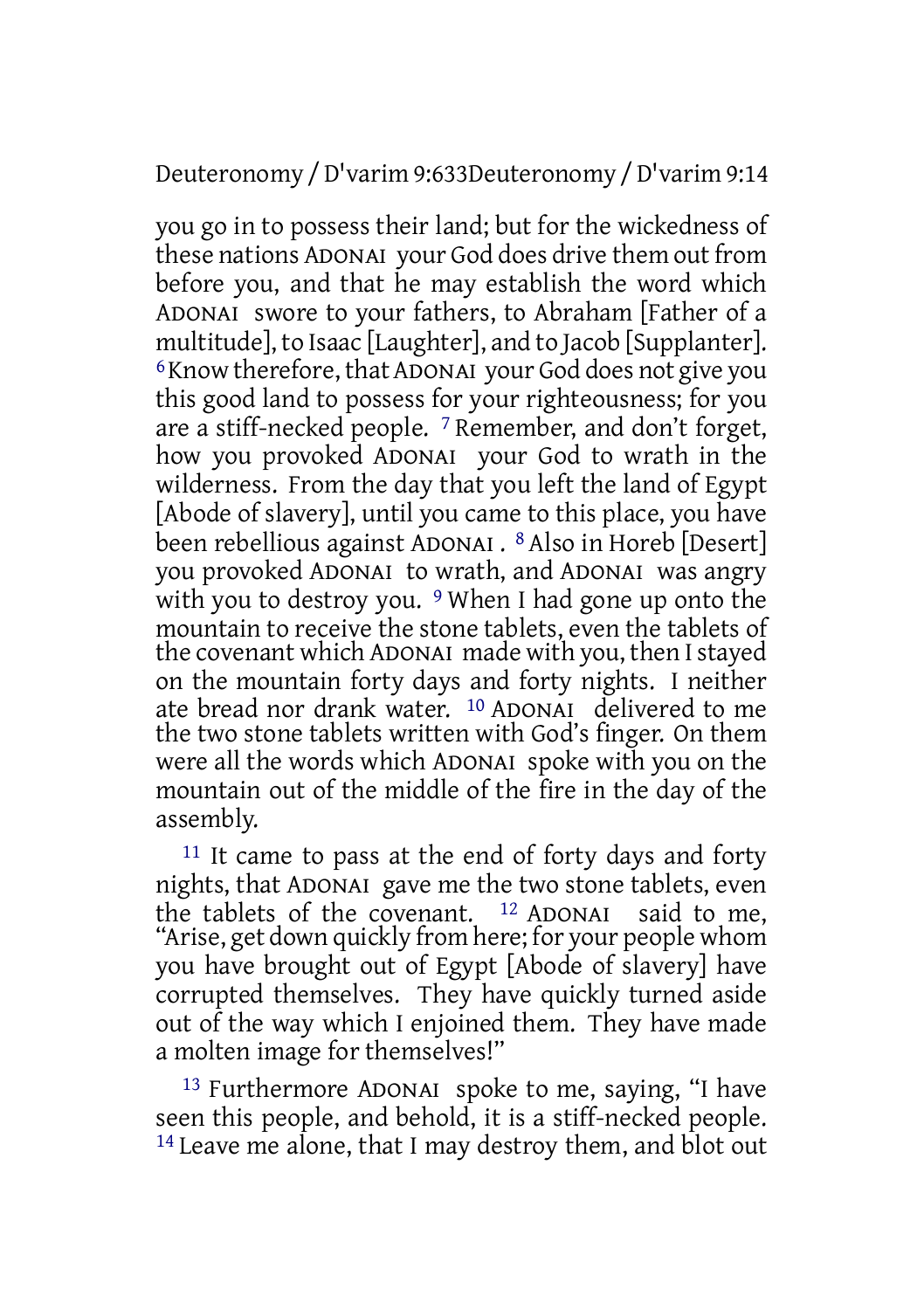Deuteronomy /D'varim 9:1534Deuteronomy /D'varim 9:25

their name from under the sky; and I will make of you a nation mightier and greater than they."

15 So I turned and came down from the mountain, and the mountain was burning with fire. The two tablets of the covenant were in my two hands.  $16$  I looked, and behold, you had sinned against ADONAI your God. You had made yourselves a molten calf. You had turned aside quickly out of the way which ADONAI had enjoined you. <sup>17</sup> I took hold of the two tablets, and threw them out of my two hands, and broke them before your eyes. 18 I fell down before ADONAI , as at the first, forty days and forty nights. I neither ate bread nor drank water, because of all yoursin which you sinned, in doing that which was evil in ADONAI 's sight, to provoke him to anger. <sup>19</sup> *I was terrified* \* that because of how angry ADONAI was at you, of how heatedly displeased he was, that he would destroy you. But ADONAI *sh'ma* ·heard obeyed· me that time too. <sup>20</sup> ADONAI was angry enough with Aaron [Light-bringer] to destroy him. I prayed for Aaron [Light-bringer] also at the same time.  $21$  I took your sin, the calf which you had made, and burned it with fire, and crushed it, grinding it very small, until it was as fine as dust. I threw its dust into the brook that descended out of the mountain. 22At Taberah, and at Massah [Testing], and at Kibroth Hattaavah, you provoked ADONAI to wrath. 23 When ADONAI sent you from Kadesh Barnea [Consecrated Son-inconstant], saying, "Go up and possess the land which I have given you," you rebelled against the order of ADONAI your God, and you didn't believe him, nor *sh'ma* ·hear obey· his voice. 24 You have been rebellious against ADONAI from the day that I knew you. 25 So I fell down before ADONAI the forty days and forty nights that I fell down, because ADONAI

<sup>\*</sup> 9:19 Quoted in Heb 12:21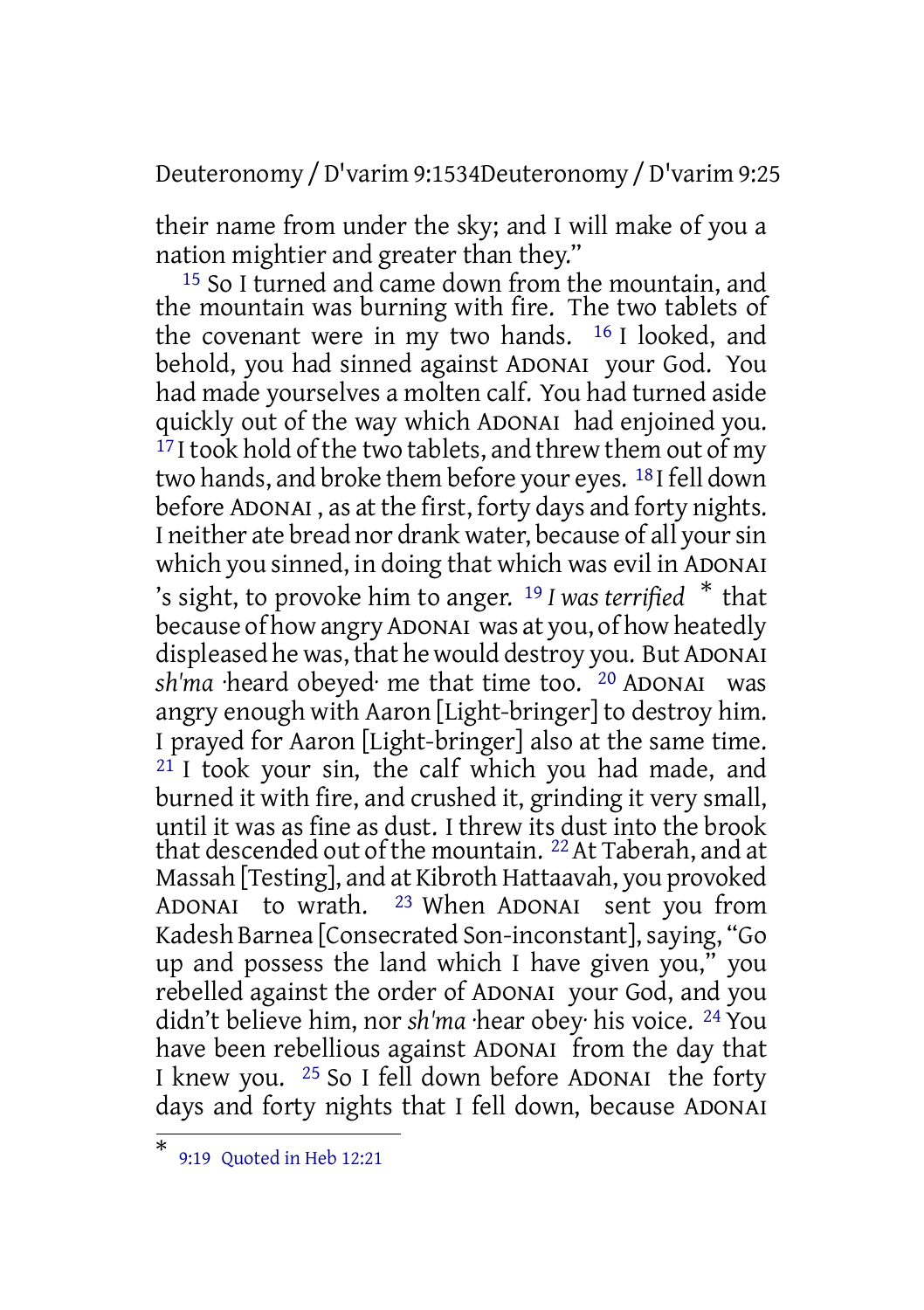Deuteronomy /D'varim 9:2635Deuteronomy /D'varim 10:6

had said he would destroy you. 26 I prayed to ADONAI , and said, "Lord ADONAI , don't destroy your people and your inheritance, that you have redeemed through your greatness, that you have brought out of Egypt [Abode of slavery] with a mighty hand.  $27$  Remember your servants, Abraham [Father of a multitude], Isaac [Laughter], and Jacob [Supplanter]. Don't look at the stubbornness of this people, nor at their wickedness, nor at their sin, <sup>28</sup> lest the land you brought us out from say, 'Because ADONAI was not able to bring them into the land which he promised to them, and because he hated them, he has brought them out to kill them in the wilderness.' 29 Yet they are your people and your inheritance, which you brought out by your great power and by your outstretched arm."

## 10

*(4)* 1 At that time ADONAI said to me, "Cut two stone tablets like the first, and come up to me onto the mountain, and make an ark of wood. 2 I will write on the tables the words that were on the first tables which you broke, and you shall put them in the ark." 3 So I made an ark of acacia wood, and cut two stone tablets like the first, and went up onto the mountain, having the two tables in my hand.  $4$  He wrote on the tables, according to the first writing, the Ten Words, which ADONAI spoke to you on the mountain out of the middle of the fire in the day of the assembly: and ADONAI gave them to me. 5 I turned and came down from the mountain, and put the tables in the ark which I had made; and there they are as ADONAI enjoined me. 6 (The children of Israel [God prevails]traveled from Beeroth Bene Jaakan to Moserah. There Aaron [Light-bringer] died, and there he was buried; and Eleazar [Help of God] his son ministered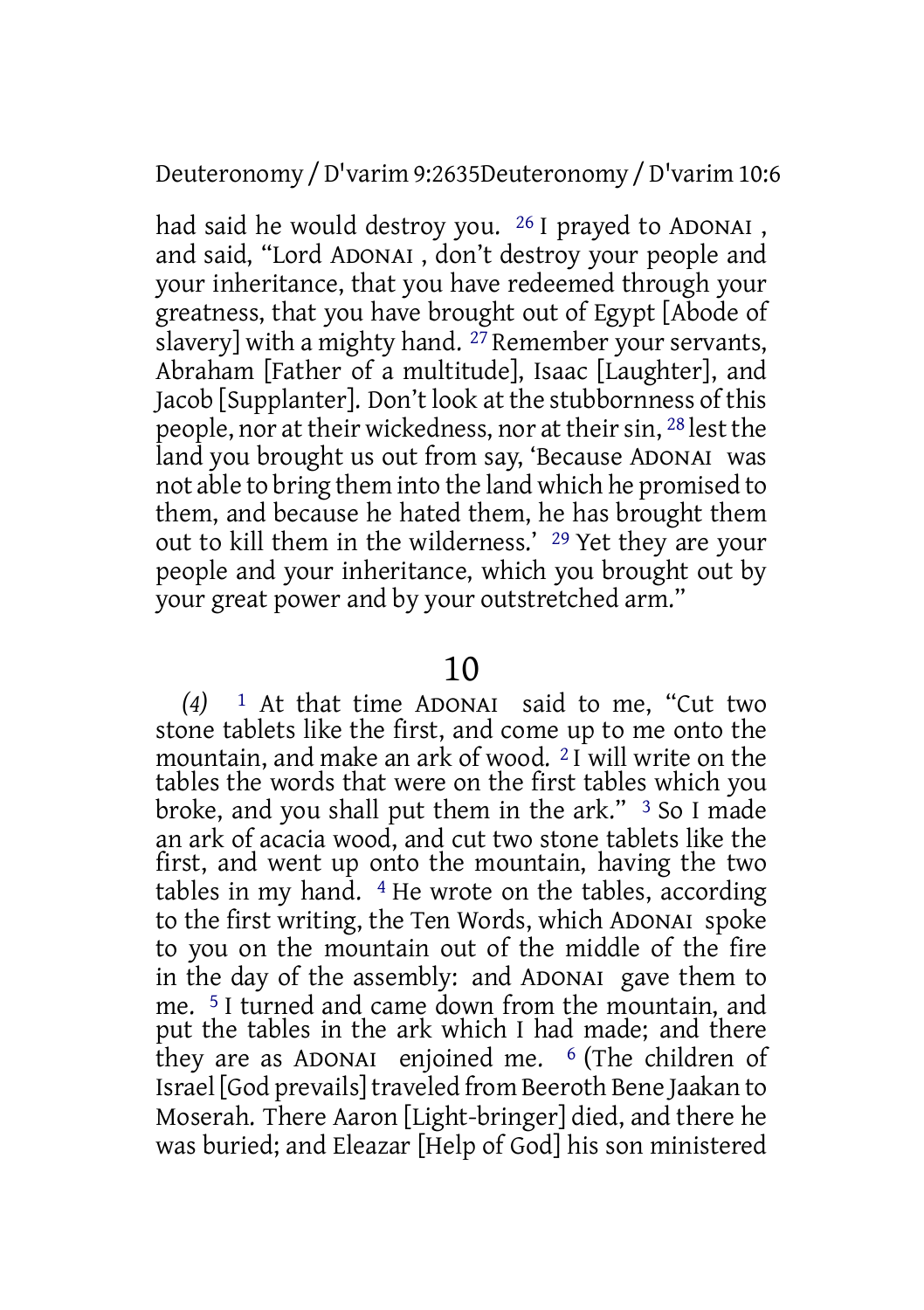Deuteronomy /D'varim 10:736Deuteronomy /D'varim 10:18

in the priest's office in his place.  $\frac{7}{7}$  From there they traveled to Gudgodah; and from Gudgodah to Jotbathah, a land of brooks of water.  $8$  At that time ADONAI set apart the tribe of Levi [United with], to bear the ark of ADONAI 's covenant, to stand before ADONAI to minister to him, and to bless in his name, to this day. <sup>9</sup> Therefore Levi [United with] has no portion nor inheritance with his brothers; ADONAI is hisinheritance, according as ADONAI your God spoke to him.) 10 I stayed on the mountain, as at the first time, forty days and forty nights: and ADONAI *sh'ma* ·heard obeyed· me that time also; ADONAI would not destroy you. 11 ADONAI said to me, "Arise, take your journey before the people; and they shall go in and possess the land, which I swore to their fathers to give to them."

*(5)* 12 Now, Israel [God prevails], what does ADONAI your God require of you, but to fear ADONAI your God, to walk in all his ways, and to *'ahav* ·affectionately love· him, and to *abad* ·serve· ADONAI your God with all your heart and with all your soul, 13 to keep ADONAI 's *mitzvot* ·instructions· and statutes, which I enjoin you today for your good? 14 Behold, to ADONAI your God belongs heaven and the heaven of heavens, the earth, with all that is therein. 15 Only ADONAI had *chasak* ·to set one's affection· for your fathers to *'ahav* ·affectionately love· them, and he chose their offspring after them, even you above all peoples, as it is today. 16 *Circumcise* therefore the foreskin of your *heart,* and be no more *stiff-necked.* \* <sup>17</sup> For ADONAI your God, he is *Elohei* of the *elohim* ·God of the deities·, and the *'adonei* of the *adoneim* ·the Lord of the lords·, the great God, the mighty, and the awesome, *who does not respect persons,* † nor takes reward. <sup>18</sup> He

<sup>\*</sup> 10:16 Quoted in Acts 7:51 † 10:17 Quoted in Eph 6:9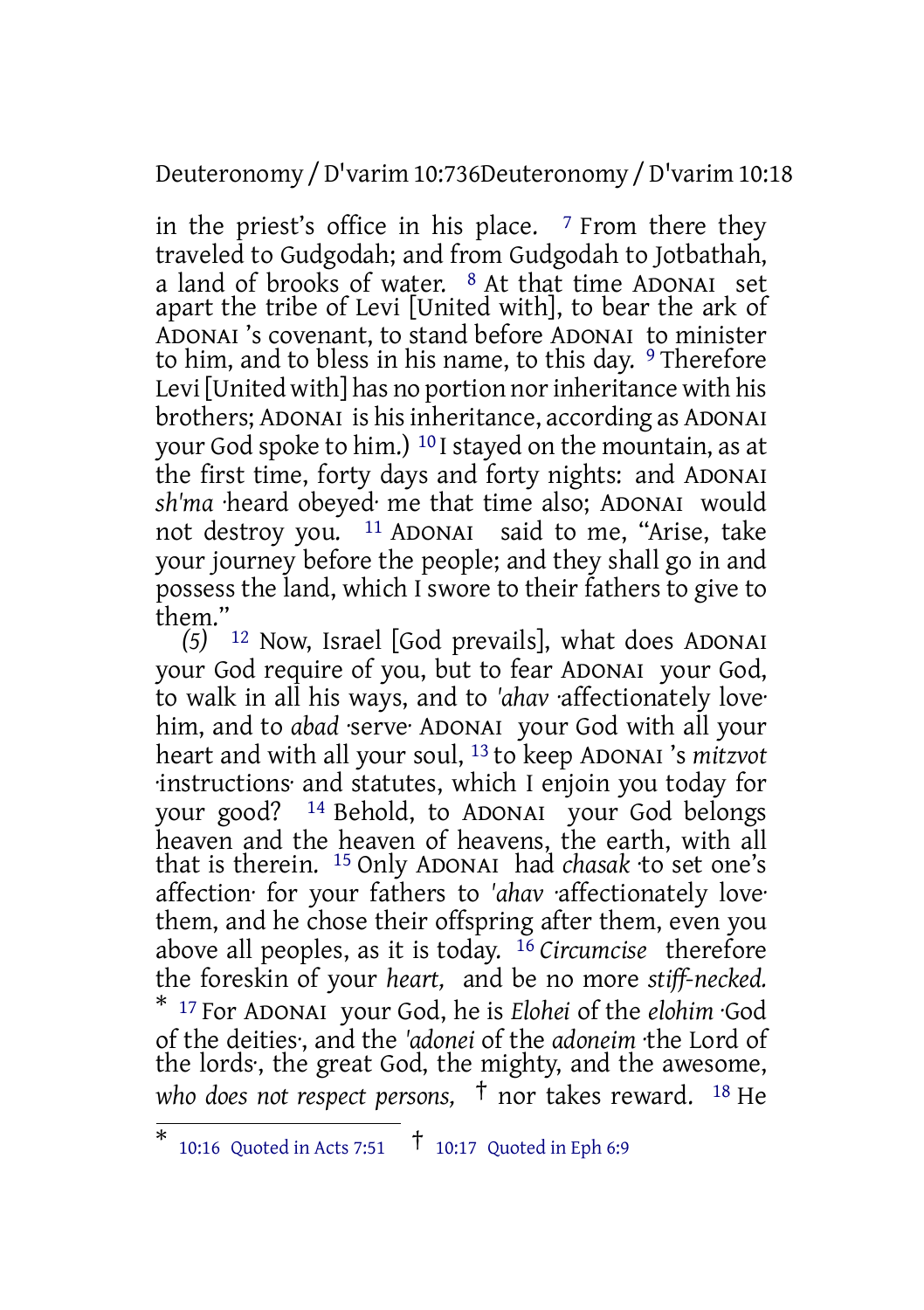Deuteronomy /D'varim 10:1937Deuteronomy /D'varim 11:4

does execute right judgments for the orphan and widow, and *'ahav* ·affectionately loves·the foreigner, in giving him food and clothing. <sup>19</sup> ‡ Therefore *'ahav* ·affectionately love· the foreigner; for you were foreigners in the land of Egypt [Abode of slavery]. <sup>20</sup> § *You shall fear ADONAI your God;* \* *you shall abad ·serve· him;* † and you shall *dabak*  $\cdot$ cling to, worship $\cdot$  him,  $\ddagger$  and you shall swear by his name. 21 He is your *tehilah* ·praise song·, and he is your God, who has done for you these great and awesome things, which your eyes have seen. <sup>22</sup> Your fathers went down into Egypt [Abode of slavery] with seventy persons; and now ADONAI your God has made *you as the stars of the sky for multitude.* §

### 11

<sup>1</sup> Therefore you shall 'ahav affectionately love<sup>.</sup> ADONAI your God, and keep his instructions, his statutes, his judgments, and his *mitzvot* ·instructions·, always. 2 Know this day: for I don't speak with your children who have not known, and who have not seen the chastisement of ADONAI your God, his greatness, his mighty hand, his outstretched arm, 3 his signs, and his works, which he did in the middle of Egypt [Abode of slavery] to Pharaoh the king of Egypt [Abode of slavery], and to all his land; 4 and what he did to the army of Egypt [Abode of slavery],

 $\ddagger$  10:19 Deut 10:19 (Deut 10:12-22) (#6.406): T. To love the foreigner and stranger / R. To love the convert  $\S$  10:20 Deut 10:20 (Deut 10:20-21) (#1.41): FearAdonai your God \* 10:20 Deut 10:20 (#1.42): T. Cleave toAdonai / R. To cleave to, associate with, and assemble with those who study *Torah* ·Teaching· and know Adonai  $\uparrow$  10:20 Quoted in Luke 4:8  $\uparrow$  10:20 Deut 10:20 (Deut 10:20-22) (#3.243): T. To swear by Adonai's name only / R. To swear in God's Name to confirm the truth when deemed necessary by court  $\S$  10:22 Quoted in Heb 11:12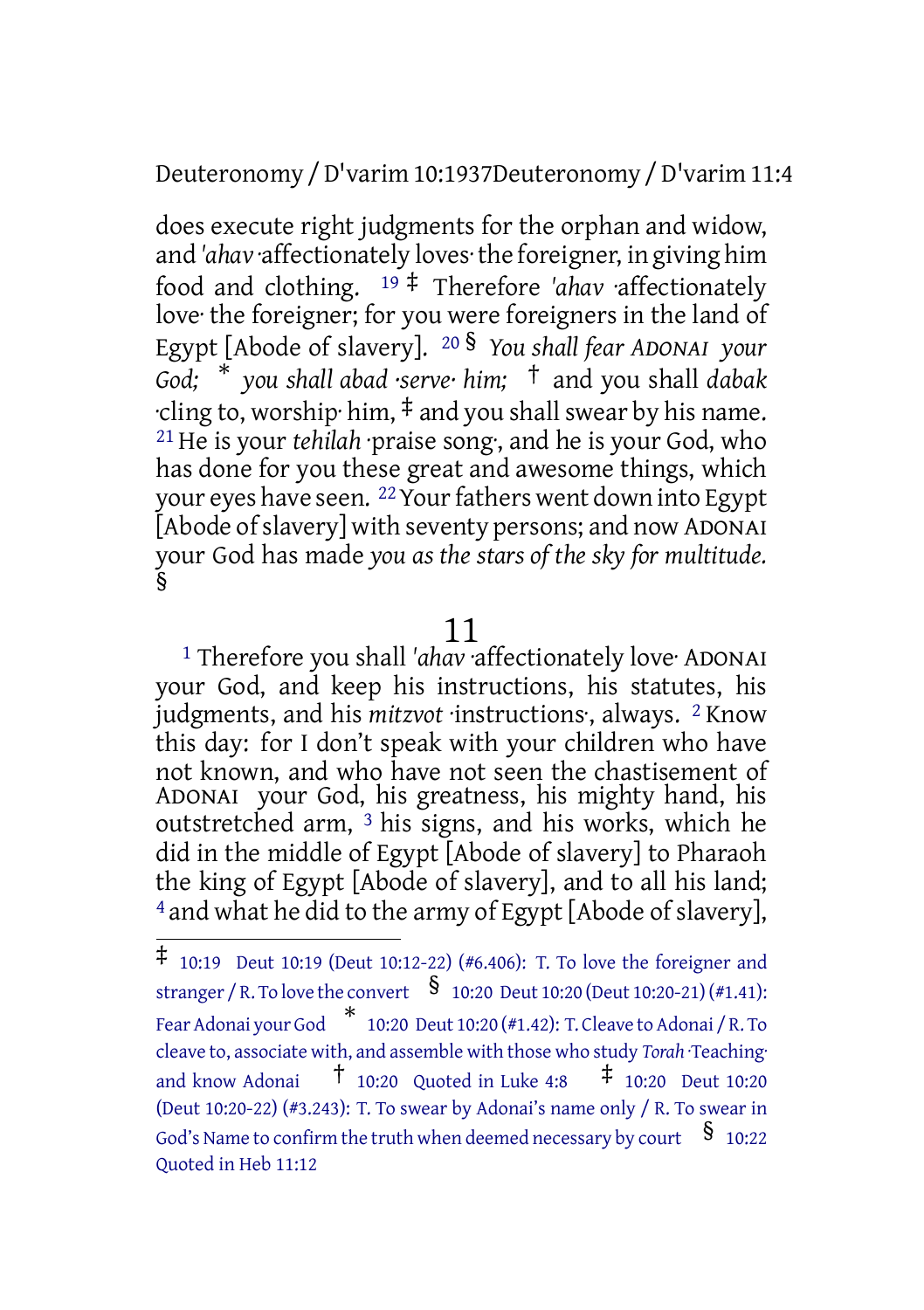Deuteronomy /D'varim 11:538Deuteronomy /D'varim 11:15

to their horses, and to their chariots; how he made the water of the *Sea of Suf* [Reed Sea] to overflow them as they pursued you, and how ADONAI has destroyed them to this day; 5 and what he did to you in the wilderness, until you came to this place; 6 and what he did to Dathan and Abiram, the sons of Eliab, the son of Reuben [See, a son!]; how the earth opened its mouth, and swallowed them up, and their households, and their tents, and every living thing that followed them, in the middle of all Israel [God prevails]; 7 but your eyes have seen all of ADONAI 's great work which he did. 8 Therefore you shall keep every *mitzvah* ·instruction· which I enjoin you today, that you may be strong, and go in and possess the land, where you go overto possessit; 9 and that you may prolong your days in the land, which ADONAI swore to your fathers to give to them and to their offspring, a land flowing with milk and honey. *(6)* 10 For the land, where you go in to possess it, is not as the land of Egypt [Abode of slavery], that you came out of, where you sowed your seed, and watered it with your foot, as a garden of herbs; 11 but the land, where you go over to possess it, is a land of hills and valleys which drinks water from the rain of the sky, 12 a land which ADONAI your God cares for. ADONAI your God's eyes are always on it, from the beginning of the year even to the end of the year. 13 It shall happen, if you shall *sh'ma* ·hear obey· diligently to my *mitzvot* ·instructions· which I enjoin you today, to *'ahav* ·affectionately love· ADONAI your God, and to *abad* ·serve· him with all your heart and with all your soul, 14 that I will give the rain of your land in its season, *the former rain and the latter rain,* \* that you may gather in your grain, your new wine, and your oil. 15 I will give grass in your fields for your livestock, and

<sup>\*</sup> 11:14 Quoted in James 5:7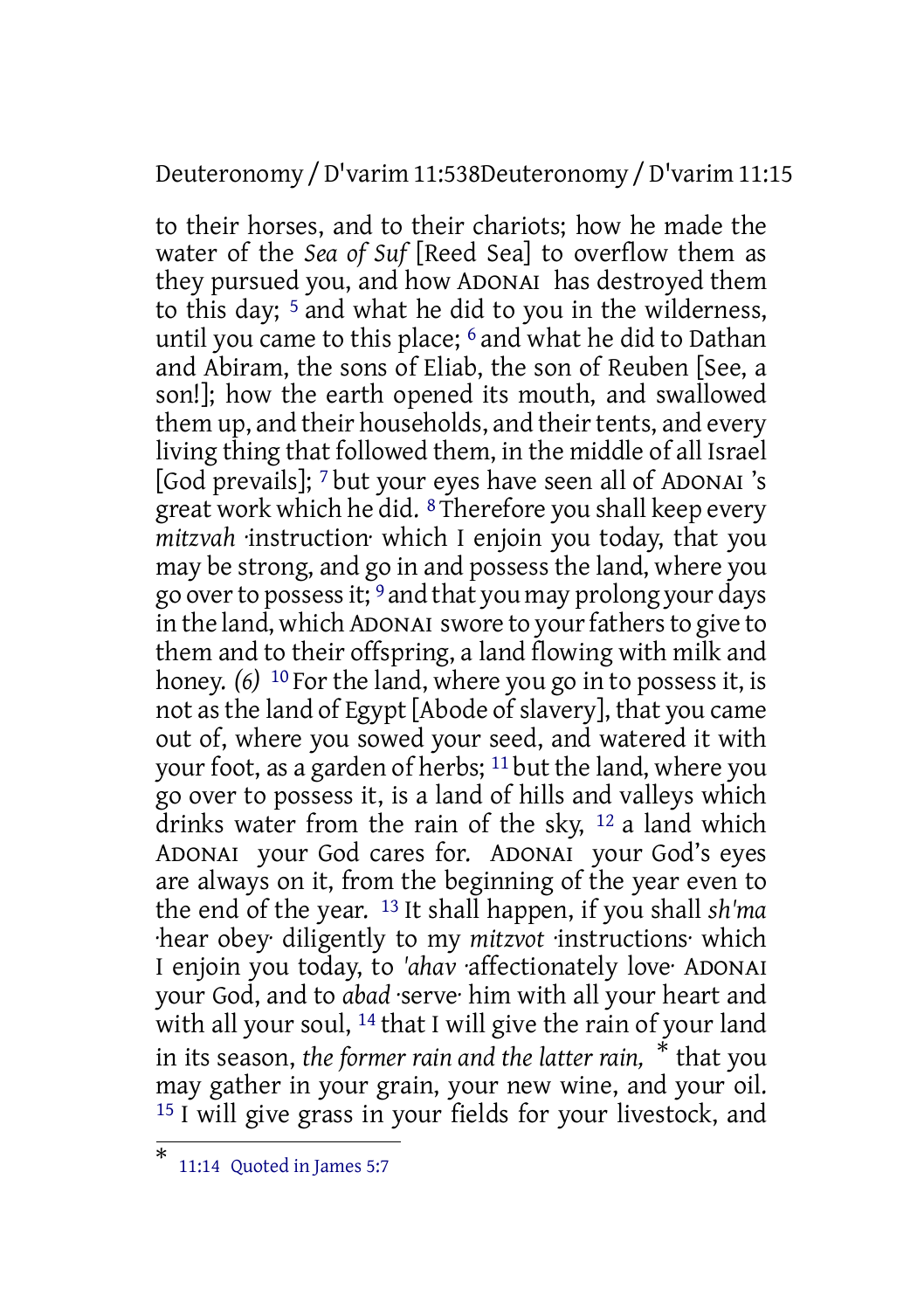#### *Deuteronomy / D'varim 11:16 39 Deuteronomy / D'varim 11:25*

you shall eat and be full. 16 Be careful, lest your heart be deceived, and you turn aside, and *abad* ·serve· other deities, and *hawa* ·bow low, prostrate· to worship them; 17 and ADONAI 's anger be kindled against you, and he shut up the sky, so that there is no rain, and the land does not yield its fruit; and you perish quickly from off the good land which ADONAI gives you. 18 Therefore you shall lay up these my words in your heart and in your soul. You shall bind them for a sign on your hand, and they shall be for frontlets between your eyes. 19 You shall teach them your children, talking of them, when you sit in your house, and when you walk by the way, and when you lie down, and when you rise up. 20 You shall write them on the door posts of your house, and on your gates; 21 that your days may be multiplied, and the days of your children, in the land which ADONAI swore to your fathers to give them, as the days of the heavens above the earth. *(7 and Maftir ·Conclusion·)* 22 For if you shall diligently keep all these *mitzvot* ·instructions· which I enjoin you, to do them, to *'ahav* ·affectionately love· ADONAI your God, to walk in all his ways, and to *dabak* ·cling to, worship·to him; 23 then will ADONAI drive out all these nations from before you, and you shall dispossess nations greater and mightier than yourselves.  $^{24}$  Every place whereon the sole of your foot treads shall be yours: from the wilderness, and Lebanon, from the river, the river Euphrates [Fruitful], even to the western sea shall be your border. 25 No man will be able to stand before you. ADONAI your God will lay the fear of you and the dread of you on all the land that you tread on, as he has spoken to you.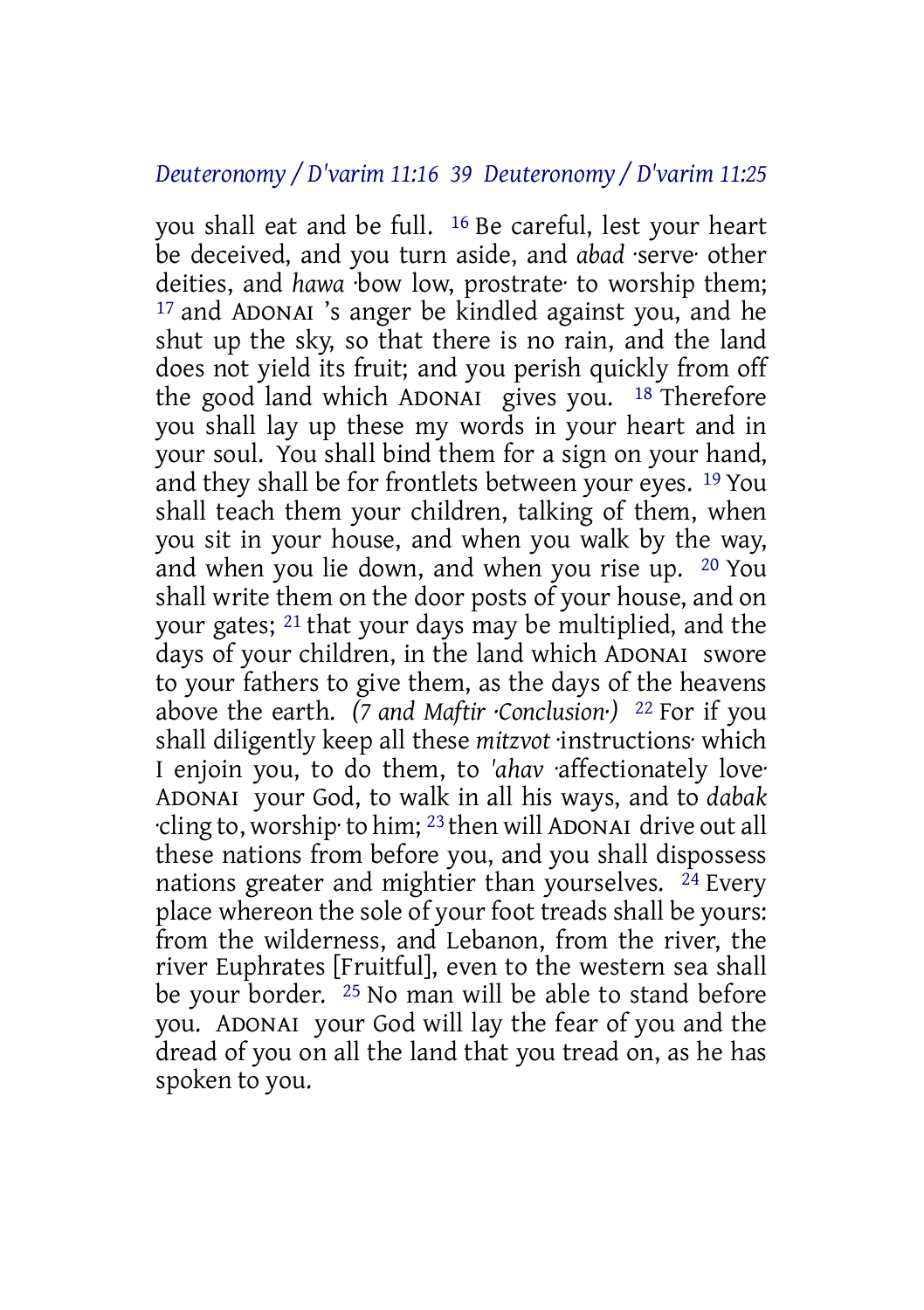Deuteronomy /D'varim 11:2640Deuteronomy /D'varim 12:2

*Haftarah 'Ekev ·Taking leave · Because / Result / Consequence·:*

*Yesha'yahu / Isaiah 49:14-51:3*

*B'rit Hadashah ·New Covenant·: John 13:31-14:31*

# Parashah 47: *Re'eh* ·See· 11:26-16:17

26 Behold, I set before you today a blessing and a curse: 27 the blessing, if you *sh'ma* ·hear obey· the *mitzvot* ·instructions· of ADONAI your God, which I enjoin you today; 28 and the curse, if you do not *sh'ma* ·hear obey· the *mitzvot* ·instructions· of ADONAI your God, but turn aside out of the way which I enjoin you today, to go after other deities, which you have not known. <sup>29</sup> It shall happen, when ADONAI your God brings you into the land where you go to possess it, that you shall set the blessing on Mount Gerizim, and the curse on Mount Ebal. 30 Are not they beyond the Jordan [Descender], behind the way of the going down of the sun, in the land of the Canaanites [Descendants of Humbled] who dwell in the Arabah, near Gilgal, beside the oaks of Moreh? <sup>31</sup> For you are to pass over the Jordan [Descender] to go in to possess the land which ADONAI your God gives you, and you shall possess it, and dwell therein. 32 You shall observe to do all the statutes and the judgments which I set before you today.

### 12

<sup>1</sup> These are the statutes and the judgments which you shall observe to do in the land which ADONAI , the God of your fathers, has given you to possess it, all the days that you live on the earth.  $2^*$  You shall surely destroy all

<sup>\*</sup> 12:2 Deut 12:2-3 (Deut 11:29-12:3) (#2a.74): To destroy any object of idolatry or idol and its accessory items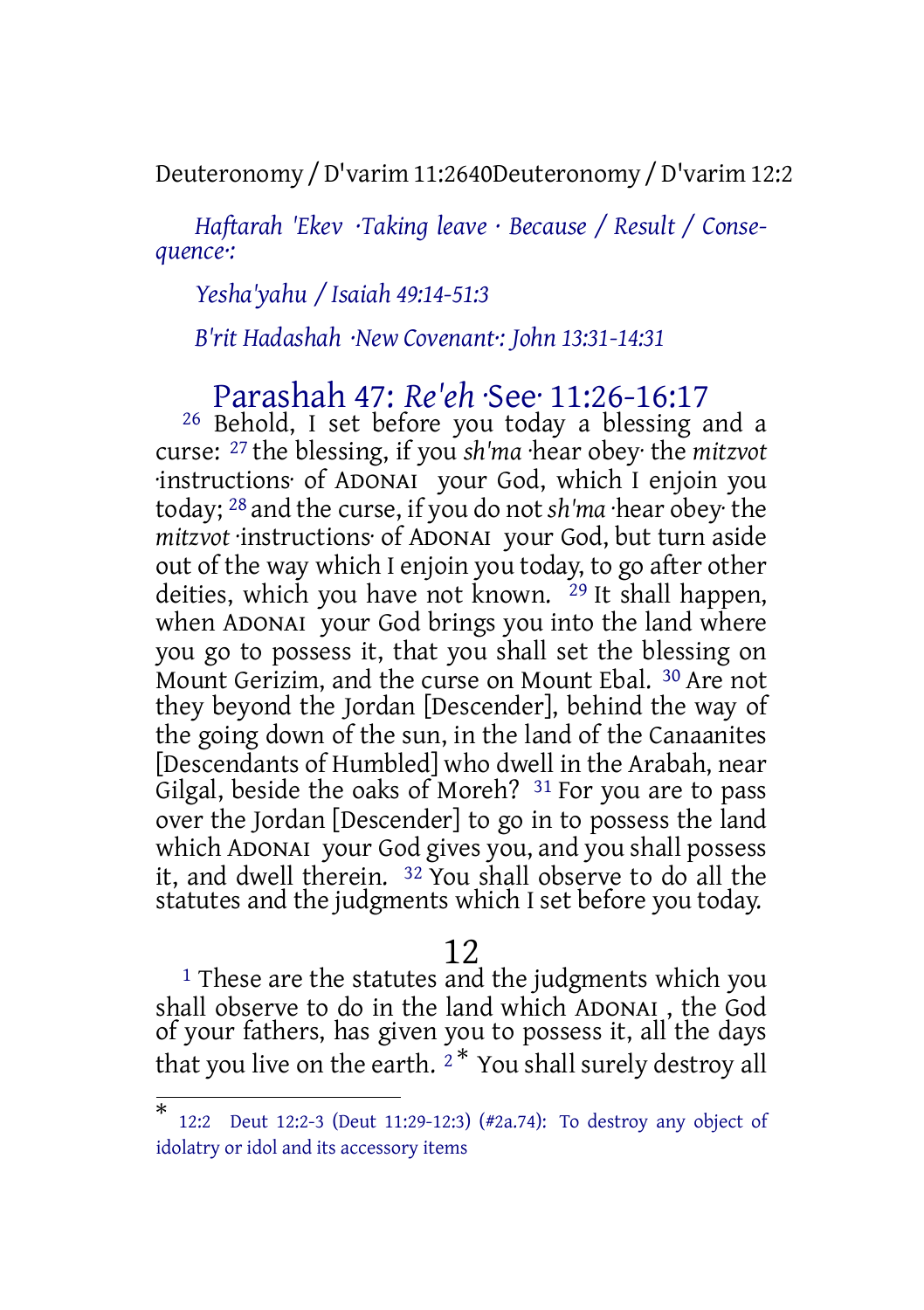Deuteronomy /D'varim 12:341Deuteronomy /D'varim 12:11

the places in which the nations that you shall dispossess *abad* ·served· their deities, on the high mountains, and on the hills, and under every green tree. 3 You shall break down their altars, and dash their pillars in pieces, and burn their Asherah poles with fire. You shall cut down the engraved images of their deities. You shall destroy their name out of that place.  $4\uparrow$  You shall not do so to ADONAI your God.  $5\ddagger$  But to the place which ADONAI your God shall choose out of all your tribes, to put his name there, you shall seek his habitation, and there you shall come. 6 There you shall bring your burnt offerings, your sacrifices, your tithes, the wave offering of your hand, your vows, your free will offerings, and the firstborn of your herd and of your flock. 7 There you shall eat before ADONAI your God, and you shall rejoice in all that you put your hand to, you and your households, in which ADONAI your God has blessed you. 8 You shall not do after all the things that we do here today, every man whatever is right in his own eyes; <sup>9</sup> for you haven't yet come to the rest and to the inheritance, which ADONAI your God gives you. <sup>10</sup> But when you go over the Jordan [Descender], and dwell in the land which ADONAI your God causes you to inherit, and he gives you rest from all your enemies around you, so that you dwell in safety; *(2)* <sup>11</sup> § then it shall happen that to the place which ADONAI your God shall choose,

<sup>†</sup> 12:4 Deut 12:4 (Deut 12:1-4) (#2b.170): T. You must not worship Adonai your God the way the idolatrous nations worship their deities / R. Not to destroy objects associated with Adonai's Name  $\pm$  12:5 Deut 12:5-6 (Deut 12:4-9) (#4.342): T. To bring all of a person's sacrifices, whether obligatory or voluntary to Jerusalem / R. To bring all vowed and free will offerings to the Temple on the first subsequent festival  $\frac{1}{2}$  12:11 Deut 12:11 (Duet 12:10-16) (#2b.171): To offer all sacrifices in the Tabernacle or Temple of Adonai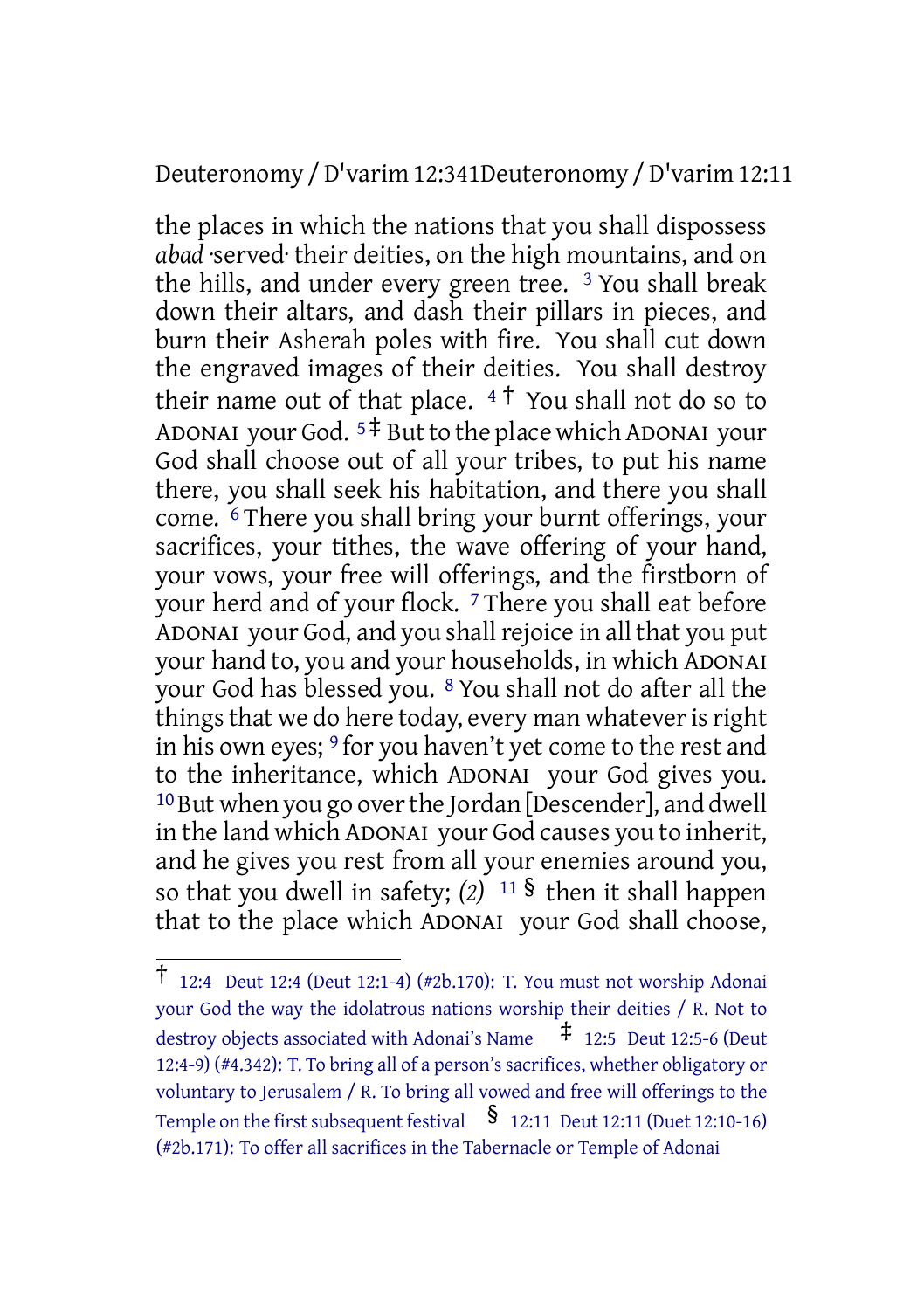#### Deuteronomy /D'varim 12:1242Deuteronomy /D'varim 12:17

to cause his name to dwell there, there you shall bring all that I enjoin you: your burnt offerings, your sacrifices, your tithes, the wave offering of your hand, and all your choice vows which you vow to ADONAI . 12 You shall rejoice before ADONAI your God, you, and your sons, your daughters, your male servants, your female servants, and the Levite [Descendant of United with] who is within your gates, because he has no portion nor inheritance with you. <sup>13\*</sup> Be careful that you don't offer your burnt offerings in every place that you see; 14 but in the place which ADONAI chooses in one of your tribes, there you shall offer your burnt offerings, and there you shall do all that I enjoin you. <sup>15</sup>  $\dagger$  Notwithstanding, you may kill and eat meat within all your gates, after all the desire of your soul, according to ADONAI your God's blessing which he has given you. The unclean and the clean may eat of it, as of the gazelle, and as of the deer. 16 Only you shall not eat the blood. You shall pour it out on the earth like water.  $17 \ddagger$  § You may not eat within your gates the tithe of your

<sup>\*</sup> 12:13 Deut 12:13 (Deut 12:13-14) (#2b.172): T. Not to offer burnt offerings at any place that you please / R. Not to offer sacrifices outside the Sanctuary † 12:15 Deut 12:15 (Deut 12:13-15) (#10.608): T. You may eat consecrated animals after they have been redeemed / R. To redeem consecrated animals that have disqualifying blemishes, and then they may be eaten R. Note: Oral Tradition teaches that this specifically refers to consecrated animals that have become unfit, they shall be redeemed  $\uparrow$  12:17 Deut 12:17 (Deut 12:13-14) (#2b.173): T. The person vowing shall not eat the sacrifices they give as free will offerings on their own property / R. Not to eat its meat § 12:17 Deut 12:17 (Deut 12:17-18) (#4.343): T. The person shall not eat the *ma'aser sheni* ·second tithe· on your own property / R. Not to eat *ma'aser sheni* ·second tithe· of grains outside Jerusalem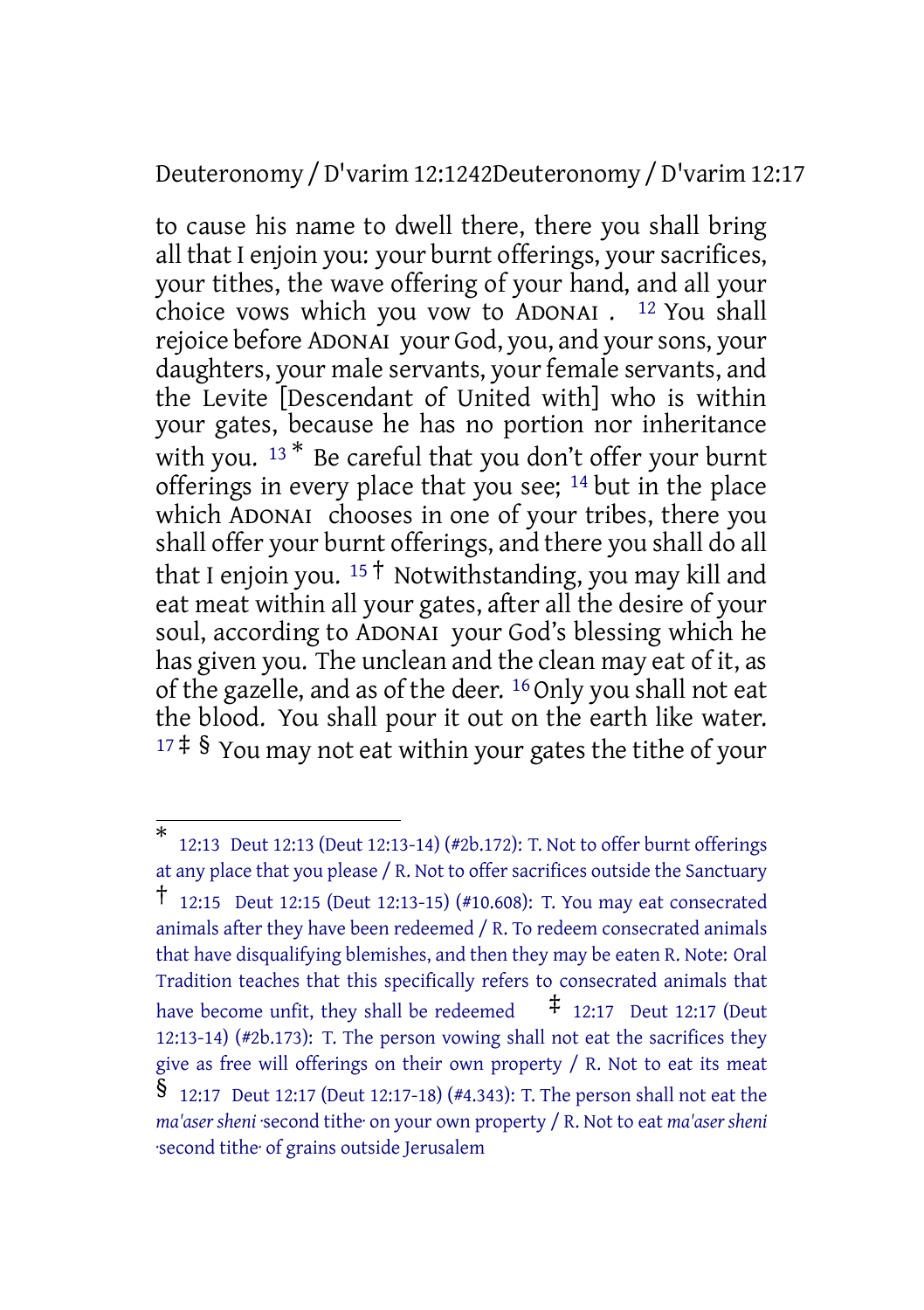Deuteronomy /D'varim 12:1843Deuteronomy /D'varim 12:20

grain, \* or of your new wine, † or of your oil, ‡ § or the firstborn of your herd or of your flock, \* nor any of your vows which you vow,  $\dagger$  nor your free will offerings, nor the wave offering of your hand; 18 but you shall eat them before ADONAI your God in the place which ADONAI your God shall choose, you, your son, your daughter, your male servant, your female servant, and the Levite [Descendant of United with] who is within your gates. You shall rejoice before ADONAI your God in all that you put your hand to.  $19\ddagger$  Be careful that you don't forsake the Levite as long as you live in your land.

20 When ADONAI your God enlarges your border, as

<sup>\*</sup> 12:17 Deut 12:17 (Deut 12:17-18) (#4.344): T. The person shall not eat the *ma'aser sheni* ·second tithe· of wine on your own property / R. Not to eat *ma'aser sheni* ·second tithe· of wine products outside Jerusalem † 12:17 Deut 12:17 (Deut 12:17-18) (#4.345): T. The person shall not eat the *ma'aser sheni* ·second tithe· of oil on your own property / R. Not to eat *ma'aser sheni* ·second tithe· of oil outside Jerusalem ‡ 12:17 Deut 12:17 (Deut 12:13-14, 12:17-18) (#2b.174): T. The person shall not eat an firstborn animal on your own property / R. The *Cohenim* ·Priests·shall not eat an unblemished firstborn animal outside Jerusalem  $\frac{1}{2}$  12:17 Deut 12:17 (Deut 12:17-19) (#4.346): T. This command is not found in the straightforward text / R. That the *Cohen* ·Priest· shall not eat the first fruits before they are set down in the Courtyard of Adonai / R. The *Cohenim* ·Priests· must not eat the first fruits outside **Jerusalem** 12:17 Deut 12:17 (Deut 12:13-14, Deut 12:17-18) (#2b.175): T. The person shall not eat their vow offerings on their own property / R. The *Cohenim* ·Priests· shall not eat the flesh of the sin offering or trespass offering outside the Courtyard † 12:17 Deut 12:17 (Deut 12:13-14, 12:15-16, 12:17-19) (#2b.176): T. The person shall not eat that which they raise up with their hand (tithe, vow, or voluntary offerings) on their own property / R. The non-Priest shall not eat their own free will offerings, until the animal's blood has been sprinkled (as an offering to Adonai at the Sanctuary)  $\pm$  12:19 Deut 12:19 (Deut 12:13-19) (#8.513): T. Not to forsake the Levites / R. Not to refrain from rejoicing with, and giving gifts to, the Levites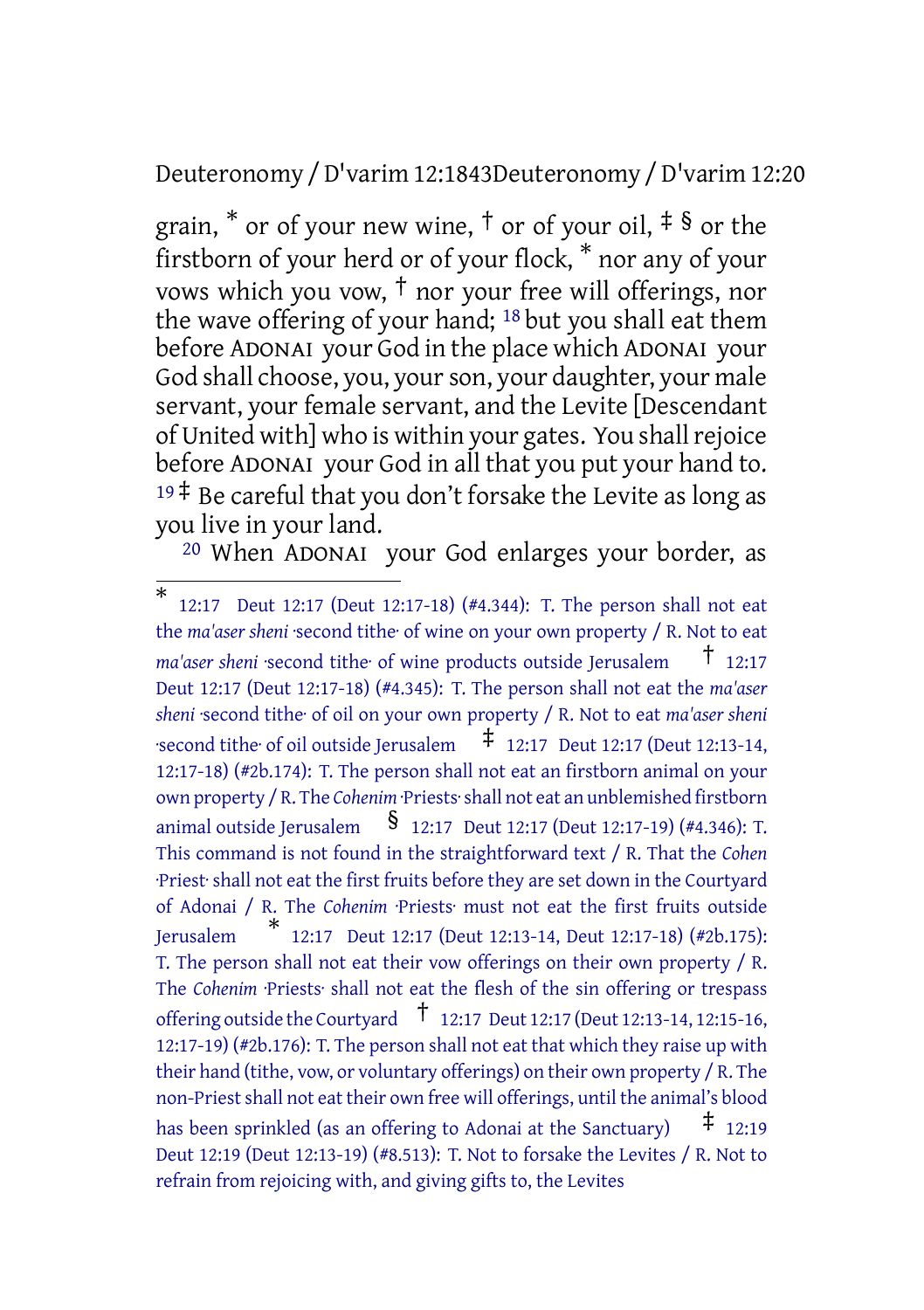#### Deuteronomy /D'varim 12:2144Deuteronomy /D'varim 12:28

he has promised you, and you shall say, "I want to eat meat," because your soul desires to eat meat; you may eat meat, after all the desire of your soul.  $21\frac{6}{15}$  If the place which ADONAI your God shall choose, to put his name there, is too far from you, then you shall kill of your herd and of your flock, which ADONAI has given you, as I have enjoined you; and you may eat within your gates, after all the desire of your soul. <sup>22</sup> Even as the gazelle and as the deer is eaten, so you shall eat of it. The unclean and the clean may eat of it alike. <sup>23</sup> \* Only be sure that you don't eat the blood; for the blood is the life. You shall not eat the life with the meat. 24 You shall not eat it. You shall pour it out on the earth like water. <sup>25</sup> You shall not eat it; that it may go well with you, and with your children after you, when you shall do that which is right in ADONAI 's eyes. <sup>26</sup> <sup>†</sup> Only your holy things which you have, and your vows, you shall take, and go to the place which ADONAI shall choose. 27 You shall offer your burnt offerings, the meat and the blood, on ADONAI your God's altar; and the blood of your sacrifices shall be poured out on ADONAI your God's altar; and you shall eat the meat. 28 Observe and *sh'ma* ·hear obey· all these words which I enjoin you, that it may go well with you, and with your children after you forever, when you do that which is good and right in ADONAI your God's eyes.

<sup>§</sup> 12:21 Deut 12:21 (Deut 12:20-25) (#3.244): T. To kill <sup>a</sup> clean animal before eating it / R. To ritually slaughter an animal before eating it \* 12:23 Deut 12:23 (Deut 12:23-25) (#3.245): T. This command is not found in the straightforward text which reads: "Not to eat the life with the flesh" (v23) / R. Not to eat a limb removed from a living animal T. Directive: You shall pour the blood out on the earth like water (v24)  $\uparrow$  12:26 Deut 12:26 (Deut 12:26-28, 12:21-28) (#2b.177): To bring all the sacrifices from outside the Land of Israel to the Sanctuary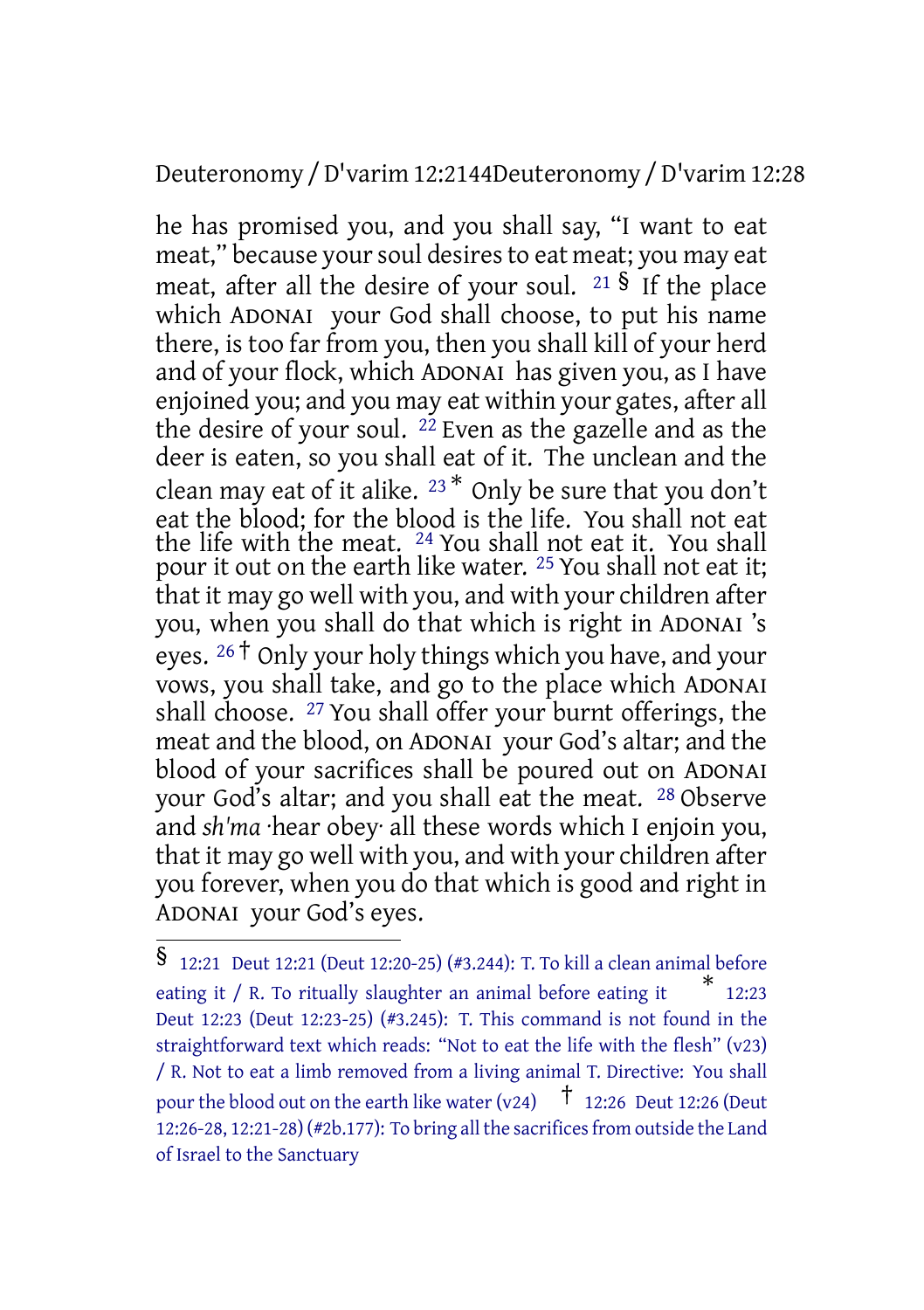Deuteronomy /D'varim 12:2945Deuteronomy /D'varim 13:4

*(3)* 29 When ADONAI your God cuts off the nationsfrom before you, where you go in to dispossess them, and you dispossess them, and dwell in their land; <sup>30</sup> be careful that you are not ensnared to follow them, after that they are destroyed from before you; and that you not inquire after their deities, saying, "How do these nations *abad* ·serve· their deities? I will do likewise." 31 You shall not do so to ADONAI your God; for every abomination to ADONAI , which he hates, have they done to their deities; for they even burn their sons and their daughters in the fire to their deities. <sup>32</sup> Whatever thing I enjoin you, that you shall observe to do. ‡ You shall not *add to it,* § nor*take away from it.* \*

### 13

 $<sup>1</sup>$  If a prophet or a dreamer of dreams arises among</sup> you, and he gives you a sign or a wonder, 2 and the sign or the wonder comes to pass, of which he spoke to you, saying, "Let us go after other deities" (which you have not known) "and let us *abad* ·serve· them;" <sup>3</sup> \* you shall not *sh'ma* ·hear obey· the words of that prophet, orto that dreamer of dreams; for ADONAI your God is testing you, to know whether you *'ahav* ·affectionately love· ADONAI your God with all your heart and with all your soul. 4 You

<sup>‡</sup> 12:32 Deut 12:32 [Heb Bible Deut 13:1] (#1.43): T. Not to add to God's *Torah* ·Teaching· commandments / R. Not to add to the *Torah* ·Teaching· commandments, whether in the Written Law or their oral explanations § 12:32 Deut 12:32 [Heb Bible Deut 13:1] (#1.44): T. Not to subtract from or diminish any of the *Torah* ·Teaching· commandments / R. Not to diminish from the *Torah* ·Teaching· any commandments, in whole or in part  $*$  12:32 Quoted in Rev 22:18 \* 13:3 Deut 13:3 (Deut 13:1-5) [Heb Bible Deut 13:4 (Deut 13:2-6)] (#3.246): T. Not to listen to the words of one prophesying in the name of other deities or idols / R. Not to listen to a false prophet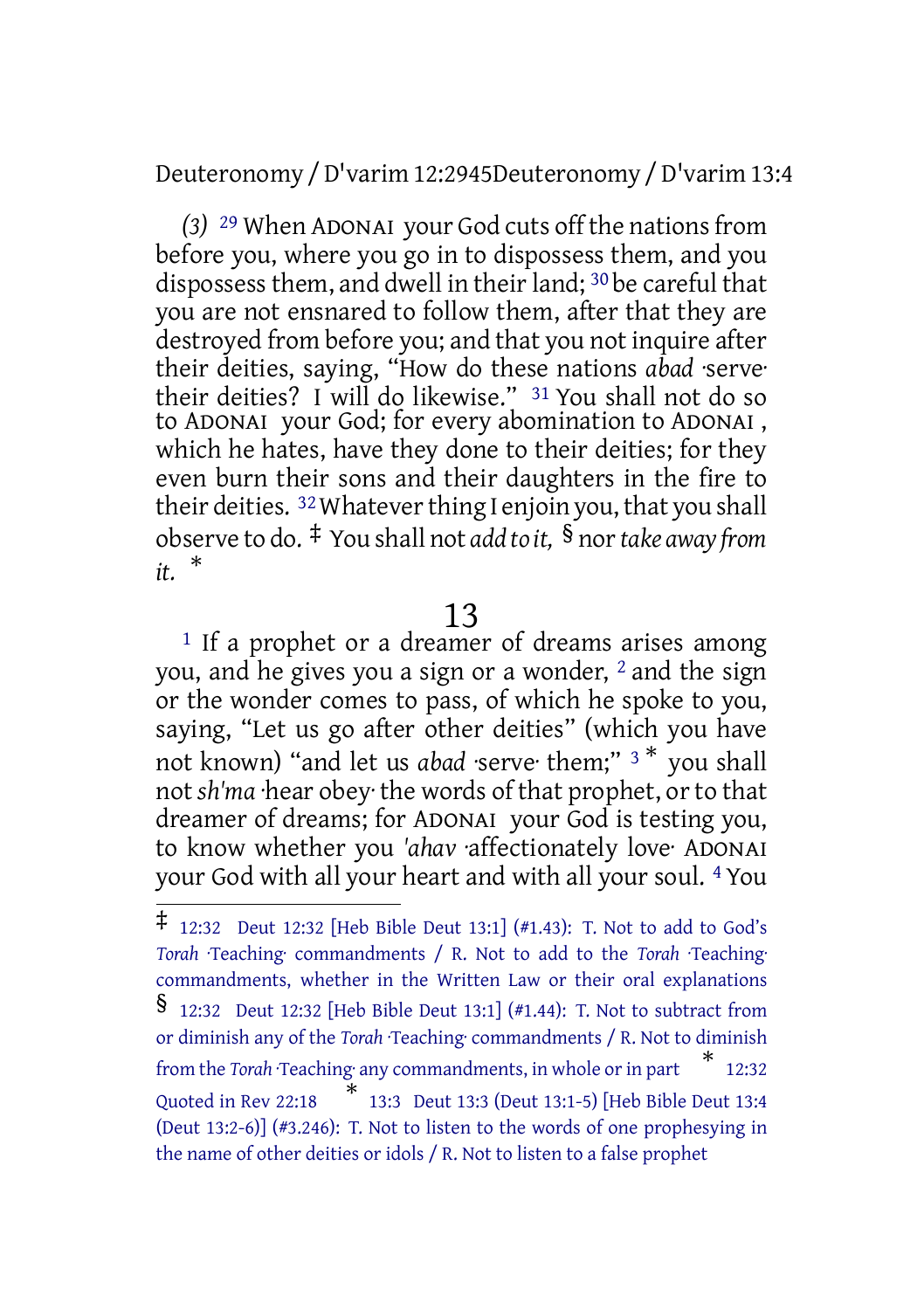Deuteronomy /D'varim 13:546Deuteronomy /D'varim 13:8

shall walk after ADONAI your God, fear him, keep his *mitzvot* ·instructions·, and *sh'ma* ·hear obey· his voice, and you shall *abad* ·serve· him, and *dabak* ·cling to, worship· him. <sup>5</sup> That prophet, or that dreamer of dreams, shall be put to death, because he has spoken rebellion against ADONAI your God, who brought you out of the land of Egypt [Abode of slavery], and redeemed you out of the house of bondage, to draw you aside out of the way which ADONAI your God enjoined you to walk in. So you shall *remove the evil from among you.* †

<sup>6</sup> If your brother, the son of your mother, or your son, or your daughter, or the wife of your bosom, or your friend, who is as your own soul, entices you secretly, saying, "Let us go and *abad* ·serve· other deities," which you have not known, you, nor your fathers; 7 of the deities of the peoples who are around you, near to you, or far off from you, from the one end of the earth even to the other end of the earth; <sup>8</sup> ‡ you shall not consent to him, § nor *sh'ma*

<sup>†</sup> 13:5 Quoted in <sup>1</sup> Cor 5:13 ‡ 13:8 Deut 13:8 (Deut 13:1-11) [Heb Bible Deut 13:9 (Deut 13:2-12)] (#2a.75): T. Not to plead for nor to defend the one who directed you or others to serve idols / R. Not to love the missionary § 13:8 Deut 13:8 (Deut 13:1-11, 12:6-12) [Heb Bible Deut 13:9 (Deut 13:2-12, 12:6-12)] (#2a.76): T. Not to listen to one who entices you secretly to serve other deities / R. Not to give up hating the enticer to idolatry / R. Not to cease hating the missionary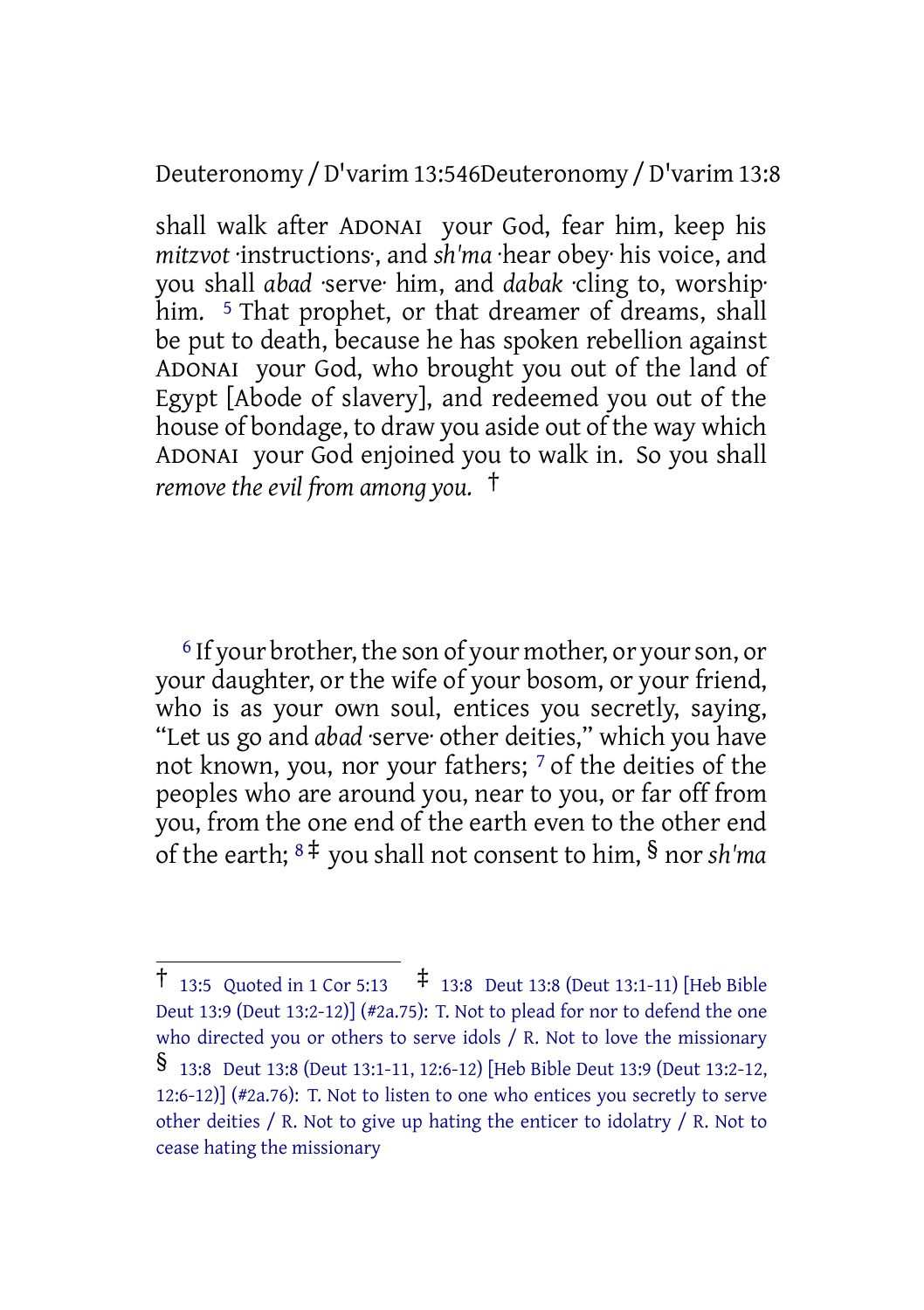### Deuteronomy /D'varim 13:947Deuteronomy /D'varim 13:13

·hear obey· him; \* you must not pity him or spare him, † neither shall you conceal him;  $9\frac{1}{7}$  but you shall surely kill him! Your hand shall be first on him to put him to death, and afterwards the hands of all the people. 10 You shall stone him to death with stones, because he has sought to draw you away from ADONAI your God, who brought you out of the land of Egypt [Abode of slavery], out of the house of bondage.  $11$  All Israel [God prevails] shall *sh'ma* ·hear obey·, and fear, and shall not do any more wickedness like this among you.

<sup>12</sup> If you shall *sh'ma* ·hear obey· about one of your cities, which ADONAI your God gives you to dwell there, that  $^{13}$   $\overline{\phantom{1}}$ certain base fellows have gone out from among you, and have drawn away the inhabitants of their city, \* saying, "Let us go and *abad* ·serve· other deities," which you have

<sup>\*</sup> 13:8 Deut 13:8 (Deut 13:1-11, 12:6-12) [Heb Bible Deut 13:9 (Deut 13:2-12, 12:6-12)] (#2a.77): T. Not to be compassionate nor show pity to one who entices you secretly to serve other deities / R. Not to love someone who seeks to mislead you to serve idols / R. Not to say anything in defense of the person seeking for you to serving idols  $\vec{a}$  13:8 Deut 13:8 (Deut 13:1-11) [Heb Bible Deut 13:9 (Deut 13:2-12)] (#2a.78): T. Not to conceal one who secretly entices you to serve other deities / R. Not to refrain from incriminating him / R. (Alternative) Not to oppress evidence unfavorable to the one who directed to serve idols  $\sharp$  13:9 Deut 13:9 (Deut 13:1-11) [Heb Bible Deut 13:10 (Deut 13:2-12)] (#2a.79): T. The one who entices you secretly to serve other deities must be killed / R. Not to save the life of the enticer of idolatry / R. Not to save the missionary / R. (The Rabbis add) To be present at their death, based on (v9-10) § 13:13 Deut 13:13 [Heb Bible Deut 13:14] (#2a.80): T. Not to entice or encourage the people of Israel to idolatry / R. Not to proselytize nor missionary an individual to idol worship \* 13:13 Deut 13:13 (Deut 13:12-16) [Heb Bible Deut 13:14 (Deut 13:13-17)] (#3.247): Not to prophecy in the name of idols nor idolatry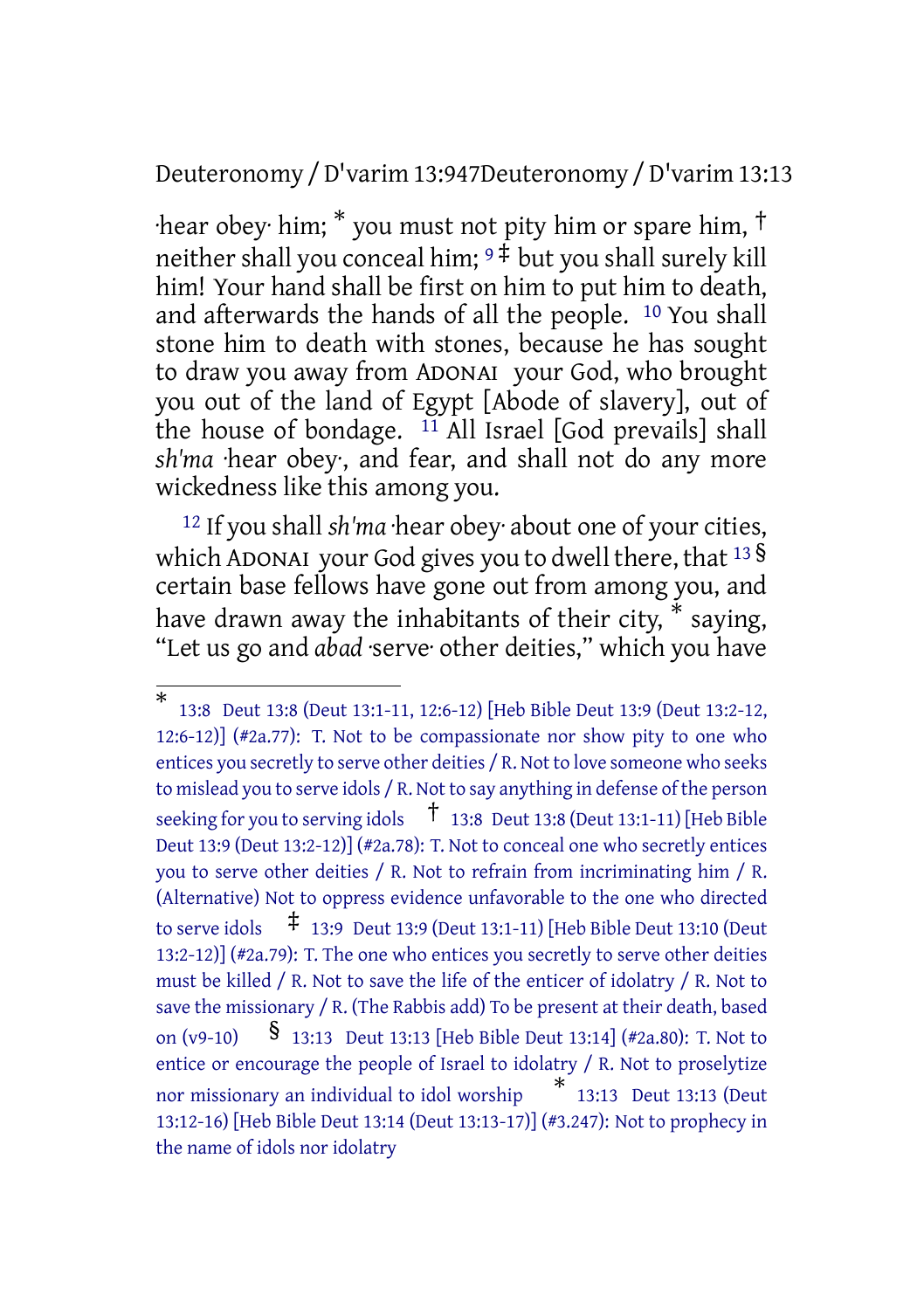Deuteronomy /D'varim 13:1448Deuteronomy /D'varim 13:18

not known;  $14 \dagger$  then you shall inquire, and make search, and ask diligently. Behold, if it is true, and the thing certain, that such detestable things are being done among you, 15 you shall surely strike the inhabitants of that city with the edge of the sword, destroying it utterly, with all that is therein and its livestock, with the edge of the sword.  $16 \div$  You shall gather all its plunder into the middle of itsstreet, and shall burn with fire the city, and all every bit of its plunder, to ADONAI your God. It shall be a heap forever. § It shall not be built again.  $17 *$  Nothing of the devoted thing shall *dabak* ·cling to, worship· your hand, that ADONAI may turn from the fierceness of his anger, and show you *racham* ·merciful love·, and have *racham* ·compassionate love· on you, and multiply you, as he has sworn to your fathers; 18 when you *sh'ma* ·hear obey· ADONAI your God's voice, to keep all his *mitzvot* ·instructions· which I am enjoining to you today, to do that which is right in ADONAI your God's eyes.

<sup>†</sup> 13:14 Deut 13:14 (Deut 13:12-15, 13:12-18) [Heb Bible Deut 13:15 (Deut 13:13-16, 13:13-19)] (#9.566): T. To investigate thoroughly the report an abomination of worship of the deities of others / R. To examine and interrogate witnesses thoroughly T. Note: This describes how to deal with rumors ‡ 13:16 Deut 13:16 (Deut 13:12-16) [Heb Bible Deut 13:17 (Deut 13:13-17)] (#2a.81): T. To burn a city and its spoils to the ground, a city that hasturned to idol worship / R. Not to rebuild a burnt down Israelite city that has turned to idol worship  $\frac{1}{3}$  13:16 Deut 13:16 (Deut 13:12-16) [Heb Bible Deut 13:17 (Deut 13:13-17)] (#2a.82): T. Not to rebuild an Israelite city that has been proselytized over to idolatry / R. To rebuild an Israelite city that has turned to idol worship \* 13:17 Deut 13:17 (Deut 13:12-18) [Heb Bible Deut 13:18 (Deut 13:13-19)] (#8.514): T. Not to keep any items from that which is devoted to destruction / R. Not to derive benefit from that which is devoted to destruction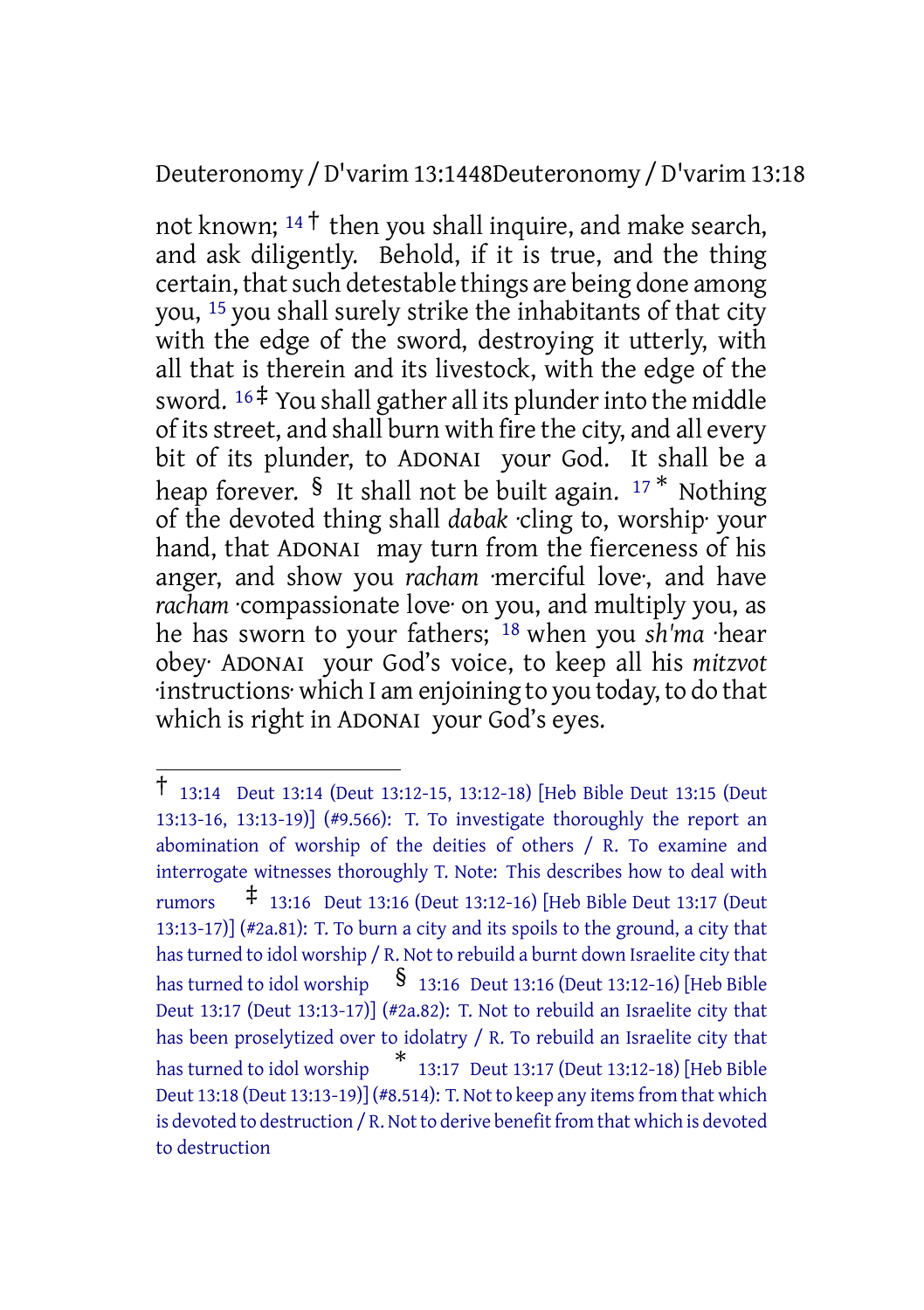Deuteronomy /D'varim 14:149Deuteronomy /D'varim 14:11

#### 14

*(4)* <sup>1</sup> You are the children of ADONAI your God. \* You shall not cut yourselves, † nor make any baldness between your eyes for the dead.  $2$  For you are a holy people to ADONAI your God, and ADONAI has chosen you to be *le'am* segulah *people* of special treasure for his own possession, above all peoples who are on the face of the earth.

 $3 \div$  You shall not eat any abominable thing. 4 These are the animals which you may eat: the ox, the sheep, the goat,  $5$  the deer, the gazelle, the roebuck, the wild goat, the ibex, the antelope, and the chamois. 6 Every animal that parts the hoof, and has the hoof cloven in two and chews the cud, among the animals, that may you eat. 7 Nevertheless these you shall not eat of them that chew the cud, or of those who have the hoof cloven: the camel, the hare, and the rabbit. Because they chew the cud but don't part the hoof, they are unclean to you.  $8$  The pig, because it has a split hoof but does not chew the cud, is unclean to you. You shall not eat their meat, and you shall not touch their carcasses. 9 These you may eat of all that are in the waters: whatever has fins and scales may you eat. <sup>10</sup> You shall not eat whatever does not have fins and scales. It is unclean to you. <sup>11</sup> § Of all clean birds you may

<sup>\*</sup> 14:1 Deut 14:1 (#2b.178): T. Not to cut yourself nor make incisions in your flesh in memorial for the dead / R. Not to tear the skin in mourning  $\pm$  14:1 Deut 14:1 (#2b.179): T. Not to make a bald spot in memorial for the dead / R. Not to make a bald spot in mourning  $\overline{f}$  14:3 Deut 14:3 (#3.248): T. Not to eat detestable animals that are un *kosher*, that is *treif* ·unclean· / R. Not to eat the flesh of unfit (consecrated or sacrificial) animals in which a blemish has been inflicted intentionally R. Note: Oral Tradition identifies that this refers to unfit consecrated animals in which a blemish was inflicted  $\quad$  § 14:11 Deut 14:11 (Deut 14:11-18) (#3.249): You may eat any bird that is ritually clean, that is *kosher* ·clean·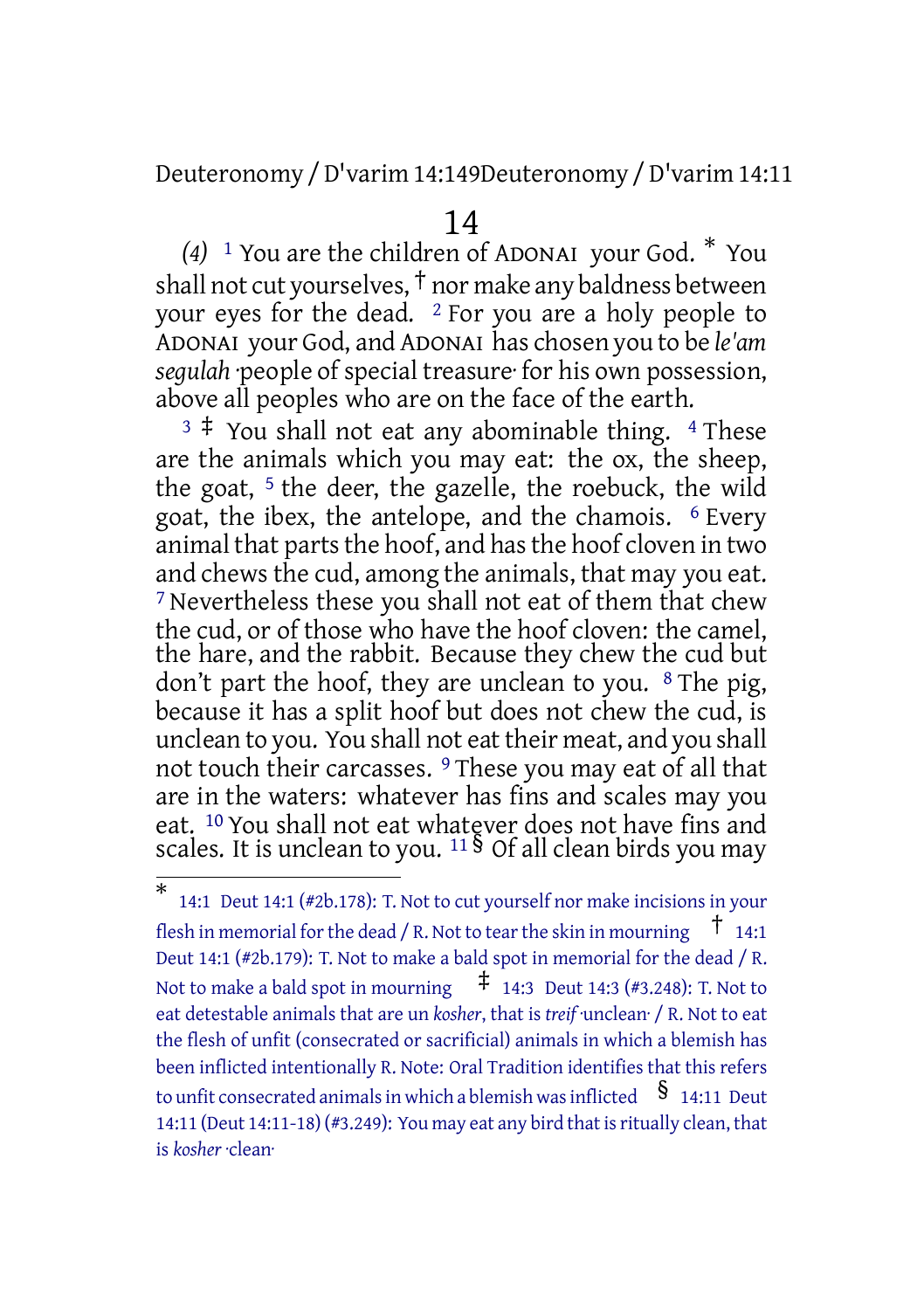Deuteronomy /D'varim 14:1250Deuteronomy /D'varim 14:24

eat. 12 But these are they of which you shall not eat: the eagle, the vulture, the osprey, 13 the red kite, the falcon, the kite after its kind, 14 every raven after its kind, 15 the ostrich, the owl, the seagull, the hawk afterits kind, 16 the little owl, the great owl, the horned owl, 17 the pelican, the vulture, the cormorant, <sup>18</sup> the stork, the heron after its kind, the hoopoe, and the bat. <sup>19</sup> \* All winged creeping things are unclean to you. They shall not be eaten.  $^{20}$  Of all clean birds you may eat.

 $21 \nmid$  You shall not eat of anything that dies of itself. You may give it to the foreigner living among you who is within your gates, that he may eat it; or you may sell it to a foreigner; for you are a holy people to ADONAI your God. You shall not boil a young goat in its mother's milk.

*(5)* <sup>22</sup> ‡ You shall surely tithe all the increase of your seed, that which comes out of the field year by year.  $2\frac{3}{12}$  You shall eat before ADONAI your God, in the place which he chooses, to cause his name to dwell there, the tithe of your grain, of your new wine, and of your oil, and the firstborn of your herd and of your flock; that you may learn to fear ADONAI your God always. 24 If the way is too long for you, so that you are not able to carry it, because the place is too far from you, which ADONAI your God shall choose, to set his name there, when ADONAI your

<sup>\*</sup> 14:19 Deut 14:19 (Deut 14:19-20) (#3.250): Not to eat *treif* ·unclean· winged swarming insects † 14:21 Deut 14:21 (#3.251): T. Not to eat an animal that died without slaughtering / R. Not to eat an animal that died without ritual slaughter ‡ 14:22 Deut 14:22 (Deut 14:22-23, 14:24-26, 14:27-29) (#8.515): T. To tithe the entire crop of your planting, the produce of your field, year by year / R. To set apart the *ma'aser sheni* ·second tithe· in the first, second, fourth and fifth years of the sabbatical cycle to be eaten by its owner in Jerusalem / R. To set aside the *ma'aser sheni* ·second tithe· T. Directive: You are to eat this in the presence of Adonai your God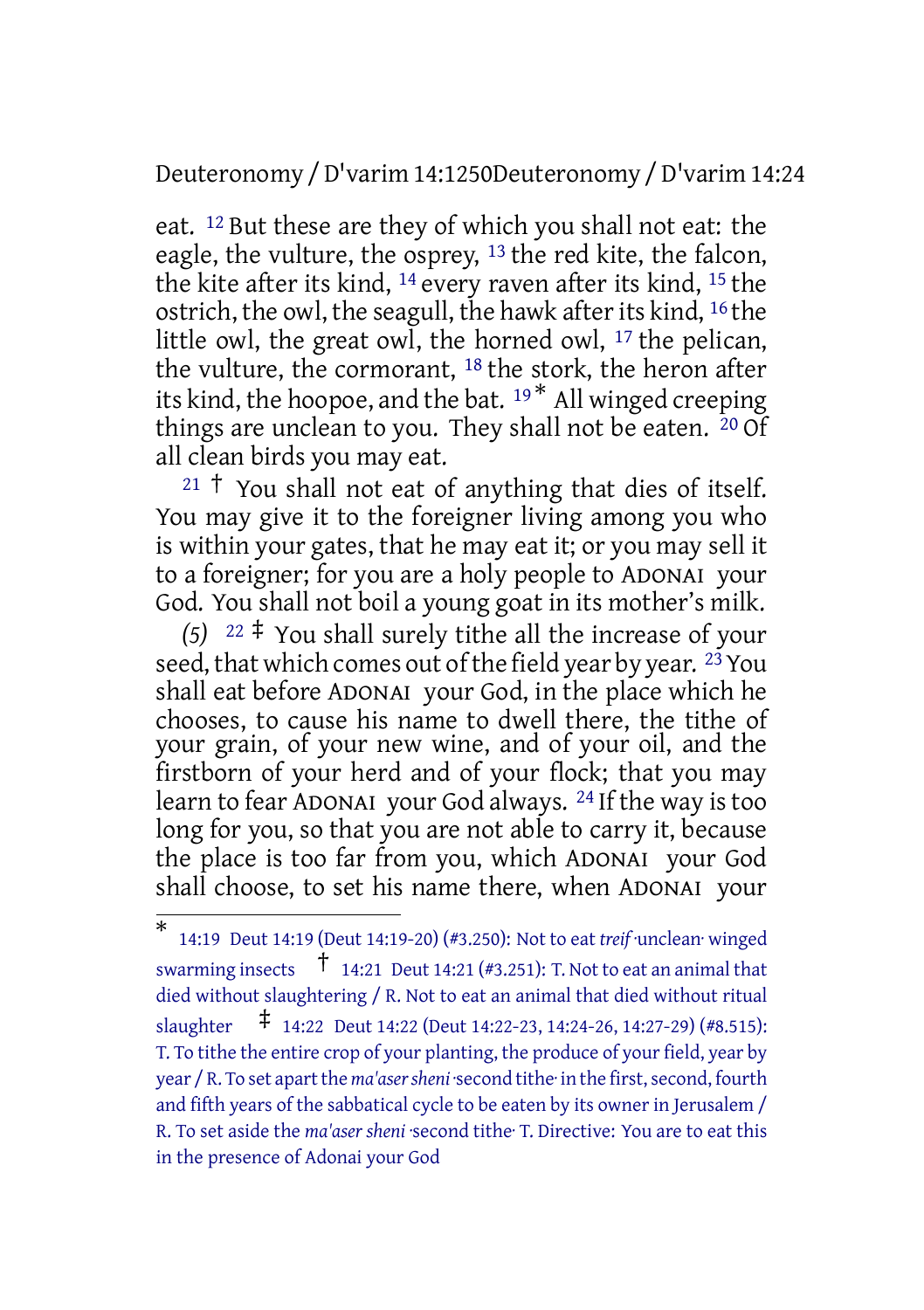Deuteronomy /D'varim 14:2551Deuteronomy /D'varim 15:2

God shall bless you; <sup>25</sup> then you shall turn it into money, and bind up the money in your hand, and shall go to the place which ADONAI your God shall choose.  $26$  You shall trade the money for whatever your soul desires, for cattle, or for sheep, or for wine, or for strong drink, or for whatever your soul asks of you; and you shall eat there before ADONAI your God, and you shall rejoice, you and your household. <sup>27</sup> You shall not forsake the Levite [Descendant of United with] who is within your gates, for he has no portion nor inheritance with you.  $28\frac{8}{9}$  At the end of every three years you shall bring all the tithe of your increase in the same year, and shall store it within your gates. 29 The Levite [Descendant of United with], because he has no portion nor inheritance with you, and the foreigner living among you, and the orphan, and the widow, who are within your gates, shall come, and shall eat and be satisfied; that ADONAI your God may bless you in all the work of your hand which you do.

### 15

*(6)* 1 At the end of every seven years, you shall cancel debts.  $2^*$  This is the way it shall be done: every creditor shall release that which he has lent to his neighbor. † He shall not require payment from his neighbor and his

<sup>§</sup> 14:28 Deut 14:28 (Deut 14:27-29, 14:22-29, 26:12-13) (#8.516): T. To set apart a tithe for the Levi [United with], foreigner, orphan, and widow every three years / R. To separate the *ma'aser sheni* ·second tithe· for the poor

<sup>\*</sup> 15:2 Deut 15:2 (Deut 15:1-3) (#4.347): T. To release all debts in the seventh Year Sabbath, the *Sh'mitta* ·Release· Year / R. To release all loans during the seventh Year Sabbath, the *Sh'mitta* ·Release· Year <sup>†</sup> 15:2 Deut 15:2 (Deut 15:1-4, 15:5-6) (#4.348): T. Not to demand return of a loan at the end of the Sabbath year, the seventh Year, the *Sh'mitta* ·Release· Year / R. Not to pressure or claim from the borrower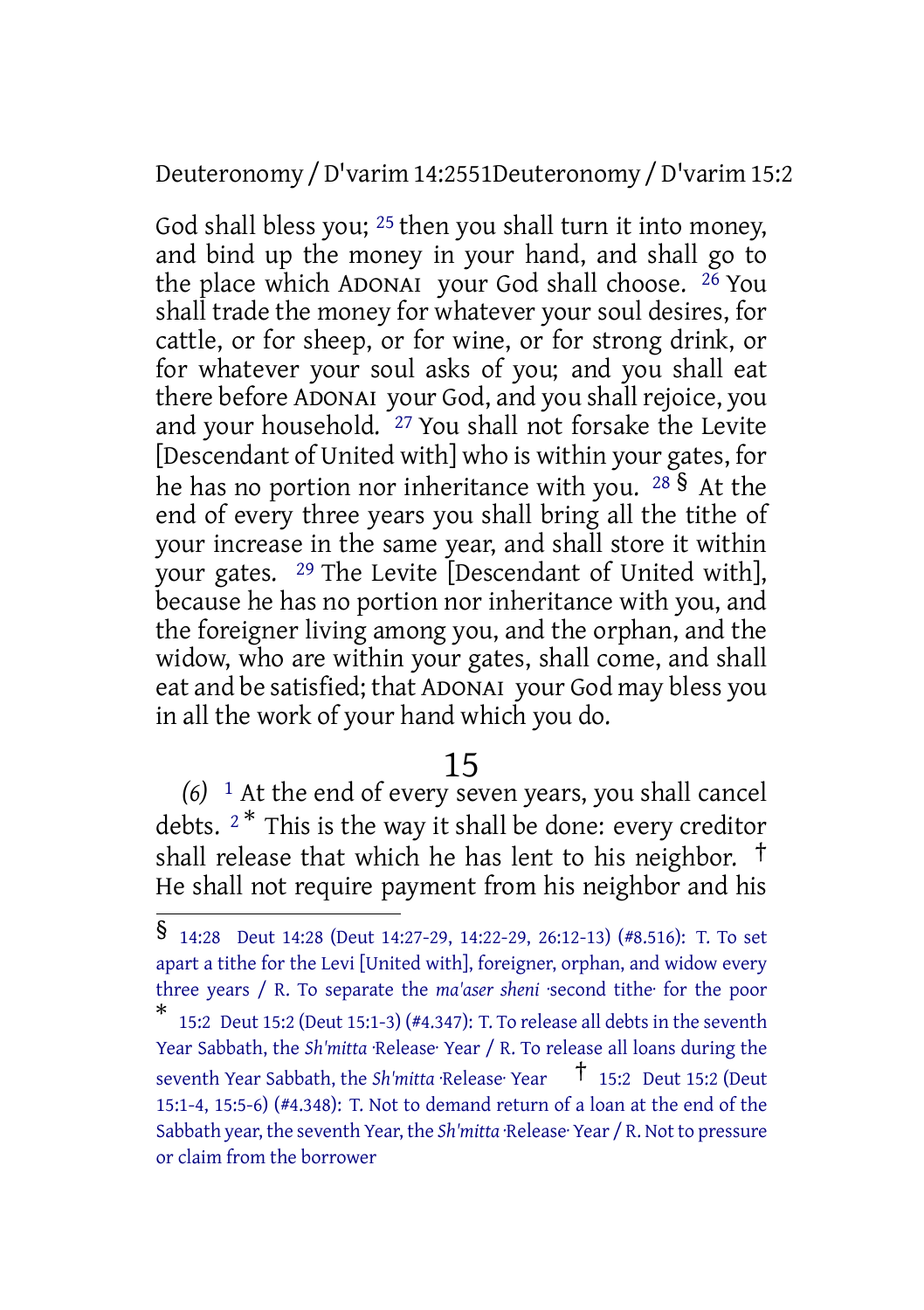### Deuteronomy /D'varim 15:352Deuteronomy /D'varim 15:9

brother; because ADONAI 's release has been proclaimed.  $3 \div \overline{0}$  of a foreigner you may require it; but whatever of yours is with your brother, your hand shall release. 4 However there shall be no poor with you (for ADONAI will surely bless you in the land which ADONAI your God gives you for an inheritance to possess it)  $5$  if only you *sh'ma* ·hear obey· *sh'ma* ·hear obey· ADONAI your God's voice, to observe to do all this *mitzvot* ·instructions· which I am enjoining to you today. 6 For ADONAI your God will bless you, as he promised you. You will lend to many nations, but you will not borrow. You will rule over many nations, but they will not rule over you. <sup>7 §</sup> If a poor man, one of your brothers, is with you within any of your gates in your land which ADONAI your God gives you, you shall not harden your heart, norshut your hand from your poor brother; <sup>8</sup> \* but you shall surely open your hand to him, and shall surely lend him sufficient for his need, which he lacks.  $9<sup>†</sup>$  Beware that there not be a base thought in your heart, saying, "The seventh year, the year of release, is

<sup>‡</sup> 15:3 Deut 15:3 (Deut 15:1-3, 15:4-6) (#10.609): T. Permission to exact <sup>a</sup> debt from a foreigner / R. To exact payment for debt from an idolater / R. Press the idolater for payment T. Note: Even after the Sabbatical seventh Year, the *Sh'mitta* ·Release· Year debt release **§** 15:7 Deut 15:7 (Deut 15:7-11) (#8.517): T. Not to refrain from lending to a poor man and giving charity to him for whatever he needs / R. Not to withhold charity from the poor R. Note: Rambam teaches, "Thus, whoever bestows charity fulfills an affirmative commandment, and one who shuts his eyes and refrains from giving charity not only neglects a positive commandment, but also violates <sup>a</sup> negative commandment." \* 15:8 Deut 15:8 (Deut 15:7-11, 15:12-15) (#8.518): To give charity † 15:9 Deut 15:9 (Deut 15:7-11) (#8.519): T. Not to refrain from loaning a poor man because of the Sabbath year, the seventh Year, the *Sh'mitta* ·Release· Year / R. Not to refrain from lending immediately before the release of the loans for fear of monetary loss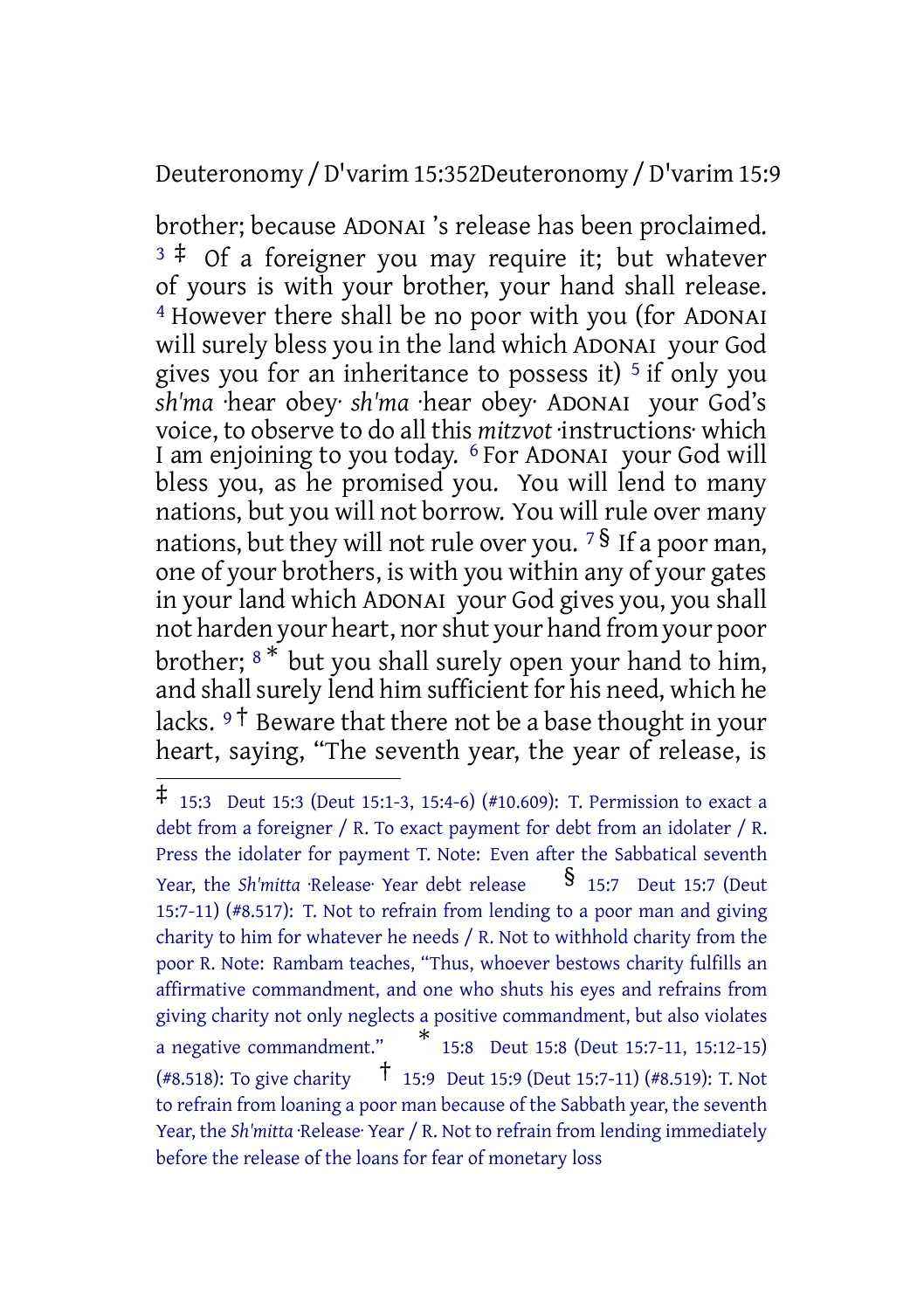Deuteronomy /D'varim 15:1053Deuteronomy /D'varim 15:18

at hand;" and your eye be evil against your poor brother, and you give him nothing; and he cry to ADONAI against you, and it be sin to you. <sup>10</sup> You shall surely give, and your heart shall not be grieved when you give to him; because that for this thing ADONAI your God will bless you in all your work, and in all that you put your hand to. <sup>11</sup> For the poor will never cease out of the land. Therefore I enjoin you to surely open your hand to your brother, to your needy, and to your poor, in your land. 12 If your brother, a *Hebrew* [Immigrant] man, or a Hebrew woman, is sold to you, and serves you six years; then in the seventh year you shall let him go free from you.  $13 \div$  When you let him go free from you, you shall not let him go empty. <sup>14</sup> § You shall furnish him liberally out of your flock, out of your threshing floor, and out of your wine press. As ADONAI your God has blessed you, you shall give to him. 15 You shall remember that you were a slave in the land of Egypt [Abode of slavery], and ADONAI your God redeemed you. Therefore I enjoin you this thing today. 16 It shall be, if he tells you, "I will not go out from you," because he *'ahav* ·affectionately loves· you and your house, because he is well with you; <sup>17</sup> then you shall take an awl, and thrust it through his ear to the door, and he shall be your servant forever. Also to your female servant you shall do likewise. 18 It shall not seem hard to you, when you let him go free from you; for he has been double value of a hired hand as he served you six years. ADONAI your God will bless

<sup>‡</sup> 15:13 Deut 15:13 (Deut 15:12-15) (#8.520): Not to send away your Hebrew male servant empty handed when he goes free (see full context)  $\S$  15:14 Deut 15:14 (Deut 15:12-15, 15:16-18) (#8.521): T. To give generously to your Hebrew bond-servant who is released from your service (see full context) / R. Give your Hebrew bond-servant who is released from your service gifts when he goes free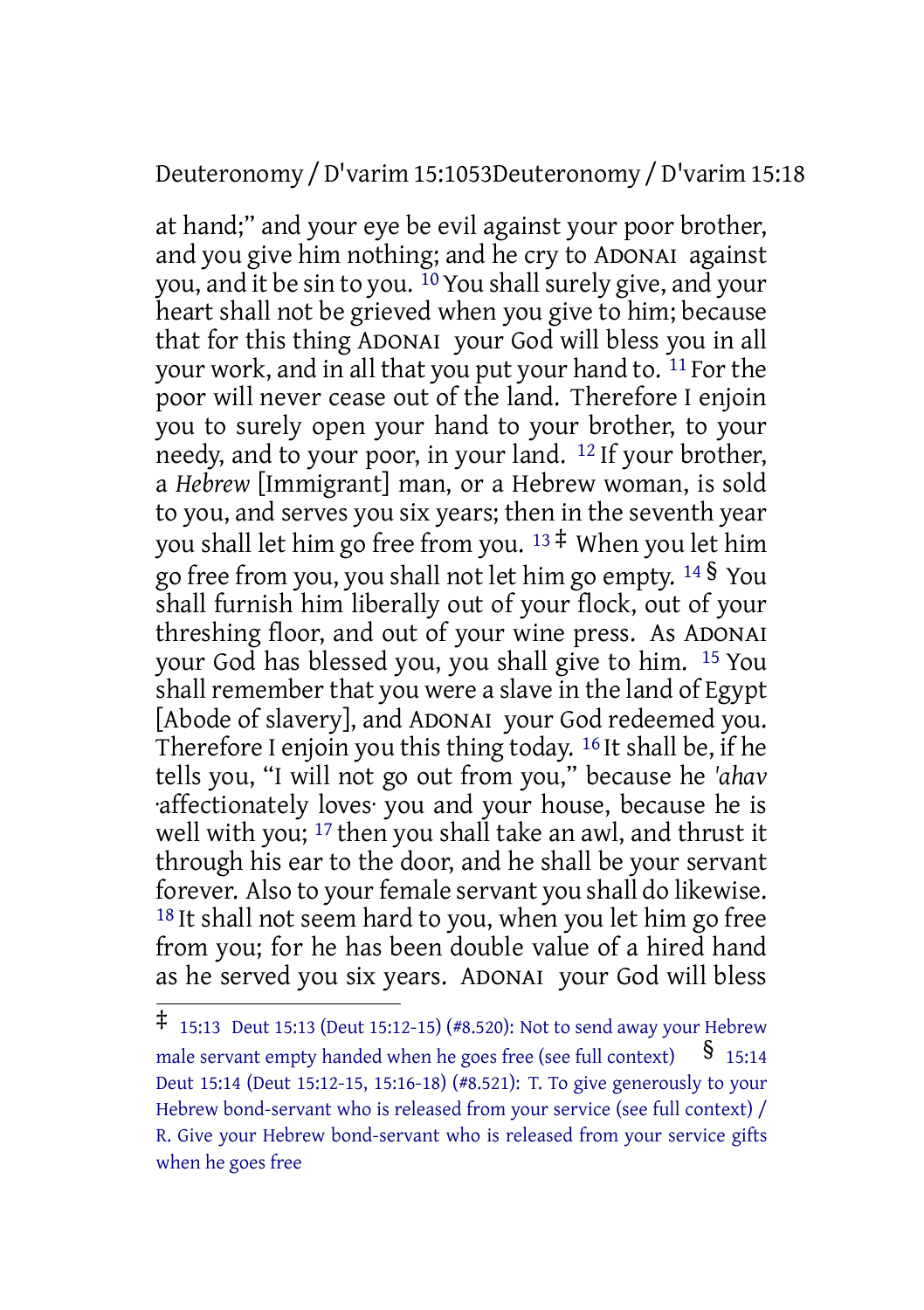Deuteronomy /D'varim 15:1954Deuteronomy /D'varim 16:3

you in all that you do. *(7)* 19 You shall dedicate all the firstborn males that are born of your herd and of your flock to ADONAI your God. \* You shall do no work with the firstborn of your herd, † nor shear the firstborn of your flock. 20You shall eatit before ADONAI your God year by year in the place which ADONAI shall choose, you and your household. 21 If it has any defect, is lame or blind, or has any defect whatever, you shall not sacrifice it to ADONAI your God. 22 You shall eat it within your gates. The unclean and the clean shall eat it alike, as the gazelle, and as the deer. 23 Only you shall not eat its blood. You shall pour it out on the ground like water.

### 16

1 Observe the month of Abib, and keep the *Pesac* ·Passover· to ADONAI your God; for in the month of Abib ADONAI your God brought you out of Egypt [Abode of slavery] by night. 2 You shall sacrifice the *Pesac* ·Passover· to ADONAI your God, of the flock and the herd, in the place which ADONAI shall choose, to cause his name to dwell there. <sup>3\*</sup> You shall eat no leavened bread with it. You shall eat *matzah* ·unleavened bread· with it seven days, even the bread of affliction; for you came out of the land of Egypt [Abode of slavery] in haste; that you

<sup>\*</sup> 15:19 Deut 15:19 (Deut 15:19-20) (#8.522): T. Not to do work with concentrated firstborn animals / R. Not to work consecrated animals  $\frac{1}{1}$  15:19 Deut 15:19 (Deut 15:19-20) (#8.523): T. Not to shear concentrated firstborn animals / R. Not to shear the fleece of consecrated animals \* 16:3 Deut 16:3 (Deut 16:1-4, 16:5-8) (#4.349): Not to eat *hametz* ·leaven· afternoon on the 14th of the first month; Hebrew *Aviv* ·Ripening grain (of a new crop)·, Babylonian *Nissan* ·Their flight; both names refer to the first month Consider: Leaven is a symbol of: sin, excess, or pride; their connotations can be negative, neutral, and positive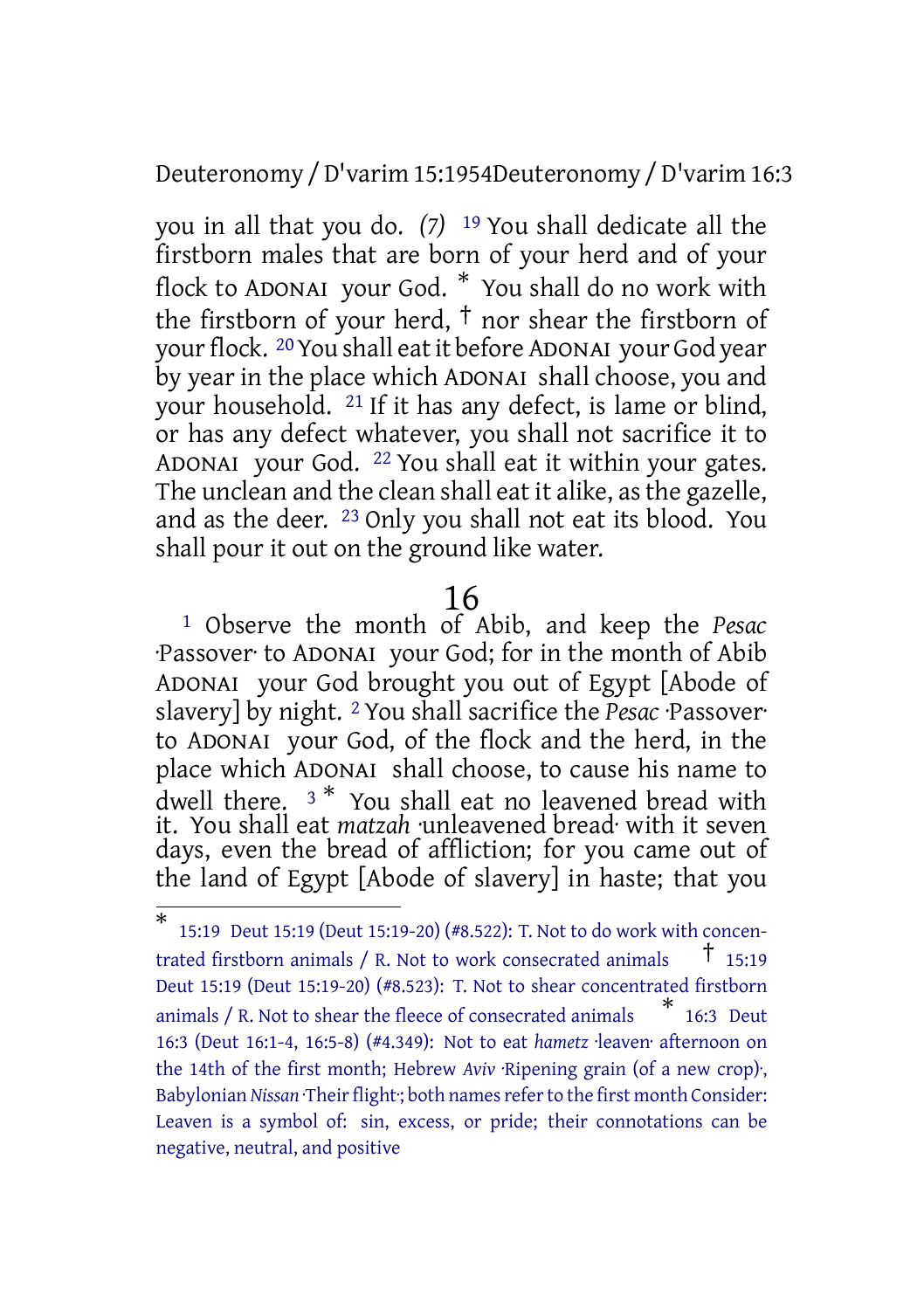#### Deuteronomy /D'varim 16:455Deuteronomy /D'varim 16:12

may remember the day when you came out of the land of Egypt [Abode of slavery] all the days of your life.  $4<sup>†</sup>$  No yeast shall be seen with you in all your borders seven days; neither shall any of the meat, which you sacrifice the first day at evening, remain all night until the morning. 5 You may not sacrifice the *Pesac* ·Passover· within any of your gates, which ADONAI your God gives you; 6 but at the place which ADONAI your God shall choose, to cause his name to dwell in, there you shall sacrifice the *Pesac* ·Passover· at evening, at the going down of the sun, at the season that you came out of Egypt [Abode of slavery]. 7 You shall roast and eat it in the place which ADONAI your God chooses. In the morning you shall *teshuvah* ·completely return· to your tents. 8 Six days you shall eat *matzah* ·unleavened bread·. On the seventh day shall be a solemn assembly to ADONAI your God. You shall do no work. 9 You shall count for yourselves seven weeks. From the time you begin to put the sickle to the standing grain you shall begin to count seven weeks. 10 You shall keep the festival of *Shavu'ot* ·Weeks· / *Pentacost* ·Fifty· to ADONAI your God with a tribute of a free will offering of your hand, which you shall give, according as ADONAI your God blesses you. 11 You shall rejoice before ADONAI your God: you, your son, your daughter, your male servant, your female servant, the Levite [Descendant of United with] who is within your gates, the foreigner, the orphan, and the widow, who are among you, in the place which ADONAI your God shall choose to cause his name to dwell there. 12 You shall remember that you were a slave in

<sup>†</sup> 16:4 Deut 16:4 (Deut 16:1-4, 16:1-8) (#4.350): Not to leave any of the *Pesac* ·Passover· offering from the 14th day of the first month *Nissan* over until the third day, the 16th of first month *Nissan*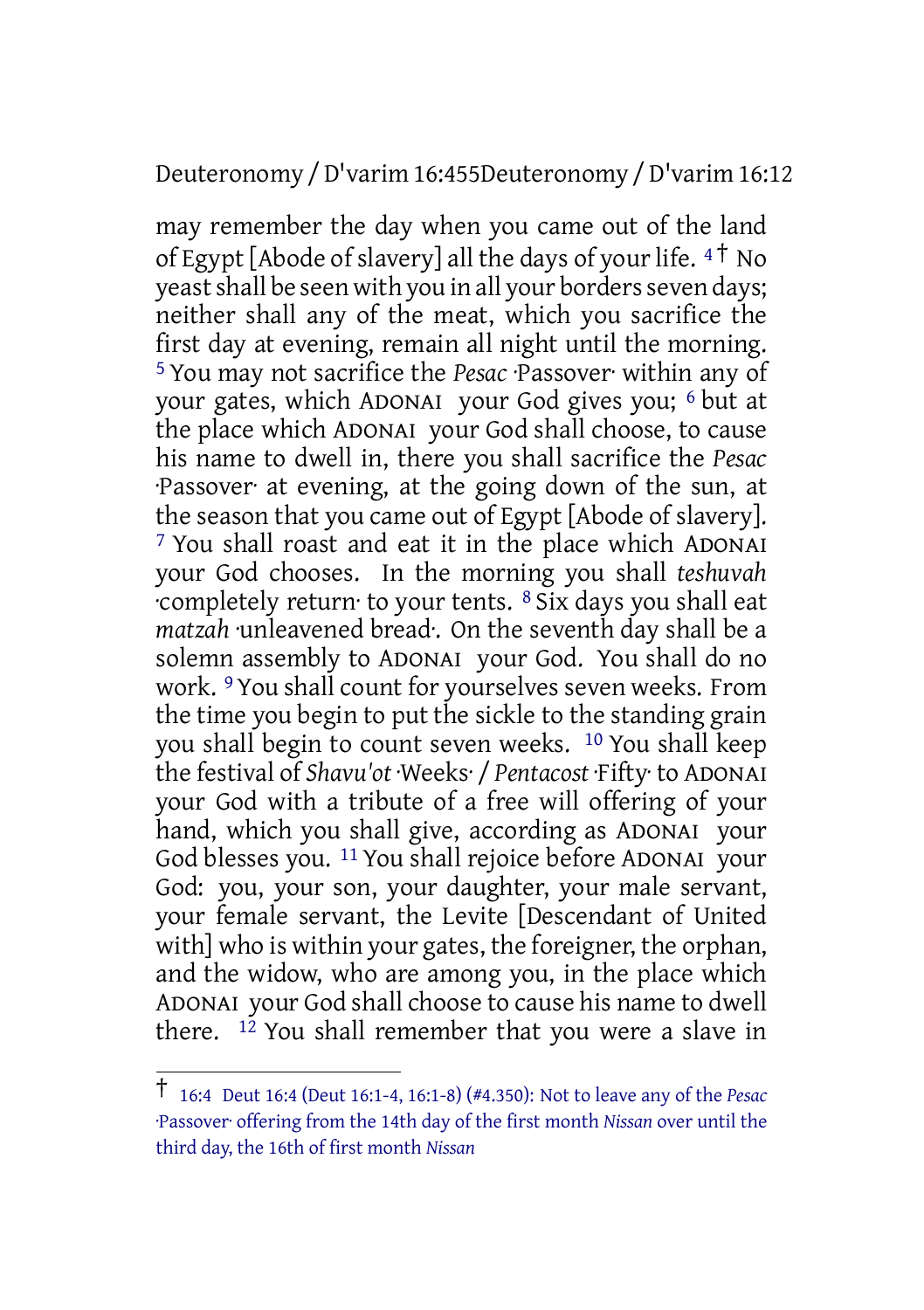#### Deuteronomy / D'varim 16:13 56 Deuteronomy / D'varim 16:17

Egypt [Abode of slavery]. You shall observe and do these statutes. *(Maftir ·Conclusion·)* 13 You shall keep *Sukkot* ·Booths· seven days, after you have gathered in from your threshing floor and from your wine press.  $14 \div \text{You}$ shall rejoice in your feast, you, your son, your daughter, your male servant, your female servant, the Levite, the foreigner, the orphan, and the widow, who are within your gates. 15 You shall keep a feast to ADONAI your God seven days in the place which ADONAI chooses; because ADONAI your God will bless you in all your increase, and in all the work of your hands, and you shall be altogether joyful. <sup>16</sup> § Three times in a year all of your males shall appear before ADONAI your God in the place which he chooses: in the festival of *Matzah* ·Unleavened bread·, in the festival of *Shavu'ot* ·Weeks· / *Pentacost* ·Fifty·, and in the festival of *Sukkot* ·Booths·. \* They shall not appear before ADONAI empty.  $17$  Every man shall give as he is able, according to ADONAI your God's blessing which he has given you.

#### *Haftarah Re'eh ·Taking leave · See·:*

*Yesha'yahu / Isaiah 54:11-55:5*

*B'rit Hadashah ·New Covenant·: John 15:1-17:26*

<sup>‡</sup> 16:14 Deut 16:14 (Deut 16:14-15) (#4.351): T. To rejoice at your feast (in the context of *Sukkot* ·Tabernacles·) / R. To rejoice on these three Pilgrim Festivals, you are to bring peace offerings  $\S$  16:16 Deut 16:16 (Deut 16:16-17; Ex 23:14-17, 34:22-24) (#4.352): T. To make pilgrimage to Jerusalem for Adonai's three pilgrim feasts / R. To be seen at the Temple on *Pesac* ·Passover·, *Shavu'ot* ·Weeks·, and *Sukkot* ·Tabernacles· \* 16:16 Deut 16:16 (Deut 16:16-17) (#8.524): Not to appear at the Temple (for the pilgrim feasts) without offerings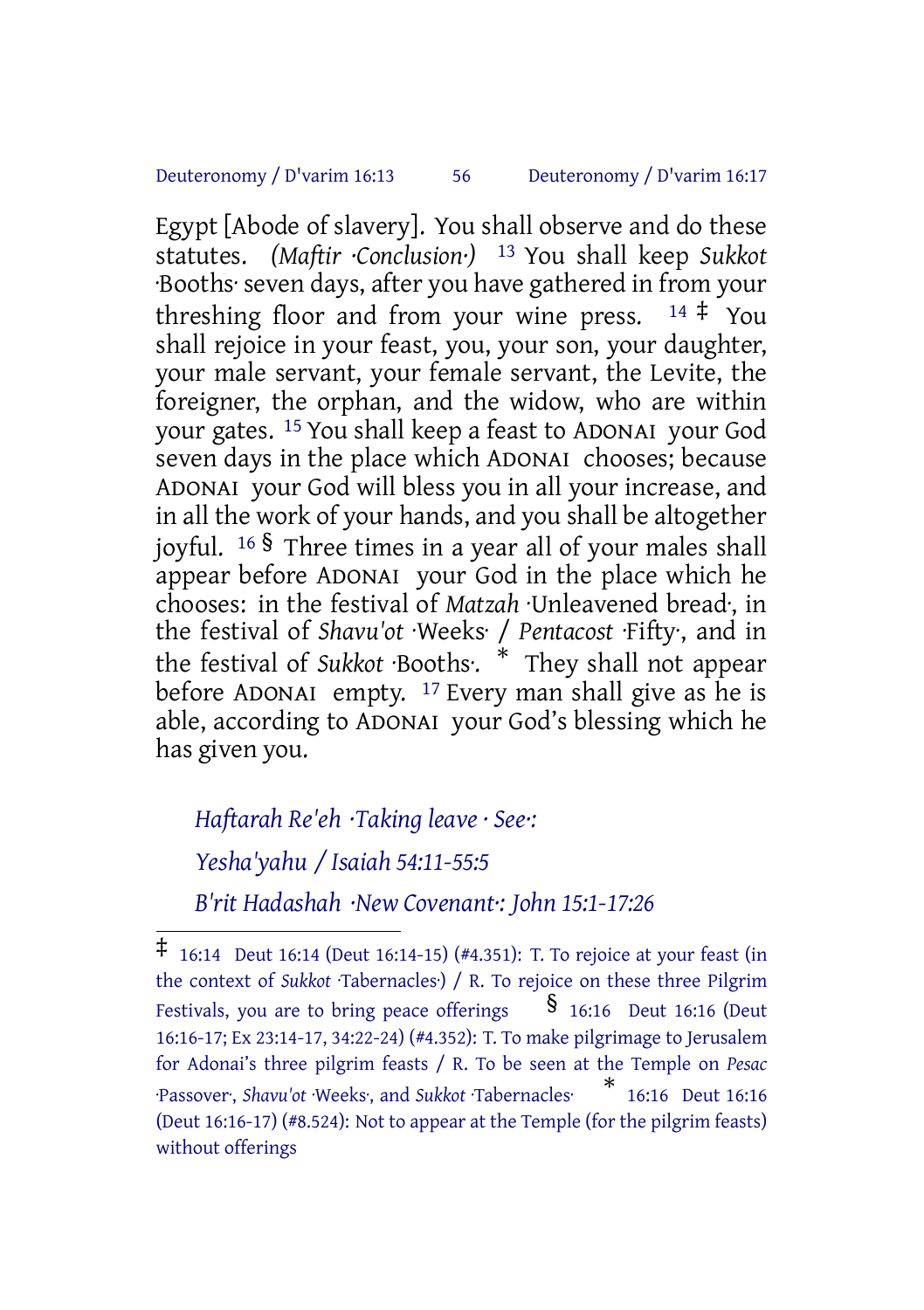Deuteronomy /D'varim 16:1857Deuteronomy /D'varim 17:3

## Parashah 48: *Shof'tim* ·Judges· 16:18-21:9

 $18$ <sup>†</sup> You shall make judges and officers in all your gates, which ADONAI your God gives you, according to your tribes; and they shall judge the people with righteous judgment. 19 You shall not pervert *mishpat* ·justice·. You shall not show partiality. You shall not take a bribe, for a bribe blinds the eyes of the wise, and perverts the words of the upright. 20You shall follow that which is altogether just, that you may live, and inherit the land which ADONAI your God gives you.  $21 \div$  You shall not plant for yourselves an Asherah of any kind of tree beside ADONAI your God's altar, which you shall make for yourselves. <sup>22</sup> § Neither shall you set yourself up a sacred stone which ADONAI your God hates.

### 17

<sup>1</sup> \* You shall not sacrifice to ADONAI your God an ox, or a sheep, in which is a defect, or anything evil; for that is an abomination to ADONAI your God. 2 If there is found among you, within any of your gates which ADONAI your God gives you, a man or woman who does that which is evil in ADONAI your God's sight, in transgressing his covenant, 3 and has gone and *abad* ·served· other deities, and *hawa* ·bowed low, prostrated· in worship to them, or the sun, or the moon, or any of the stars of the sky,

 $\dagger$  16:18 Deut 16:18 (#9.567): T. To appoint judges and officers for every tribe in all your cities / R. Appoint judges  $\overline{f}$  16:21 Deut 16:21 (#2a.83): T. Not to plant a tree as a sacred pole beside the altar of Adonai / R. Not to plant a tree in the Temple courtyard  $\frac{\$}{\$}$  16:22 Deut 16:22 (#2a.84): T. Not to set up a sacred stone or sacred pillar / R. Not to erect a column in a public place of worship  $*$  17:1 Deut 17:1 (#2b.180): T. Not to sacrifice an animal with a defect or any disqualifying blemishes / R. Not to offer a temporarily blemished animal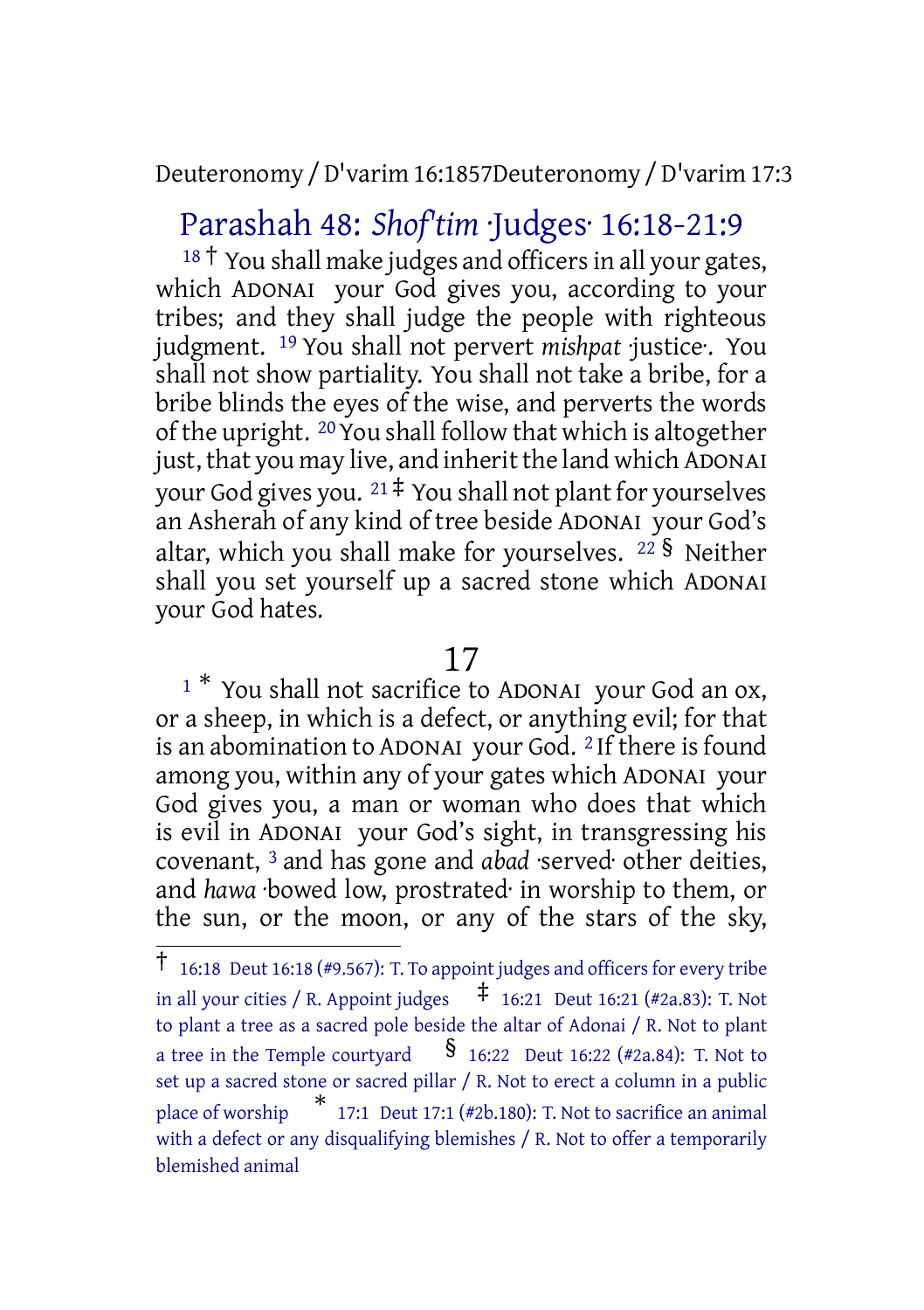### Deuteronomy /D'varim 17:458Deuteronomy /D'varim 17:11

which I have not enjoined; <sup>4</sup> and you are told, and you have *sh'ma* ·heard obeyed· of it, then you shall inquire diligently. Behold, if it is true, and the thing certain, that such detestable things are being done in Israel [God prevails], <sup>5</sup> then you shall bring out that man or that woman, who has done this evil thing, to your gates, even that same man or woman; and you shall stone them to death with stones. 6 *At the mouth of two witnesses, or three witnesses,* he who is to die shall be put to death. At the *mouth of one witness* † he shall not be *put to death.* ‡ <sup>7</sup> The hand of the witnesses shall be first on him to put him to death, and afterward the hand of all the people. So you shall *remove the evil from among you.* § <sup>8</sup> If there arises a matter too hard for you in judgment, between blood and blood, between plea and plea, and between stroke and stroke, being matters of controversy within your gates; then you shall arise, and go up to the place which ADONAI your God chooses. 9 You shall come to the priests who are Levites[Descendants of United with], and to the judge who shall be in those days. You shall inquire, and they shall give you the *mishpat* ·verdict·. 10 You shall do according to the decisions of the verdict which they shall give you from that place which ADONAI chooses. You shall observe to do according to all that they shall teach you: <sup>11</sup> \* according to the decisions of the *Torah*

 $\dagger$  17:6 Quoted in Matt 18:16  $\dagger$  17:6 Quoted in Heb 10:28 § 17:7 Quoted in 1 Cor 5:13 \* 17:11 Deut 17:11 (Deut 17:8-13) (#9.568): T. To seek the judgment of the *Cohen* ·Priest<sup>.</sup>, if the established judge of Israel is not able to come to a judgment in any matter of bloodshed, civil suit, personal injury, or any other controversial issue / R. To obey every Great Rabbinical Court (*Sanhedrin* · Sitting together·) established for Israel, as it is written "and according to the judgment which they tell you, you shalt do" (v11)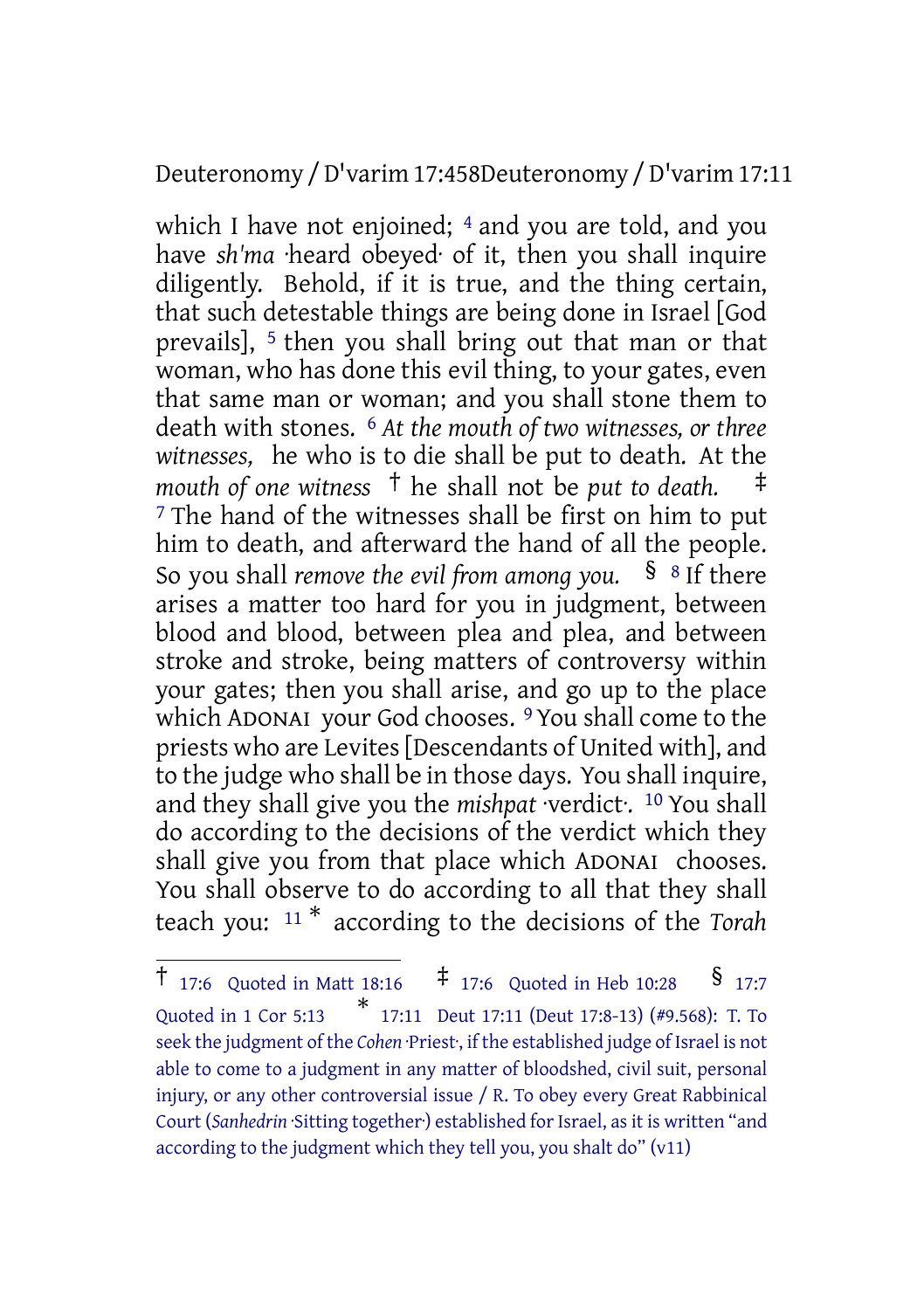### Deuteronomy /D'varim 17:1259Deuteronomy /D'varim 17:16

Teaching which they shall teach you,  $\dagger$  and according to the judgment which they shall tell you, you shall do. You shall not turn aside from the sentence which they shall show you, to the right hand, nor to the left.  $12$  The man who does presumptuously, in not *sh'ma* ·hear obey· unto the priest who stands to minister there before ADONAI your God, or to the judge, even that man shall die. You shall *put away the evil from Israel [God prevails].* ‡ <sup>13</sup> All the people shall *sh'ma* ·hear obey·, and fear, and do no more presumptuously.

*(2)* 14 When you have come to the land which ADONAI your God gives you, and possess it, and dwell in it, and say, "I will set a king over me, like all the nations that are around me;"  $15 \frac{\text{S}}{\text{S}}$  you shall surely set him king over yourselves, whom ADONAI your God chooses. \* You shall set as king over you one from among your brothers. You may not put a foreigner over you, who is not your brother. <sup>16</sup> † Only he shall not multiply horses to himself,

<sup>†</sup> 17:11 Deut 17:11 (Deut 17:8-13) (#9.569): T. You are to carry out the judgment that the *Cohen* ·Priest<sup>.</sup>, the Levites, and the judges render / R. Not to rebel against or deviate from the Great Rabbinical Court's (*Sanhedrin* ·Sitting together) judgment  $\qquad \qquad \dagger$  17:12 Quoted in 1 Cor 5:13  $\qquad \qquad$  § 17:15 Deut 17:15 (Deut 17:14-15, 17:14-20) (#1.45): T. You shall only appoint a king whom Adonai will choose from among your brethren / R. Appoint a king from Israel

<sup>\*</sup> 17:15 Deut 17:15 (Deut 7:14-15, 17:14-20) (#1.46): T. Not to appoint as king over Israel, one from the foreigners among you / R. Not to appoint one from the congregation of converts as a ruling authority over Israel (#1.46) Examples: Applied: 2 Sam 3:18, 7:8; 1 King 11:38; 1 Chr 17:24-27. Saul: 1 Sam ch. 12-15, 13:13-14, 15:11. David: 1 Sam 13:14, 16:1-14; 2 Sam ch. 5-7, 2:1, 5:2, 7:18; Acts 13:22. Solomon: 2 Sam 12:24; 1 Kings 3:3-15. King Cyrus: 2 Chr 36:22-23; Ezra (whole book), Ezra ch. 1; Dan 1:21, 10:1; Is 44:28, Is 45:1

<sup>†</sup> 17:16 Deut 17:16 (Deut 17:14-20) (#10.610): That the King shall not have too many horses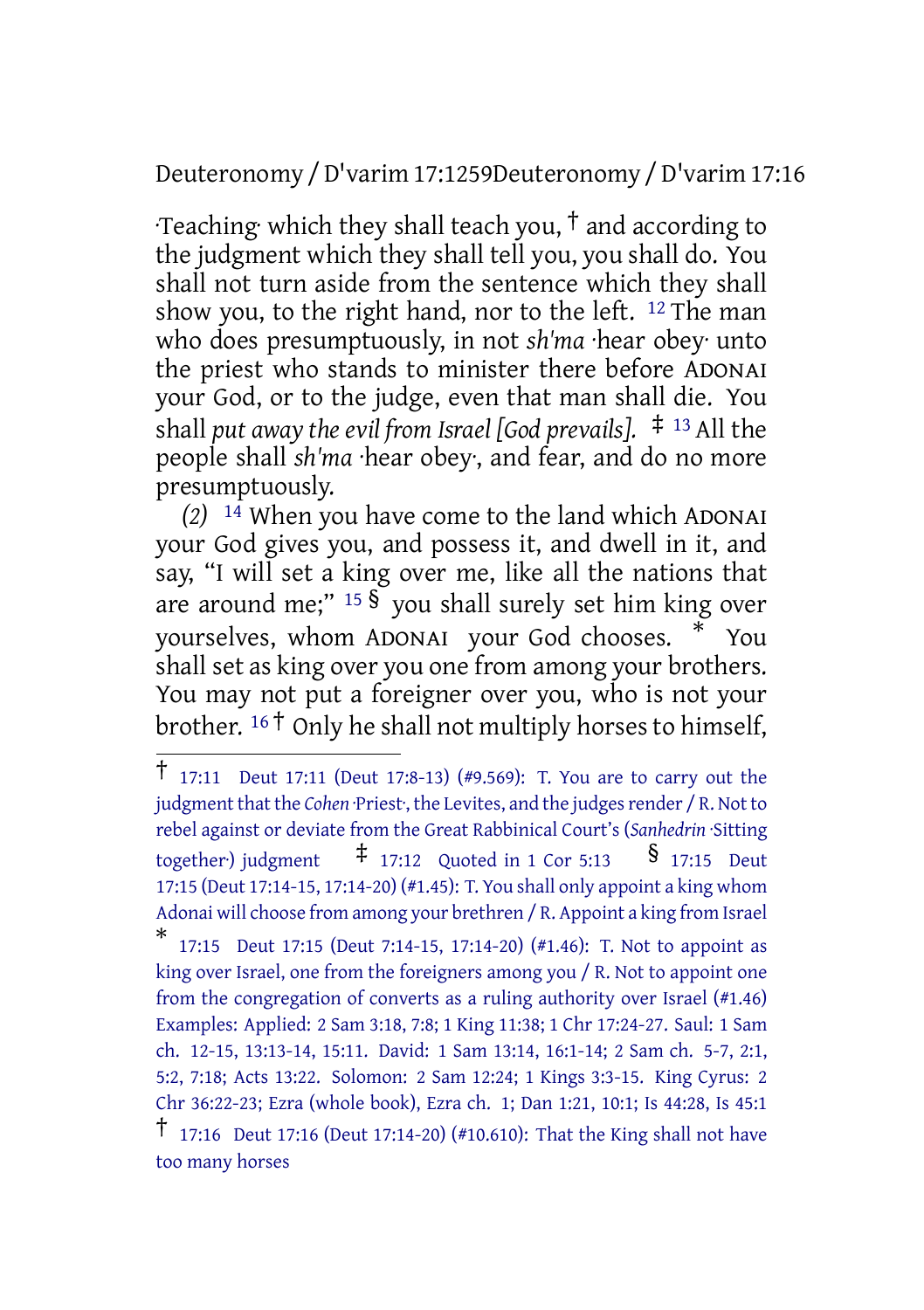Deuteronomy /D'varim 17:1760Deuteronomy /D'varim 18:1

‡ nor cause the people to *teshuvah* ·completely return· to Egypt [Abode of slavery], to the end that he may multiply horses; because ADONAI has said to you, "You shall not go back that way again." <sup>17</sup> § He shall not multiply wives to himself, that his heart not turn away. \* He shall not greatly multiply to himself silver and gold.

<sup>18</sup> <sup>†</sup> It shall be, when he sits on the throne of his kingdom, that he shall write himself a copy of this *Torah* ·Teaching· in a book, out of that which is before the priests the Levites [Descendants of United with]. 19 It shall be with him, and he shall read from it all the days of his life; that he may learn to fear ADONAI his God, to keep all the words of this *Torah* ·Teaching· and these statutes, to do them; 20 that his heart not be lifted up above his brothers, and that he not turn aside from the *mitzvah* ·instruction·, to the right hand, or to the left; to the end that he may prolong his days in his kingdom, he and his children, in the middle of Israel [God prevails].

### 18

# *(3)* <sup>1</sup> \* The priests the Levites [Descendants of United

<sup>‡</sup> 17:16 Deut 17:16 (Deut 17:14-20) (#10.611): T. The king is not to return to the Land of Egypt to acquire horses / R. Not to dwell in the Land of Egypt permanently  $\frac{1}{2}$  17:17 Deut 17:17 (Deut 17:14-20) (#7.470): The King shall not have too many wives / Reason: So that his heart will not turn away (from God) T. Consequence: Read (Deut 17:18-20 OU47) for the positive consequences of obedience to this command and the command found in (Deut 17:17-18 OU613), the king's descendants will be established \* 17:17 Deut 17:17 (Deut 17:14-20) (#10.612): The King shall not have too much gold and silver † 17:18 Deut 17:18 (Deut 17-18-20, 17:14-20) (#1.47): The King is to write a *Sefer Torah* ·Book Teaching· scroll for himself, copied from the scrolls the *Cohenim* ·Priests· use \* 18:1 Deut 18:1 (Deut 18:1-2) (#1.48): None of the tribe of Levi shall take any share of the spoils in the conquest of the Land of Israel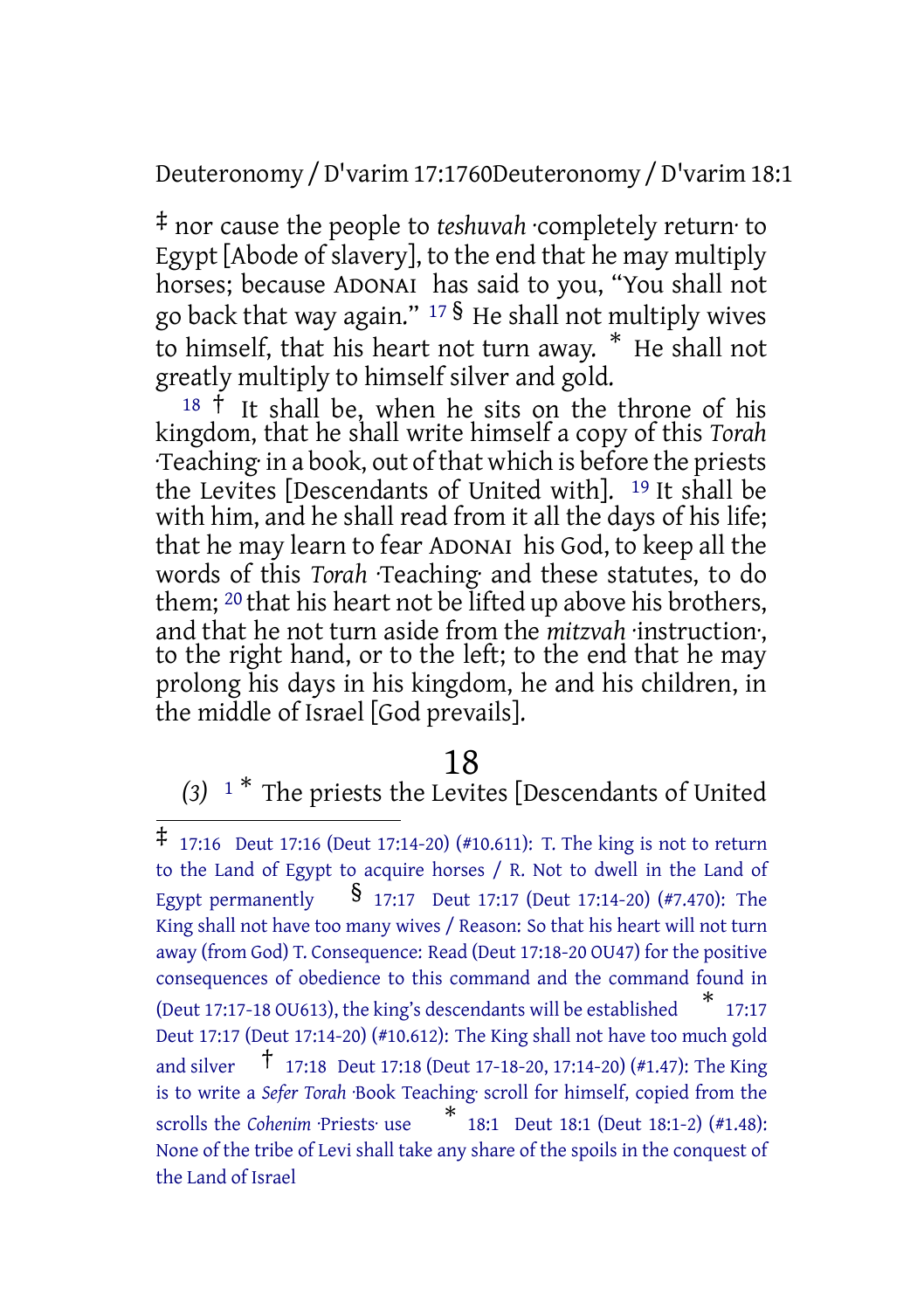#### Deuteronomy /D'varim 18:261Deuteronomy /D'varim 18:7

with], all the tribe of Levi [United with], † shall have no portion nor inheritance with Israel [God prevails]. They shall eat the offerings of ADONAI made by fire and his portion. 2 They shall have no inheritance among their brothers. ADONAI is their inheritance, as he has spoken to them. <sup>3</sup> ‡ This shall be the priests' *mishpat* ·due· from the people, from those who offer a sacrifice, whether it be ox or sheep, that they shall give to the priest the shoulder, the two cheeks, and the inner parts.  $4\frac{1}{3}$  The first fruits of your grain, of your new wine, and of your oil, \* and the first of the first fleece of your sheep, you shall give him. 5 For ADONAI your God has chosen him out of all your tribes, to stand to minister in ADONAI 's name, him and his sons forever. *(4)* <sup>6†</sup> If a Levite comes from any of your gates out of all Israel [God prevails], where he lives as a foreigner, and comes with all the desire of his soul to the place which ADONAI shall choose; 7 then he shall minister in the name of ADONAI his God, as all his brothers the

<sup>†</sup> 18:1 Deut 18:1-2 (Deut 18:1-8) (#1.49): T. None of the tribe of Levi shall take any portion in the Land of Israel / R. The tribe of Levi must not be given a portion of the land in Israel, rather they are given cities to dwell in  $\pm$  18:3 Deut 18:3 (Deut 18:1-3) (#8.525): To give the shoulder, the two jowls, and the stomach of slaughtered animals to a *Cohen* ·Priest·  $\S$  18:4 Deut 18:4 (Deut 18:1-5) (#8.526): T. To set apart a First Fruits offering for the *Cohen* ·Priest· from the fruit fruits of your grain, wine, oil, and the first fleecing of sheep / R. To set aside *trumah gedolah* ·great offering· as a tithe for the *Cohen* ·Priest· T. Note: These offerings encompasses the First Fruits #1 and #2 offerings \* 18:4 Deut 18:4 (Deut 18:1-5) (#8.527): To give the first fleecing of a sheep to

the *Cohen* ·Priest· † 18:6 Deut 18:6-8 (#2b.181): T. The Levites will minister in the name of Adonai / R. The *Cohenim* ·Priests·serve in the Sanctuary in their divisions; the divisions referred to were established by David (1 Chr ch. 24) / R. The work shifts of the *Cohenim* ·Priests· must be equal during holidays / R. (The Rabbis add) On festivals, all the *Cohenim* ·Priests· divisions are to serve together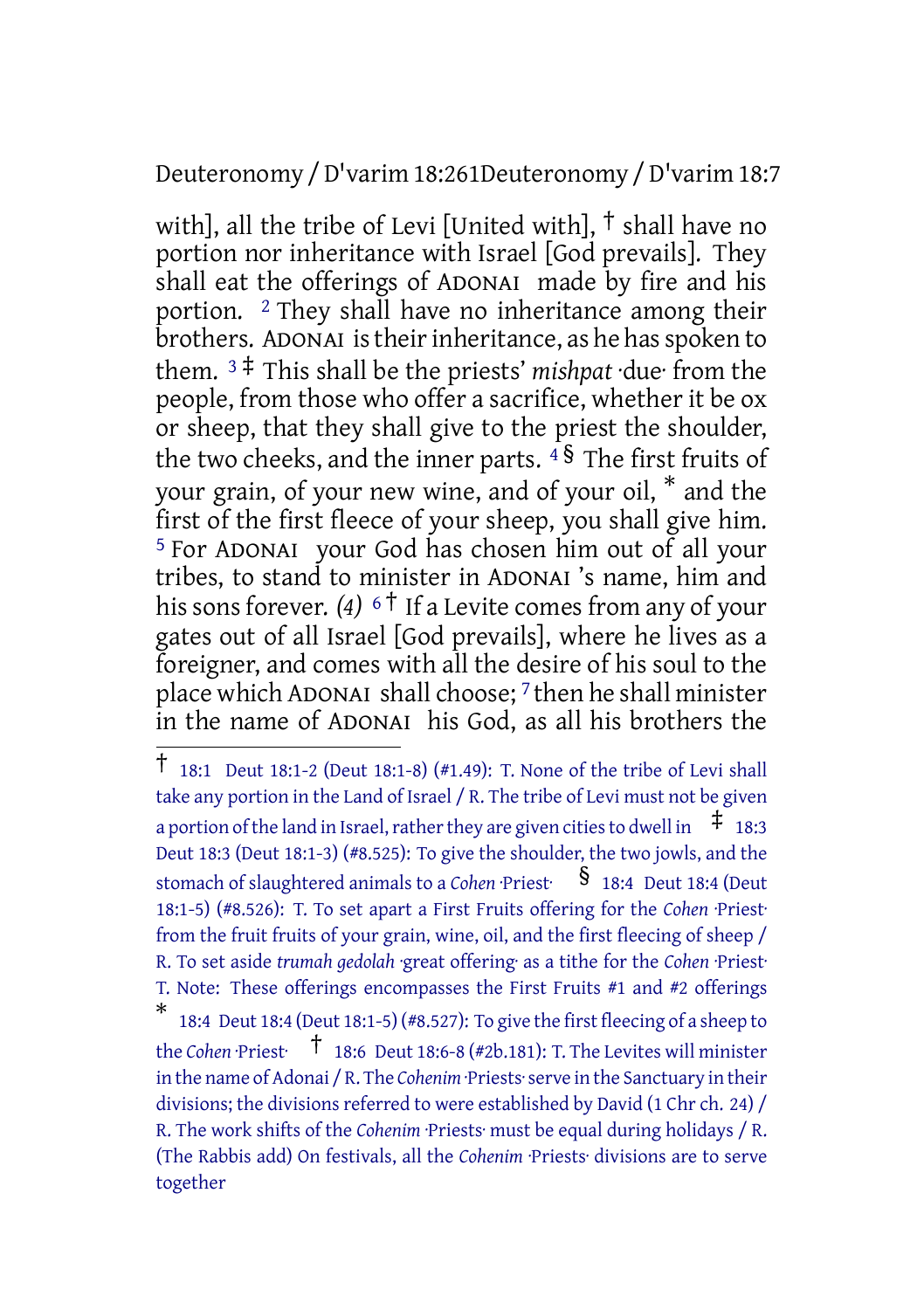Deuteronomy /D'varim 18:862Deuteronomy /D'varim 18:14

Levites [Descendants of United with] do, who stand there before ADONAI . 8 They shall have like portions to eat, in addition to that which comes from the sale of his family possessions. 9 When you have come into the land which ADONAI your God gives you, you shall not learn to imitate the abominations of those nations. <sup>10</sup> ‡ There shall not be found with you anyone who makes his son or his daughter to pass through the fire, one who uses divination, one who practices sorcery, or an enchanter, or a sorcerer,  $11\,$ § or a charmer,  $*$ or a consulter with a familiar spirit, or a sorcerer, † or a necromancer. <sup>12</sup> For whoever does these things is detestable to ADONAI . Because of these abominations, ADONAI your God drives them out from before you. <sup>13</sup> You shall be perfect with ADONAI your God. *(5)* 14 For these nations that you shall dispossess *sh'ma* ·hear obey· those who practice sorcery and to diviners; but as for you, ADONAI your God has not allowed you

<sup>‡</sup> 18:10 Deut 18:10 (Deut 18:9-15) (#2a.86): T. Not to have one who reads omens ·signs interpreted as significance· or a sorcerer among the people / R. Not to go into a trance to foresee events / T. (Alternative) Not to practice astrology ·reading the stars as having influence on human affairs· § 18:11 Deut 18:11 (Deut 18:9-15) (#2a.87): T. Not to practice the art of animal charming / R. Not to mutterincantations \* 18:11 Deut 18:11 (Deut 18:9-15) (#2a.88): T. Not to consult a familiar spirit; that is necromancy / R. Not to consult the *ov* ·medium with familiar spirits·  $\uparrow$  18:11 Deut 18:11 (Deut 18:9-15) (#2a.89): T. Not to consult the spirits of the dead or ghosts; this is called necromancy / R. Not to attempt to contact the dead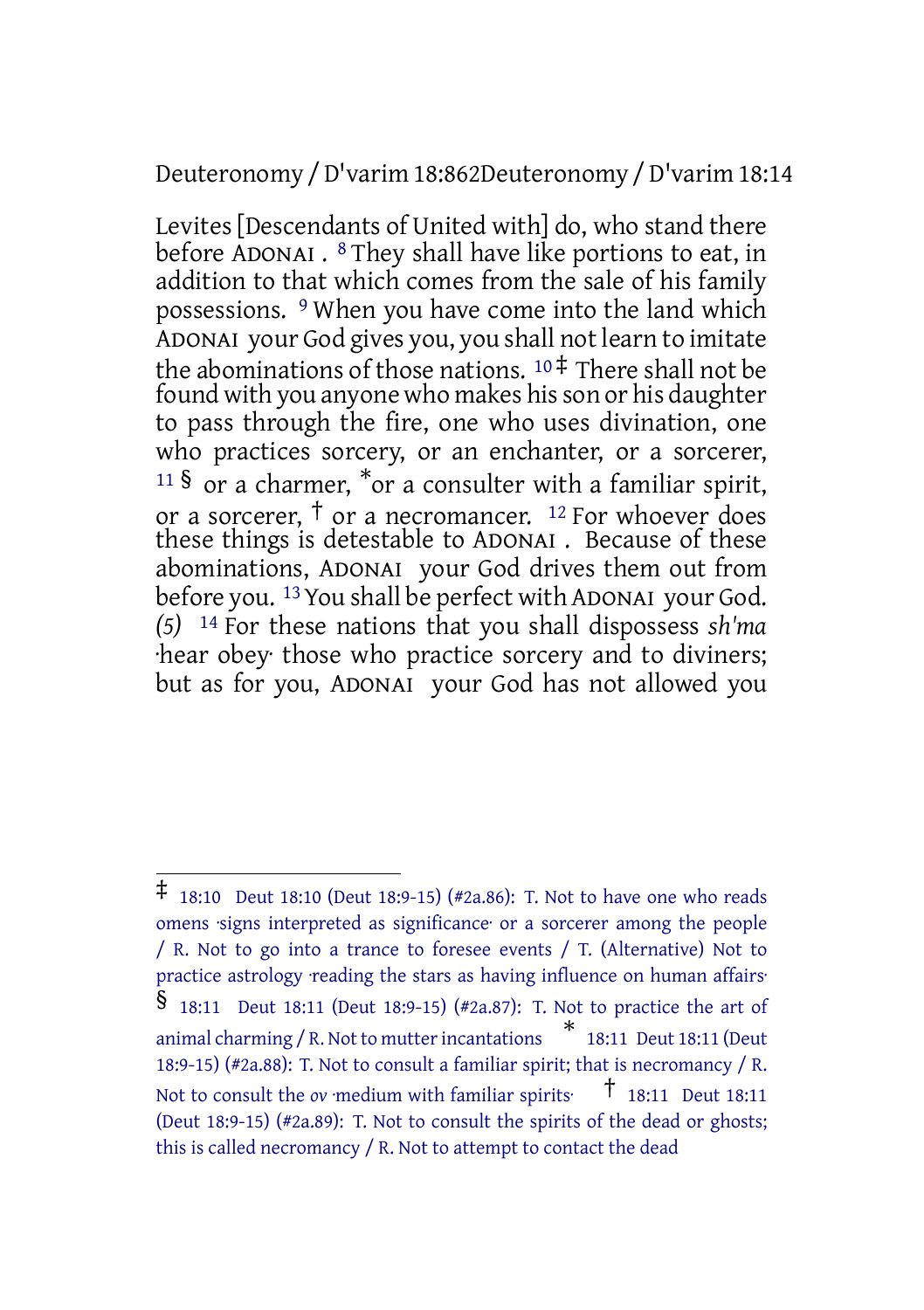Deuteronomy /D'varim 18:1563Deuteronomy /D'varim 18:20

so to do. <sup>15</sup> ‡ § *ADONAI your God will raise up to you a prophet from among you, of your brothers, like me. You shall sh'ma ·hear obey· him.* \* <sup>16</sup> This is according to all that you desired of ADONAI your God in Horeb [Desert] in the day of the assembly, saying, "Let me not *sh'ma* ·hear obey· again ADONAI my God's voice, neither let me see this great fire any more, that I not die."

 $17 \text{ t}$  ADONAI said to me, "They have well said that which they have spoken. 18 *I will raise them up a prophet from among their brothers, like you.* ‡ I will put my words in his mouth, and he shall *speak* to them all that I shall *enjoin* § him. <sup>19</sup> \* *It shall happen, that whoever will not sh'ma ·hear obey· my words which he shall speak in my name, I will require it of him.* † <sup>20</sup> ‡ But the prophet who speaks a word presumptuously in my name, which I have

<sup>‡</sup> 18:15 Deut 18:15 (#1.50): T. "Adonai your God will raise up to you <sup>a</sup> prophet from the midst of you, among your brethren, like unto me (Moses); to him you shall listen" (v15) / R. To obey every prophet who speaks in the name of Adonai, as it is written "unto him you shall listen" / R. Listen to the prophet speaking in Adonai's Name. R. The Rabbis clarify: the prophet is to be obeyed provided he neither adds to nor takes away from the *Torah* ·Teaching· § 18:15 MP: Moses [Drawn out] prophecies God will raise up a prophet like himself among the people of Israel. (2 Sam 8:2, 8:14; Luke 4:23-24, 4:32 (4:16-32); <sup>1</sup> Cor 15:25) \* 18:15 Quoted in John 7:40; Acts 3:22, 7:37 † 18:17 MP: God confirms His intention to raise up <sup>a</sup> Prophet like Moses, and put His words the mouth of His Prophet. (Matt 9:8 (9:1-8); John 7:40, 12:48-50; Acts 3:19-26, 7:37; <sup>1</sup> Peter 2:24) ‡ 18:18 Quoted in Acts 3:22 § 18:18 Quoted in John 12:49 \* 18:19 MP: Whoever does not honor the words of the Prophet will give an account to God. The prophet's words are equal authority to God's words. (Matt 8:4-7, 12:28, 12:30-32, 12:36-37  $(12:22-37)$ ; John 8:23-29)  $\uparrow$  18:19 Quoted in Acts 3:23  $\uparrow$  18:20 Deut 18:20 (Deut 18:20-22) (#3.252): T. Not to prophecy presumptuously in the name of Adonai / R. Not to prophecy falsely in the name of Adonai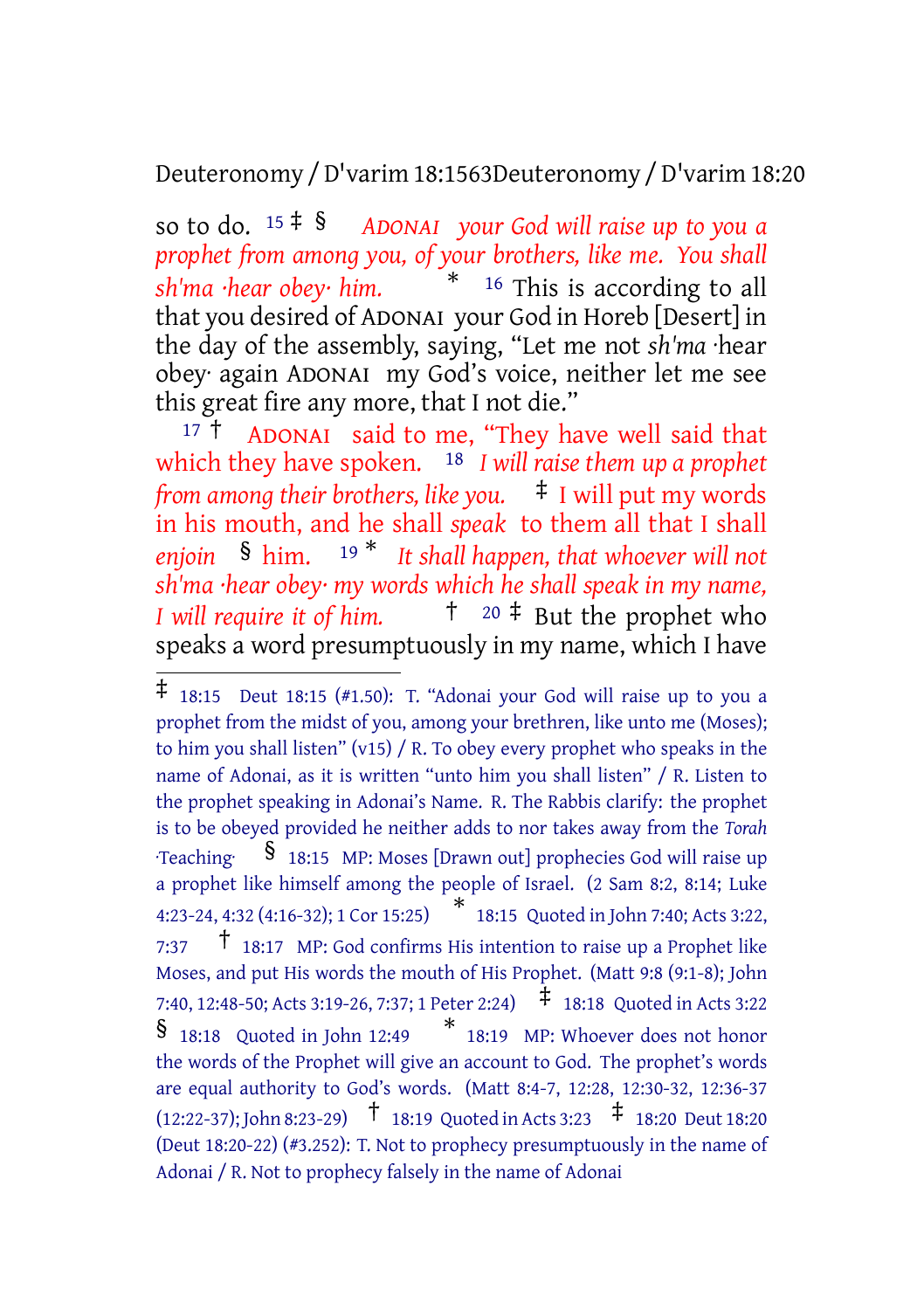Deuteronomy /D'varim 18:2164Deuteronomy /D'varim 19:6

not enjoined him to speak, or who speaks in the name of other deities, that same prophet shall die."

21 You may say in your heart, "How shall we know the word which ADONAI has not spoken?" 22 When a prophet speaks in ADONAI's name, if the thing does not follow, nor happen, that is the thing which ADONAI has not spoken. The prophet has spoken it presumptuously. § You shall not be afraid of him.

### 19

<sup>1</sup> When ADONAI your God cuts off the nations, whose land ADONAI your God gives you, and you succeed them, and dwell in their cities, and in their houses; <sup>2</sup> you shall set apart three cities for yourselves in the middle of your land, which ADONAI your God gives you to possess it.  $3^*$ You shall prepare the way, and divide the borders of your land, which ADONAI your God causes you to inherit, into three parts, that every man slayer may flee there. <sup>4</sup> This is the case of the man slayer who shall flee there and live. Whoever kills his neighbor unawares, and didn't hate him in time past;  $5$  as when a man goes into the forest with his neighbor to chop wood, and his hand fetches a stroke with the ax to cut down the tree, and the head slips from the handle, and lights on his neighbor, so that he dies, he shall flee to one of these cities and live. 6 Otherwise, the avenger of blood might pursue the man slayer, while his

<sup>§</sup> 18:22 Deut 18:22, 13:6 (Deut 18:20-22, 13:1-5, 13:6-11, 13:12-18) [Heb Bible Deut 18:22, 13:5 (Deut 18:20-22, 13:2-6, 13:7-12, 13:13-19)] (#3.253): T. Not to be afraid of a false prophet / R. Not to refrain from killing a false prophet; derived from (Deut 13:5 [Heb Bible Deut 13:6]) being applied to (Deut 18:22)

<sup>\*</sup> 19:3 Deut 19:3 (Deut 19:1-4; Josh 20:4-6) (#6.407): T. To have six cities of refuge for a man guilty of manslaughter that is an accidental or unintentional killer / R. Designate cities of refuge and prepare routes of access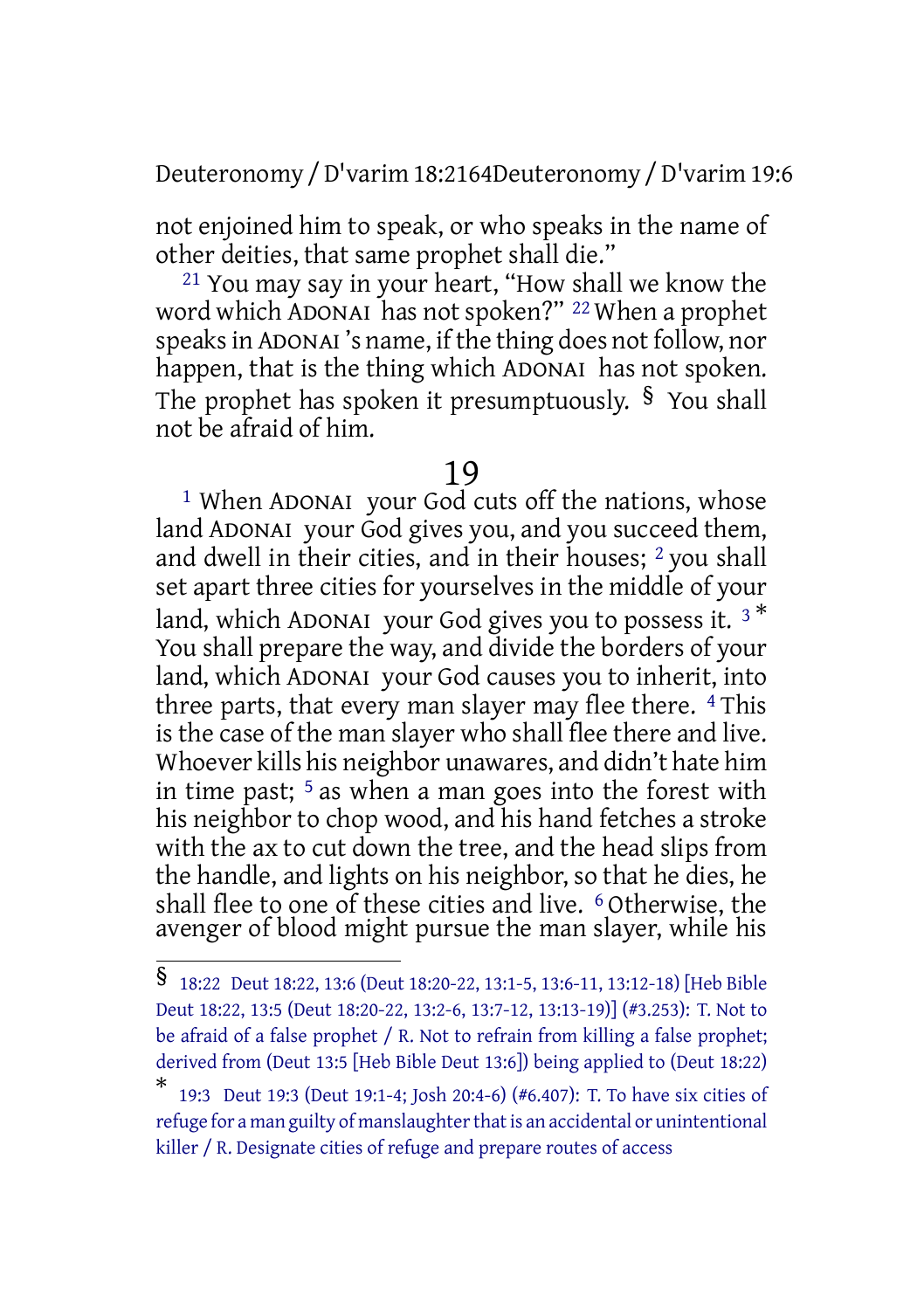### Deuteronomy /D'varim 19:765Deuteronomy /D'varim 19:15

heart is hot, and overtake him, because the way is long, and strike him mortally; even though he was not *mishpat* ·judged· worthy of death, because he didn't hate him in time past. <sup>7</sup> Therefore I enjoin you to set apart three cities for yourselves. 8 If ADONAI your God enlarges your border, as he has sworn to your fathers, and gives you all the land which he promised to give to your fathers;  $9$  if you keep all this *mitzvot* ·instructions· to do them, which I enjoin you today, to *'ahav* ·affectionately love· ADONAI your God, and to walk ever in his ways; then you shall add three cities more for yourselves, besides these three. 10 This is so that innocent blood will not be shed in the middle of your land which ADONAI your God gives you for an inheritance, leaving blood guilt on you. 11 But if any man hates his neighbor, lies in wait for him, rises up against him, strikes him mortally so that he dies, and he flees into one of these cities; <sup>12</sup> then the elders of his city shall send and bring him there, and deliver him into the hand of the avenger of blood, that he may die.  $13 \dagger$  Your eye shall not pity him, but you shall purge the innocent blood from Israel [God prevails], that it may go well with you. *(6)* <sup>14</sup> ‡ You shall not remove your neighbor's landmark, which they of old time have set, in your inheritance which you shall inherit, in the land that ADONAI your God gives you to possess.  $15 \text{ S}$  One witness shall not rise up against a man for any iniquity, or for any sin, in any sin that he sins. *At the mouth of two*

<sup>†</sup> 19:13 Deut 19:13 (Deut 19:11-13) (#6.408): T. Not to pity the murderer in imposing penalties / R. Not to pity the murderer or assailant in trial when imposing penalties  $\uparrow$  19:14 Deut 19:14 (#8.528): T. Not to move landmarks / R. Not to move a boundary marker to steal someone's property  $\S$  19:15 Deut 19:15 (#9.570): T. Not to decide a case on the evidence of a single witness / R. Not to accept testimony from a lone witness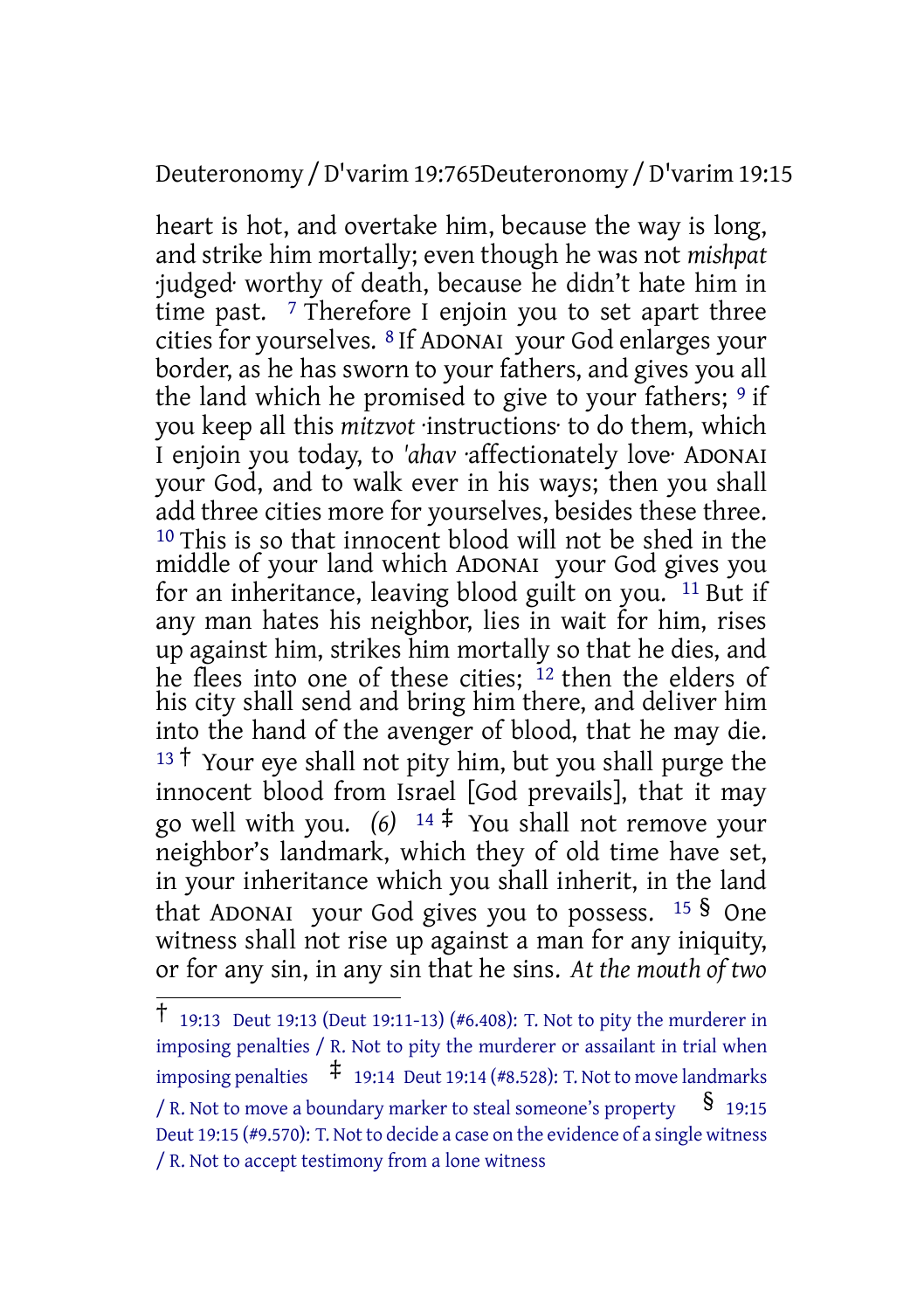Deuteronomy /D'varim 19:1666Deuteronomy /D'varim 20:2

*witnesses, or at the mouth of three witnesses, shall a matter be* established.  $*$ <sup>16</sup> If an unrighteous witness rises up against any man to testify against him of wrongdoing,  $17 \text{ } \bar{1}$  then both the men, between whom the controversy is, shall stand before ADONAI , before the priests and the judges who shall be in those days; <sup>18</sup> and the judges shall make diligent inquisition: and, behold, if the witness is a false witness, and has testified falsely against his brother;  $19 \div 19$ then you shall do to him as he had thought to do to his brother. So you shall *remove the evil from among you.* § 20 Those who remain shall *sh'ma* ·hear obey·, and fear, and will never again commit any such evil among you. <sup>21</sup> Your eyes shall not pity: life for life, *eye for eye, tooth for tooth,* \*hand for hand, foot for foot.

### 20

<sup>1</sup> When you go out to battle against your enemies, and see horses, chariots, and a people more than you, you shall not be afraid of them; for ADONAI your God is with you, who brought you up out of the land of Egypt [Abode of slavery].  $2 *$  It shall be, when you draw near to the battle, that the priest shall approach and speak to the

<sup>\*</sup> 19:15 Quoted in Matt 18:16; John 8:17; 2 Cor 13:1; 1 Tim 5:19; Heb 10:28 † 19:17 Deut 19:17 (Deut 19:16-21) (#9.571): T. If one witness who testifies against another but is found to be a false witness, you shall apply the intended punishment to the false witness (this is found in full context (v16-19)) / R. A witness must not serve as a judge in capital crimes T. Reason: "In this way, you will put an end to such wickedness among you" (v19) ‡ 19:19 Deut 19:19 (Deut 19:16-21) (#9.572): Punish the false witnesses as they tried to punish the defendant  $\quad \ \ \}$  19:19 Quoted in 1 Cor 5:13  $\quad \ \ \ast$  19:21 Quoted in Matt 5:38 \* 20:2 Deut 20:2 (Deut 20:1-4) (#1.51): T. The *Cohen* ·Priest· will lead the army into battle going ahead of the soldiers / R. Appoint a *Cohen* ·Priest· to speak with the soldiers during the war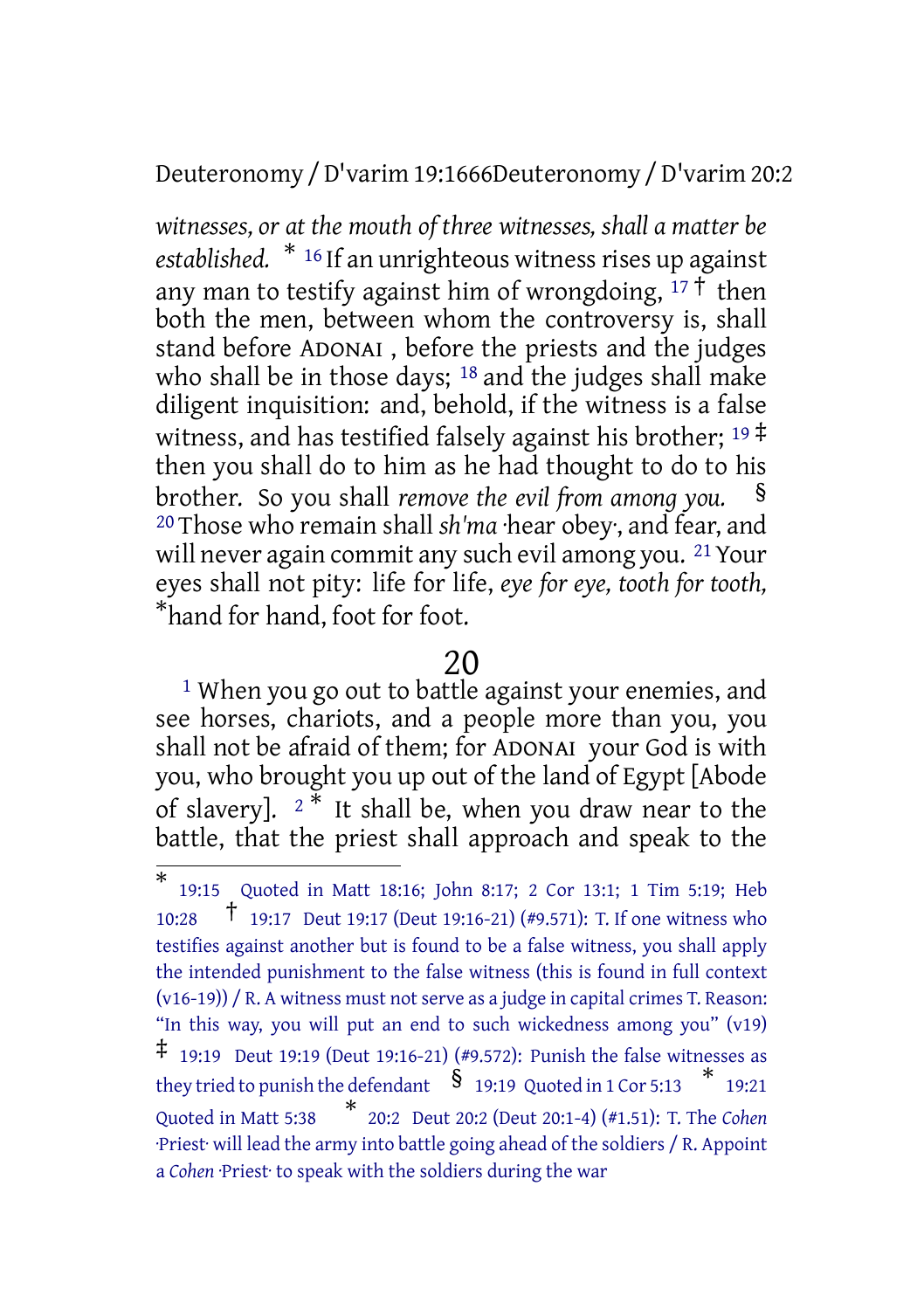Deuteronomy /D'varim 20:367Deuteronomy /D'varim 20:12

people, 3 and shall tell them, "*Sh'ma* ·Hear obey·, Israel [God prevails], you draw neartoday to battle against your enemies. Don't let your heart faint! Don't be afraid, nor tremble, neither be scared of them; 4 for ADONAI your God is he who goes with you, to fight for you against your enemies, to save you."

5 The officers shall speak to the people, saying, "What man is there who has built a new house, and has not dedicated it? Let him go and *teshuvah* ·completely return· to his house, lest he die in the battle, and another man dedicate it. 6 What man is there who has planted a vineyard, and has not used its fruit? Let him go and *teshuvah* ·completely return· to his house, lest he die in the battle, and another man use its fruit. <sup>7</sup> What man is there who has pledged to be married a wife, and has not taken her? Let him go and *teshuvah* ·completely return· to his house, lest he die in the battle, and another man take her." 8 The officers shall speak further to the people, and they shall say, "What man is there who is fearful and faint-hearted? Let him go and *teshuvah* ·completely return· to his house, lest his brother's heart melt as his heart." <sup>9</sup> It shall be, when the officers have finished speaking to the people, that they shall appoint captains of armies at the head of the people.

*(7)* <sup>10</sup> † When you draw near to a city to fight against it, then proclaim peace to it. <sup>11</sup> It shall be, if it makes you answer of peace, and opens to you, then it shall be, that all the people who are found therein shall become forced laborers to you, and shall serve you.  $12$  If it will make no

<sup>†</sup> 20:10 Deut 20:10 (Deut 20:10-18) (#6.409): T. When you advance on <sup>a</sup> town to attack it, to wage war according to the laws written in the *Torah* ·Teaching· / R. Offer peace terms to the inhabitants of a city while holding siege, and treat them according to the *Torah* ·Teaching· if they accept the terms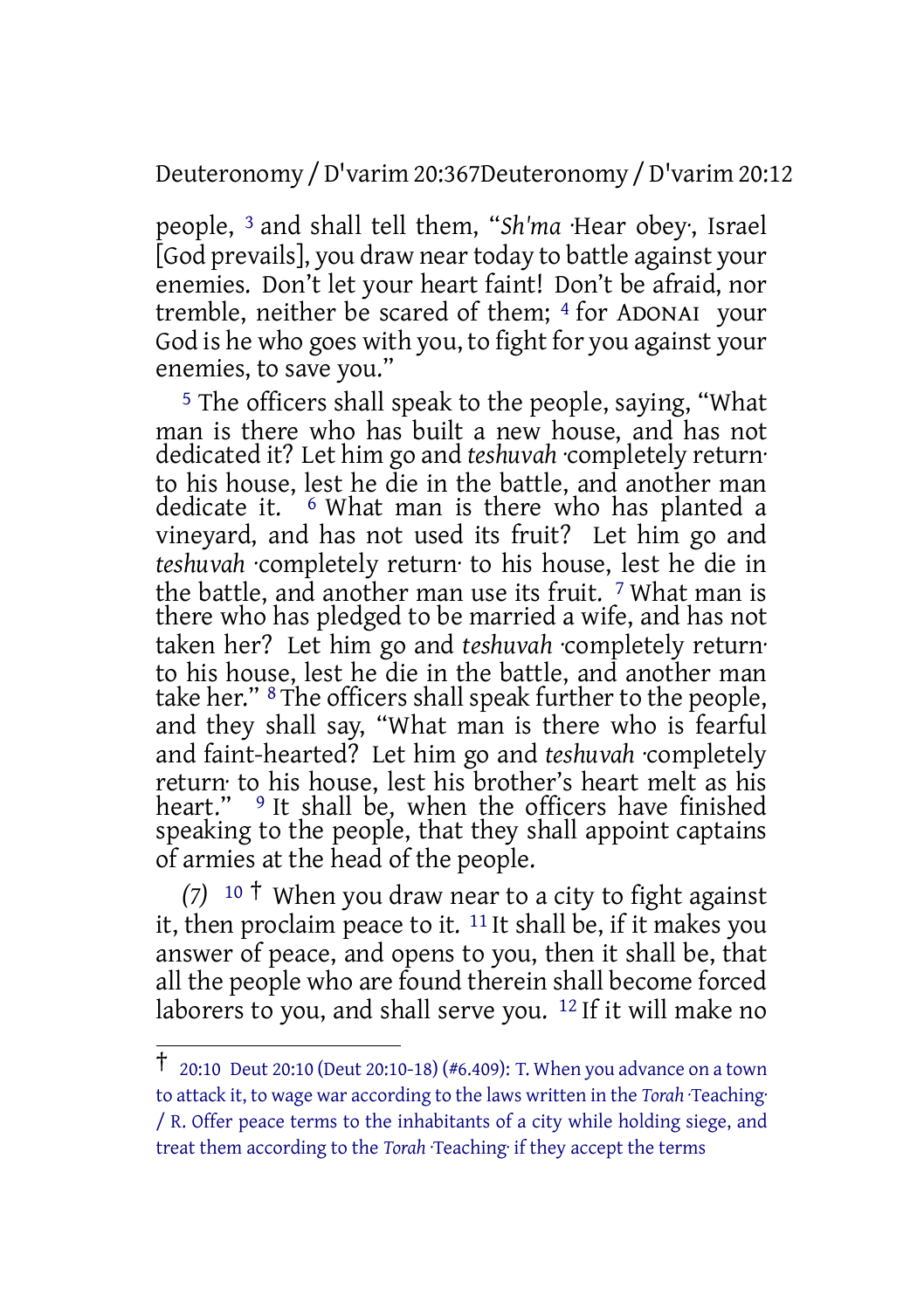# Deuteronomy /D'varim 20:1368Deuteronomy /D'varim 20:20

peace with you, but will make war against you, then you shall besiege it.  $13$  When ADONAI your God delivers it into your hand, you shall strike every male of it with the edge of the sword; 14 but the women, the little ones, the livestock, and all that is in the city, even all its plunder, you shall take for plunder for yourself. You may use the plunder of your enemies, which ADONAI your God has given you. 15 Thus you shall do to all the cities which are very far off from you, which are not of the cities of these nations.  $16 \div$  But of the cities of these peoples, that ADONAI your God gives you for an inheritance, you shall save alive nothing that breathes;  $17\frac{S}{S}$  but you shall utterly destroy them: the Hittite [Descendant of Trembling fear], the Amorite [Descendants of Talkers], the Canaanite [Descendant of Humbled], the Perizzite [Descendant of Belonging to village], the Hivite [Wicked], and the Jebusite [Descendants of Thresher]; as ADONAI your God has enjoined you; 18 that they not teach you to follow all their abominations, which they have done to their deities; so would you sin against ADONAI your God.  $19*$  When you shall besiege a city a long time, in making war against it to take it, you shall not destroy its trees by wielding an ax against them; for you may eat of them. You shall not cut them down; for is the tree of the field man, that it should be besieged by you? 20 Only the trees that you know are not trees for food, you shall destroy and cut them down. You shall build bulwarks against the city that

<sup>‡</sup> 20:16 Deut 20:16 (Deut 20:16-18) (#6.410): T. Not to keep alive anything that breathes in the cities of the seven Canaanite nations / R. Not to let any of the seven Canaanite nations remain alive  $\frac{1}{8}$  20:17 Deut 20:17 (Deut 20:16-18) (#6.411): To utterly destroy the seven Canaanite nations from the Land of Israel \* 20:19 Deut 20:19 (Deut 20:19-20) (#8.529): Not to destroy fruit trees when making war or siege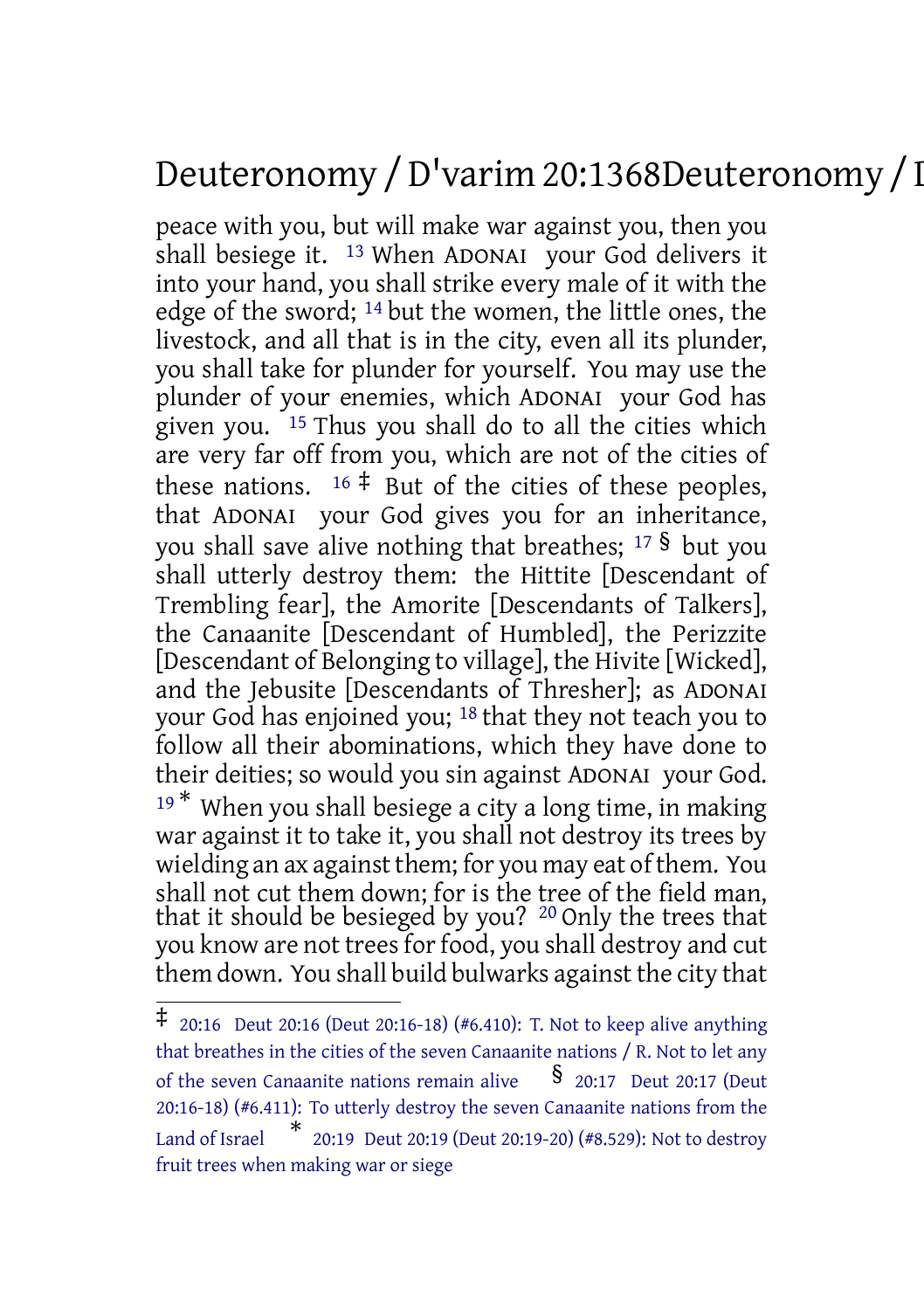#### *Deuteronomy / D'varim 21:1 69 Deuteronomy / D'varim 21:9*

makes war with you, until it falls.

#### 21

 $<sup>1</sup>$  If someone is found slain in the land which ADONAI</sup> your God gives you to possess, lying in the field, and it is not known who has struck him; 2 then your elders and your judges shall come out, and they shall measure to the cities which are around him who is slain. 3 It shall be that the elders of the city which is nearest to the slain man shall take a heifer of the herd, which has not been worked with, and which has not drawn in the yoke.  $4*$ The leaders of that town are to bring the heifer down to a valley with a stream in it that never dries up, to a place that is neither plowed nor sown;  $\dagger$  and they are to break the cow's neck there in the valley <sup>5</sup> The priests the sons of Levi [United with] shall come near; for them ADONAI your God has chosen to minister to him, and to bless in ADONAI 's name; and according to their word shall every controversy and every assault be decided. <sup>6</sup> All the elders of that city, who are nearest to the slain man, shall wash their hands over the heifer whose neck was broken in the valley. *(Maftir ·Conclusion·)* 7 They shall answer and say, "Our hands have not shed this blood, neither have our eyes seen it. 8 Forgive, ADONAI , your people Israel [God prevails], whom you have redeemed, and don't allow innocent blood among your people Israel [God prevails]." The blood shall be forgiven them. <sup>9</sup> So you shall put away the innocent blood from among you, when you shall do that which is right in ADONAI 's eyes.

<sup>\*</sup> 21:4 Deut 21:4 (Deut 21:1-9) (#6.412): To break the red heifer's neck in the valley for atonement of an unsolved murder  $\overline{1}$  21:4 Deut 21:4 (Deut 21:1-9) (#6.413): Not to till nor sow the riverbed where the heifer was slaughtered for atonement of an unsolved murder / R. Note: The Rabbis clarify the red heifer is "decapitated"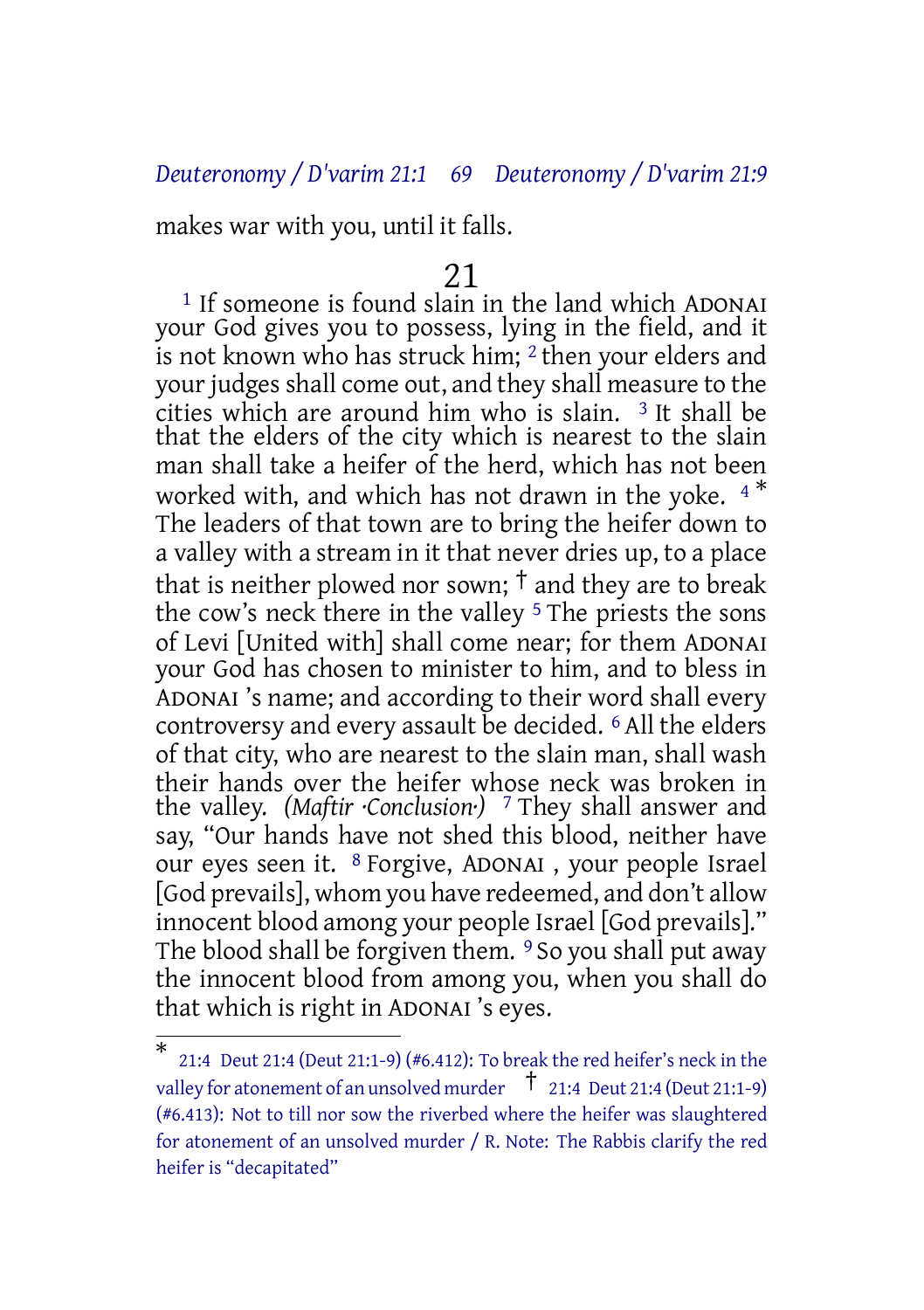Deuteronomy /D'varim 21:1070Deuteronomy /D'varim 21:15

*Haftarah Shof'tim ·Taking leave · Judges·: Yesha'yahu / Isaiah 51:12-52:12; (Messianic adaptation: Conclude the Haftarah at 53:12) B'rit Hadashah ·New Covenant·: Matt 26:36-27:10*

## Parashah 49: *Ki Tetze* ·When You go out· 21:10-25:19

<sup>10</sup> When you go out to battle against your enemies, and ADONAI your God delivers them into your hands, and you carry them away captive,  $11 \neq 1$  and see among the captives a beautiful woman, and you have *chasak* ·set your affection· for her, and desire to take her as your wife; <sup>12</sup> then you shall bring her home to your house. She shall shave her head and trim her nails. 13 She shall take the clothing of her captivity off of herself, and shall remain in your house, and bewail her father and her mother a full month. After that you shall go in to her and be her husband, and she shall be your wife. <sup>14</sup> § It shall be, if you have no delight in her, then you shall let her go where she desires; \* but you shall not sell her at all for money. You shall not deal with her as a slave, because you have humbled her. 15 If a man has two wives, the one *'ahav* ·affectionately loved·, and the other hated, and they have borne him children, both the *'ahav* ·affectionately loved·

 $\ddagger$  21:11 Deut 21:11 (Deut 21:10-14) (#7.471): To deal with a beautiful woman who was taken captive in war as prescribed in the *Torah* ·Teaching· (Deut 21:11-21) **§** 21:14 Deut 21:14 (Deut 21:10-14) (#7.472): T. Not to sell a beautiful woman taken captive in war / R. Not to sell her into slavery, the beautiful woman taken as <sup>a</sup> captive in war \* 21:14 Deut 21:14 (Deut 21:10-14) (#7.473): T. Not to make a slave out of a beautiful woman taken captive in war / R. Not to enslave a beautiful woman taken captive in war after having sexual relations with her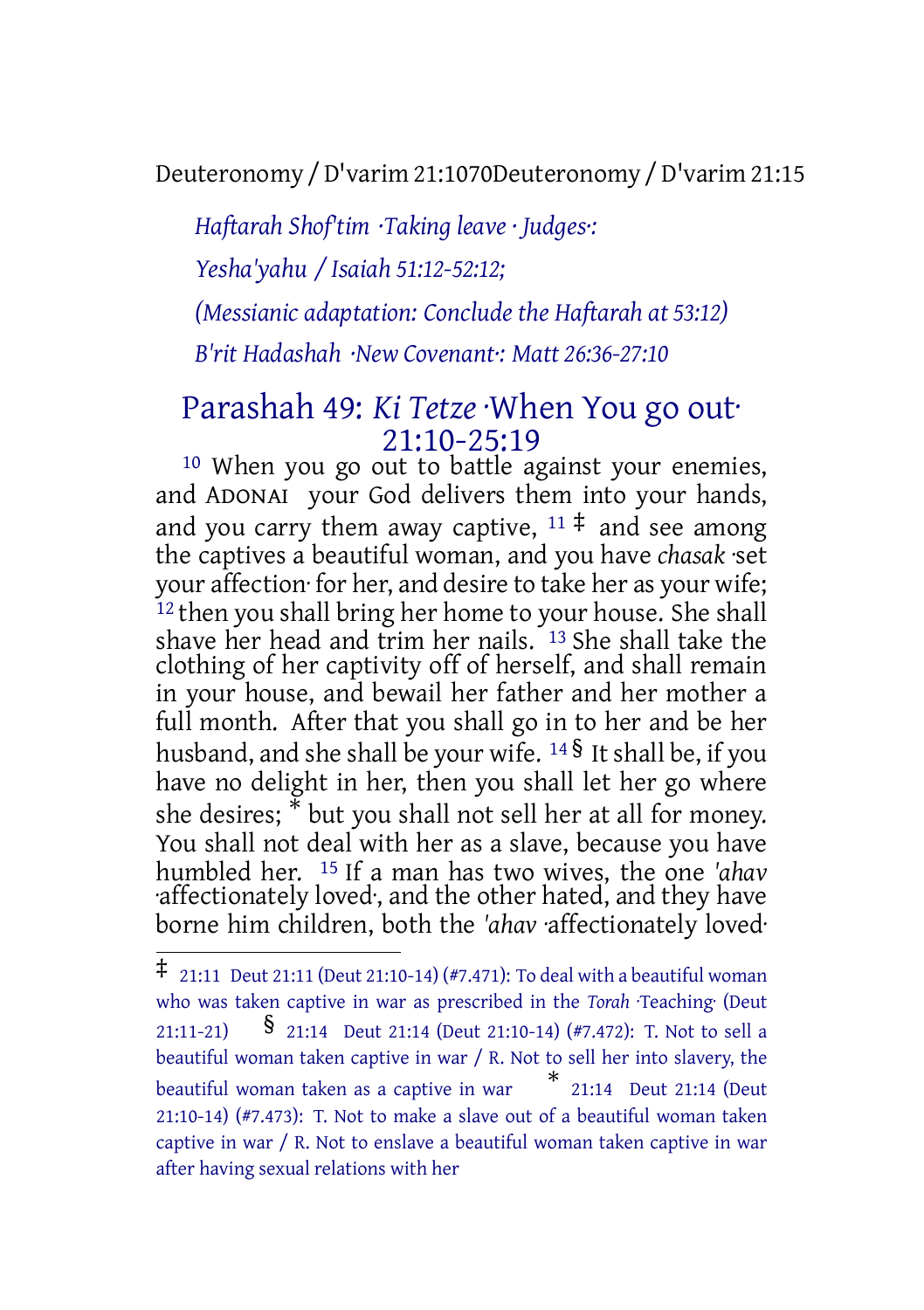Deuteronomy /D'varim 21:1671Deuteronomy /D'varim 21:22

and the hated; and if the firstborn son is hers who was hated; 16 then it shall be, in the day that he causes his sons to inherit that which he has, that he may not give the son of the *'ahav* ·affectionately loved· the rights of the firstborn before the son of the hated, who is the firstborn; <sup>17</sup> but he shall acknowledge the firstborn, the son of the hated, by giving him a double portion of all that he has; for he is the beginning of his strength. The *mishpat* ·right· of the firstborn is his.  $18 \dagger$  If a man has a stubborn and rebellious son, who will not *sh'ma* ·hear obey· the voice of his father or the voice of his mother, and though they chasten him, will not listen to them;  $^{19}$  then his father and his mother shall take hold of him and bring him out to the elders of his city, and to the gate of his place. <sup>20</sup> They shall tell the elders of his city, "This our son is stubborn and rebellious. He will not *sh'ma* ·hear obey· our voice. He is a glutton and a drunkard."<sup>21</sup> All the men of his city shall stone him to death with stones. ‡ So you shall *remove the evil from among you.* § All Israel [God prevails]shall *sh'ma* ·hear obey·, and fear.

*(2)* 22 If a man has committed a sin *mishpat* ·judged·

<sup>†</sup> 21:18 Deut 21:18, 21:20 (Deut 21:18-21; Gen 9:4-6) (#5.376): Not to be <sup>a</sup> stubborn and rebellious son T. Example: Stubborn and refusing admonition and discipline from his parents. Not to eat and drink like a glutton and a drunkard. A child living a wild and unrestrained life. R. Note: The punishment is stoning to death, yet Judaism does not have any record of this  $\frac{1}{2}$  consequence being administered  $\frac{1}{2}$  21:21 MP: Messiah is cursed on our behalf, hanged on a stake, (See also Is 53:5). (John 19:31; Gal 3:13)  $\frac{\$}{\$}$  21:21 Quoted in 1 Cor 5:13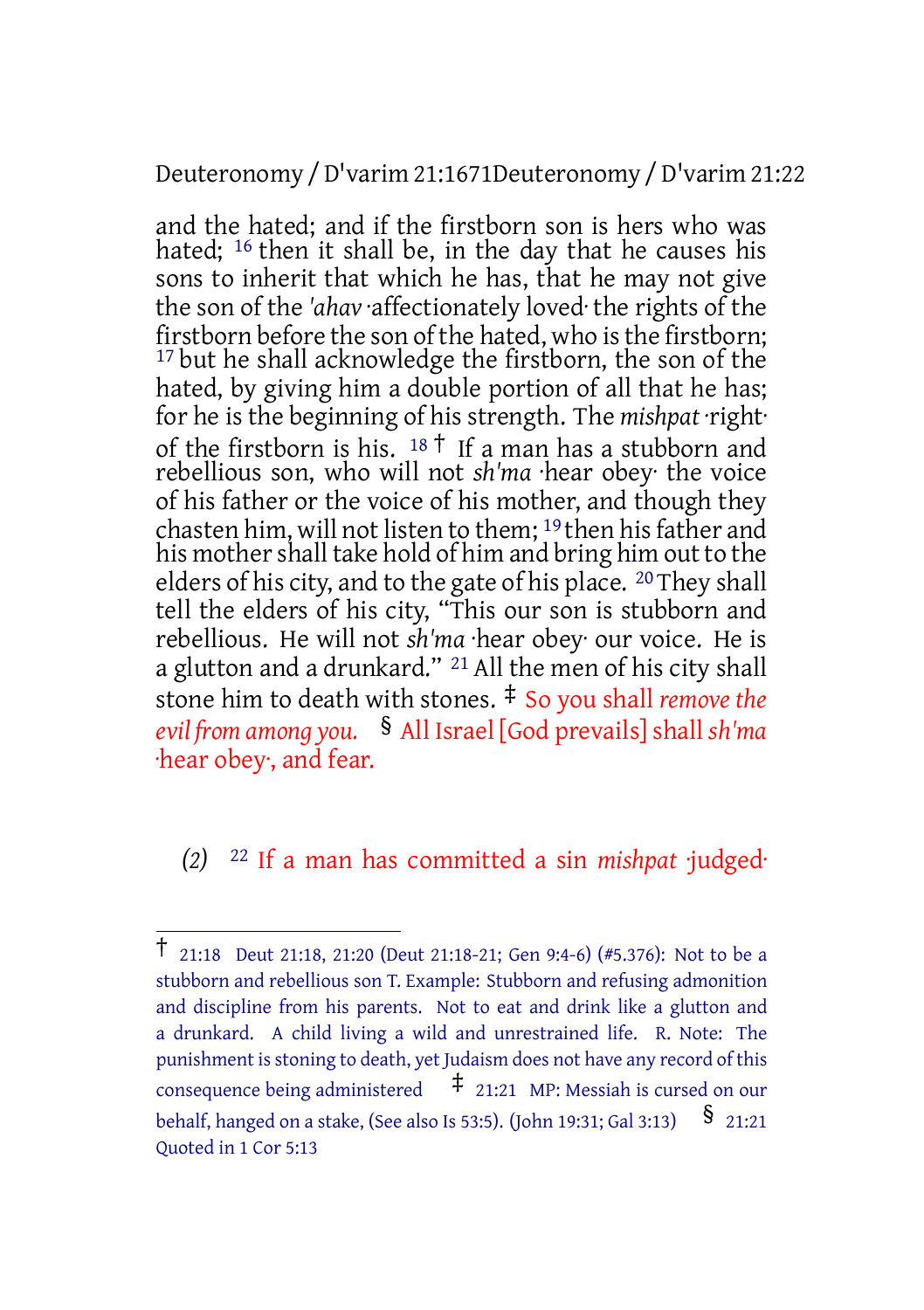# Deuteronomy /D'varim 21:2372Deuteronomy /D'varim 21:23

worthy of death, and he is put to death, \* and you *hang* him *on a tree*;  $\uparrow$  <sup>23</sup>  $\uparrow$  his body shall not remain all night on the tree, § but you shall surely bury him the same day; for *he who is hanged is accursed of God;* \* † that you don't defile your land which ADONAI your God gives you for an

<sup>\*</sup> 21:22 Deut 21:22 (Deut 21:22-23; Gen 9:4-6) (#6.414): T. To hang on the gallows a person whose judgment is capitol punishment (death) / R. For the court to hang those stoned for blasphemy or idolatry (yes, this is accurately stated) / R. To hang the dead body of one who has incurred that penalty T. Note: The passage does not define a particular sin, rather any sin whose punishment is death R. Note: The Rabbis do not recognize hanging as a method for capitol punishment. "Four deaths have been entrusted to the court: stoning, burning, slaying ·by the sword· and strangulation" (Mishnah, Sanhedrin 7:1) / T. Note: It can be derived that stoning was the standard method of execution (Lev 24:23; Num 15:36; 1 Kings 21:13; 2 Chr 24:21) / R. Reason: The Rabbis interpret the use of this punishment of hanging as a disgrace to the criminal and a warning to others in order to prevent more sins of the same sort (Mishnah, Sanhedrin 6:4) R. Consider: Example: According to Rabbi Eliezer, the *Torah* ·Teaching· commands that all executed people are hung after their execution. However, the Sages say that this is done only to the blasphemer (of God) and to the idol worshiper (Mishnah, Sanhedrin 6:4) / Note: The Hebrew word *talah* ·to hang· implies hanging by the hands, not by the neck and not lynching. *Talah* ·to hang· was usually done either with hands above the head on a plank or with hands outstretched on a T-cross beam gallows (Mishnah, Sanhedrin 6:4) / Note: The Hebrew *talah* ·to hang· on a gibbet type of gallows is similar to the Roman method of crucifixion on a cross, but they are not the exact same punishment in respect to the philosophies and application of punishment † 21:22 Quoted in <sup>1</sup> Pet 2:24  $\pm$  21:23 Deut 21:23 (Deut 21:22-23) (#6.415): T. Not to have a dead body hanging on a tree overnight / R. Not to delay burial overnight R. Note: The Rabbis interpret hanging not as a form of the death penalty but rather is to be performed after the execution has been carried out (Mishnah, Sanhedrin 6:4) § 21:23 Deut 21:23 (Deut 21:22-23) (#6.416): To bury the executed on the day of execution \* 21:23 Quoted in Acts 10:39, 13:29 † 21:23 Quoted in Acts 5:30; Gal 3:13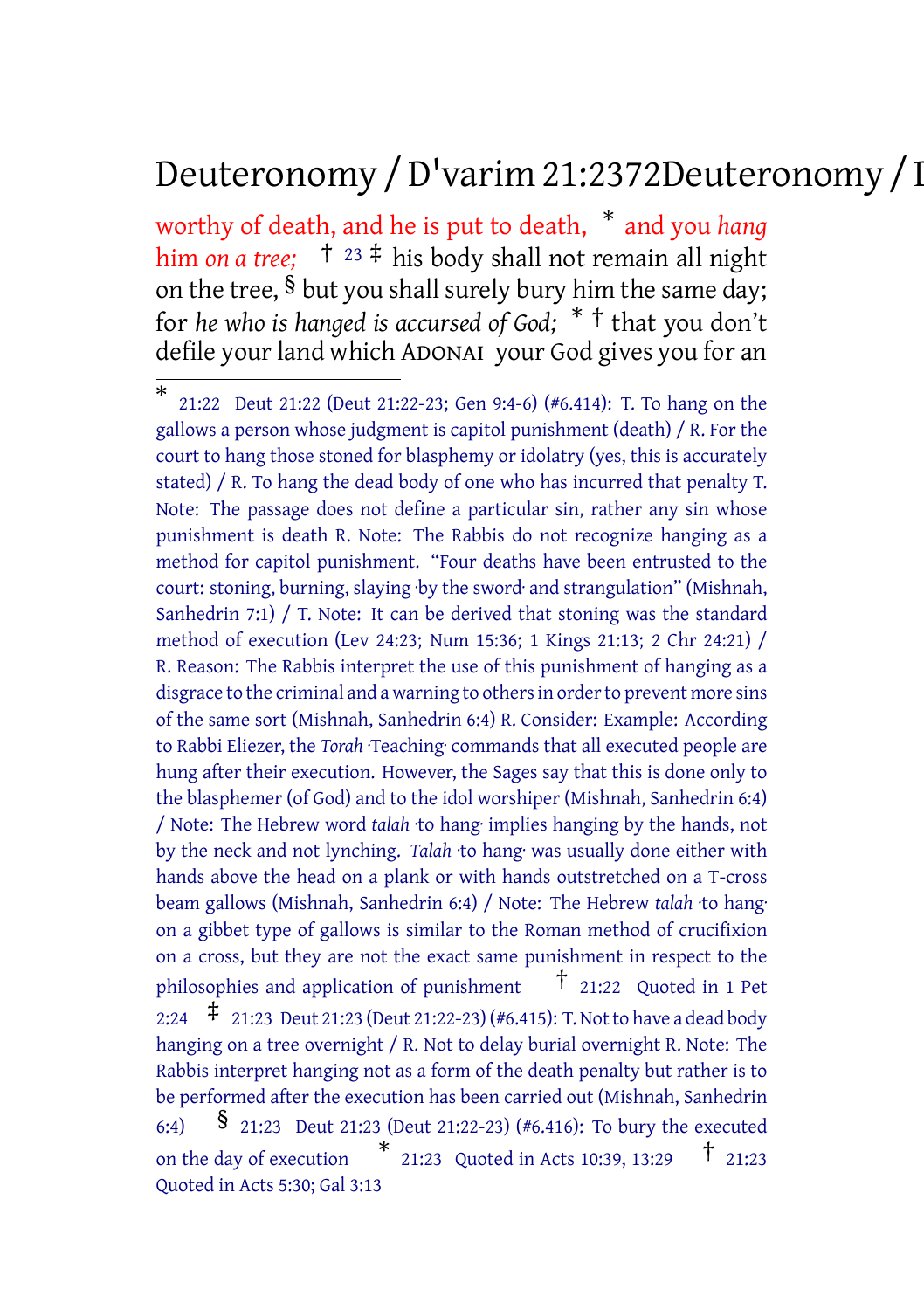Deuteronomy /D'varim 22:173Deuteronomy /D'varim 22:6

inheritance.

# 22

1 You shall not see your brother's ox or his sheep go astray, and hide yourself from them. \* You shall surely bring them again to your brother. 2 If your brother is not near to you, or if you don't know him, then you shall bring it home to your house, and it shall be with you until your brother comes looking for it, and you shall restore it to him. <sup>3</sup> So you shall do with his donkey. So you shall do with his garment. So you shall do with every lost thing of your brother's which he haslost. If you find something of your brother's that he has lost, you must not ignore it. <sup>4</sup> † You shall not see your brother's donkey or his ox fallen down by the way, and hide yourself from them. ‡ You shall surely help him to lift them up again. <sup>5</sup> § A woman shall not wear men's clothing, \* neither shall a man put on women's clothing; for whoever does these things is detestable to ADONAI your God.  $6\dot{+}$  If you come across a bird's nest on the way, in any tree or on the ground, with young ones or eggs, and the hen sitting on the young, or on the eggs, you shall not take the hen with the young.

<sup>\*</sup> 22:1 Deut 22:1 (Deut 22:1-3) (#8.530): To return any lost property to its owner † 22:4 Deut 22:4 (Deut 22:1-4) (#6.417): T. Not to leave an animal fallen down beneath its burden on the way unaided / R. Not to leave others distraught with their burdens (but to help either load or unload)  $\pm$  22:4 Deut 22:4 (Deut 22:1-4) (#6.418): T. To help another reload their animal of burden / R. Help others load their beast  $\S$  22:5 Deut 22:5 (#3.254): A woman shall not wear the clothing of <sup>a</sup> man \* 22:5 Deut 22:5 (#3.255): A man shall not wear the clothing of a woman  $\frac{1}{22}$ :6 Deut 22:6 (Deut 22:6-7) (#1.52): T. Not to take the mother bird with the chicks (for food) / R. Not to take the mother bird from her chicks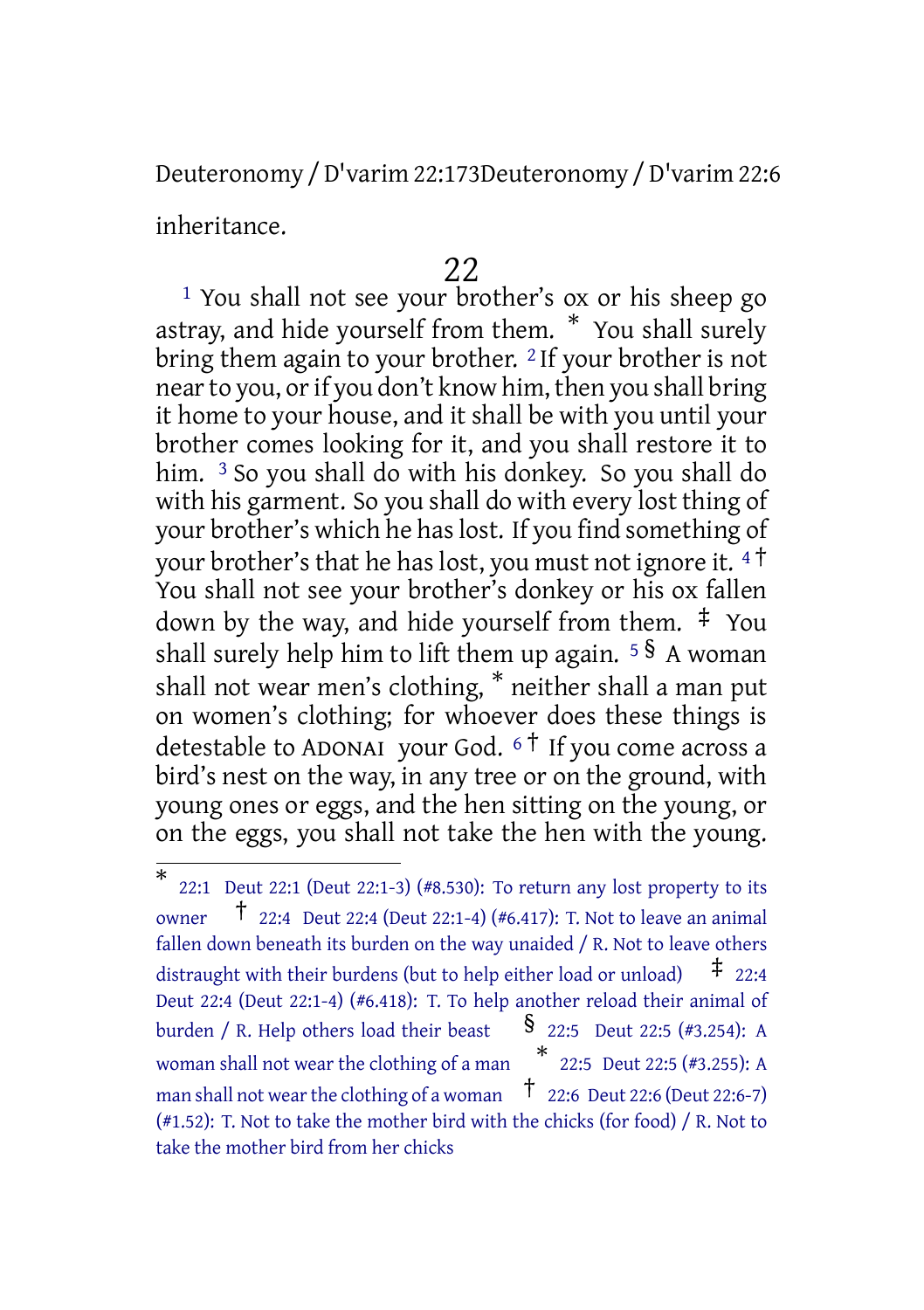#### Deuteronomy /D'varim 22:774Deuteronomy /D'varim 22:10

 $7\ddagger$  You shall surely let the hen go, but the young you may take for yourself; that it may be well with you, and that you may prolong your days. *(3)* <sup>8</sup> § \* When you build a new house, then you shall make a railing around your roof, so that you don't bring blood on your house if anyone falls from there. <sup>9</sup> † You shall not sow your vineyard with two kinds of seed, lest all the fruit be defiled, the seed which you have sown, and the increase of the vineyard.  $10 \div$ § You shall not plow with an ox and a donkey together.

<sup>‡</sup> 22:7 Deut 22:7 (Deut 22:6-7) (#1.53): T. To set the mother bird free when harvesting food (eggs) from a nest / R. To release the mother bird if she was taken from the nest  $\int$  22:8 Deut 22:8 (#6.419): T. To build a barrier around the corner and edges of your rooftops that no one may fall from it / R. Make a guard rail around flat roofs \* 22:8 Deut 22:8 (#6.420): T. This command is not found in the straightforward text, it is implied / R. Not to leave harmful objects on a path / R. Not to allow pitfalls and obstacles to remain on your property  $\hat{\mathsf{T}}$  22:9 Deut 22:9 (Deut 22:9-11) (#1.54): T. Not to sow grain or vegetables in a vineyard, that is to not sow two different kinds of seed in your vineyard / R. Not to plant grains or greens in a vineyard  $\pm$  22:10 Deut 22:10 (Deut 22:9-11) (#1.55): T. Not to work an ox and a donkey together / R. Not to work with animals of different species together  $\S$  22:10 Deut 22:10 (#1.56): T. This command is not found in the straightforward text / R. Not to eat diverse seeds planted in a vineyard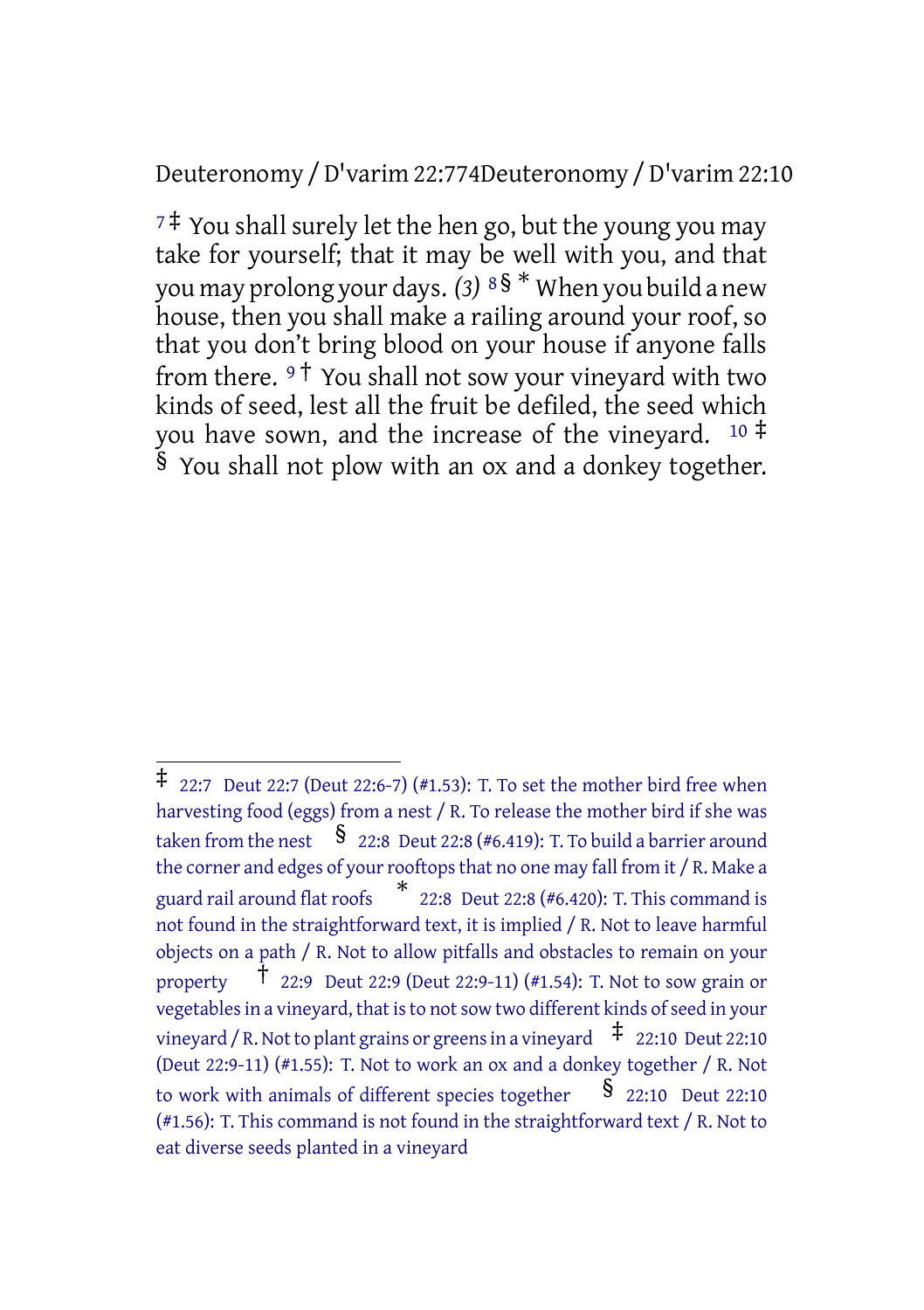Deuteronomy /D'varim 22:1175Deuteronomy /D'varim 22:18

<sup>11\*</sup> You shall not wear clothes of wool and linen woven together. <sup>12</sup> You shall make yourselves fringes on the four corners of your cloak with which you cover yourself.

 $13 \dagger$  If any man takes a wife, and goes in to her, hates her, 14 accuses her of shameful things, and gives her a bad name, and says, "Itook this woman, and when I came near to her, I didn't find in her the tokens of virginity;" 15 then the young lady's father and mother shall take and bring the tokens of the young lady's virginity to the elders of the city in the gate. 16 The young lady's father shall tell the elders, "I gave my daughter to this man as his wife, and he hates her. 17 Behold, he has accused her of shameful things, saying, 'I didn't find in your daughter the tokens of virginity;' and yetthese are the tokens of my daughter's virginity." They shall spread the cloth before the elders of the city. 18 The elders of that city shall take the man and

<sup>\*</sup> 22:11 Deut 22:11 (Deut 22:9-11) (#1.57): T. Not to wear garments combining both wool and linen / R. Not to wear *shatnez* ·a cloth woven of wool and linen· T.Note: The *Cohenim* ·Priests· garments are excepted from this command (Ex 28:6, 8, 15; and Ex 39:29) R. Note: This practice was noted by Maimonides who wrote that "the heathen priests adorned themselves with garments containing vegetable and animal materials, while they held in their hand a seal of mineral. This you will find written in their books" Maimonides, Guide For The Perplexed, (p 335) / Note: Linen is plant based, very stiff, and the fabric breathes so it is cool. Wool is animal based, has barbs that causes it to cling to itself, it is not stiff, retains water, and wool breathes but regulates and maintains body heat. † 22:13 Deut 22:13 (Deut 22:13-21) (#7.474): T. This is not found in the straight forward text / R. To take a wife by marriage ceremony T. Note: The ceremony includes of *ketubah* ·marriage contract· and *kiddushin* ·sanctification· / T. Directive: To consummate the marriage R. Note: There are three ways the Rabbis identify that one may acquire a wife: by money (Ex 21:11); by agreement (Deut 24:1); or by sexual intimacy (Deut 22:13)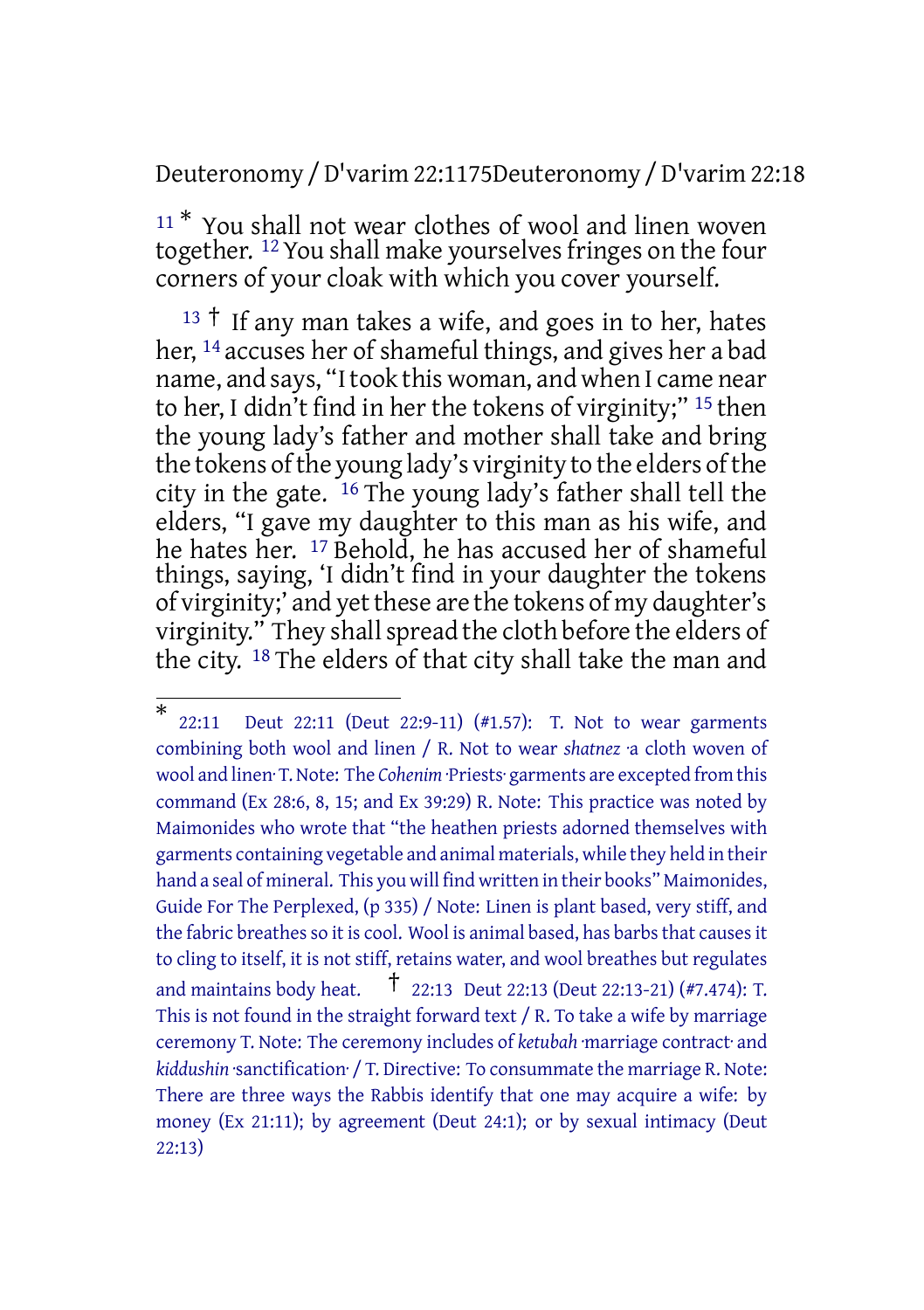## Deuteronomy /D'varim 22:1976Deuteronomy /D'varim 22:24

chastise him.  $19 \ddagger$  They shall fine him one hundred shekels  $[2.5$  lb; 1.13 kg] of silver, and give them to the father of the young lady, because he has given a bad name to a virgin of Israel [God prevails]. She shall be his wife.  $\frac{6}{5}$  He may not divorce her all his days.

20 But if this thing is true, that the tokens of virginity was not found in the young lady; <sup>21</sup> then they shall bring out the young lady to the door of her father's house, and the men of her city shall*stone* her*to death* \* † with stones, because she has done folly in Israel [God prevails], to play the prostitute in her father's house. So you shall *remove the evil from among you.*  $\pm$  <sup>22</sup> If a man is found lying with a woman married to a husband, then they shall both die, the man who lay with the woman and the woman. So you shall remove the evil from Israel [God prevails].  $^{23}$  If there is a young lady who is a virgin pledged to be married to a husband, and a man finds her in the city, and lies with her; <sup>24</sup> § then you shall bring them both out to the gate of that city, and you shall stone them to death with stones; the lady, because she didn't cry, being in the city; and the man, because he has humbled his neighbor's wife. So you

<sup>‡</sup> 22:19 Deut 22:19 (Deut 22:28-29) (#9.573): T. For one who falsely defames his wife as a non-virgin at marriage is to remain married to her live with her all his days / R. The slanderer must remain married to his wife  $\frac{\dot{S}}{22:19}$ Deut 22:19 (Deut 22:28-29) (#9.574): The man who defames his wife as a non-virgin at marriage isforbidden to divorce his wife \* 22:21 Selectively Quoted in John 8:4-5  $\uparrow$  22:21 Context of John 8:5  $\uparrow$  22:21 Quoted in 1 Cor 5:13  $\,$   $\,$   $\,$   $\,$   $\,$  22:24 Deut 22:24 (Deut 22:23-24; Gen 9:4-6) (#6.421): T. To put to death by stoning the man who lies with a woman in the city who is engaged to be married. (It is assumed the woman will cry out for help, indicating this is rape.) (If she does not cry out, the sexual act is consensual and both bear responsibility for their guilt and punishments) / R. For the court to execute by stoning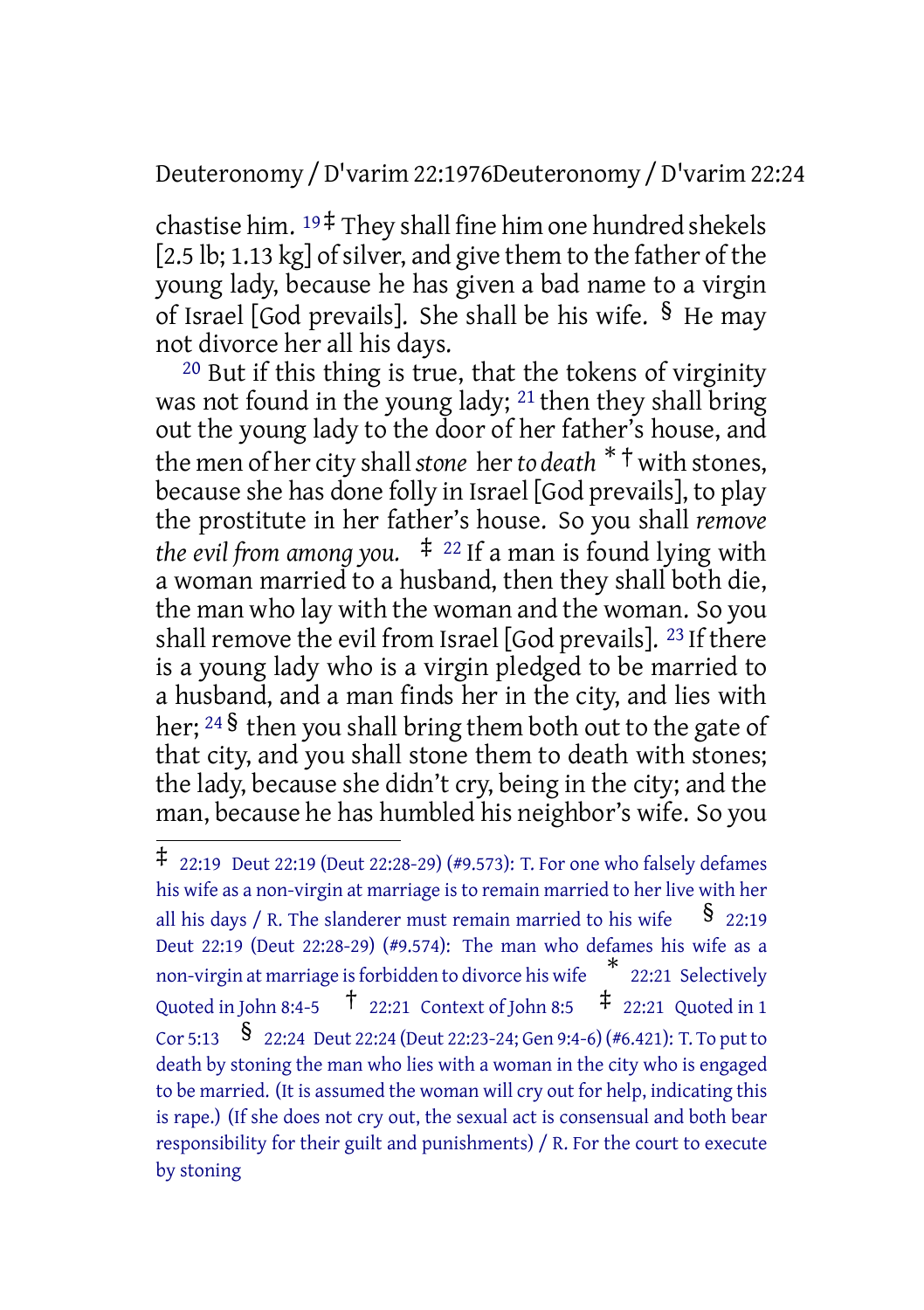## Deuteronomy /D'varim 22:2577Deuteronomy /D'varim 23:1

shall *remove the evil from among you.* \* <sup>25</sup> But if the man finds the lady who is pledged to be married in the field, and the man forces her, and lies with her; then only the man who lay with her shall die;  $26 \dagger$  but to the lady you shall do nothing. There is in the lady no sin worthy of death; for as when a man rises against his neighbor, and kills him, even so is this matter; 27 for he found her in the field, the pledged to be married lady cried, and there was no one to save her. <sup>28</sup> If a man finds a lady who is a virgin, who is not pledged to be married, grabs her, and lies with her, and they are found; <sup>29</sup> ‡ then the man who lay with her shall give to the lady's father fifty shekels [1.25 lb; 0.57 kg] of silver. She shall be his wife, because he has humbled her. § He may not divorce her all his days. <sup>30</sup> A man shall not take his father's wife, and shall not uncover his father's skirt.

## 23

<sup>1</sup><sup>\*</sup> He who is emasculated by by crushed or damaged private parts shall not enter into ADONAI 's assembly.

<sup>\*</sup> 22:24 Quoted in <sup>1</sup> Cor 5:13 † 22:26 Deut 22:26 (Deut 22:25-27) (#6.422): T. Not to put to death the woman engaged to be married who laid with a man in the field / R. Not to punish the person who was forced to do a crime, that is sinning under duress  $\frac{1}{4}$  22:29 Deut 22:29 (#7.475): T. The rapist shall marry his victim and pay a dowry of 50 sheckles (1 and 1/4 pounds) of silver to her father / R. The rapist must marry the maiden (if she chooses) § 22:29 Deut 22:29 (Deut 22:28-29) (#7.476): The rapist is not permitted to divorce his rape victim (after they are married) (read context) as long as he lives \* 23:1 Deut 23:1 [Heb Bible Deut 23:2] (#3.256): T. He that is crushed in his privy parts or a eunuch shall not enter the assembly of Adonai / R. He that is crushed in his privy parts or a eunuch shall not marry an Israelite woman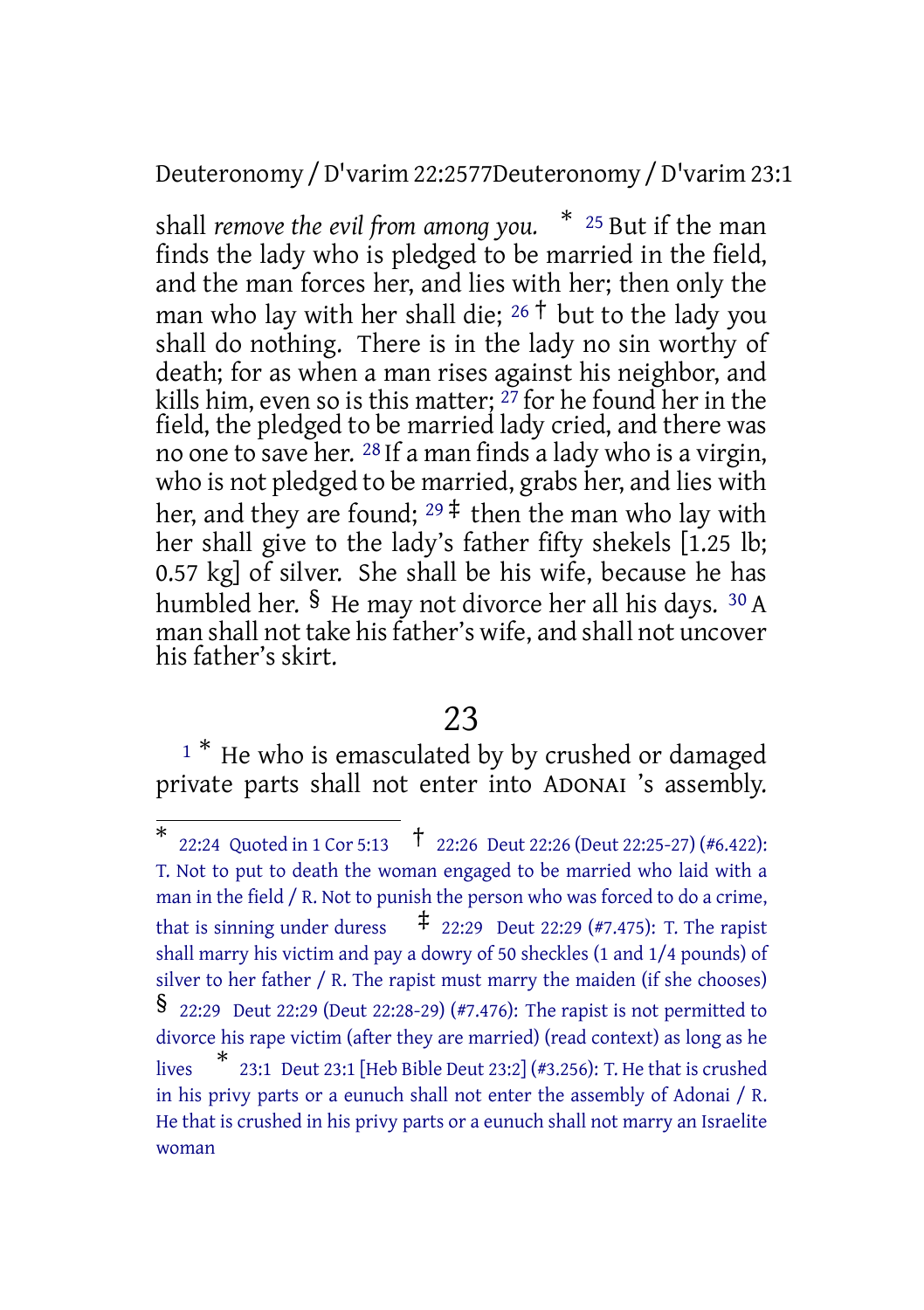## Deuteronomy /D'varim 23:278Deuteronomy /D'varim 23:7

 $2<sup>†</sup>$  A person born of a forbidden union shall not enter into ADONAI 's assembly; even to the tenth generation shall no one of his enter into ADONAI 's assembly.  $3 \neq 1$ An Ammonite [Tribal people] or a Moabite [From father] shall not enter into ADONAI's assembly; even to the tenth generation shall no one belonging to them enter into ADONAI 's assembly forever; 4 because they didn't meet you with bread and with water on the way, when you came out of Egypt [Abode of slavery], and because they hired against you Balaam [Not people, Destroyer of people] the son of Beor from Pethor of Mesopotamia, to curse you. 5 Nevertheless ADONAI your God would not *sh'ma* ·hear obey· Balaam [Not people, Destroyer of people]; but ADONAI your God turned the curse into a blessing to you, because ADONAI your God *'ahav* ·affectionately loved· you. <sup>6</sup> § You shall not seek their peace nor their prosperity all your daysforever. *(4)* <sup>7</sup> \* † You shall not abhor an Edomite

<sup>†</sup> 23:2 Deut 23:2 [Heb Bible 23:3] (#3.257): T. <sup>A</sup> *mamzer* ·illegitimate child· shall not shall not enter the assembly of Adonai / R. A *mamzer* ·illegitimate child· shall not shall not marry an Israelite woman T. Directive: Nor his descendants to the 10th generation  $\frac{1}{4}$  23:3 Deut 23:3-5 (Deut 23:3-6; Num ch. 22-24, 31:16; Josh 13:22; Neh 13:1-3) [Heb Bible Deut 23:7-8 (Deut 23:4-7)] (#2b.182): T. An Ammonite or Moabite shall not enter the assembly of Adonai / R. Not to allow any Moabite or Ammonite males to marry into the Jewish people § 23:6 Deut 23:6 (Deut 23:3-6) [Heb Bible Deut 23:7 (Deut 23:4-7)] (#6.423): T. Not to seek the peace or prosperity of Ammon or Moab all your days forever / R. Not to offer peace to Ammon and Moab while besieging them as compared to the other Canaanite nations \* 23:7 Hebrew ch. 23 v. 8  $\uparrow$  23:7 Deut 23:7-8 [Heb Bible Deut 23:8-9] (#2b.183): T. Not to exclude the seed of Esau (Edomites) from the community of Israel / R. Not to exclude a Jew from marrying a third generation Edomite convert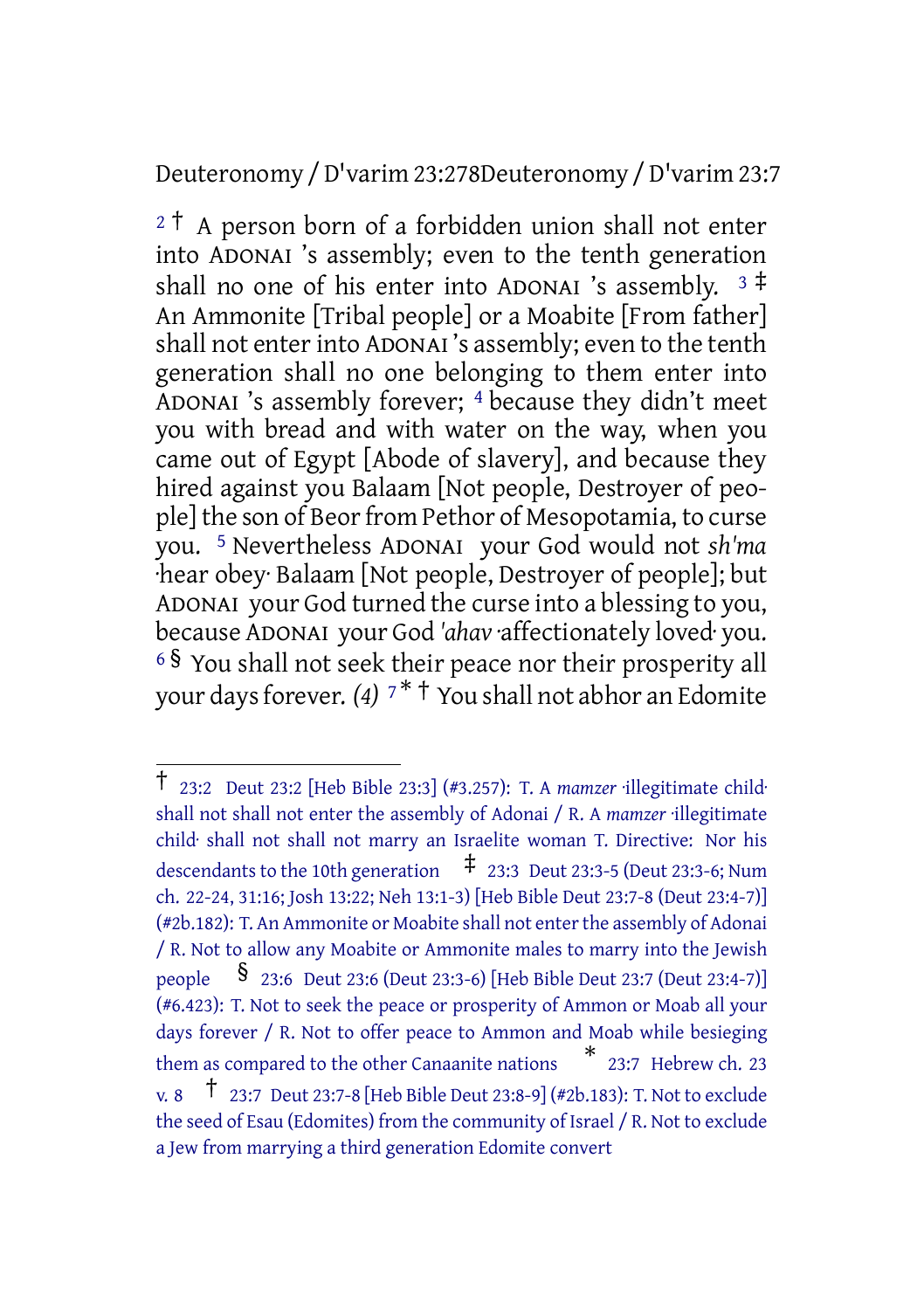## Deuteronomy /D'varim 23:879Deuteronomy /D'varim 23:14

[Red]; for he is your brother.  $\pm$  You shall not abhor an Egyptian [person from Abode of slavery], because you lived as a foreigner in his land. 8 The children of the third generation who are born to them may enter into ADONAI 's assembly. 9 When you go out and camp against your enemies, then you shall keep yourselves from every evil thing. 10 If there is among you any man who is not clean by reason of that which happens him by night, then shall he go outside of the camp. He shall not come within the camp;  $11 \text{ }\frac{6}{5}$  but it shall be, when evening comes, he shall bathe himself in water. When the sun is down, he shall come within the camp.  $12$  You shall have a place also outside of the camp where you go relieve yourself. <sup>13\*</sup> You shall have a trowel among your weapons. † It shall be, when you relieve yourself, you shall dig with it, and shall turn back and cover your excrement; 14 for ADONAI your God walks in the middle of your camp, to deliver you, and to give up your enemies before you. Therefore your camp shall be holy, that he may not see an unclean

<sup>‡</sup> 23:7 Deut 23:7-8 [Heb Bible Deut 23:8-9] (#2b.184): T. Not to exclude the Egyptian from the community of Israel / R. Not to exclude a third generation Egyptian convert from marrying into the Jewish people  $\S$  23:11 Deut 23:11 (Deut 23:9-11) (#3.258): T. An unclean person shall not enter the camp until evening, and after he has been made clean by *mikvah* ·ritual washing baptism· / T. When you are encamped against an enemy for war, any man who becomes unclean by nocturnal emission, he is to go outside the camp. At evening, he is to *mikvah* ·ritual washing, baptism· and may reenter after sunset / R. The unclean person shall not enter the camp of the Levites, including the Temple Mount \* 23:13 Deut 23:13 (Deut 23:12-14) [Heb Bible Deut 23:14 (Deut 23:13-15)] (#3.259): To have a shovel for digging a latrine hole among your weapons  $\vec{\tau}$  23:13 Deut 23:13 (Deut 23:12-14) [Heb Bible Deut 23:14 (Deut 23:13-15)] (#3.260): To prepare a place outside the camp for a latrine and cover your excrement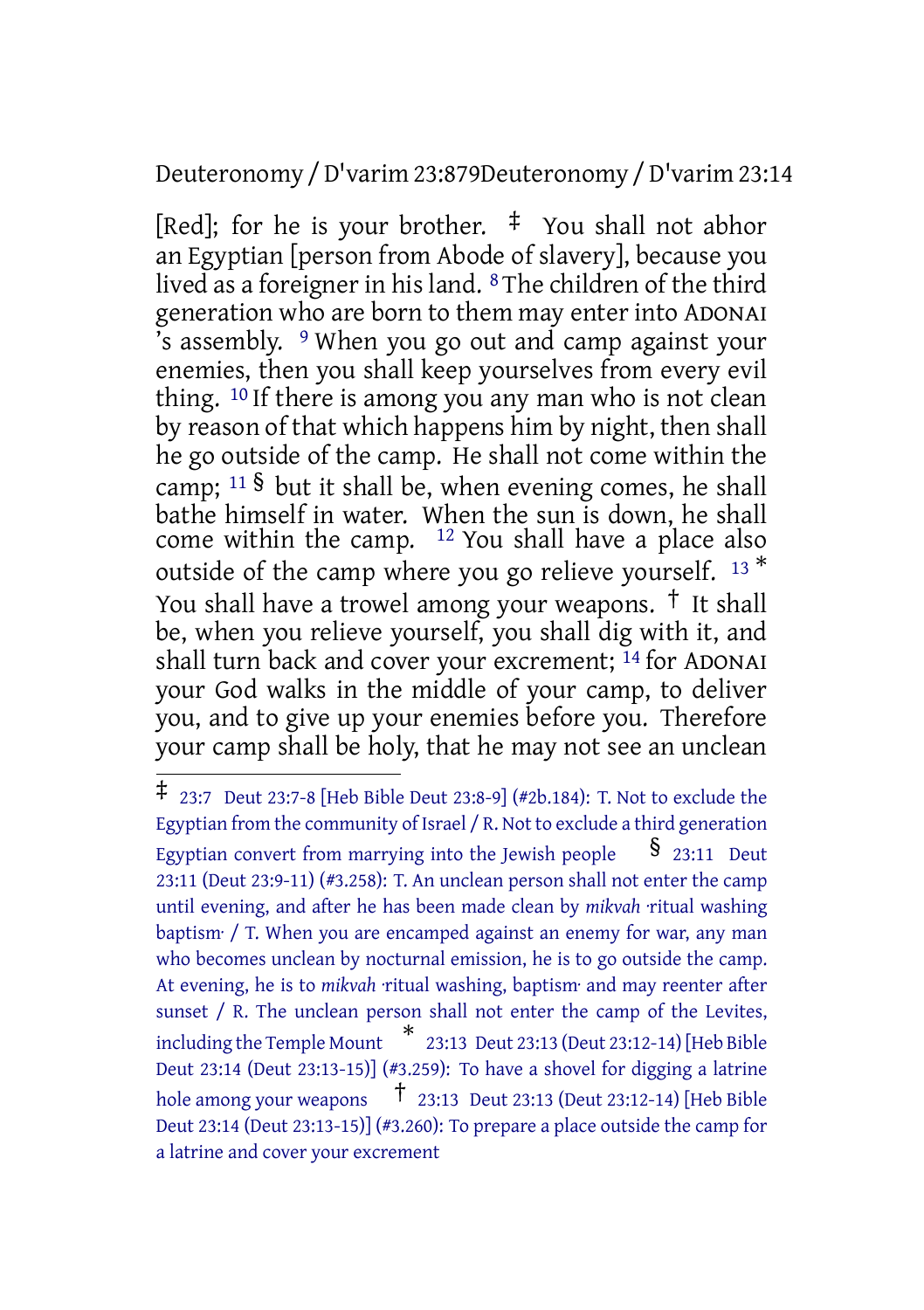## Deuteronomy /D'varim 23:1580Deuteronomy /D'varim 23:20

thing in you, and turn away from you.  $15 \div 8$  You shall not deliver to his master a servant who has escaped from his master to you. 16 He shall dwell with you, among you, in the place which he shall choose within one of your gates, where it pleases him best. You shall not oppress him. <sup>17\*</sup> There shall be no prostitute of the daughters of Israel [God prevails], neither shall there be a sodomite of the sons of Israel [God prevails].  $18 \dagger$  You shall not bring the hire of a prostitute, or the wages of a male prostitute, into the house of ADONAI your God for any vow; for both of these are an abomination to ADONAI your God.  $19 \frac{4}{3}$ You shall not lend on interest to your brother; interest of money, interest of food, interest of anything that is lent on interest. <sup>20</sup> § You may lend on interest to a foreigner; but to your brother you shall not lend on interest, that ADONAI your God may bless you in all that you put your

<sup>‡</sup> 23:15 Deut 23:15 (Deut 23:15-16) [Heb Bible Deut 23:16 (Deut 23:16-17)] (#5.377): T. Not to return a slave that fled to you who has fled to you for refuge from his master / R. Not to return a slave that fled to the Land of Israel [God prevails] to his master who is outside Israel  $\quad$  § 23:15 Deut 23:15-16 [Heb Bible Deut 23:16-17] (#5.378): Not to oppress a slave who has fled to you who has fled to you for refuge from his master \* 23:17 Deut 23:17 [Heb Bible Deut 23:18] (#2b.185): T. That there shall be no prostitution wages, heterosexual nor homosexual, brought into the house of Adonai your God in fulfillment of a vow / R. Not to have relations with women not married by means of *ketubah* marriage contract and *kiddushin* sanctification<sup>-†</sup> 23:18 Deut 23:18 (Deut 23:18-19; Lev 20:1-7) [Heb Bible Deut 23:19 (Deut 23:19-20)] (#2b.186): Nothing earned in exchange for services of a male or female prostitute maybe brought into the House of Adonai  $\pm$  23:19 Deut 23:19 (Deut 23:19-20) [Heb Bible Deut 23:20 (Deut 23:20-21)] (#8.532): T. Not to lend on interest to your brother / R. Not to borrow on interest  $\frac{8}{23:20}$  Deut 23:20 (Deut 23:19-20) [Heb Bible 23:21 (Deut 23:20-21)] (#8.533): T. To lend to a Gentile foreigner / R. To lend to and borrow from idolaters with interest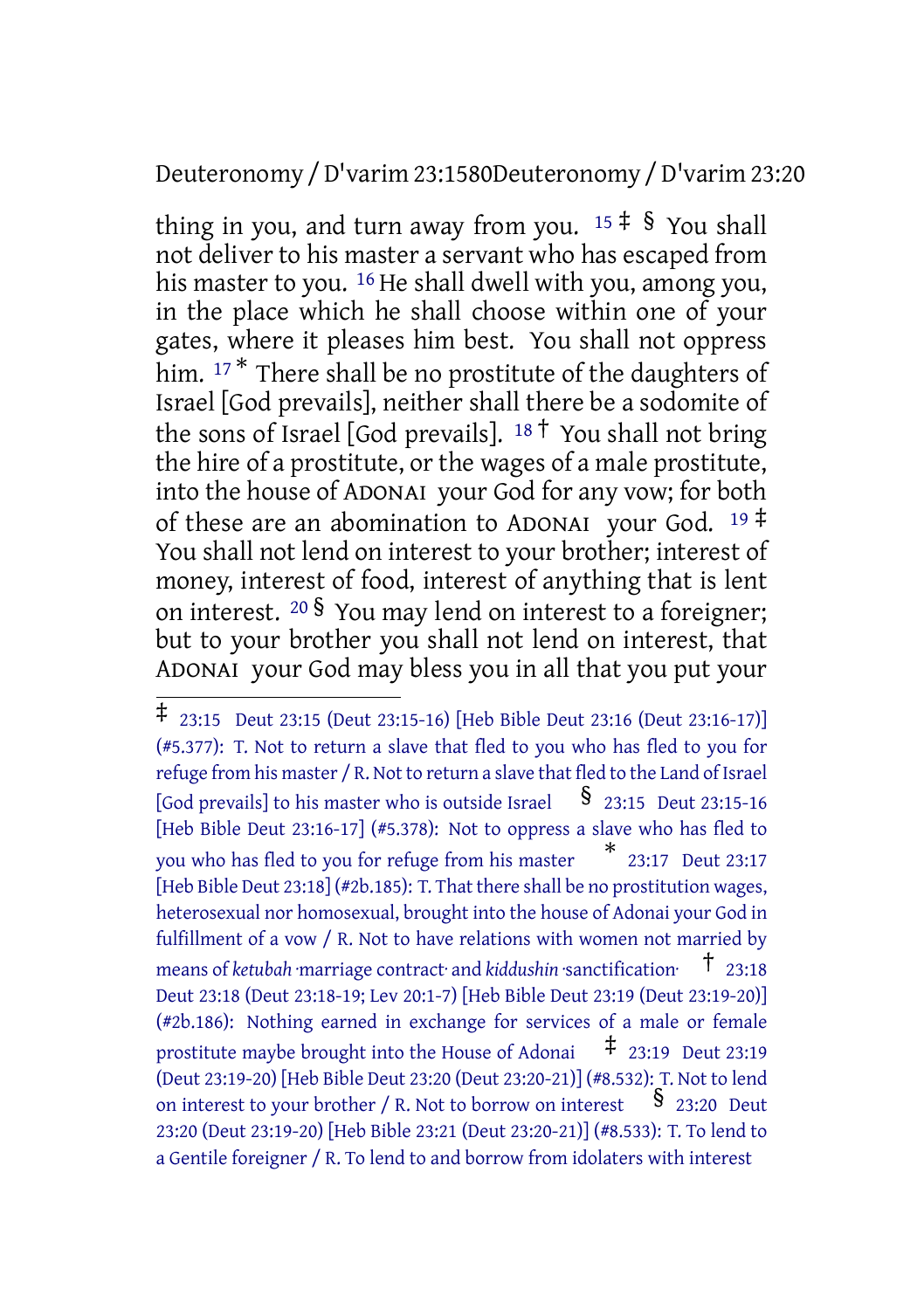# Deuteronomy /D'varim 23:2181Deuteronomy /D'varim 23:25

hand to, in the land where you go in to possess it.  $21 *$ *When you vow* a vow to ADONAI your God, *you shall not be slack to pay it;* <sup>†</sup> for ADONAI your God will surely require it of you; and it would be sin in you. <sup>22</sup> But if you refrain from making a vow, it shall be no sin in you. <sup>23‡</sup> *You shall observe* and do that which has gone out of your lips. *Whatever you have vowed to* ADONAI § your God as a free will offering, which you have promised with your mouth, you must do. *(5)* <sup>24</sup> \* † When you come and enter into your neighbor's vineyard, ‡ then you may eat of grapes your fill at your own pleasure; but you shall not put any in your container. <sup>25</sup> § When you come into your neighbor's standing grain, then you may pluck the ears with your hand; but you shall

<sup>\*</sup> 23:21 Deut 23:21 (Deut 23:21-23) [Heb Bible Deut 23:22 (Deut 23:22-24)] (#9.575): T. Not to delay the fulfillment of a vowed offering or free will offering unto Adonai your God / R. Not to withhold payment incurred by any  $\uparrow$  23:21 Quoted in Matt 5:33  $\uparrow$  23:23 Deut 23:23 (Deut 23:21-23) [Heb Bible Deut 23:24 (Deut 23:22-24)] (#9.576): T. To fulfill whatever you have vowed, whether a sacrifice or charity or the like / R. To fulfill what was uttered and to do what was vowed T. Reason: You voluntarily vowed some thing unto Adonai your God  $\quad$  § 23:23 Quoted in Matt 5:33 \* 23:24 Hebrew ch. <sup>23</sup> v. <sup>25</sup> † 23:24 Deut 23:24 [Heb Bible 23:25] (#8.534): T. "When you come into your neighbor's vineyard, you may eat of grapes to satisfy your hunger" (v24) / R. The hired harvest worker to be permitted to eat while working to satisfy his hunger Consider: To satisfy hunger is permitted, but not to gather extra food for later, that is harvesting  $\pm$  23:24 Deut 23:24 [Heb Bible Deut 23:25] (#8.535): T. "You may eat of grapes your fill at your own pleasure; but you shall not put any in your vessel" (v24) / R. The hired laborer shall not take more than he can eat  $\frac{1}{2}$  23:25 Deut 23:25 [Heb Bible Deut 23:26] (#8.536): T. "When you come into your neighbor's standing grain, you may pluck the ears with your hand; but you shall not put a sickle to your neighbor's standing grain" (v25) / R. The a hired laborer shall not eat produce that is not being harvested / R. The worker must not eat while on hired time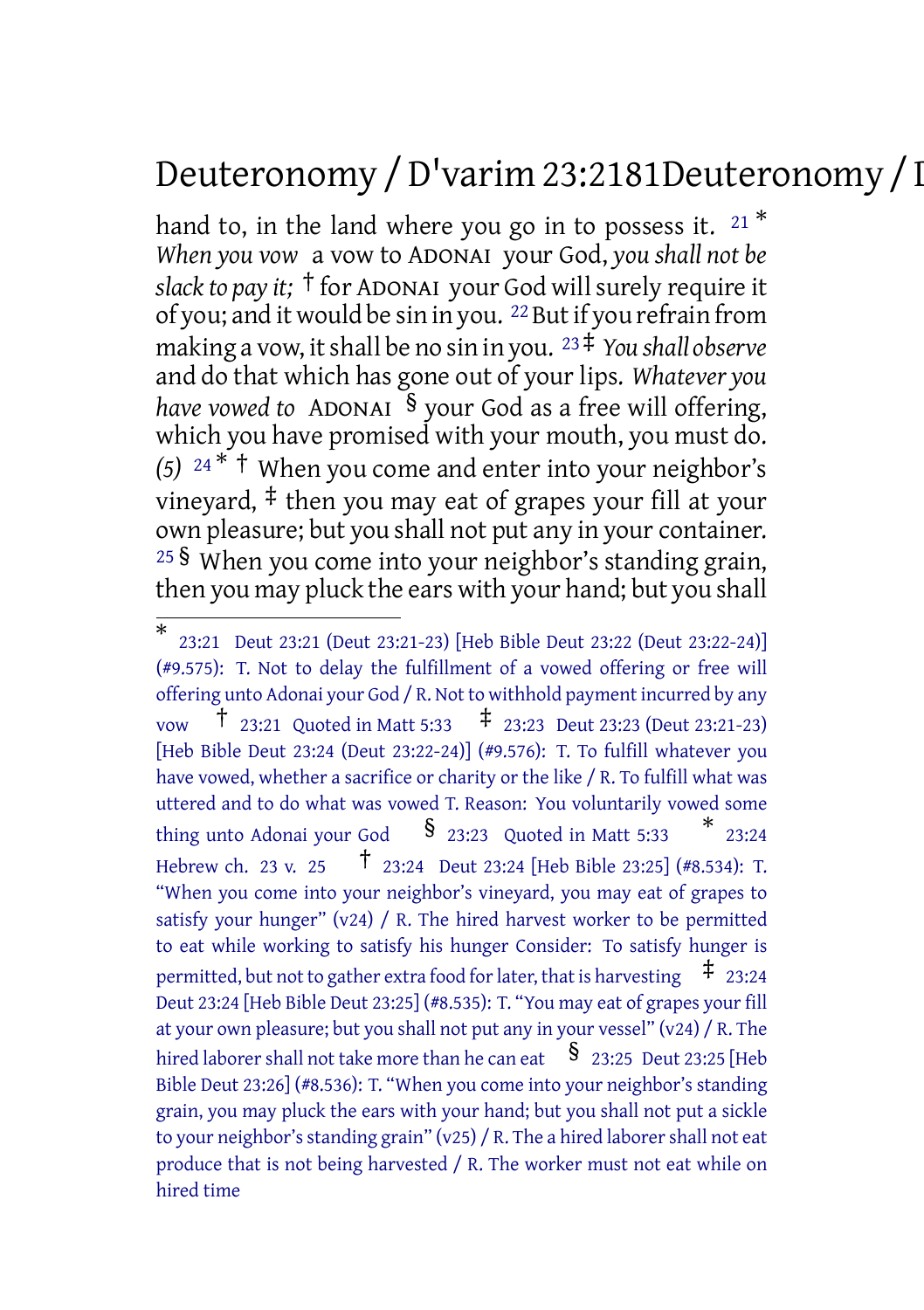Deuteronomy /D'varim 24:182Deuteronomy /D'varim 24:4

not move a sickle to your neighbor's standing grain.

#### 24

<sup>1</sup> \* When a man takes a *wife* and marries her, then it shall be, if she finds no *chen* ·grace· in his eyes, because he has found some unseemly thing in her, that he shall *write her a get ·bill of divorce·,* † and put it in her hand, and send her out of his house. 2 When she has departed out of his house, she may go and be another man's wife. 3 If the latter husband hates her, and write her a bill of divorce, and puts it in her hand, and sends her out of his house; or if the latter husband die, who took her to be his wife;  $4\ddagger$  her former husband, who sent her away, may not take her again to be his wife, after that she is defiled; for that is detestable to ADONAI . You shall not cause the land to sin, which ADONAI your God gives you for an inheritance.

<sup>\*</sup> 24:1 Deut 24:1 (Deut 24:1-4) (#7.477): To divorce by a written document, called a *get* ·divorce document· T. Directive: This *get* ·divorce document· shall be given to her in her hand. She is to be evicted from his dwelling place. When she has left him, she may become someone else's wife (v2) R. Note: There is famous debate between Rabbi Shammai and Rabbi Hillel regarding the grounds of divorce. Rabbi Shammai said divorce is only for serious transgression. Rabbi Hillel said divorce is at the man's discretion and even burning a meal counts. New Covenant: R. Note: Some scholars say Rabbi Yeshua commented on this debate and proposed his own grounds for divorce in (Matt 19:3-9, 10-11). Rabbis Yeshua teaches only sexual immorality is grounds for divorce. He says Moses gave this command only because of the people's hard hearts. New Covenant: R. Note: Some scholars say Rabbi Paul comments on divorce (1 Cor 7:10-16, 27-28). Rabbi Paul says divorce is not to be sought, but if one spouse is a believer and the other is not and the unbelieving spouse wants to leave, then allow them; but if the unbelieving spouse wants to stay then better to remain married  $\overline{t}$  24:1 Quoted in Matt 5:31, 19:7; Mark 10:4 ‡ 24:4 Deut 24:4 (Deut 24:1-4) (#7.478): That one who divorced his wife shall not remarry her after she has been married to another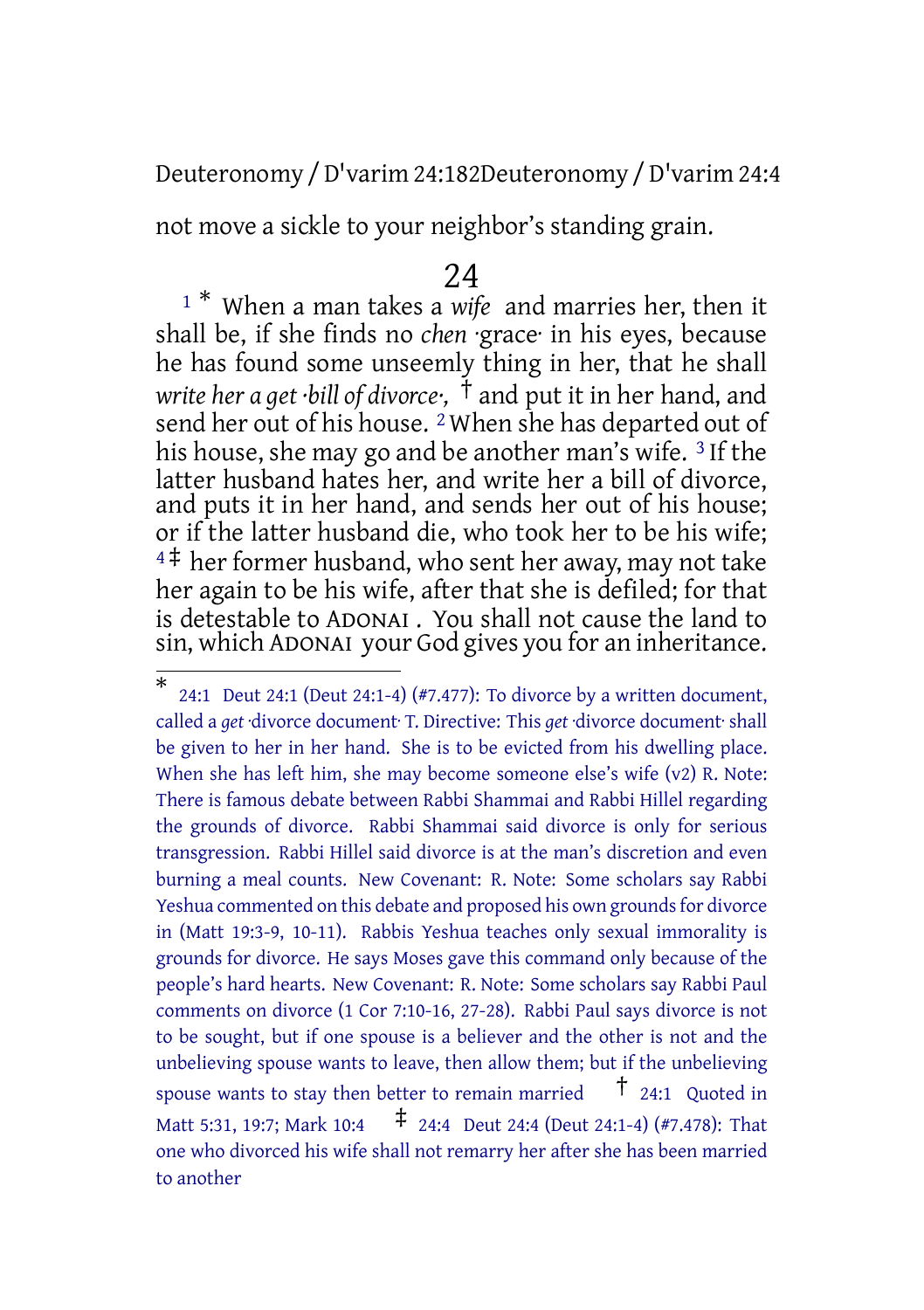## Deuteronomy /D'varim 24:583Deuteronomy /D'varim 24:9

*(6)* <sup>5</sup> § When a man takes a new wife, he shall not go out in the army, neither shall he be assigned any business. \* He shall be free at home one year, and shall cheer his wife whom he has taken.  $6<sup>†</sup>$  No man shall take the mill or the upper millstone as a pledge; for he takes a life in pledge. 7 If a man is found stealing any of his brothers of the children of Israel [God prevails], and he deals with him as a slave, or sells him; then that thief shall die. So you shall *removetheevil from among you.* ‡ <sup>8</sup> § Be careful in the plague of *tzara'at*, that you observe diligently, and do according to all that the priests the Levites [Descendants of United with] teach you. As I enjoined them, so you shall observe to do. 9 Remember what ADONAI your God did to Miriam, by the way as you came out of Egypt [Abode

<sup>§</sup> 24:5 Deut 24:5 (#5.379): T. <sup>A</sup> groom in his first year of marriage shall not be required to take part in military service or other external obligations / R. Not to demand any involvement, communal or military from one who hastaken a wife, built <sup>a</sup> new home, or planted <sup>a</sup> vineyard \* 24:5 Deut 24:5 (#7.479): T. For a newly married husband to rejoice with his wife one year / R.He who has taken a wife, built a new home, or planted a vineyard is given a yearto rejoice with his possessions T. Note: To "rejoice with his wife" is also translated as "to make his wife happy". The new husband is to be free from external social obligations / Consider: The idea of a woman being made happy is a foreign idea to all the Middle Eastern nations of the day, and this idea is laughable to the Greeks. This is God's command, not human rational of the day  $\frac{1}{2}$  24:6 Deut 24:6 (#8.537): T. "Not to take the mill or the upper millstone in pledge" (v6) / R. Not to take in pledge utensils used in preparing food Consider: This object allows the person to produce food to eat or product to sell  $\pm$  24:7 Quoted in <sup>1</sup> Cor 5:13 § 24:8 Deut 24:8 (Deut 24:8-9; Lev ch. 13-14; Num 12:1-15) (#3.261): Not to remove any of the signs of *tzara'at* ·leprosy· (See more notes in Lev 13:33 OU213)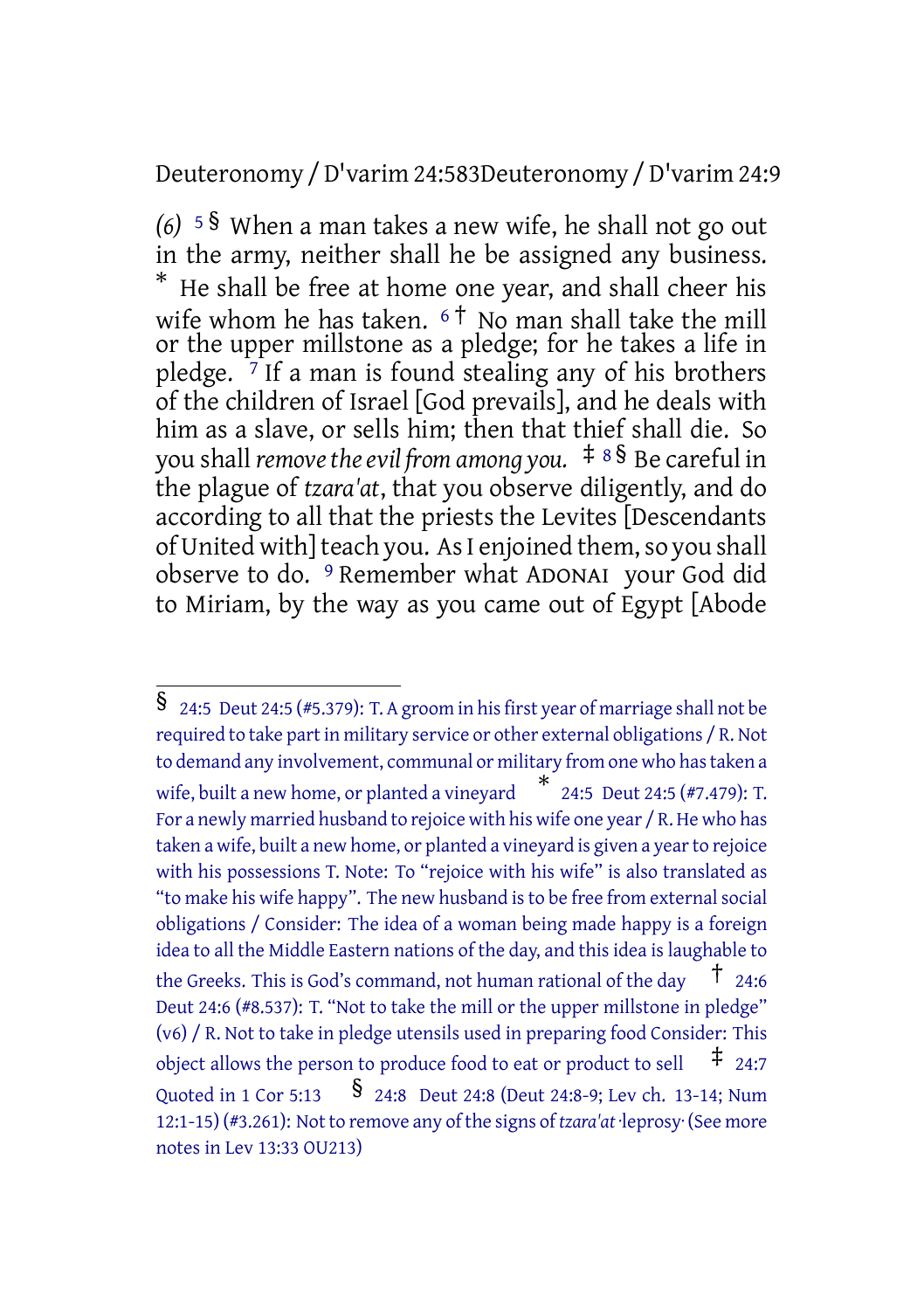## Deuteronomy /D'varim 24:1084Deuteronomy /D'varim 24:16

of slavery].  $10 *$  When you lend your neighbor any kind of loan, you shall not go into his house to get his pledge. 11You shall stand outside, and the man to whom you lend shall bring the pledge outside to you.  $12 \dagger$  If he is a poor man, you shall not sleep with his pledge.  $13 \div$  You shall surely restore to him the pledge when the sun goes down, that he may sleep in his garment, and bless you. It shall be righteousness to you before ADONAI your God. *(7)* 14 You shall not oppress a hired servant who is poor and needy, whether he is one of your brothers, or one of the foreigners who are in your land within your gates. <sup>15</sup> § In his day you shall give him his hire, neither shall the sun go down on it; for he is poor, and sets his heart on it; lest he cry against you to ADONAI , and it be sin to you.  $16*$  The fathers shall not be put to death for the children, neither shall the children be put to death for the fathers.

<sup>\*</sup> 24:10 Deut 24:10 (Deut 24:10-11) (#8.538): T. A creditor shall not exact a pledge by force, rather wait for the debtor to bring the collateral outside / R. The creditor must not forcibly take collateral T. Directive: Respect the debtor's private area of their house  $\overline{t}$  24:12 Deut 24:12 (Deut 24:12-13) (#8.539): Not to keep the pledge from its poor owner during the times that he needs it T. Example: Specificity a coat needed to keep warm at night  $\ddagger$  24:13 Deut 24:13 (Deut 24:12-13) (#8.540): T. To return a poor man's loan collateral at sunset / R. To return a loan collateral to its owner when needed § 24:15 Deut 24:15 (Deut 24:14-15; Lev 19:13) (#8.541): To pay <sup>a</sup> hired worker the wages he is due, on time (before sunset) T. Reason: For he is poor and looks forward to being paid / T. Note: Sunset is the start of a new day in the Hebrew calendar \* 24:16 Deut 24:16 (#6.424): T. Fathersshould not be put to death because of their sons, and sons should not be put to death because of fathers / R. That a relative shall not testify (against a family member) / R. Relatives of the litigants, that is any person involved in the lawsuit, must not testify R. Note: Oral Tradition teaches that parents are not to be put to death on the evidence of their children, and the same applies to other relatives.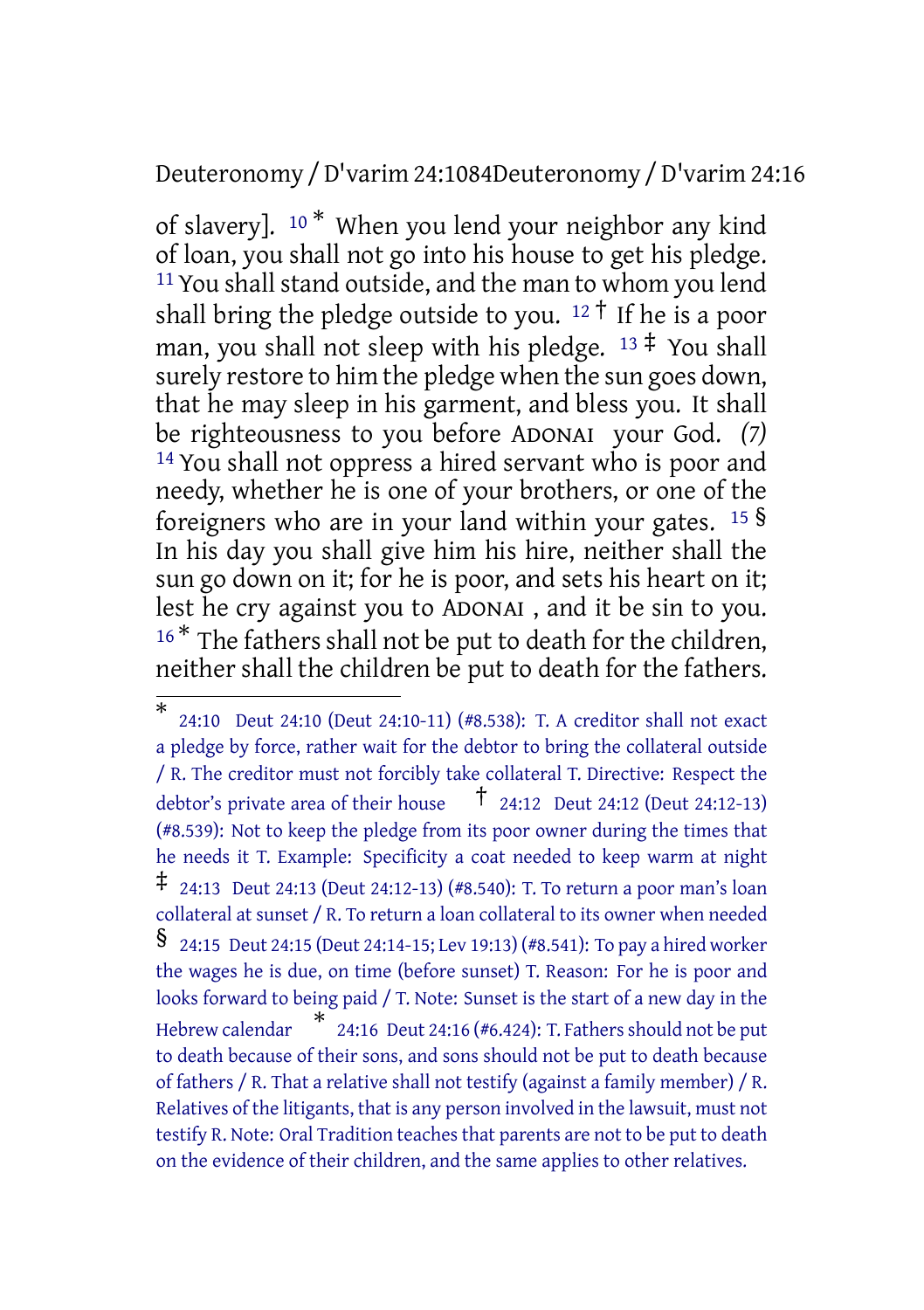Deuteronomy /D'varim 24:1785Deuteronomy /D'varim 25:1

Every man shall be put to death for his own sin.  $17 \dagger$  You shall not deprive the foreigner or the orphan of *mishpat*  $\cdot$ justice;  $\ddagger$  nor take a widow's clothing in pledge; <sup>18</sup> but you shall remember that you were a slave in Egypt [Abode] of slavery], and ADONAI your God redeemed you there. Therefore I enjoin you to do this thing.  $19\frac{1}{9}$  When you reap your harvestin your field, and have forgotten a sheaf in the field, you shall not go again to get it. It shall be for the foreigner, for the orphan, and for the widow; that ADONAI your God may bless you in all the work of your hands. 20 When you beat your olive tree, you shall not go over the boughs again. It shall be for the foreigner, for the orphan, and for the widow. 21 When you harvest your vineyard, you shall not glean it after yourselves. It shall be for the foreigner, for the fatherless, and for the widow.  $22$  You shall remember that you were a slave in the land of Egypt [Abode of slavery]. Therefore I enjoin you to do this thing.

## 25

<sup>1</sup> If there is a controversy between men, and they come to judgment, and the judges judge them; then they shall

<sup>†</sup> 24:17 Deut 24:17 (Deut 24:17-18; Ex 22:21-23 [Heb Bible Ex 22:21-23]) (#10.613): T. Not to deprive justice to foreigners, widows, and orphans / R. Not to pervert the judgment of strangers, converts, and orphans  $\pm$  24:17 Deut 24:17 (Deut 24:17-18) (#8.542): T. Not to take a widow's clothes as collateral for a loan / R. Not to take a loan collateral from a widow  $\frac{8}{24:19}$ Deut 24:19 (#8.543): To leave the forgotten sheavesin your harvesting of your **fields** 24:19 Deut 24:19 (Deut 24:20-21, 24:19-22) (#8.544): T. This is not found in the straight forward text, it is implied by (Deut 24:20-21) / R. Not to gather for a second time, that is the forgotten sheaths of your field or the forgotten fruit in your trees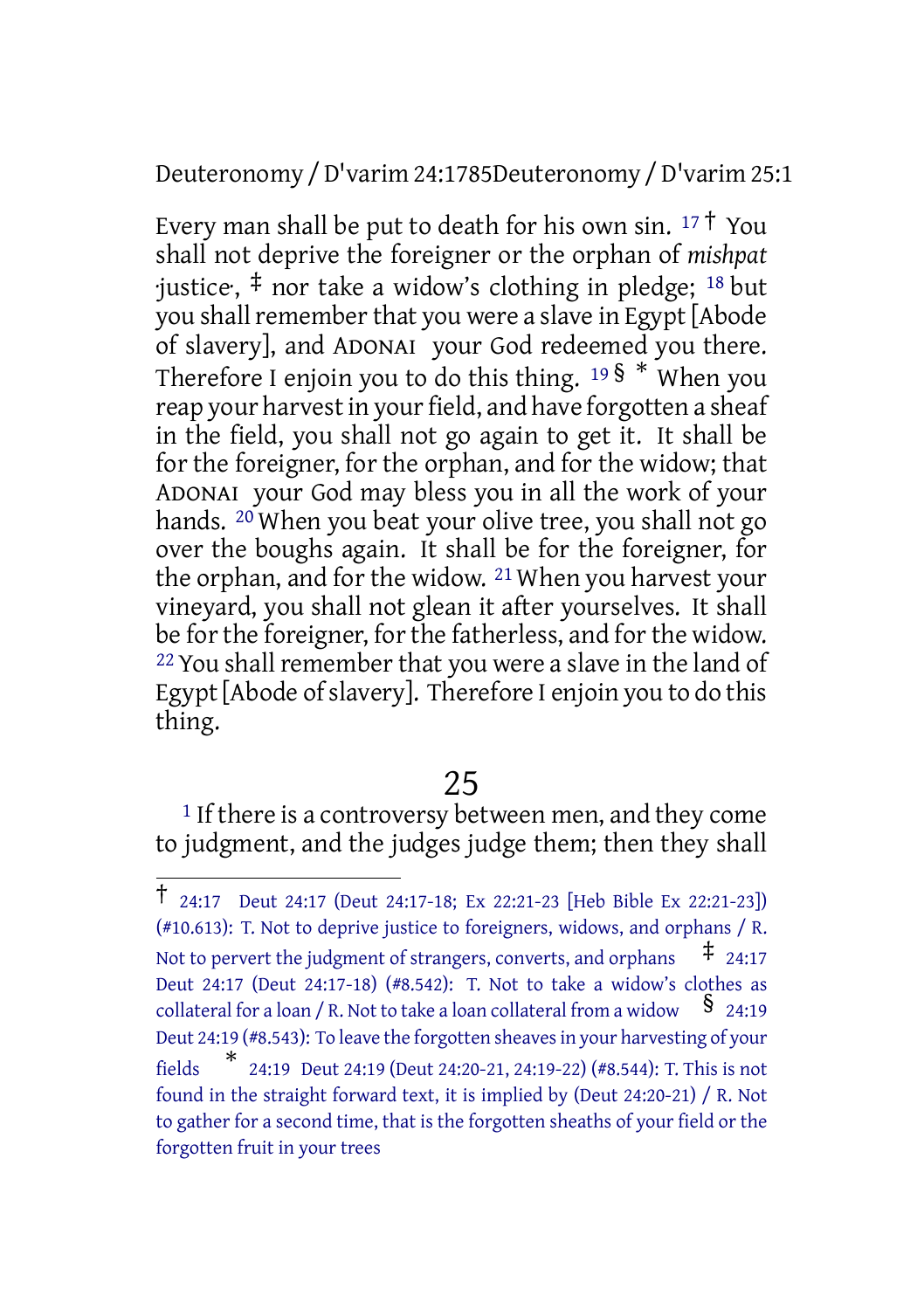## Deuteronomy /D'varim 25:286Deuteronomy /D'varim 25:5

justify the upright, and condemn the wicked.  $2^*$  It shall be, if the wicked man is worthy to be beaten, that the judge shall cause him to lie down, and to be beaten before his face, according to his wickedness, by number.  $3^{\dagger}$  He may sentence him to no more than forty stripes. He shall not give more; lest, if he should give more, and beat him more than that many stripes, then your brother will be degraded in your sight.

## <sup>4</sup> ‡ *You shall not muzzlethe ox when hetreads out the grain.* §

<sup>5</sup> \* *If* brothers dwell together, and *one of them dies, and has no son,* the wife of the dead shall not be married

<sup>\*</sup> 25:2 Deut 25:2 (Deut 25:1-3) (#6.425): T. The judge is to whip the wicked in proportion to the offense / R. For the court are to carry out to whipping the wicked person, the wrong-doer  $\tau$   $\tau$  25:3 Deut 25:3 (#6.426): T. A judge shall not inflict more than 40 lashes / R. The court must not exceed the prescribed number of lashes Consider: Commentators and Historians propose Judaism understood that 40 lashes was capable of causing death. Other commentators apply the same reasoning to Roman judgment of 40 lashes. / Consider: Judaism, in order to prevent intentional killing under a whipping judgment, has applied this command as "forty minus one" lashes  $\ddagger$  25:4 Deut 25:4 (#8.545): T. Not to muzzle an animal while threshing grain / R. Not to muzzle an ox while plowing R. Note: Not to steal by withholding the rightful or appropriate compensation  $\S$  25:4 Quoted in 1 Cor 9:9; 1 Tim 5:18 \* 25:5 Deut 25:5 (#7.480): T. The widow whose husband has died and remains childless shall only marry her deceased husband's brother / R. The widow must not remarry until the ties with her brother-in-law are removed T. Example: Ruth [Friend] had to be released from the nameless first kinsman before Boaz [In majesty, in strength], the second kinsman, was able to act as *go'el* ·redeemer / kinsman· to Ruth (Ruth 4:4-10)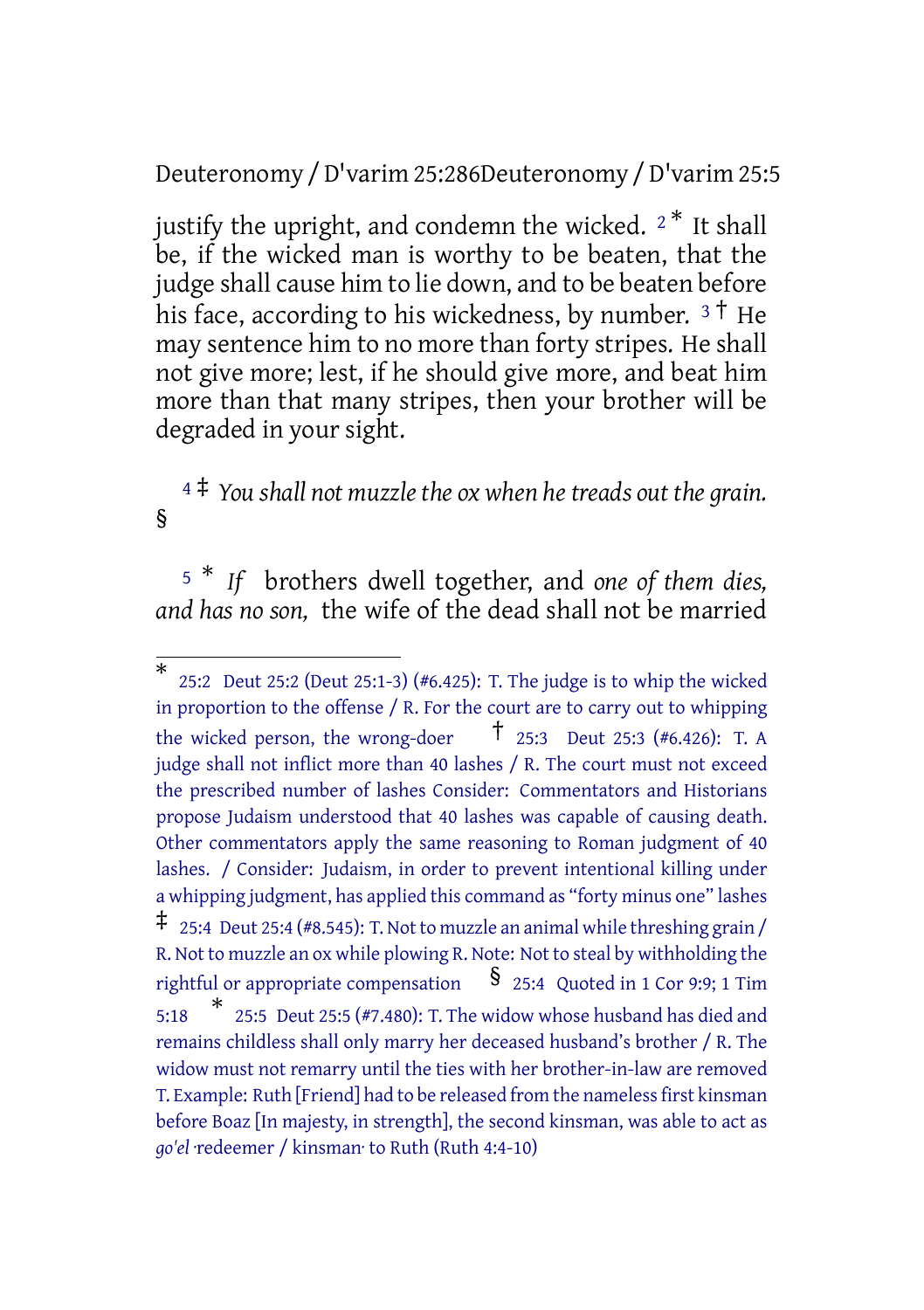Deuteronomy /D'varim 25:687Deuteronomy /D'varim 25:11

outside to a stranger. † *Her husband's brother shall go in to her, and take her as his wife,* and perform the duty of a husband's brother to her.  $6$  It shall be that the firstborn whom she bears shall succeed in the name of his brother who is dead, *that his name not be blotted out of Israel [God prevails].* ‡

<sup>7</sup> If the man does not want to take his brother's wife, then his brother's wife shall go up to the gate to the elders, and say, "My husband's brother refuses to raise up to his brother a name in Israel [God prevails]. He will not perform the duty of a husband's brother to me." 8 Then the elders of his city shall call him, and speak to him: and if he stands and says, "I don't want to take her;" <sup>9</sup> § then his brother's wife shall come to him in the presence of the elders, and loose his shoe from off his foot, and spit in his face. She shall answer and say, "So shall it be done to the man who does not build up his brother's house." 10 His name shall be called in Israel [God prevails], "The house of him who had his shoe removed."

11 When men strive against each other, and the wife of one draws near to deliver her husband out of the hand of him who strikes him, and puts out her hand, and takes

<sup>†</sup> 25:5 Deut 25:5 (#7.481): T. The brother-in-law is to marry the widow of his brother, should he die and his brother is childless / R. To preform *yavam* ·brother-in-law's duty· T. Note: In Hebrew, the brother-in-law is called the *yavam* ·husband's brother·, the widow is called the *yevamah yevamah* ·(deceased) husband's wife·, thus the arrangement is called *yavam* ·brother-in-law's duty· ‡ 25:6 Quoted in Matt 22:24; Mark 12:19; Luke 20:28 § 25:9 Deut 25:9 (Deut 25:7-10) (#7.482): T. For the widow to be formally released to marry anyone she will if the brother-in-law refuses to marry her / R. To do *chalitzah* ·the ceremony freeing a widow from the brother-in-law's duty to marry her. This arrangement is called *yavam* ·brother-in-law's duty· T. Directive: The brother-in-law is to appear before the elders of the town and confess he refuses to marry his deceased brother's wife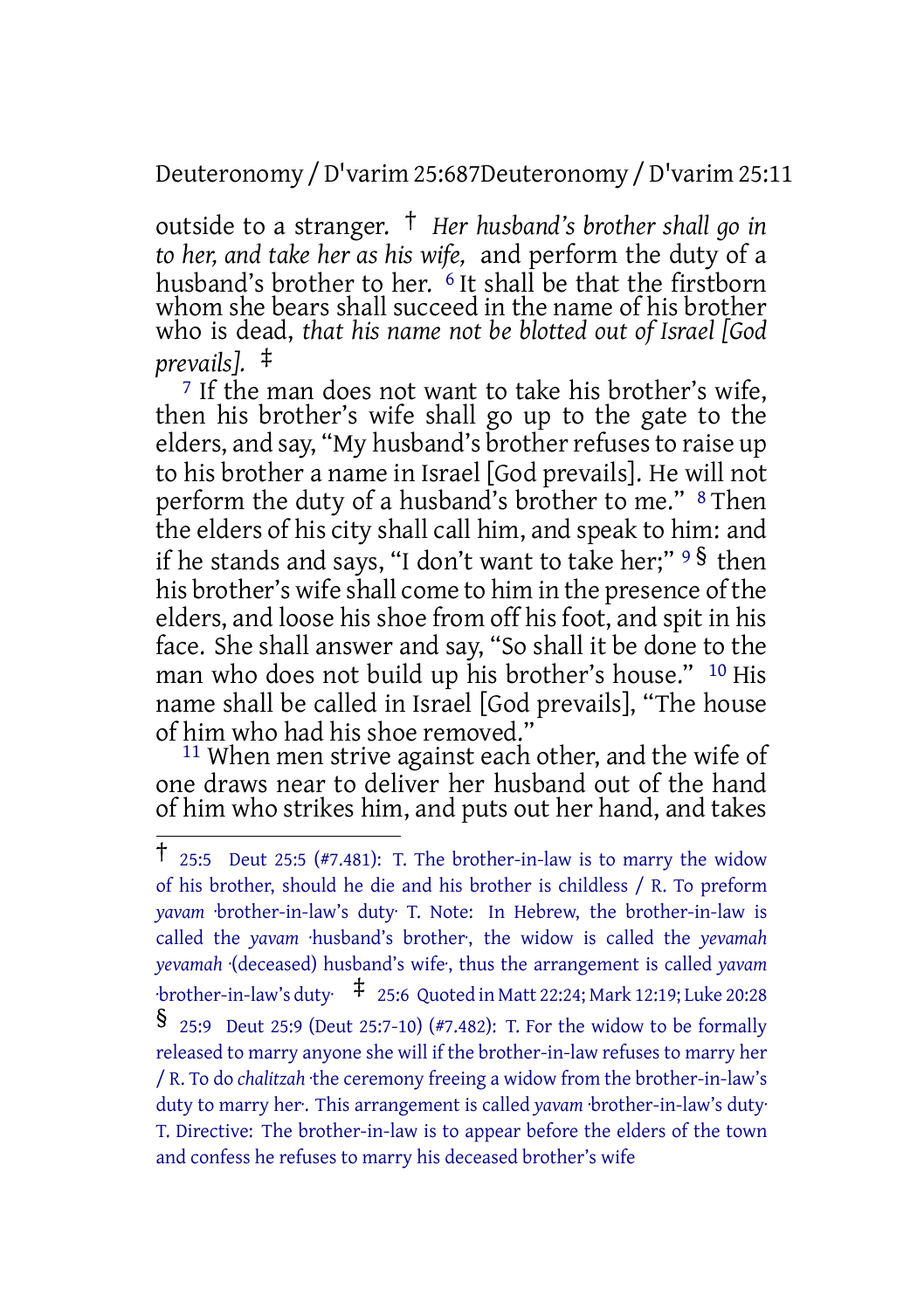Deuteronomy /D'varim 25:1288Deuteronomy /D'varim 25:18

him by his private parts, <sup>12\*</sup> then you shall cut off her hand. † Your eye shall have no pity.

 $13 \ddagger$  You shall not have in your bag diverse weights, one heavy and one light. <sup>14</sup> You shall not have in your house diverse measures, one large and one small. <sup>15</sup> You shall have a perfect and just weight. You shall have a perfect and just measure, that your days may be long in the land which ADONAI your God gives you. <sup>16</sup> For all who do such things, all who deal dishonestly, are an abomination to ADONAI your God.

*(Maftir ·Conclusion·)* <sup>17</sup> § Remember what Amalek did to you by the way as you came out of Egypt [Abode of slavery]; 18 how he met you by the way, and struck the

<sup>\*</sup> 25:12 Deut 25:12 (Deut 25:11-12) (#6.427): T. "When men strive together one with another, and the wife of the one draws near to deliver her husband out of the hand of him who strikes him, and puts forth her hand grabbing him by the private parts; (v11) then you shall cut off her hand, your eye shall have no pity" (v12) / R. To save the life of the one being pursued, even if it requires taking the life of the pursuer Consider: Many people who compile *Torah* ·Teaching· commands agree on this interpretation, unique from the direct reading of the text  $\uparrow$  25:12 Deut 25:12 (#6.428): T. "When men strive together one with another, and the wife of the one draws near to deliver her husband out of the hand of him who strikes him, and puts forth her hand grabbing him by the private parts; (v11) then you shall cut off her hand, your eye shall have no pity" (v12) / R. Not to pity the pursuer / R. Not to spare a pursuer, but he is to be slain before he reaches the pursued and in order to prevent the pursuer from slaying the pursued or uncovering their nakedness Consider: Many people who compile *Torah* ·Teaching· commands agree on this interpretation, unique from the direct reading of the text  $\pm$  25:13 Deut 25:13-14 (Deut 25:13-16) (#9.577): T. Not to possess dishonest weights and measurements / R. Not to possess inaccurate scales and weights even if they are not for use  $\frac{\$}{25:17}$  Deut 25:17 (Deut 25:17-18; Ex 17:8-16) (#6.429): To remember what Amalek did Note: When leaving Egypt, he attacked Israel and the stragglers; he was unafraid of God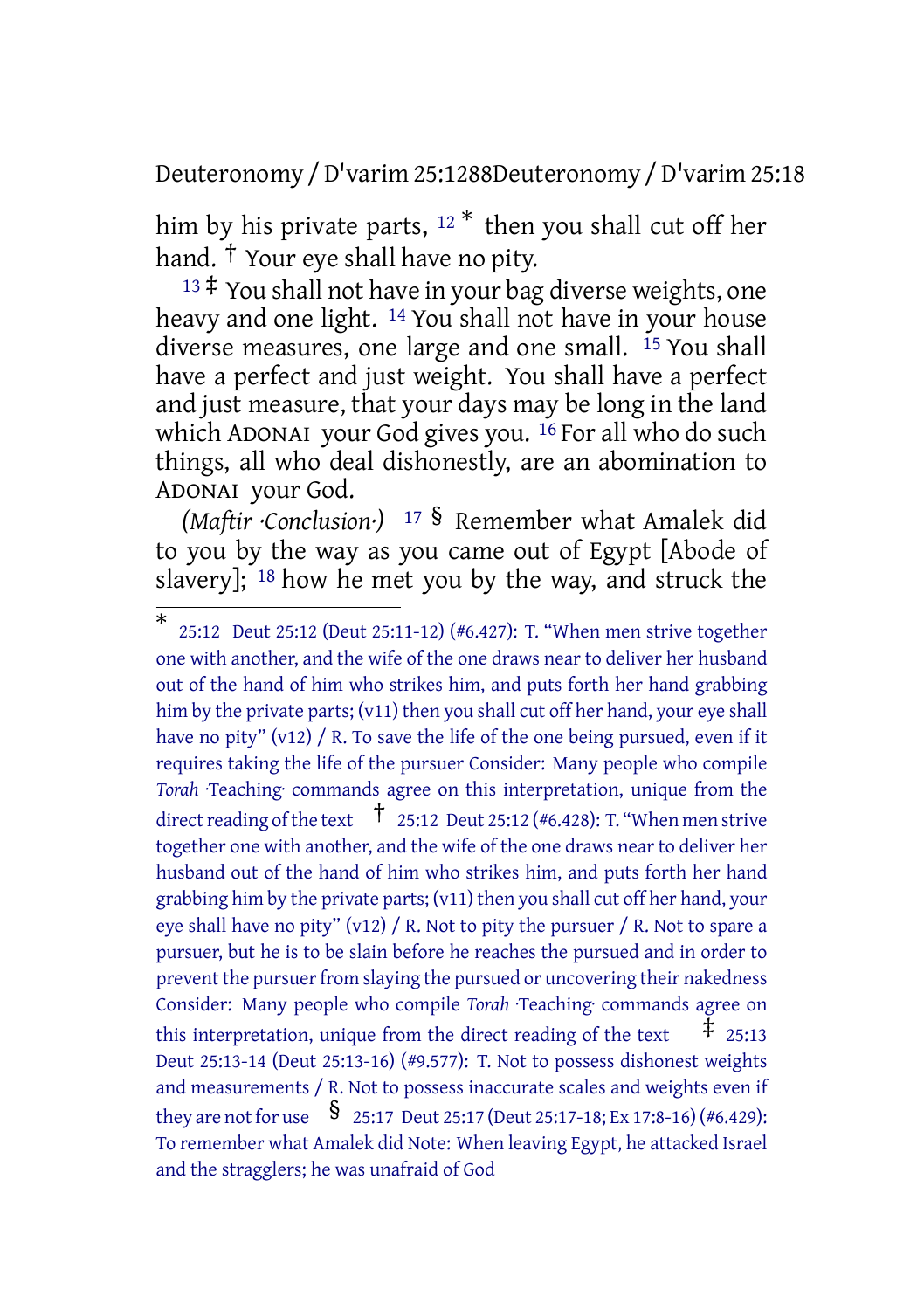Deuteronomy /D'varim 25:1989Deuteronomy /D'varim 26:3

rearmost of you, all who were feeble behind you, when you were faint and weary; and he didn't fear God. <sup>19</sup> \* † Therefore it shall be, when ADONAI your God has given you rest from all your enemies all around, in the land which ADONAI your God gives you for an inheritance to possess it, that you shall blot out the memory of Amalek [Man who licks up] from under the sky. You shall not forget.

#### *Haftarah Ki Tetze ·Taking leave · When You go out·:*

*Yesha'yahu / Isaiah 54:1-10;*

*(Messianic adaptation: Start the Haftarah at 52:13)*

## *B'rit Hadashah ·New Covenant·: Luke 23:1-25* Parashah 50: *Ki Tavo* ·When You come in· 26:1-29:9

#### 26

<sup>1</sup> It shall be, when you have come in to the land which ADONAI your God gives you for an inheritance, possessit, and dwell in it, 2 that you shall take some of the first of all the fruit ofthe ground, which you shall bring in from your land that ADONAI your God gives you. You shall put it in a basket, and shall go to the place which ADONAI your God shall choose, to cause his name to dwell there. 3 You shall come to the priest who shall be in those days, and tell him, "I profess today to ADONAI your God, that I have come

<sup>\*</sup> 25:19 Deut 25:19 (Deut 25:17-19) (#6.430): T. To wipe out the memory of Amalek from under heaven / R. Not to forget Amalek's atrocities and ambush on our journey from Egypt in the desert, don't forget! † 25:19 Deut 25:19 (Deut 25:17-19) (#6.431): T. This is not found in the straight forward text; it could be implied by (Deut 25:19) / R. Wipe out the descendants of Amalek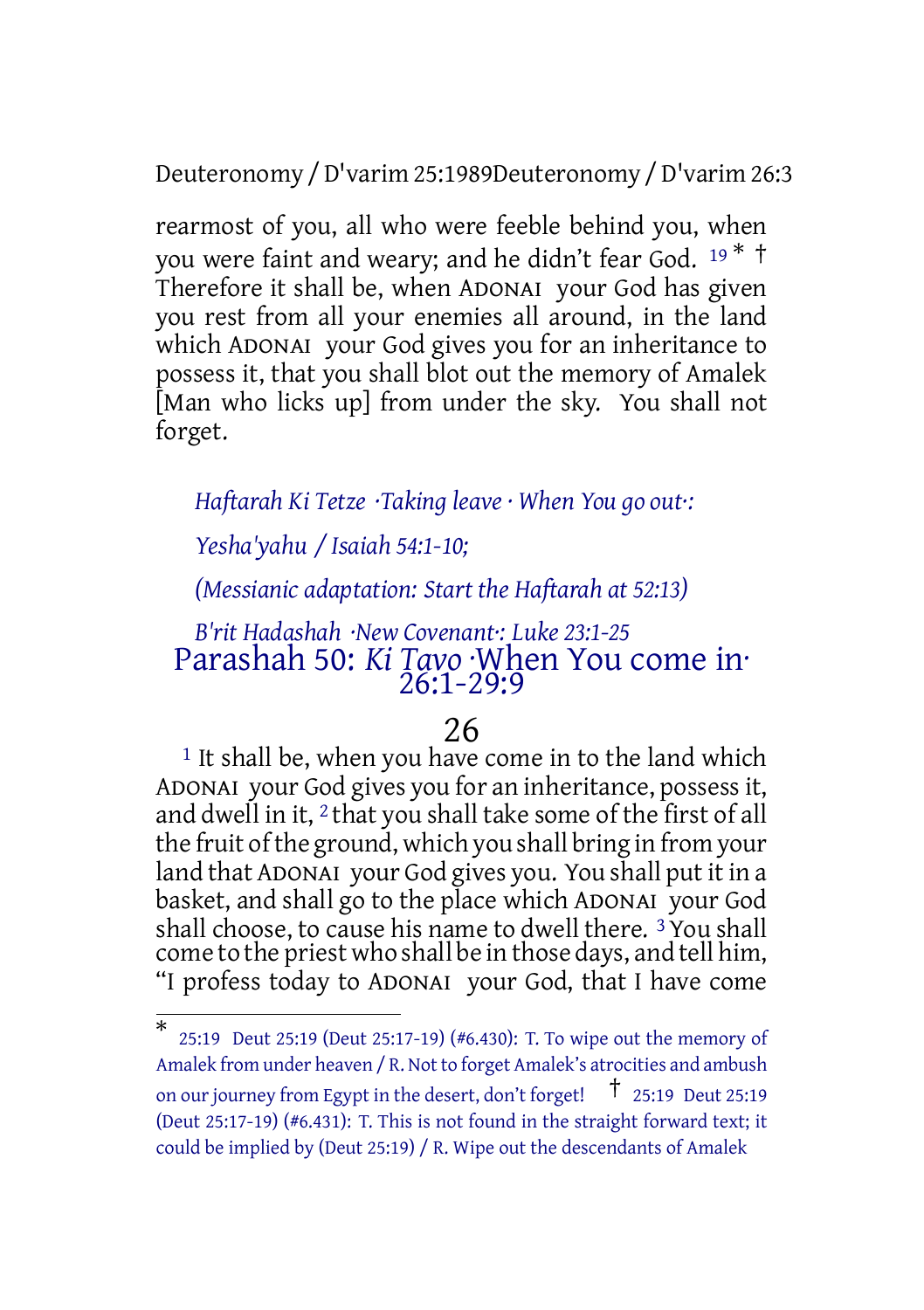Deuteronomy /D'varim 26:490Deuteronomy /D'varim 26:12

to the land which ADONAI swore to our fathers to give us." 4 The priest shall take the basket out of your hand, and set it down before ADONAI your God's altar. <sup>5</sup> \* You shall answer and say before ADONAI your God, "My father was a Syrian ready to perish. He went down into Egypt [Abode of slavery], and lived there, few in number. There he became a great, mighty, and populous nation. <sup>6</sup> The Egyptians [people from Abode of slavery] mistreated us, afflicted us, and imposed hard labor on us. 7Then we cried to ADONAI , the God of our fathers. ADONAI *sh'ma* ·hear obey· our voice, and saw our affliction, our toil, and our oppression. 8 ADONAI brought us out of Egypt [Abode of slavery] with a mighty hand, with an outstretched arm, with great terror, with signs, and with wonders; <sup>9</sup> and he has brought us into this place, and has given us this land, a land flowing with milk and honey.  $10$  Now, behold, I have brought the first of the fruit of the ground, which you, ADONAI , have given me." You shall set it down before ADONAI your God, and *hawa* ·bow low, prostrate· to worship before ADONAI your God. 11 You shall rejoice in all the good which ADONAI your God has given to you, and to your house, you, and the Levite [Descendant of United with], and the foreigner who is among you.

*(2)* 12 When you have finished tithing all the tithe of your increase in the third year, which is the year of tithing, then you shall give it to the Levite [Descendant of United with], to the foreigner, to the orphan, and to the widow, that they may eat within your gates, and be filled.

<sup>\*</sup> 26:5 Deut 26:5 (Deut 26:1-11) (#4.353): T. To make the declaration (Deut 26:3, 5-10) upon bringing the first fruits to the *Cohen* ·Priest· / R. To read the *Torah* ·Teaching· portion pertaining to the presentation of the first fruits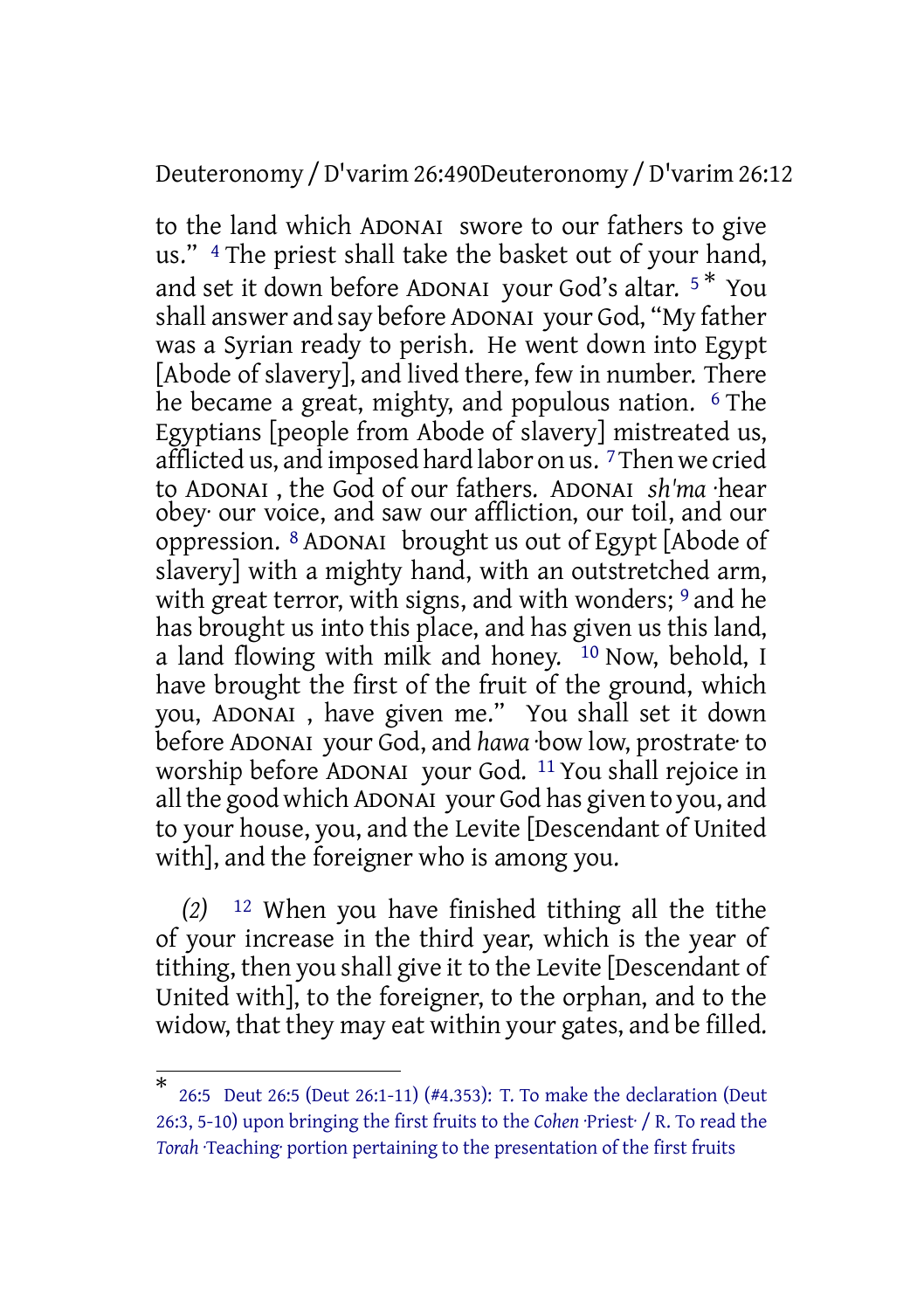Deuteronomy /D'varim 26:1391Deuteronomy /D'varim 26:17

 $13 \uparrow$  You shall say before ADONAI your God, "I have put away the holy things out of my house, and also have given them to the Levite, to the foreigner, to the orphan, and to the widow, according to all your *mitzvot* ·instructions· which you have enjoined me. I have not transgressed any of your *mitzvot* ·instructions·, neither have I forgotten them.  $14 \neq 1$  have not eaten of it in my mourning, § neither have I removed any of it while I was unclean, \* nor given of it for the dead. I have *sh'ma* ·heard obeyed· ADONAI my God's voice. I have done according to all that you have enjoined me. 15 Look down from your holy habitation, from heaven, and bless your people Israel [God prevails], and the ground which you have given us, as you swore to our fathers, a land flowing with milk and honey."

*(3)* 16 Today ADONAI your God enjoins to you to do these statutes and judgments. You shall therefore keep and do them with all your heart and with all your soul. 17 You have declared today that ADONAI is your God, and that you would walk in his ways, and keep his statutes,

<sup>†</sup> 26:13 Deut 26:13 (Deut 26:12-15, 26:10-19, ch. 26) (#4.354): T. To make <sup>a</sup> tithe declaration (Deut 26:13-15) unto Adonai in the third year / R. To read the confession of tithes every fourth and seventh Year  $\pm$  26:14 Deut 26:14 (Deut 26:12-15) (#4.355): T. Not to eat the *ma'asersheni* ·second tithe·, the tithe in the third year (v12), while mourning / R. A mourner on the first day after death must not eat the *ma'aser sheni* ·second tithe<sup>,</sup> the tithe in the third year (v12) § 26:14 Deut 26:14 (Deut 26:12-15) (#4.356): Not to eat the *ma'aser* sheni second tithe, the tithe in the third year (v12), while unclean until the tithe has been redeemed \* 26:14 Deut 26:14 (Deut 26:12-15) (#4.357): T. Not to give any the *ma'aser sheni* ·second tithe·, the tithe in the third year (v12), "for the dead" / R. Not to expend the proceeds of the second tithe on anything but food, drink, or ointment (v12) because anything outside of things necessary for sustenance comes within the class in the phrase "Given for the dead" (v14)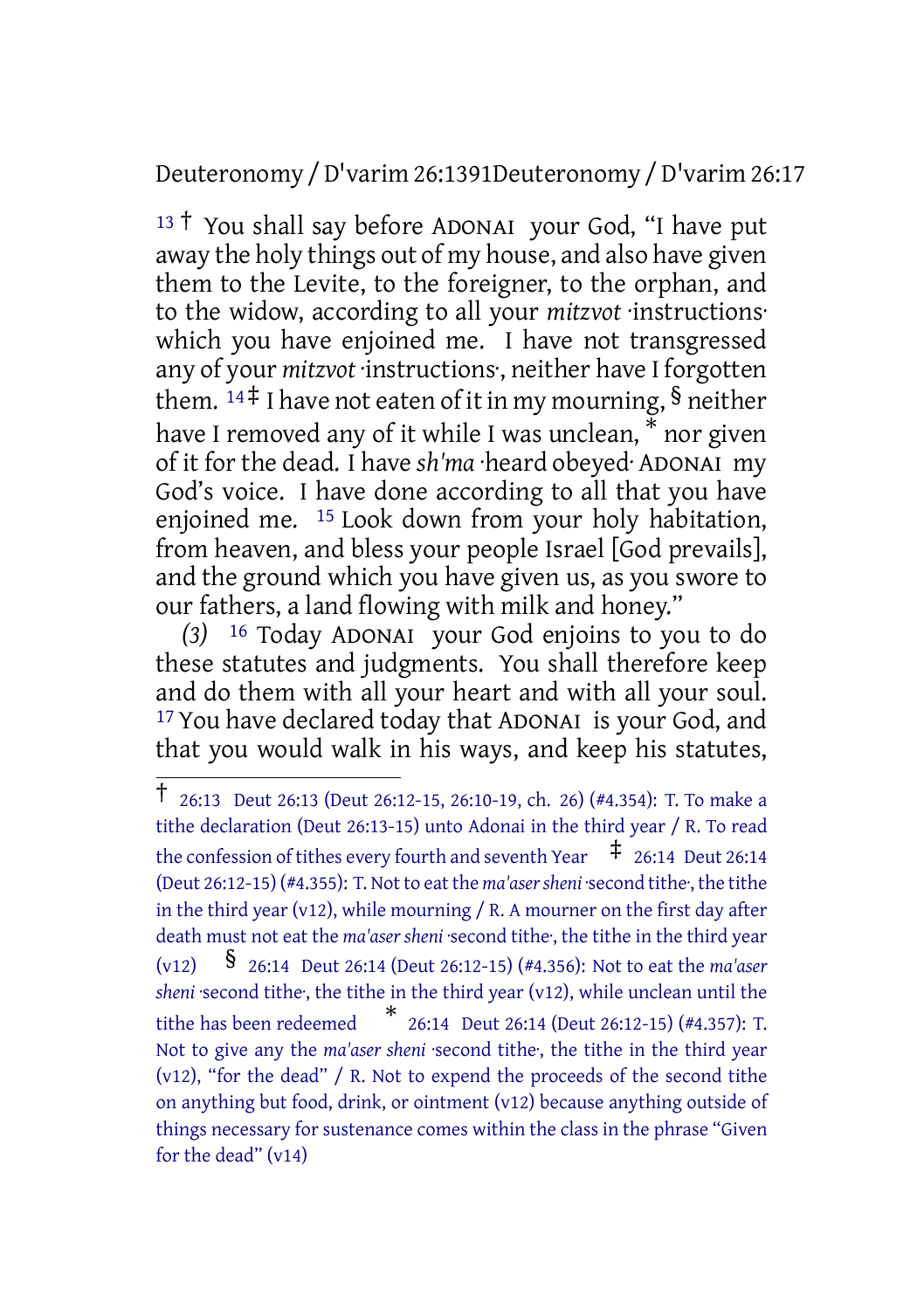Deuteronomy /D'varim 26:1892Deuteronomy /D'varim 27:8

and his *mitzvot* ·instructions·, and his judgments, and *sh'ma* ·hear obey· his voice. 18 ADONAI has declared today that you are *le'am segulah* ·people of special treasure· for his own possession, as he has promised you, and that you should keep all his *mitzvot* ·instructions·. 19 He will make you high above all nations that he has made, in *tehilah* ·praise song·, in name, and in honor; and that you may be a holy people to ADONAI your God, as he has spoken.

## 27

*(4)* 1 Moses [Drawn out] and the elders of Israel [God prevails] enjoined the people,saying, "Keep allthe *mitzvot* ·instructions· and statutes which I enjoin you today. 2 It shall be on the day when you shall pass over the Jordan [Descender] to the land which ADONAI your God gives you, that you shall set yourself up great stones, and coat them with plaster. 3You shall write on them all the words of this *Torah* ·Teaching·, when you have passed over; that you may go in to the land which ADONAI your God gives you, a land flowing with milk and honey, as ADONAI , the God of your fathers, has promised you.<sup>4</sup> It shall be, when you have crossed over the Jordan [Descender], that you shall set up these stones, which I enjoin you today, on Mount Ebal, and you shall coat them with plaster. <sup>5</sup> There you shall build an altar to ADONAI your God, an altar of stones. You shall not use any iron tool on them. 6 You shall build ADONAI your God's altar of uncut stones. You shall offer burnt offerings on it to ADONAI your God. <sup>7</sup> You shall sacrifice peace offerings, and shall eat there. You shall rejoice before ADONAI your God. 8 You shall write on the stones all the words of this *Torah* ·Teaching· very plainly."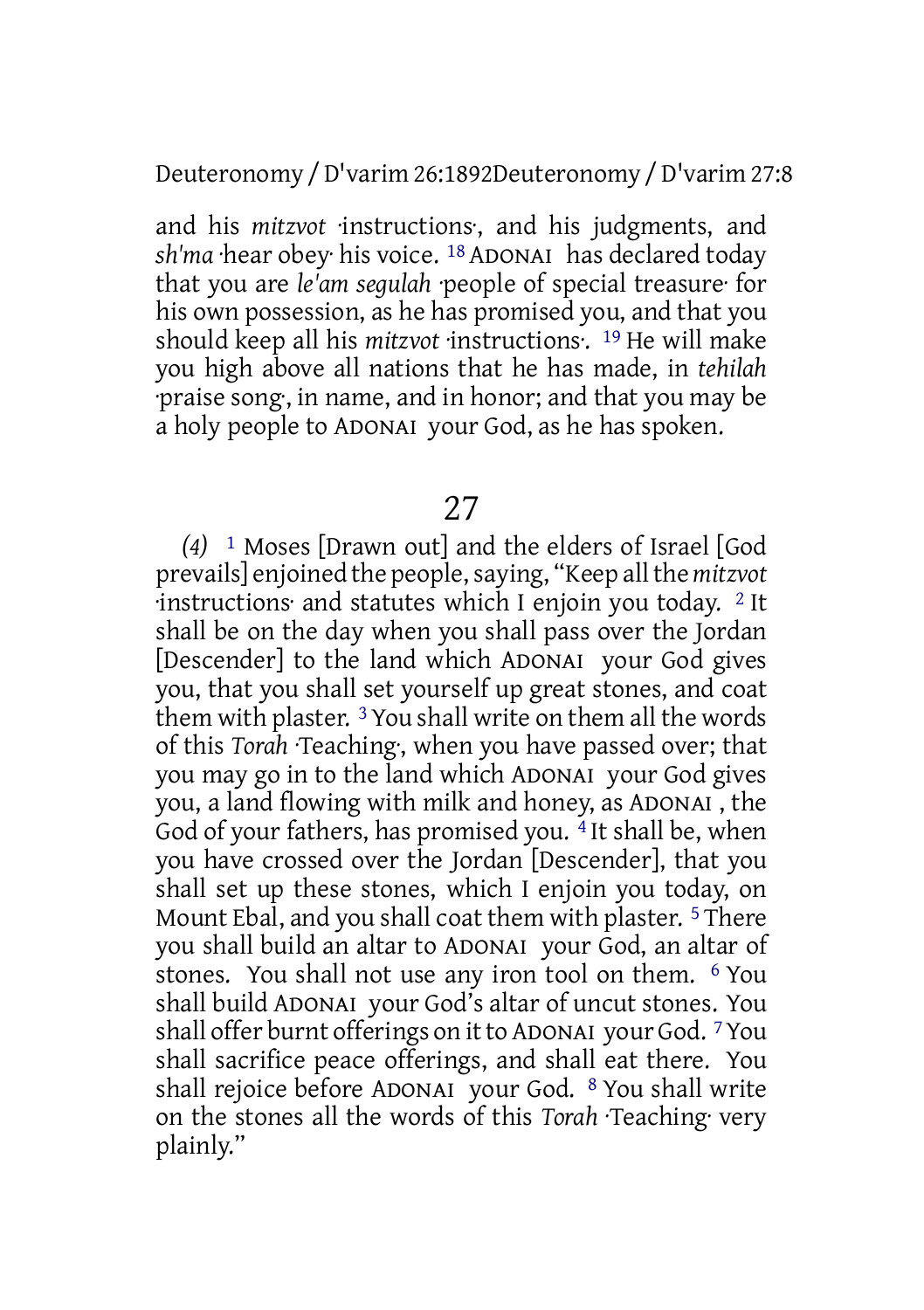9 Moses [Drawn out] and the priests the Levites [Descendants of United with] spoke to all Israel [God prevails], saying, "Be silent, and *sh'ma* ·hear obey·, Israel [God prevails]! Today you have become the people of ADONAI your God. 10 You shall therefore *sh'ma* ·hear obey· ADONAI your God's voice, and do his instructions and his statutes, which I enjoin you today."

*(5)* 11 Moses [Drawn out] enjoined the people the same day, saying, 12 "These shall stand on Mount Gerizim to bless the people, when you have crossed over the Jordan [Descender]: Simeon [Hearing], Levi [United with], Judah [Praised], Issachar [Hire, Reward], Joseph [May he add], and Benjamin [Son of right hand, Son of south]. 13 These shall stand on Mount Ebal for the curse: Reuben [See, a son!], Gad [Good fortune], Asher[Happy], Zebulun [Living together], Dan [He judged], and Naphtali [My wrestling]. 14 With a loud voice, the Levites [Descendants of United with] shall say to all the men of Israel [God prevails], 15 'Cursed is the man who makes an engraved or molten image, an abomination to ADONAI , the work of the hands of the craftsman, and sets it up in secret.'

All the people shall answer and say, '*Amen* ·So be it·.' <sup>16</sup> 'Cursed is he who dishonors his father or his mother.' All the people shall say, '*Amen* ·So be it·.'

17 'Cursed is he who removes his neighbor's landmark.' All the people shall say, '*Amen* ·So be it·.'

18 'Cursed is he who leads the blind astray on the road.' All the people shall say, '*Amen* ·So be it·.'

19 'Cursed is he who withholds *mishpat* ·justice· from the foreigner, orphan, and widow.'

All the people shall say, '*Amen* ·So be it·.'

20 'Cursed is he who lies with his father's wife, because he dishonors his father's bed.'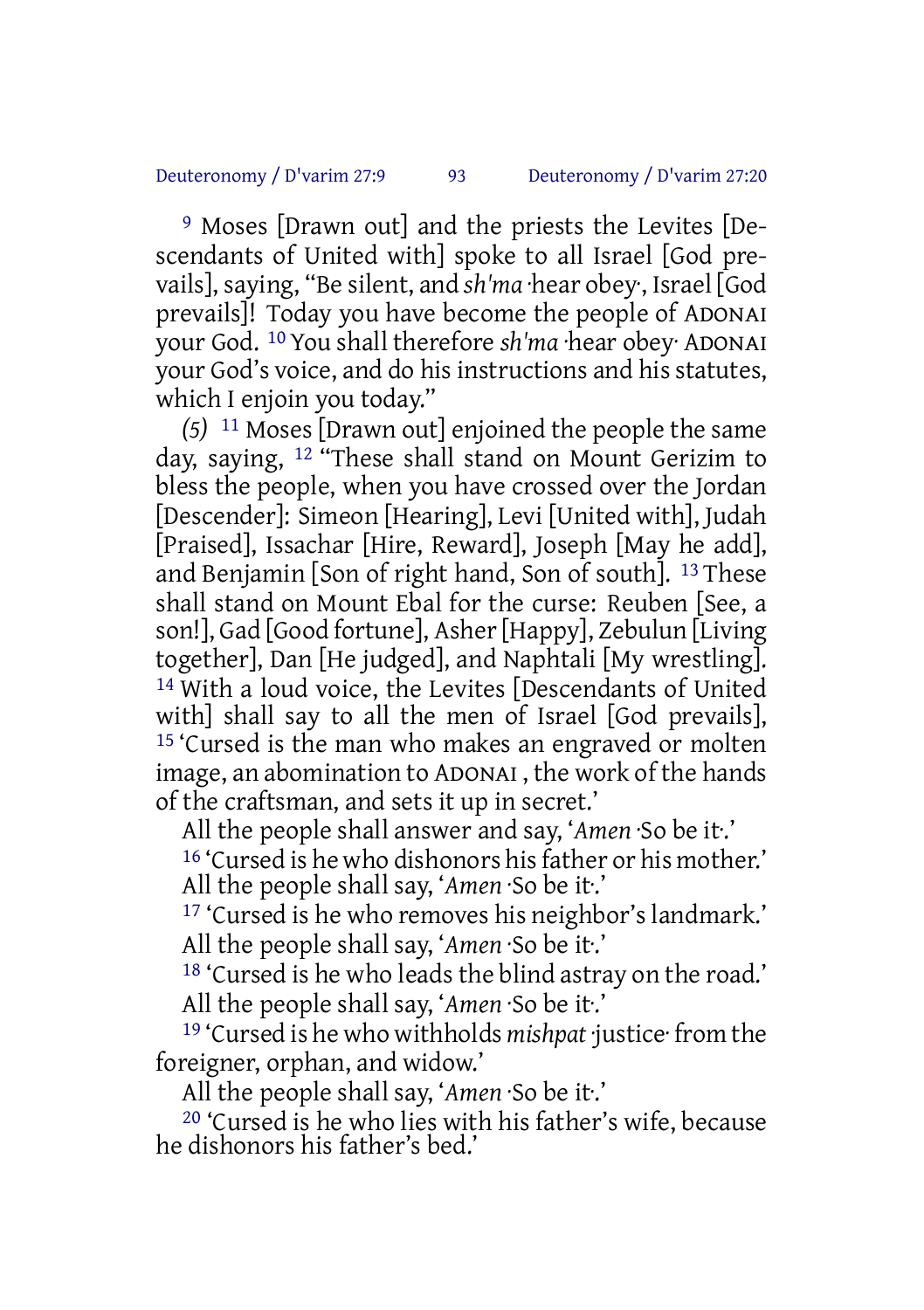Deuteronomy /D'varim 27:2194Deuteronomy /D'varim 28:7

'All the people shall say, '*Amen* ·So be it·.'

21 'Cursed is he who lies with any kind of animal.'

'All the people shall say, '*Amen* ·So be it·.'

22 'Cursed is he who lies with his sister, his father's daughter or his mother's daughter.'

'All the people shall say, '*Amen* ·So be it·.'

23 'Cursed is he who lies with his mother-in-law.'

'All the people shall say, '*Amen* ·So be it·.'

24 'Cursed is he who secretly kills his neighbor.'

'All the people shall say, '*Amen* ·So be it·.'

25 'Cursed is he who takes a bribe to kill an innocent person.'

All the people shall say, '*Amen* ·So be it·.'

26 *'Cursed is he who does not uphold the words of this Torah ·Teaching· by doing them.'* \*

'All the people shall say, "*Amen* ·So be it·.' "

## 28

1 It shall happen, if you shall *sh'ma* ·hear obey· *sh'ma* ·hear obey· ADONAI your God's voice, to observe to do all his *mitzvot* ·instructions· which I enjoin you today, that ADONAI your God will set you high above all the nations of the earth. 2All these blessings will come upon you, and overtake you, if you *sh'ma* ·hear obey· ADONAI your God's voice. 3 You shall be blessed in the city, and you shall be blessed in the field. 4 You shall be blessed in the fruit of your body, the fruit of your ground, the fruit of your animals, the increase of your livestock, and the young of your flock. 5 Your basket and your kneading trough shall be blessed. 6 You shall be blessed when you come in, and you shall be blessed when you go out. *(6)* 7 ADONAI will cause your enemies who rise up against you to be struck

<sup>\*</sup> 27:26 Quoted in Gal 3:10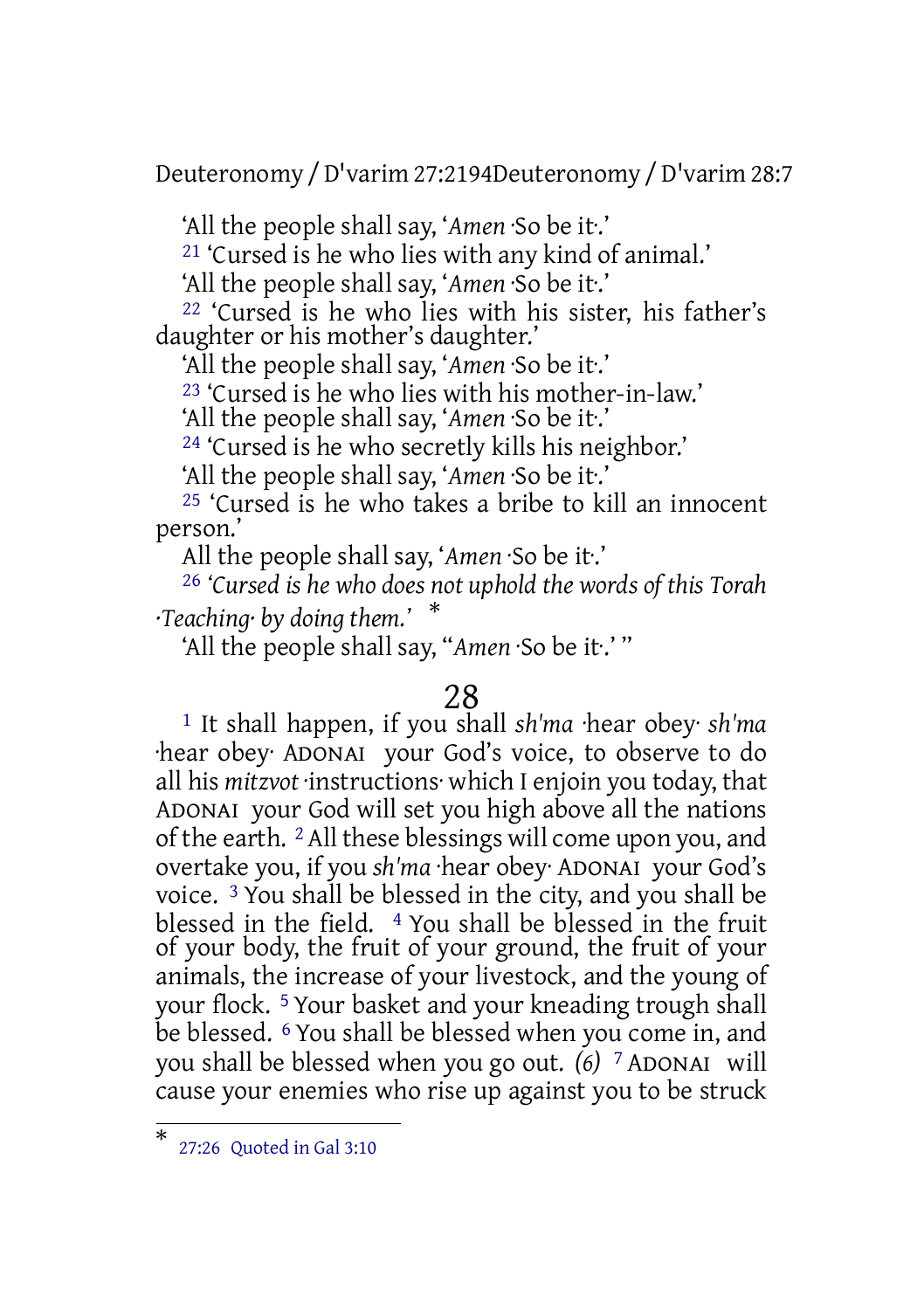Deuteronomy /D'varim 28:895Deuteronomy /D'varim 28:18

before you. They will come out against you one way, and will flee before you seven ways. <sup>8</sup> ADONAI will enjoin the blessing on you in your barns, and in all that you put your hand to. He will bless you in the land which ADONAI your God gives you.  $9*$  ADONAI will establish you for a holy people to himself, as he hassworn to you, if you shall keep the *mitzvot* ·instructions· of ADONAI your God, and walk in his ways. 10 All the peoples of the earth shall see that you are called by ADONAI 's name, and they will be afraid of you. 11 ADONAI will grant you abundant prosperity, in the fruit of your body, in the fruit of your livestock, and in the fruit of your ground, in the land which ADONAI swore to your fathers to give you. 12 ADONAI will open to you his good treasure in the sky, to give the rain of your land in its season, and to bless all the work of your hand. You will lend to many nations, and you will not borrow. 13 ADONAI will make you the head, and not the tail. You will be above only, and you will not be beneath; if you *sh'ma* ·hear obey· the *mitzvot* ·instructions· of ADONAI your God, which I enjoin you today, to observe and to do, 14 and shall not turn aside from any of the words which I enjoin you today, to the right hand, or to the left, to go after other deities to *abad* ·serve· them.

15 But it shall come to pass, if you will not *sh'ma* ·hear obey· ADONAI your God's voice, to observe to do all his *mitzvot* ·instructions· and his statutes which I enjoin you today, that all these curses will come on you, and overtake you. 16 You will be cursed in the city, and you will be cursed in the field.  $17$  Your basket and your kneading trough will be cursed. 18 The fruit of your body, the fruit of your ground, the increase of your livestock, and the

<sup>\*</sup> 28:9 Deut 28:9 (#1.58): To emulate, imitate, and observe Adonai and to walk in His ways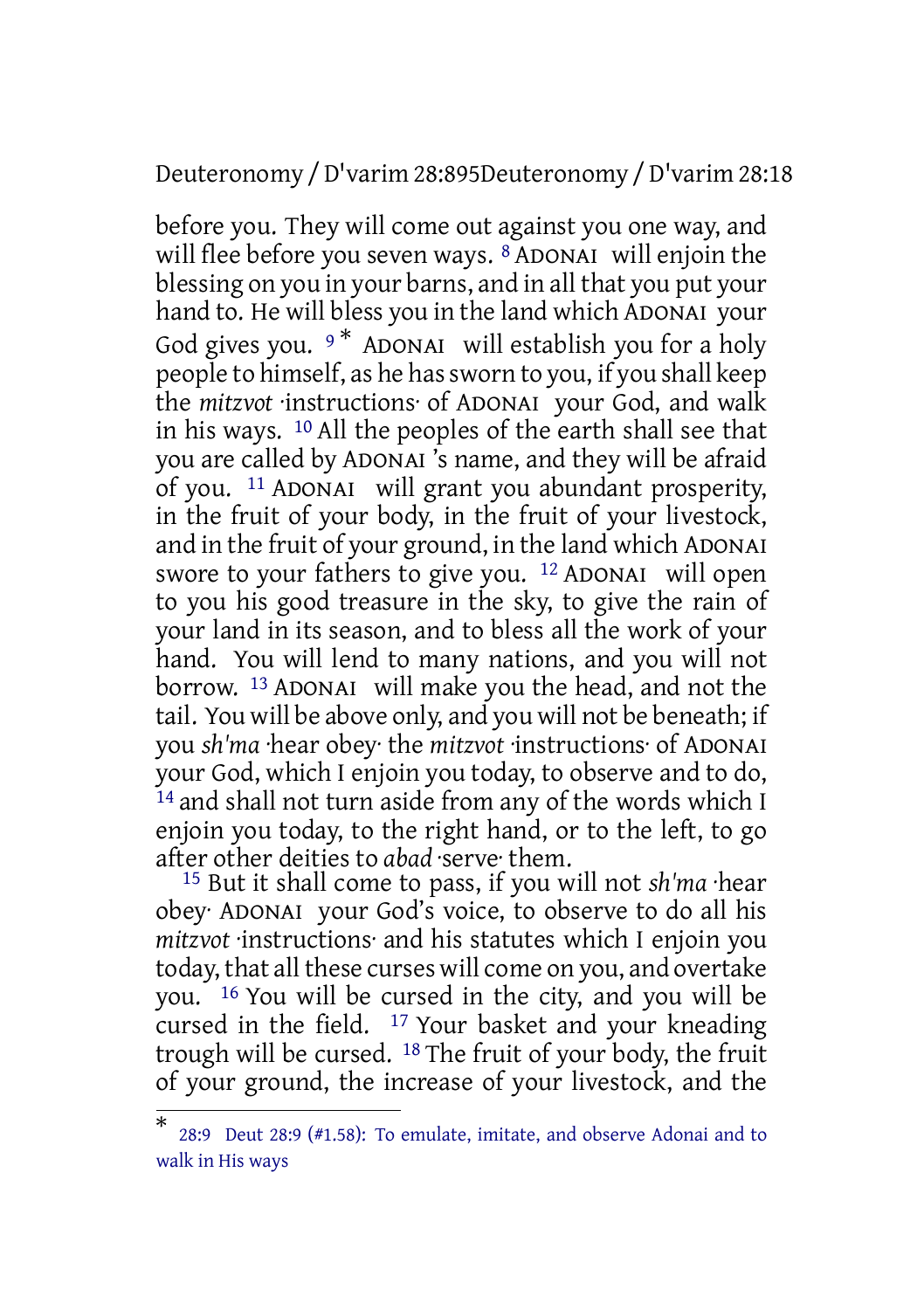#### Deuteronomy /D'varim 28:1996Deuteronomy /D'varim 28:31

young of your flock will be cursed. 19 You will be cursed when you come in, and you will be cursed when you go out. 20 ADONAI will send on you cursing, confusion, and rebuke, in all that you put your hand to do, until you are destroyed, and until you perish quickly; because of the evil of your doings, by which you have forsaken me. 21 ADONAI will make the pestilence cling to you, until he has consumed you from off the land, where you go in to possess it. 22 ADONAI will strike you with consumption, with fever, with inflammation, with fiery heat, with the sword, with blight, and with *tzara'at* mildew. They will pursue you until you perish. 23 Your sky that is over your head will be bronze, and the earth that is under you will be iron. 24 ADONAI will make the rain of your land powder and dust. It will come down on you from the sky, until you are destroyed. 25 ADONAI will cause you to be struck before your enemies. You will go out one way against them, and will flee seven ways before them. You will be tossed back and forth among all the kingdoms of the earth. 26 Your dead body will be food to all birds of the sky, and to the animals of the earth; and there will be no one to frighten them away. 27ADONAI willstrike you with the boils of Egypt [Abode of slavery], with the tumors, with the scurvy, and with the itch, of which you cannot be healed. 28 ADONAI will strike you with madness, with blindness, and with astonishment of heart. 29 You will grope at noonday, as the blind gropes in darkness, and you shall not prosper in your ways. You will only be oppressed and robbed always, and there will be no one to save you. 30 You will betroth a wife, and another man shall lie with her. You will build a house, and you won't dwell in it. You will plant a vineyard, and not use its fruit. 31 Your ox will be slain before your eyes, and you will not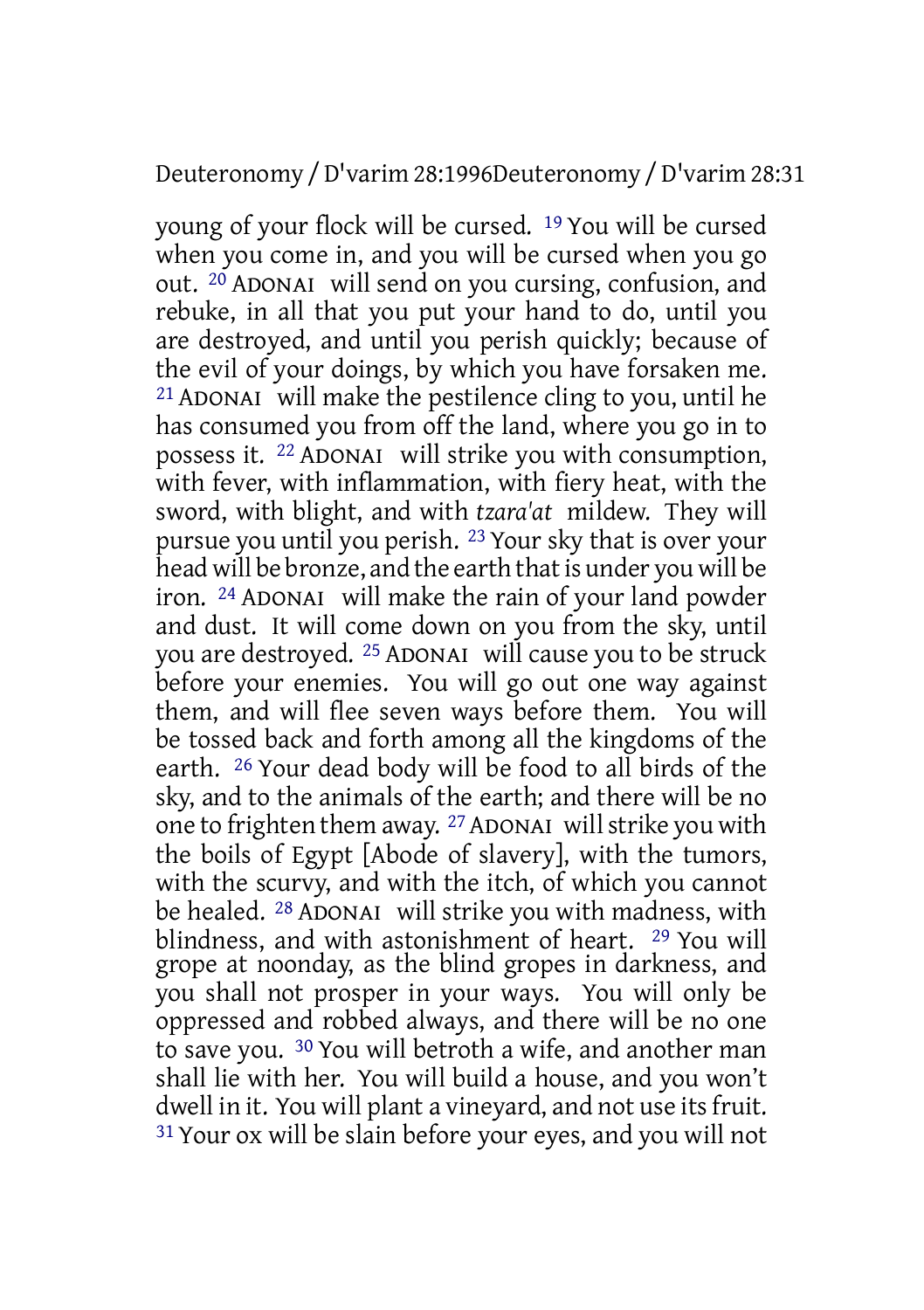eat any of it. Your donkey will be violently taken away from before your face, and will not be restored to you. Your sheep will be given to your enemies, and you will have no one to save you.<sup>32</sup> Your sons and your daughters will be given to another people. Your eyes will look, and fail with longing for them all day long. There will be no power in your hand. 33 A nation which you don't know eat the fruit of your ground and all of your work. You will only be oppressed and crushed always; <sup>34</sup> so that the sights that you see with your eyes will drive you mad. 35ADONAI willstrike you in the knees and in the legs with a sore boil, of which you cannot be healed, from the sole of your foot to the crown of your head. <sup>36</sup> ADONAI will bring you, and your king whom you will set over yourselves, to a nation that you have not known, you nor your fathers. There you will *abad* ·serve· other deities of wood and stone. 37 You will become an astonishment, a proverb, and a byword among all the peoples where ADONAI will lead you away. 38 You will carry much seed out into the field, and will gather little in; for the locust will consume it. 39 You will plant vineyards and dress them, but you will neither drink of the wine, nor harvest, because worms will eat them. <sup>40</sup> You will have olive trees throughout all your borders, but you won't anoint yourself with the oil; for your olives will drop off. 41 You will father sons and daughters, but they will not be yours; for they will go into captivity. <sup>42</sup> Locusts will consume all of your trees and the fruit of your ground. 43 The foreigner who is among you will mount up above you higher and higher, and you will come down lower and lower. 44 He will lend to you, and you won't lend to him. He will be the head, and you will be the tail. 45 All these curses will come on you, and will pursue you, and overtake you, until you are destroyed;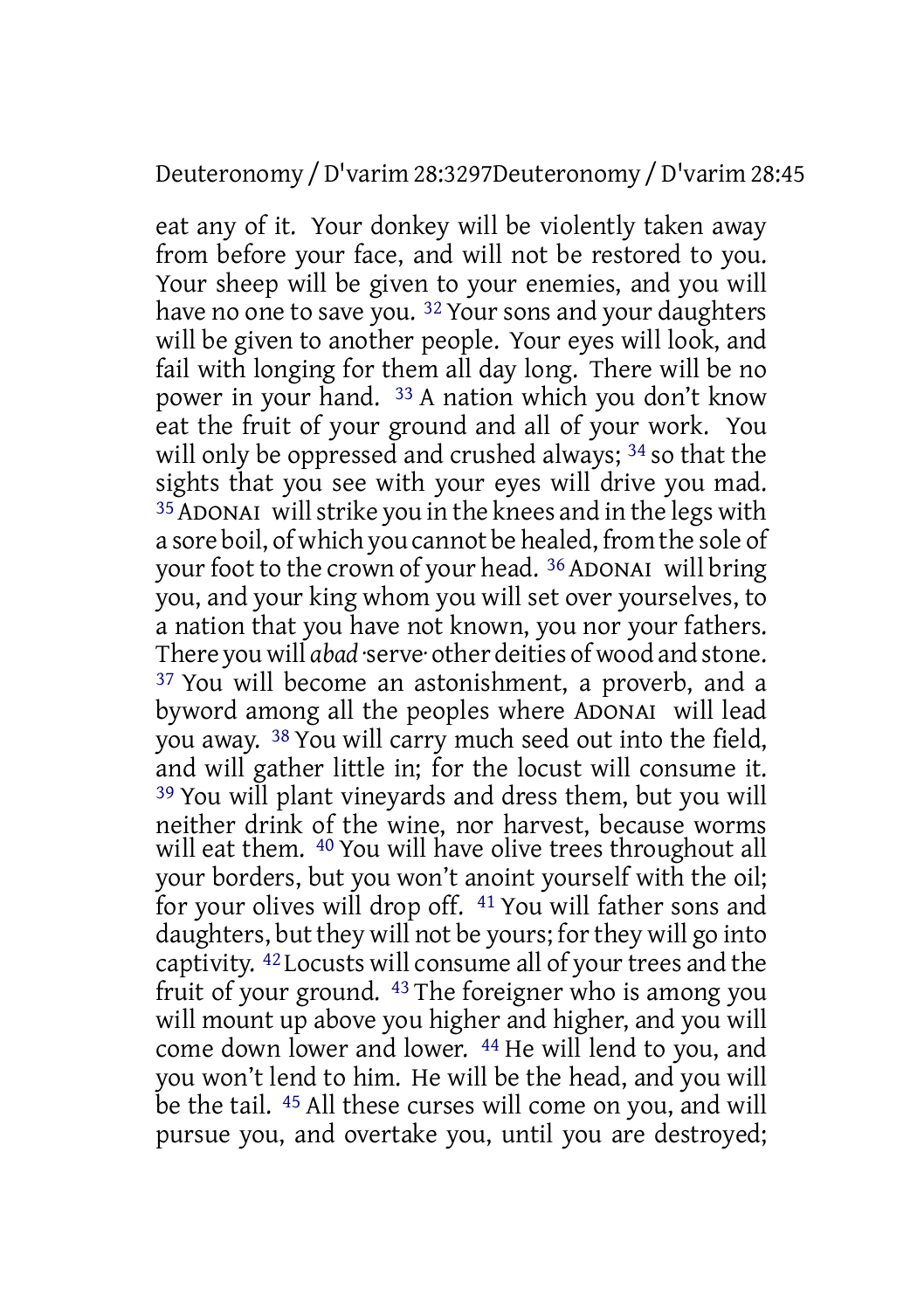#### Deuteronomy /D'varim 28:4698Deuteronomy /D'varim 28:55

because you didn't *sh'ma* ·hear obey· ADONAI your God's voice, to keep his *mitzvot* ·instructions· and his statutes which he enjoined you. <sup>46</sup> They will be for a sign and for a wonder to you and to your offspring forever. <sup>47</sup> Because you didn't *abad* ·serve· ADONAI your God with joyfulness, and with gladness of heart, by reason of the abundance of all things; 48 therefore you will *abad* ·serve· your enemies whom ADONAI sends against you, in hunger, in thirst, in nakedness, and in lack of all things. He will put an iron yoke on your neck, until he has destroyed you. 49 ADONAI will bring a nation against you from far, from the end of the earth, as the eagle flies; a nation whose language you will not *sh'ma* ·hear understand obey·; 50 a nation of fierce facial expressions, that does not respect the elderly, nor show favor to the young, 51 and they will eat the fruit of your livestock, and the fruit of your ground, until you are destroyed. They also won't leave you grain, new wine, or oil, the increase of your livestock, or the young of your flock, until they have caused you to perish. 52 They will besiege you in all your gates, until your high and fortified walls come down, in which you trusted, throughout all your land. They will besiege you in all your gates throughout all your land, which ADONAI your God has given you. 53 You will eat the fruit of your own body, the flesh of your sons and of your daughters, whom ADONAI your God has given you, in the siege and in the distress with which your enemies will distress you. 54 The man who is tender among you, and very delicate, his eye will be evil toward his brother, toward the wife whom he loves, and toward the remnant of his children whom he has remaining; <sup>55</sup> so that he will not give to any of them of the flesh of his children whom he will eat, because he has nothing left to him, in the siege and in the distress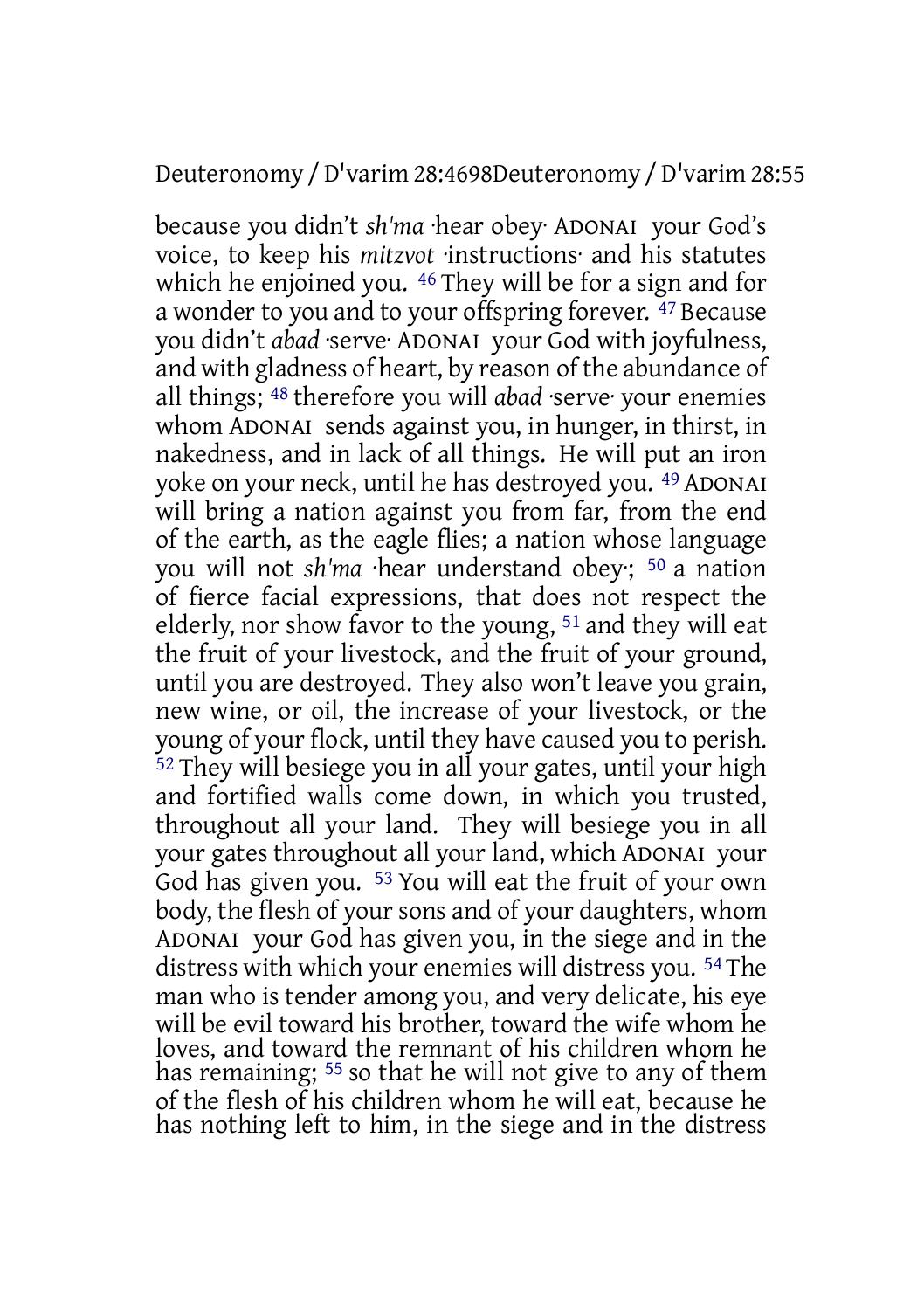#### Deuteronomy /D'varim 28:5699Deuteronomy /D'varim 28:65

with which your enemy will distress you in all your gates. 56 The tender and delicate woman among you, who would not venture to set the sole of her foot on the ground for delicateness and tenderness, her eye will be evil toward the husband that she loves, toward her son, toward her daughter, 57 toward her young one who comes out from between her feet, and toward her children whom she bears; for she will eat them secretly for lack of all things, in the siege and in the distress with which your enemy will distress you in your gates. <sup>58</sup> If you will not observe to do all the words of this *Torah* ·Teaching· that are written in this book, that you may fear this glorious and fearful name, YAHWEH ELOHEINU ·He sustains breathing Your God: <sup>59</sup> then ADONAI will make your plagues fearful, and the plagues of your offspring, even great plagues, and of long duration, and severe sicknesses, and of long duration.  $\overset{\text{60}}{ }$  He will bring on you again all the diseases of Egypt [Abode of slavery], which you were afraid of; and they will cling to you. 61 Also every sickness and every plague, which is not written in the book of this *Torah* ·Teaching·, ADONAI will bring them on you, until you are destroyed. 62 You will be left few in number, even though you were as the stars of the sky for multitude; because you didn't*sh'ma* ·hear obey· ADONAI your God's voice. 63 It will happen that as ADONAI rejoiced over you to do you good, and to multiply you, so ADONAI will rejoice over you to cause you to perish, and to destroy you. You will be plucked from off of the land where you go in to possess it.  $\overline{64}$  ADONAI will scatter you among all peoples, from one end of the earth to the other end of the earth. There you will *abad* ·serve· other deities, which you have not known, you nor your fathers, even wood and stone. 65 Among these nations you will find no ease, and there will be no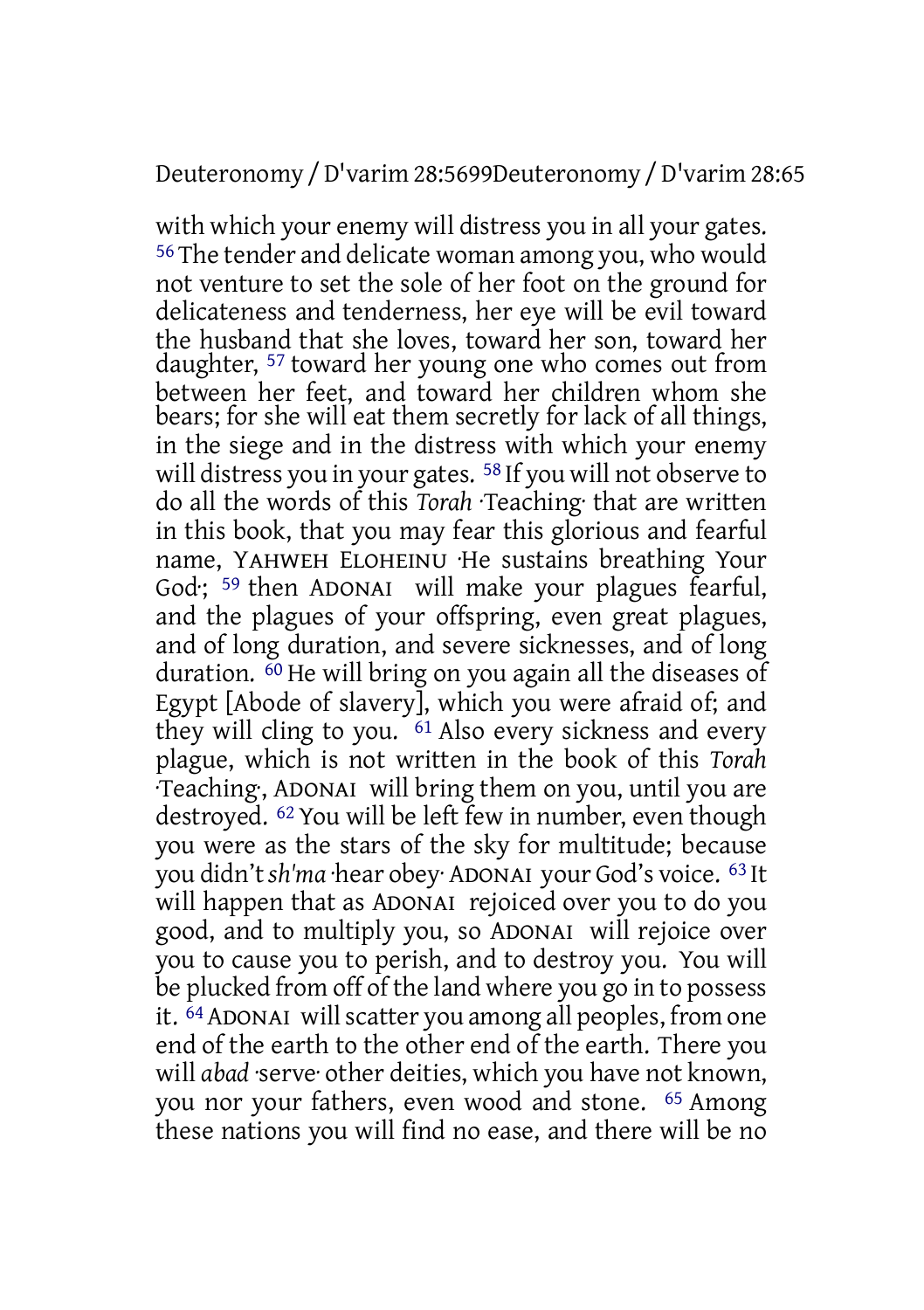Deuteronomy /D'varim 28:66100Deuteronomy /D'varim 29:6

rest for the sole of your foot; but ADONAI will give you there a trembling heart, failing of eyes, and pining of soul. 66 Your life will hang in doubt before you. You will be afraid night and day, and will have no assurance of your life. 67 In the morning you will say, "I wish it were evening!" and at evening you will say, "I wish it were morning!" for the fear of your heart which you will fear, and for the sights which your eyes will see. <sup>68</sup> ADONAI will bring you into Egypt [Abode of slavery] again with ships, by the way of which I told to you that you would neversee it again. There you will sell yourselves to your enemies for male and female slaves, and nobody will buy you.

#### 29

<sup>1</sup> These are the words of the covenant binding contract between two or more parties· which ADONAI enjoined Moses [Drawn out] to make with the children of Israel [God prevails] in the land of Moab [From father], in addition to the covenant which he made with them in Horeb [Desert]. *(7)* <sup>2</sup> \* Moses [Drawn out] called to all Israel [God prevails], and said to them:

Your eyes have seen all that ADONAI did in the land of Egypt [Abode of slavery] to Pharaoh, and to all his servants, and to all his land;  $3$  the great trials which your eyes saw, the signs, and those great wonders. 4 But ADONAI has *not given* you a heart to know, *eyes to see, and ears to sh'ma ·hear obey·, to this day.* † <sup>5</sup> I have led you forty years in the wilderness. Your clothes have not grown old on you, and your shoes have not grown old on your feet. 6 You have not eaten bread, neither have you drunk wine or strong drink; that you may know that I am

<sup>\*</sup> 29:2 Hebrew ch. 29 v. 1  $\frac{1}{2}$  29:4 Quoted in Rom 11:8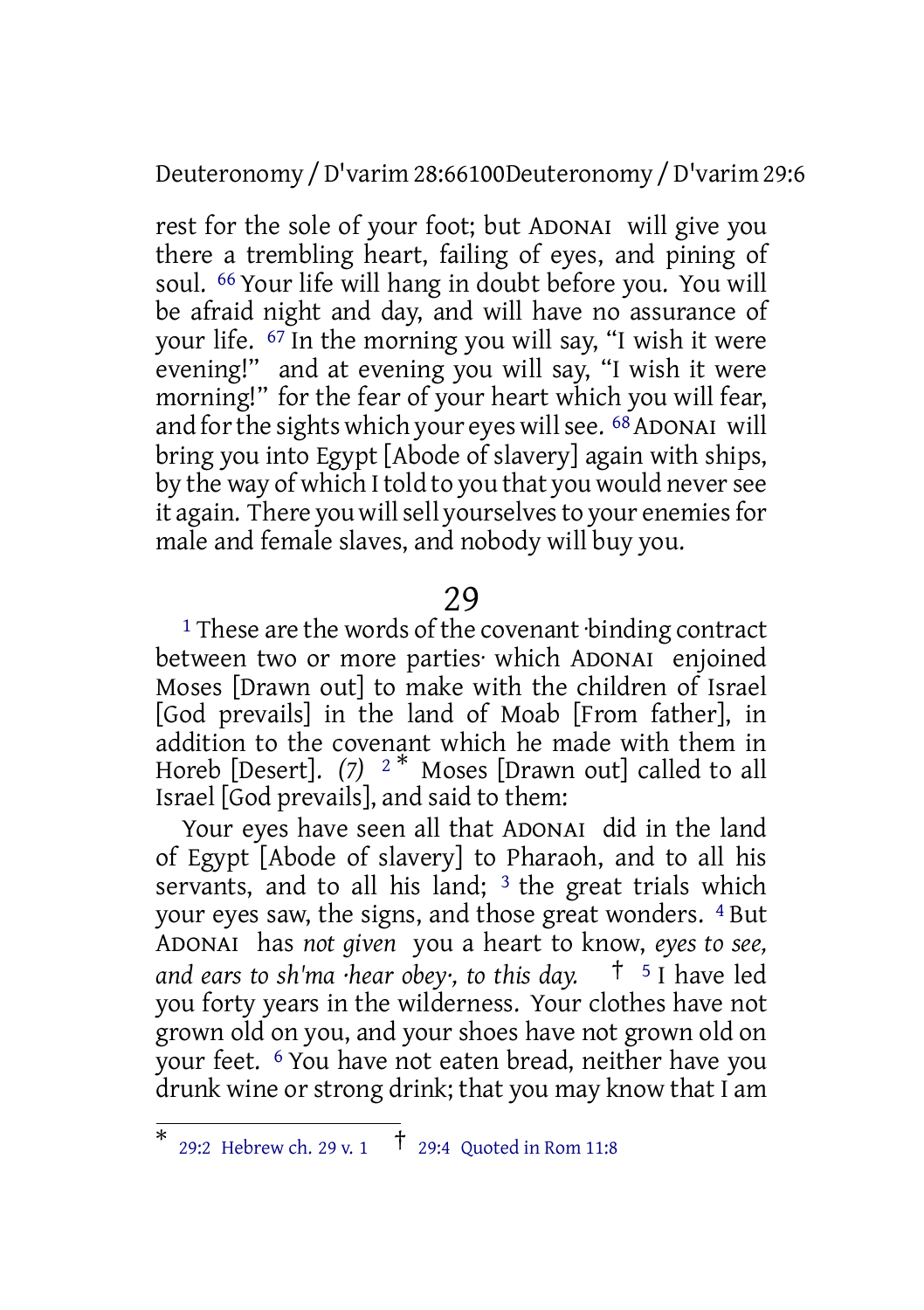Deuteronomy /D'varim 29:7101Deuteronomy /D'varim 29:15

ADONAI your God. *(Maftir·Conclusion·)* <sup>7</sup> ‡ When you came to this place, Sihon the king of Heshbon, and Og the king of Bashan, came out against us to battle, and we struck them. 8 We took their land, and gave it for an inheritance to the Reubenites, and to the Gadites, and to the half-tribe of the Manassites. <sup>9</sup> § Therefore keep the words of this covenant and do them, that you may prosper in all that you do.

*Haftarah Ki Tavo ·Taking leave · When You come in·:*

*Yesha'yahu / Isaiah 60:1-22*

*B'rit Hadashah ·New Covenant·: Luke 23:26-56*

## Parashah 51: *Nitzavim* ·You stand· 29:10-30:20

<sup>10 \*</sup> All of you stand today in the presence of ADONAI your God; your heads, your tribes, your elders, and your officers, even all the men of Israel  $[God\>prevalues]$ ,  $11\,$ your little ones, your wives, and the foreigners who are in the middle of your camps, from the one who cuts your wood to the one who draws your water; 12 that you may enter into the covenant of ADONAI your God, and into his oath, which ADONAI your God makes with you today; *(LY:2)* <sup>13</sup> † that he may establish you today as his people, and that he may be your God, as he spoke to you, and as he swore to your fathers, to Abraham [Father of a multitude], to Isaac [Laughter], and to Jacob [Supplanter]. 14 Neither do I make this covenant and this oath with you only, 15 but with those who stand here with us today before *Yahweh*

 $\ddagger$  29:7 Hebrew ch. 29 v. 6  $\,$   $\frac{\pi}{3}$  29:9 Hebrew ch. 29 v. 8  $\,$   $\frac{\pi}{3}$  29:10 Hebrew ch. 29 v. 9  $\uparrow$  29:13 Hebrew ch. 29 v. 12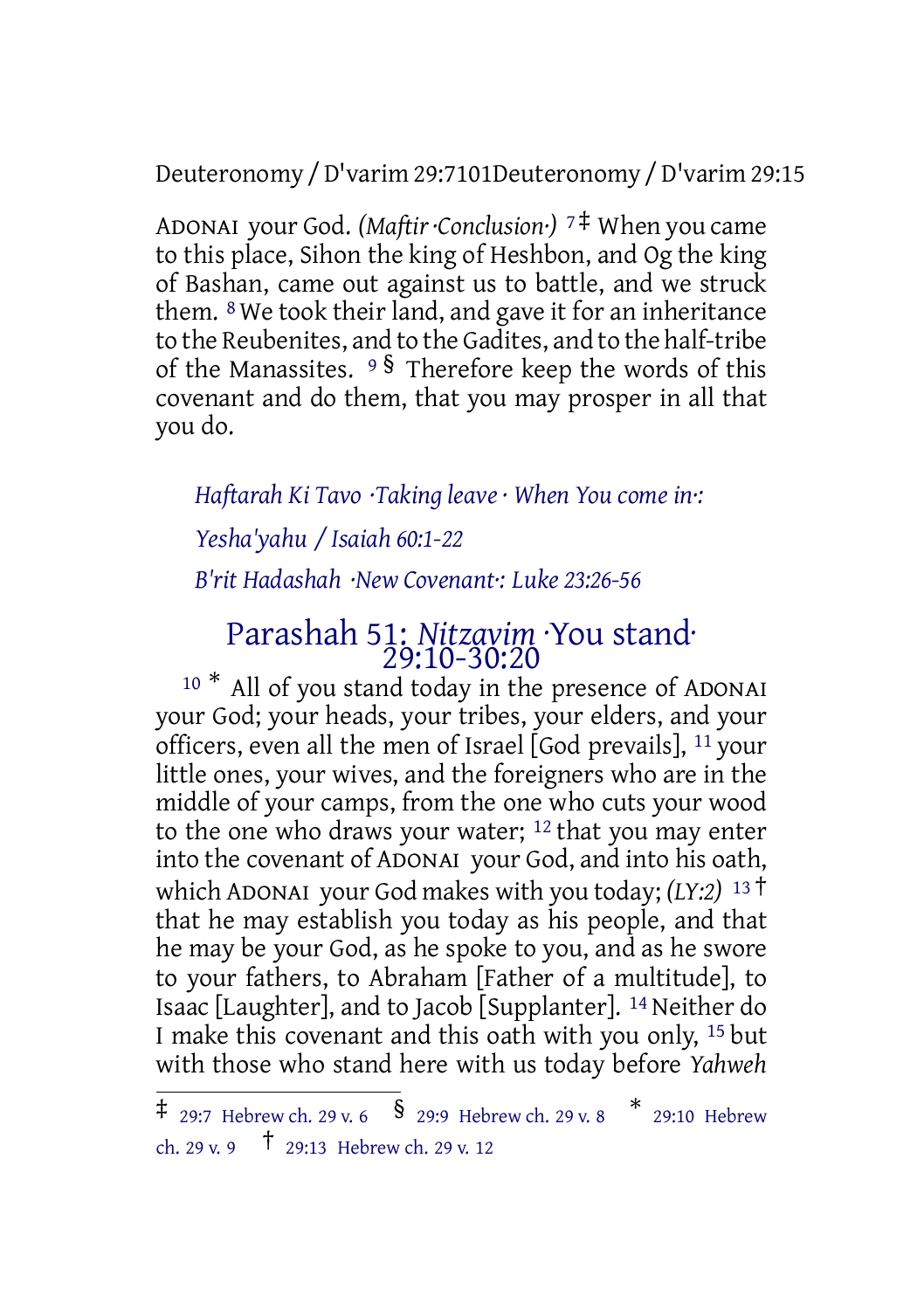Deuteronomy /D'varim 29:16102Deuteronomy /D'varim 29:24

*Eloheikhem* [Yahweh our God], and also with those who are not here with us today  $(LY:3)^{16}$ <sup>‡</sup> (for you know how we lived in the land of Egypt [Abode of slavery], and how we came through the middle of the nations through which you passed; <sup>17</sup> and you have seen their detestable things and their idols, wood and stone, silver and gold, which were among them); 18 lest there should be among you man, woman, family, or tribe whose heart turns away today from *Yahweh Eloheikhem* [Yahweh our God], to go to *abad* ·serve· the deities of those nations; lest there should be among you a *root that produces bitter poison;* § <sup>19</sup> and it happen, when he *sh'ma* ·hears obeys· the words of this curse, that he bless himself in his heart, saying, "I shall have peace, though I walk in the stubbornness of my heart, to destroy the moist with the dry." <sup>20</sup> ADONAI will not pardon him, but then ADONAI's anger and his jealousy will smoke against that man, and all the curse that is written in this book will fall on him, and ADONAI will blot out his name from under the sky. <sup>21</sup> ADONAI will set him apart for evil out of all the tribes of Israel [God prevails], according to all the curses of the covenant that is written in this book of the *Torah* ·Teaching·.

<sup>22</sup> The generation to come, your children who will rise up after you, and the foreigner who will come from a far land, will say, when they see the plagues of that land, and the sicknesses with which ADONAI has made it sick;  $^{23}$  and that all of its land is sulfur, salt, and burning, that it is not sown, does not produce, nor does any grass grow in it, like the overthrow of Sodom [Burning], Gomorrah [Rebellious people, Tyrants], Admah, and Zeboiim, which ADONAI overthrew in his anger, and in his wrath; 24 even

 $\ddagger$  29:16 Hebrew ch. 29 v. 15  $\frac{1}{2}$  29:18 Quoted in Heb 12:15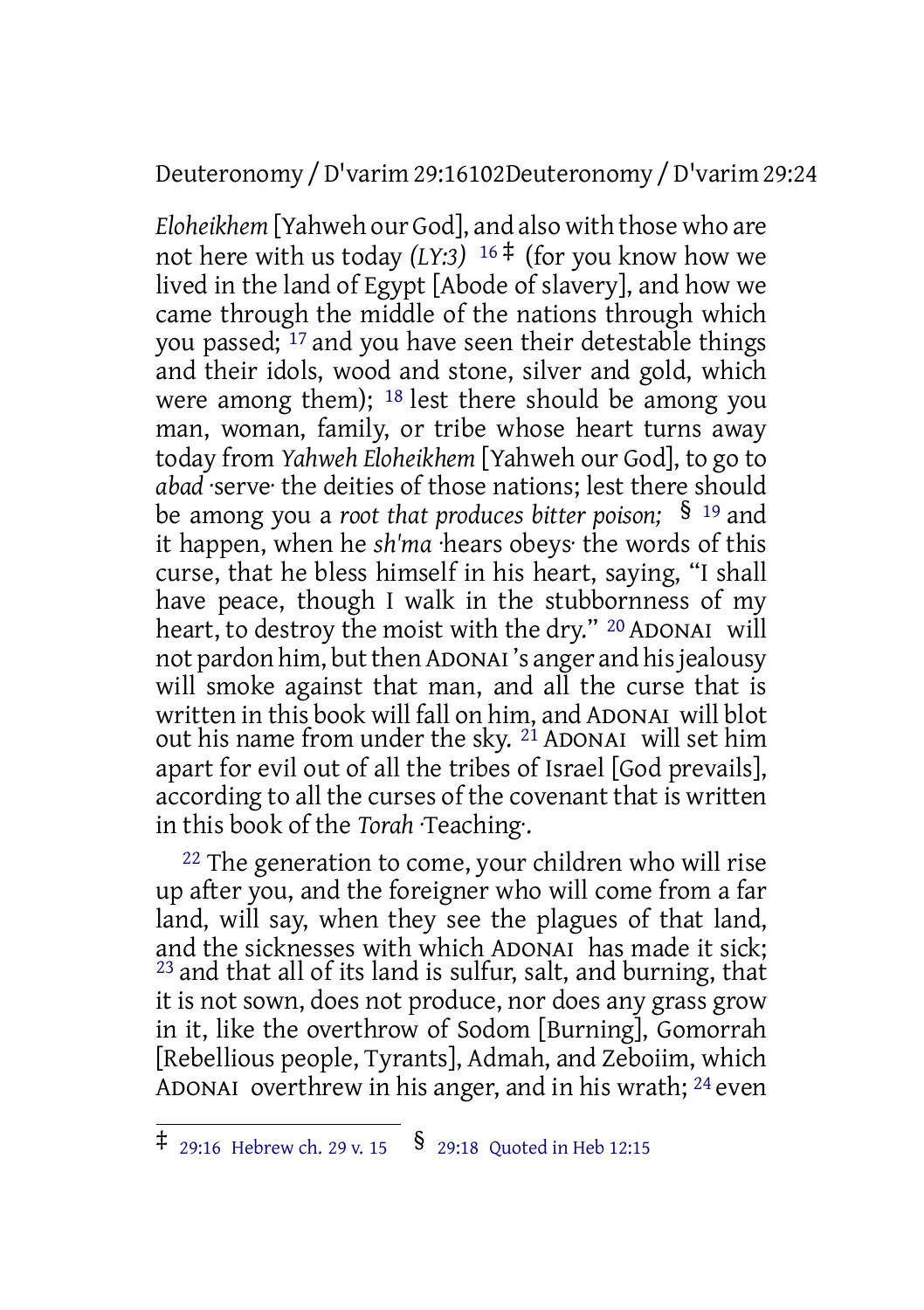Deuteronomy /D'varim 29:25103Deuteronomy /D'varim 30:2

all the nations will say, "Why has ADONAI done thus to this land? What does the heat of this great anger mean?"

25 Then men will say, "Because they abandoned the covenant of ADONAI , the God of their fathers, which he made with them when he brought them out of the land of Egypt [Abode of slavery], 26 and went and *abad* ·served· other deities, and *hawa* ·bowed low, prostrated· in worship them, deities that they didn't know, and that he had not given to them. 27 Therefore ADONAI 's anger burned against this land, to bring on it all the curses that are written in this book. 28 ADONAI rooted them out of their land in anger, in wrath, and in great indignation, and thrust them into another land, as it is today."

29 The secret things belong to *Yahweh Eloheikhem* [Yahweh our God]; but the things that are revealed belong to us and to our children forever, that we may do all the words of this *Torah* ·Teaching·.

## 30

 $(RY:2, LY:4)$ <sup>1</sup> It shall happen, when all these things have come on you, the blessing and the curse, which I have set before you, and you shall call them to mind among all the nations, where ADONAI your God has driven you, 2 and *teshuvah* ·completely return· to ADONAI your God, and *sh'ma* ·hear obey· his voice according to all that I enjoin you today, you and your children, with all your heart, and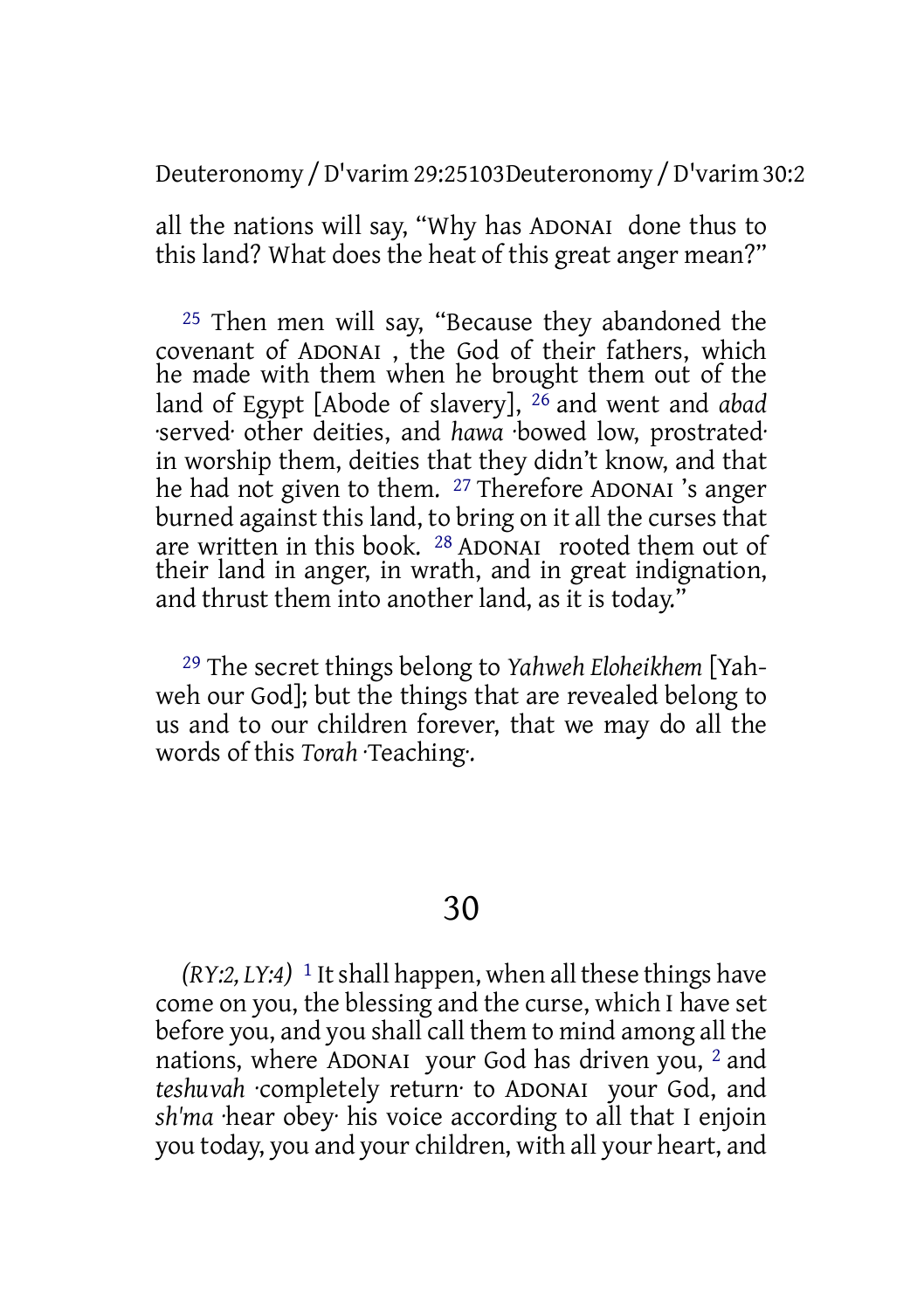Deuteronomy /D'varim 30:3104Deuteronomy /D'varim 30:9

with all your soul;  $3 *$  that then ADONAI your God will release you from captivity, have *racham* ·compassionate love· on you, and will make *teshuvah* ·complete return· and gather you from all the peoples where ADONAI your God has scattered you. 4 If your outcasts are in the uttermost parts of the heavens, from there ADONAI your God will gather you, and from there he will bring you back. <sup>5</sup> ADONAI your God will bring you into the land which your fathers possessed, and you will possess it. He will do you good, and increase your numbers more than your fathers. 6 ADONAI your God will circumcise your heart, and the heart of your offspring, to *'ahav* ·affectionately love· ADONAI your God with all your heart, and with all your soul, that you may live. *(RY:3, LY:5)* 7 ADONAI your God will put all these curses on your enemies, and on those who hate you, who persecuted you. 8You shall make *teshuvah* ·complete return· and *sh'ma* ·hear obey· ADONAI 's voice, and do all his *mitzvot* ·instructions· which I enjoin you today. 9 ADONAI your God will make you plenteous in all the work of your hand, in the fruit of your body, in the fruit of your livestock, and in the fruit of your ground, for good; for ADONAI will again rejoice over you

<sup>\*</sup> 30:3 MPr: Rambam explains: "King Messiah will arise in the future and will restore the kingship of David to its ancient condition, to rule as it was at first. And he will rebuild the Temple and gather the exiled of Israel. And in his days all the laws will return as they were in the past. Israel will offer up sacrifices, and will observe the Sabbatical years and the Jubilee years with regard to all the commandments stated in the Torah. And he who does not believe in Messiah, or he who does not await Messiah's coming, denies not only the prophets, but also the Torah and Moses our Master. For, behold, the Torah testifies about the Messiah as it is written in (Deut 30:3-5). (Mishne Torah [Second Torah] written by RamBam – Hilchot Melachim, c. 11-12). (Mic 4:1-2; Isaiah 2:2-4; 42:21; Luke 24:44; Rev 21:22, 21:24-27)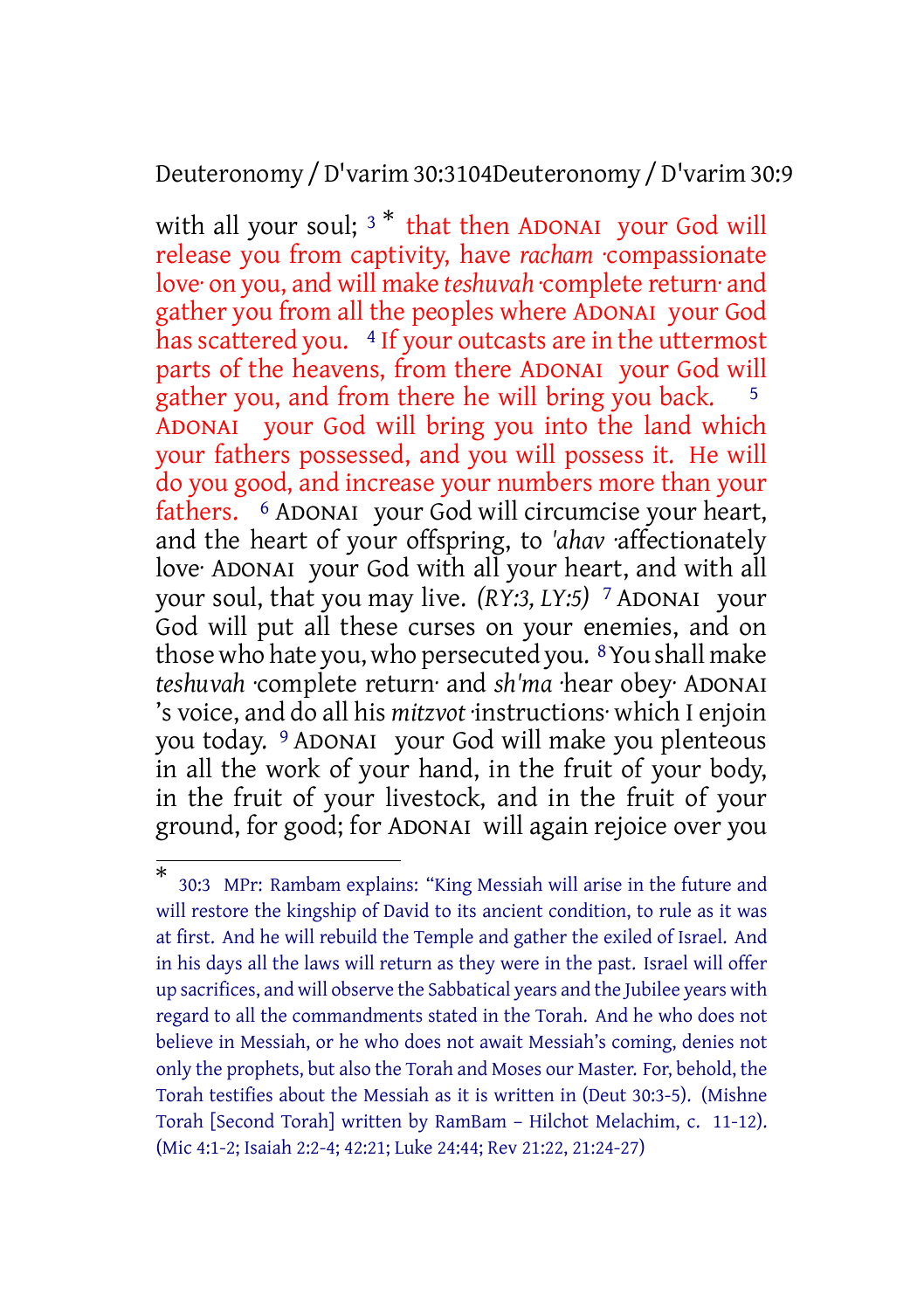Deuteronomy /D'varim 30:10105Deuteronomy /D'varim 30:20

for good, as he rejoiced over your fathers; 10 if you will *sh'ma* ·hear obey· ADONAI your God's voice, to keep his *mitzvot* ·instructions· and his statutes which are written in this book of the *Torah* ·Teaching; if you turn to ADONAI your God with all your heart, and with all your soul.

*(LY:6)* 11 For this *mitzvah* ·instruction· which I enjoin you today is not too hard for you or too distant. 12 It is not in heaven, so that *you should say, "Who will go up for us to heaven,* and bring it to us, that we may *sh'ma* ·hear obey· it, so we may do it?" 13 Neither is it beyond the sea, that you should say, *"Who will go* † over the sea for us, and bring it to us, that we may that we may *sh'ma* ·hear obey· it, so it, so we may do it?" 14 *But the word is very near to you, in your mouth and in your heart, that you may do it.* ‡ *(RY:4, LY:7)* <sup>15</sup> Behold, I have set before you today life and prosperity, and death and evil. 16 For I enjoin you today to *'ahav* ·affectionately love· ADONAI your God, to walk in his ways, and to keep his *mitzvot* ·instructions·, his statutes, and his judgments, that you may live and multiply, and that ADONAI your God may bless you in the land where you go in to possess it. 17 But if your heart turns away, and you will not *sh'ma* ·hear obey·, but are drawn away, and *hawa* ·bow low, prostrate· to worship other deities, and *abad* ·serve·them; *(LY:Maftir·Conclusion·)* 18 I denounce to you today, that you will surely perish. You will not prolong your days in the land where you pass over the Jordan [Descender] to go in to possess it.  $19$  I call heaven and earth to witness against you today, that I have set before you life and death, the blessing and the curse. Therefore choose life, that you may live, you and your descendants; 20 to *'ahav* ·affectionately love· ADONAI

<sup>†</sup> 30:13 Quoted in Rom 10:6-7 ‡ 30:14 Quoted in Rom 10:8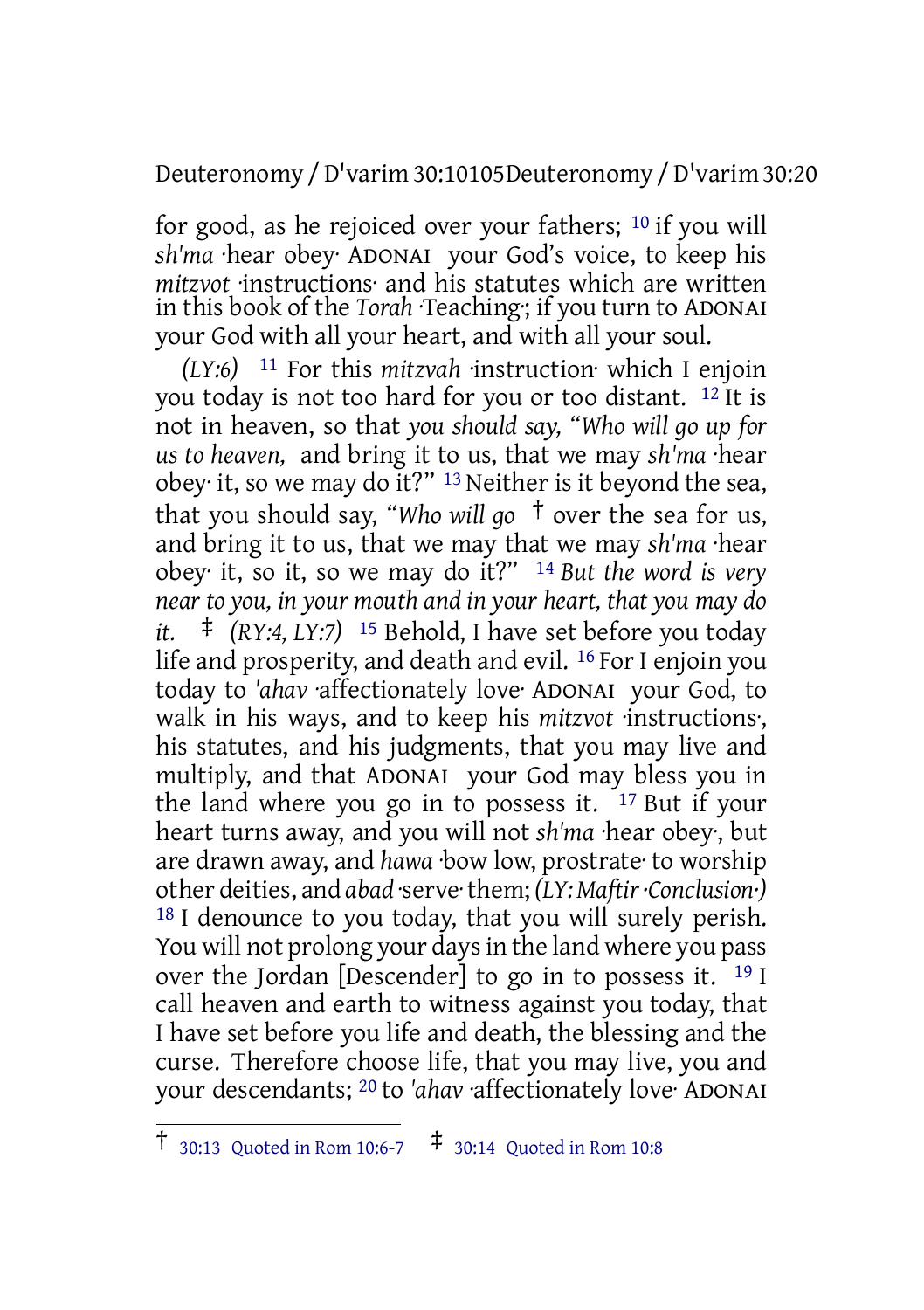*Deuteronomy / D'varim 31:1 106 Deuteronomy / D'varim 31:6*

your God, to *sh'ma* ·hear obey· his voice, and to *dabak* ·cling to, worship him; for he is your life, and the length of your days; that you may dwell in the land which ADONAI swore to your fathers, to Abraham [Father of a multitude], to Isaac [Laughter], and to Jacob [Supplanter], to give them.

*Haftarah Nitzavim ·Taking leave · You stand·:*

*Yesha'yahu / Isaiah 61:10-63:9*

## *B'rit Hadashah ·New Covenant·: Luke 24:1–12* Parashah 52: *Vayelekh* ·And he went·  $31:1-30$

## 31

*In regular years read with Parashah 51; in leap years, read separately*

1 Moses [Drawn out] went and spoke these words to all Israel [God prevails]. 2He said to them, "I am one hundred twenty years old today. I can no more go out and come in. ADONAI has said to me, 'You shall not go over this Jordan [Descender].' 3 ADONAI your God himself will go over before you. He will destroy these nations from before you, and you shall dispossess them. Joshua [Salvation Yah] will go over before you, as ADONAI has spoken. *(LY:2)* 4 ADONAI will do to them as he did to Sihon and to Og, the kings of the Amorites [Descendants of Talkers], and to their land; whom he destroyed. 5 ADONAI will deliver them up before you, and you shall do to them according to all the *mitzvot* ·instructions· I have enjoined you. 6 Be strong and courageous. Don't be afraid or scared of them;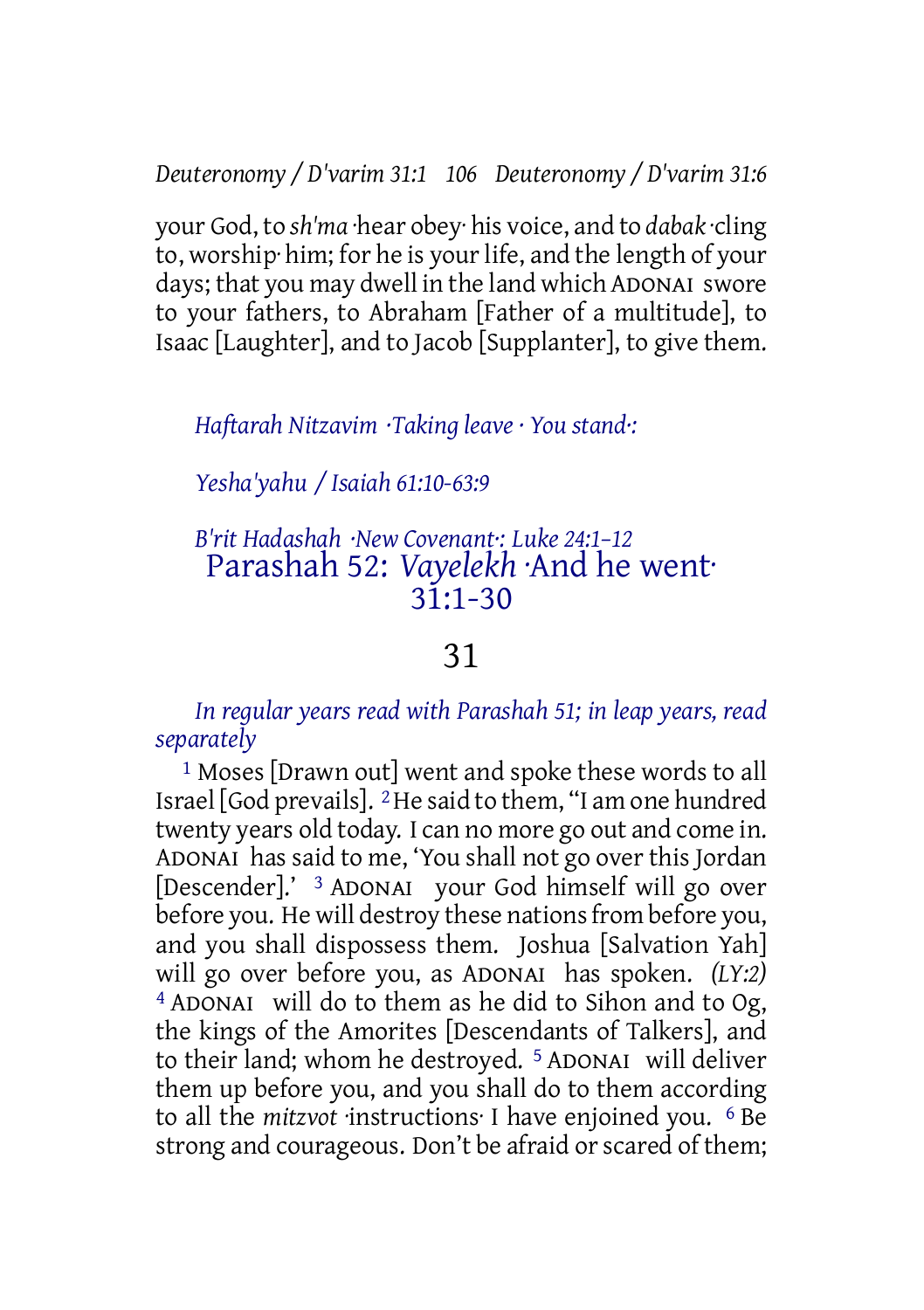#### *Deuteronomy / D'varim 31:7 107 Deuteronomy / D'varim 31:13*

for ADONAI your God himself is who goes with you. He *will not fail you nor forsake you."* \*

*(RY:5, LY:3)* 7 Moses [Drawn out] called to Joshua [Salvation Yah], and said to him in the sight of all Israel [God prevails], "Be strong and courageous, for you shall go with this people into the land which ADONAI has sworn to their fathers to give them; and you shall cause them to inherit it.  $8$  ADONAI himself is who goes before you. He will be with you. He *will not fail you norforsake you.* † Don't be afraid. Don't be discouraged."

9 Moses [Drawn out] wrote this *Torah* ·Teaching·, and delivered it to the priests the sons of Levi [United with], who bore the ark of ADONAI 's covenant, and to all the elders of Israel [God prevails]. <sup>10</sup> Moses [Drawn out] enjoined them, saying, "At the end of every seven years, in the set time of the year of release, in the festival of *Sukkot* ·Booths·, 11 when all Israel [God prevails] has come to appear before ADONAI your God in the place which he will choose, you shall read this *Torah* ·Teaching· before all Israel [God prevails] in their hearing.  $12 \div A$  Assemble the people, the men and the women and the little ones, and the foreigners who are within your gates, that they may *sh'ma* ·hear obey·, and that they may learn, and fear ADONAI your God, and observe to do all the words of this Torah Teaching; <sup>13</sup> and that their children, who have not known, may *sh'ma* ·hear obey·, and learn to fear ADONAI

<sup>\*</sup> 31:6 Quoted in Heb 13:5 † 31:8 Quoted in Heb 13:5 ‡ 31:12 Deut 31:12 (Deut 31:9-13) (#4.358): T. Assemble all the people in yourtownsto hear *Torah* ·Teaching· at the end of the seventh Year, the Sabbath Year, the *Sh'mitta* ·Release· Year / R. To assemble all the people on the *Sukkot* ·Tabernacles· following the seventh Year, the *Sh'mitta* ·Release· Year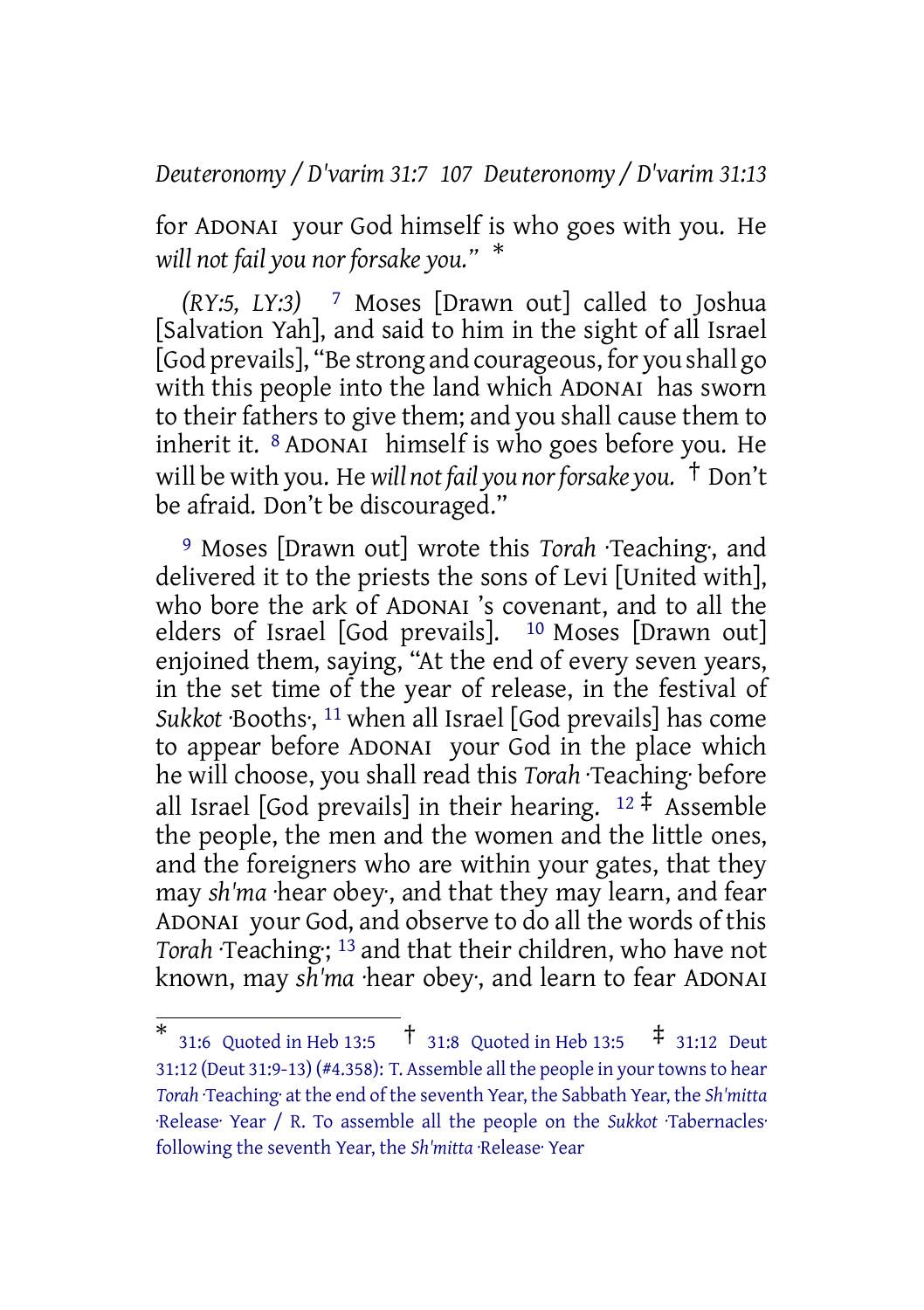Deuteronomy /D'varim 31:14108Deuteronomy /D'varim 31:20

your God, as long as you live in the land where you go over the Jordan [Descender] to possess it."

*(RY:6, LY:5)* 14 ADONAI said to Moses [Drawn out], "Behold, your days approach that you must die. Call Joshua [Salvation Yah], and present yourselvesin the Tent of Meeting, that I may enjoin him."

Moses [Drawn out] and Joshua [Salvation Yah] went, and presented themselves in the Tent of Meeting.

 $15$  ADONAI appeared in the Tent in a pillar of cloud, and the pillar of cloud stood over the Tent's door. 16 ADONAI said to Moses [Drawn out], "Behold, you shall sleep with your fathers. This people will rise up, and play the prostitute after the strange deities of the land, where they go to be among them, and will forsake me, and break my covenant ·binding contract between two or more parties· which I have made with them. <sup>17</sup> Then my anger shall be kindled against them in that day, and I will forsake them, and I will hide my face from them, and they shall be devoured, and many evils and troubles shall come on them; so that they will say in that day, 'Haven't these evils come on us because our God is not among us?' 18 I will surely hide my face in that day for all the evil which they have done, in that they have turned to other deities.

<sup>19</sup> § "Now therefore write this song for yourselves, and teach it to the children of Israel [God prevails]. Put it in their mouths, that this song may be a witness for me against the children of Israel [God prevails]. *(RY:7, LY:6)*  $20$  For when I have brought them into the land which I swore to their fathers, flowing with milk and honey, and they have eaten and filled themselves, and grown fat;

<sup>§</sup> 31:19 Deut 31:19 (Deut 31:19-22, 32:1-43, 32:44-45) (#1.59): T. Every man to write this song and teach it to your children / R. Every man is to write a *Sefer Torah* ·Book Instructions·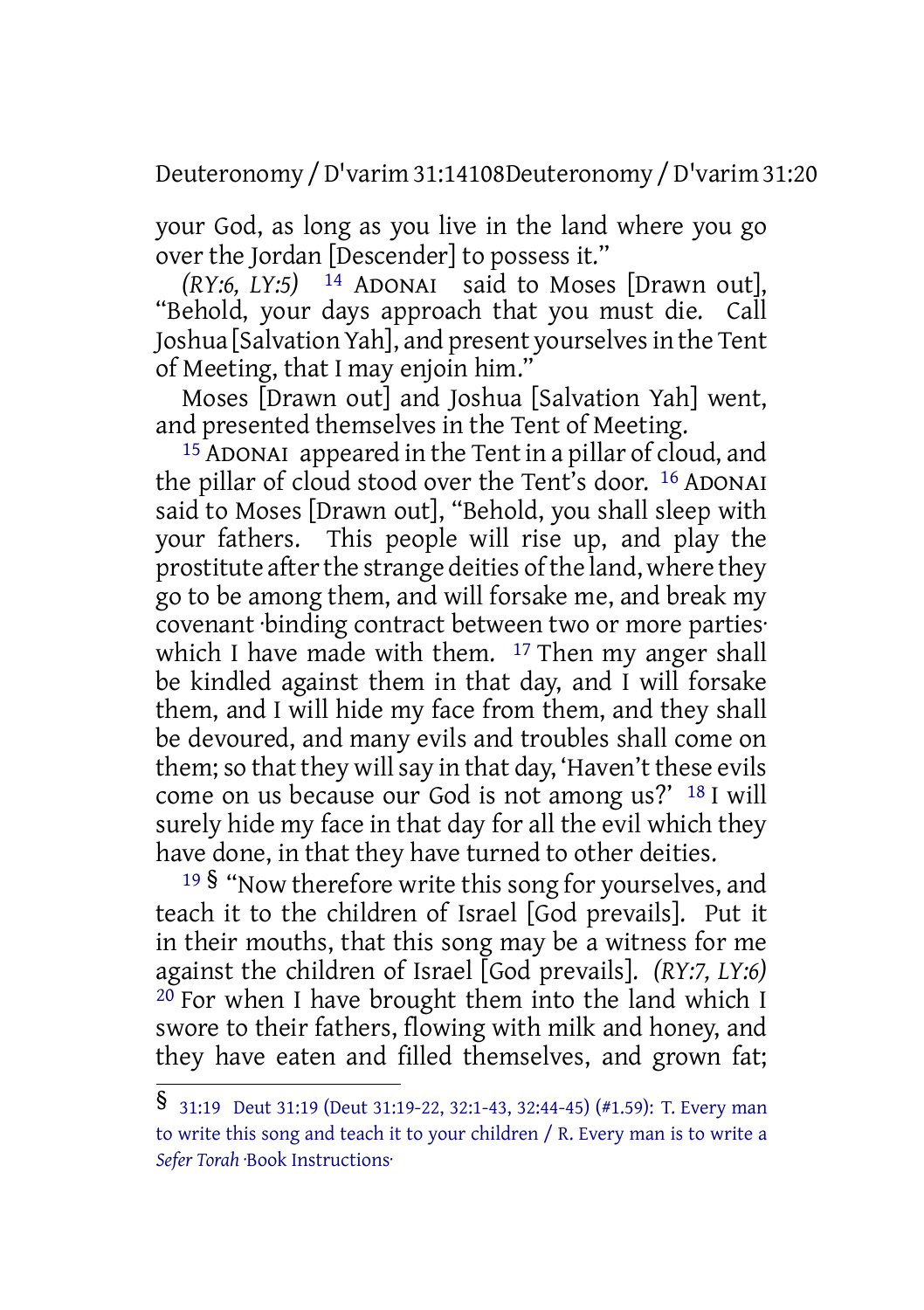Deuteronomy /D'varim 31:21109Deuteronomy /D'varim 31:30

then they will turn to other deities, and *abad* ·serve· them, and despise me, and break my covenant. 21 It will happen, when many evils and troubles have come on them, that this song will testify before them as a witness; for it will not be forgotten out of the mouths of their descendants; for I know their ways and what they are doing today, before I have brought them into the land which I swore."

22 So Moses [Drawn out] wrote this song the same day, and taught it the children of Israel [God prevails].

<sup>23</sup> He enjoined Joshua [Salvation Yah] the son of Nun, and said, "Be strong and courageous; for you shall bring the children of Israel [God prevails] into the land which I swore to them. I will be with you."

24 When Moses [Drawn out] had finished writing the words of this *Torah* ·Teaching· in a book, until they were finished, *(LY:7)* 25 Moses [Drawn out] enjoined the Levites [Descendants of United with], who bore the ark of ADONAI 's covenant, saying, 26 "Take this book of the *Torah* ·Teaching·, and putit by the side ofthe ark of ADONAI 's covenant your God, that it may be there for a witness against you. 27 For I know your rebellion, and your stiff neck. Behold, while I am yet alive with you today, you have been rebellious against ADONAI . How much more after my death? *(Maftir ·Conclusion·)* 28 Assemble to me all the elders of your tribes, and your officers, that I may speak these words in their ears, and call heaven and earth to witness against them. <sup>29</sup> For I know that after my death you will utterly corrupt yourselves, and turn aside from the way which I have enjoined you; and evil will happen to you in the latter days; because you will do what ADONAI sees as evil and provoke him to anger by your deeds."

30 Moses [Drawn out] spoke in the ears of all the assembly of Israel [God prevails] the words of this song,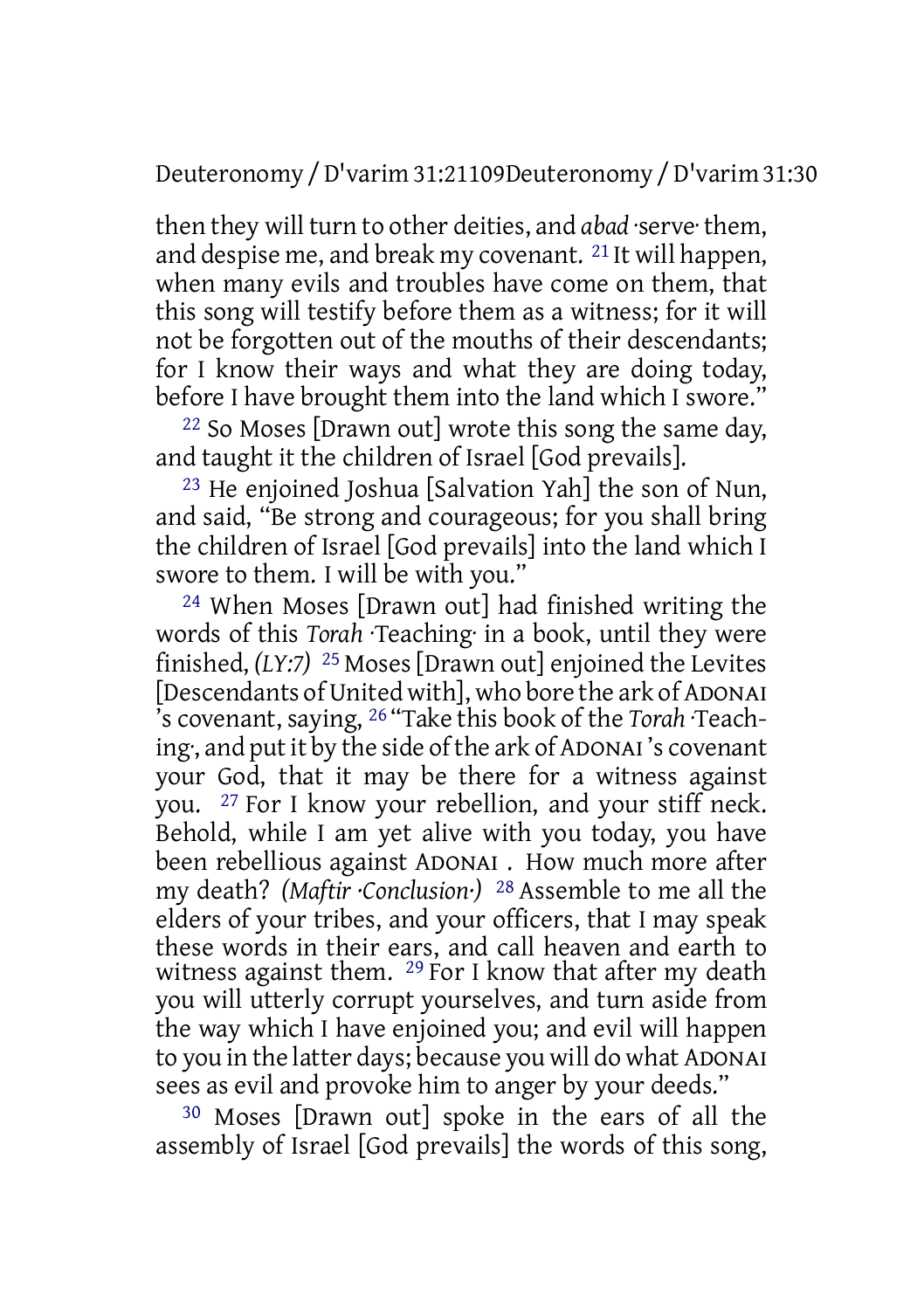Deuteronomy /D'varim 32:1110Deuteronomy /D'varim 32:7

until they were finished.

*Haftarah Vayelekh ·Taking leave · And he went·:*

*Hoshea / Hosea 14:1-9, Mikhah / Micah 7:18-20, Yo'el / Joel 2:15-27*

## *B'rit Hadashah ·New Covenant·: Luke 24:13-43* Parashah 53: *Ha'azinu* ·Hear· 32:1-52

# 32

1 *Sh'ma* ·Hear obey·, oh heavens, and I will speak! Let the earth hear the words of my mouth! 2 My doctrine will drop as the rain. My speech will condense as the dew, as the misty rain on the tender grass, as the showers on the herb. 3 For I will proclaim ADONAI 's name. Ascribe greatness to our God! 4 The Rock, his work is perfect, for all his ways are *mishpat* ·just·. A God of faithfulness who does no wrong, just and right is he. 5 They have dealt corruptly with him. They are not his children, because of their defect. They are *a perverse and crooked generation.* \* 6 Is this the way you repay ADONAI , foolish and unwise people? Is not he your father who has bought you? He has made you and established you. *(2)* 7 Remember the days of old. Consider the years of many generations. Ask your father, and he will show you;

<sup>\*</sup> 32:5 Quoted in Phil 2:15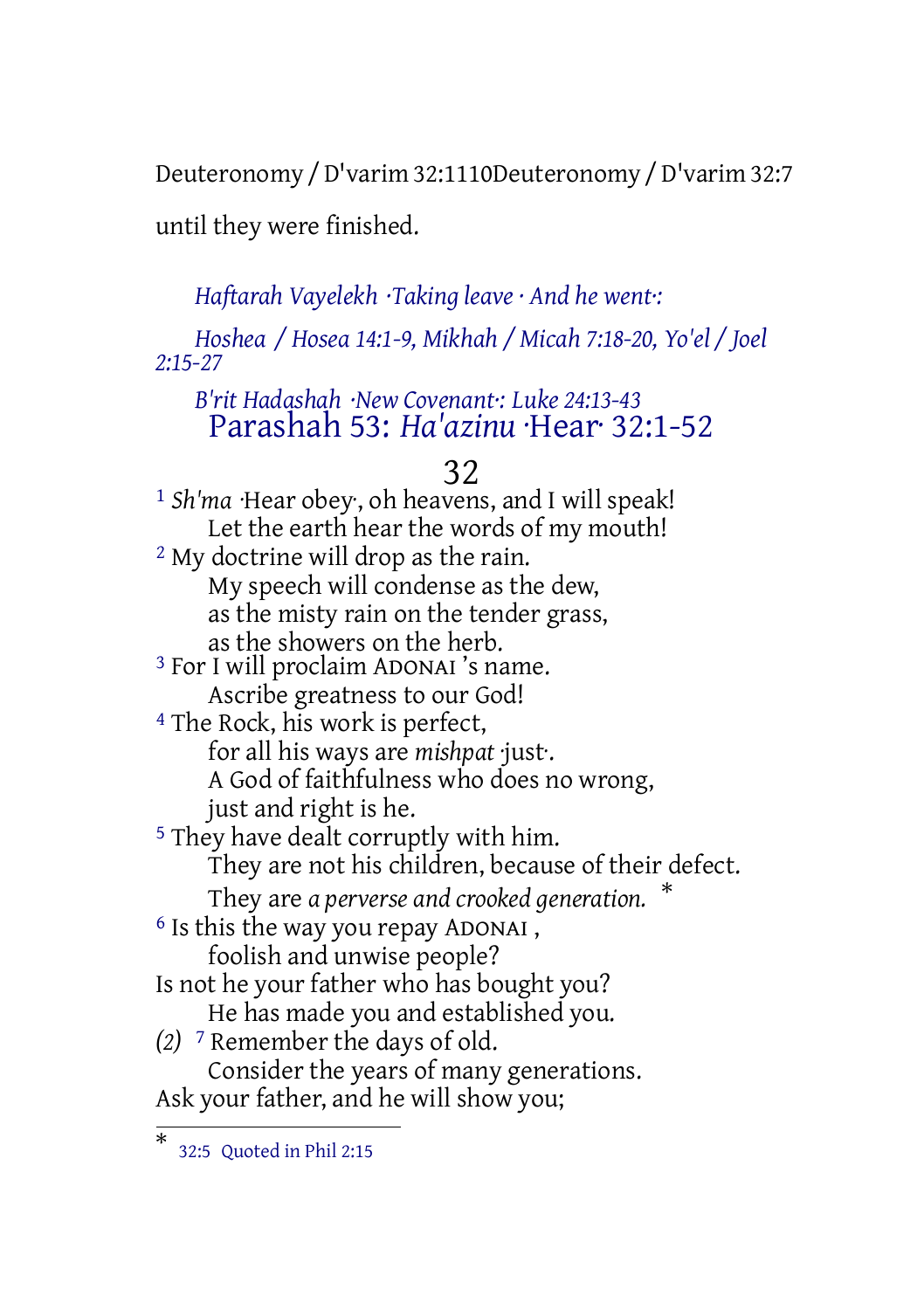Deuteronomy /D'varim 32:8111Deuteronomy /D'varim 32:15

your elders, and they will tell you. 8 When *haElyon* [the Most High] gave to the nations their inheritance, when he separated the children of men, he set the bounds of the peoples according to the number of the children of Israel [God prevails]. 9 For ADONAI 's portion is his people. Jacob [Supplanter] is the lot of his inheritance. <sup>10</sup> He found him in a desert land. in the waste howling wilderness. He surrounded him. He cared for him. He kept him as the apple of his eye. 11 As an eagle that stirs up her nest, that flutters over her young, he spread abroad his wings, he took them, he bore them on his feathers. 12 ADONAI alone led him. There was no foreign deity with him. *(3)* 13 He made him ride on the high places of the earth. He ate the increase of the field. He caused him to suck honey out of the rock, oil out of the flinty rock; 14 butter from the herd, and milk from the flock, with fat of lambs, rams of the breed of Bashan, and goats, with the finest of the wheat. From the blood of the grape, you drank wine. 15 But Jeshurun [Upright one] grew fat, and kicked. You have grown fat. You have grown thick. You have become sleek. Then he abandoned God who made him,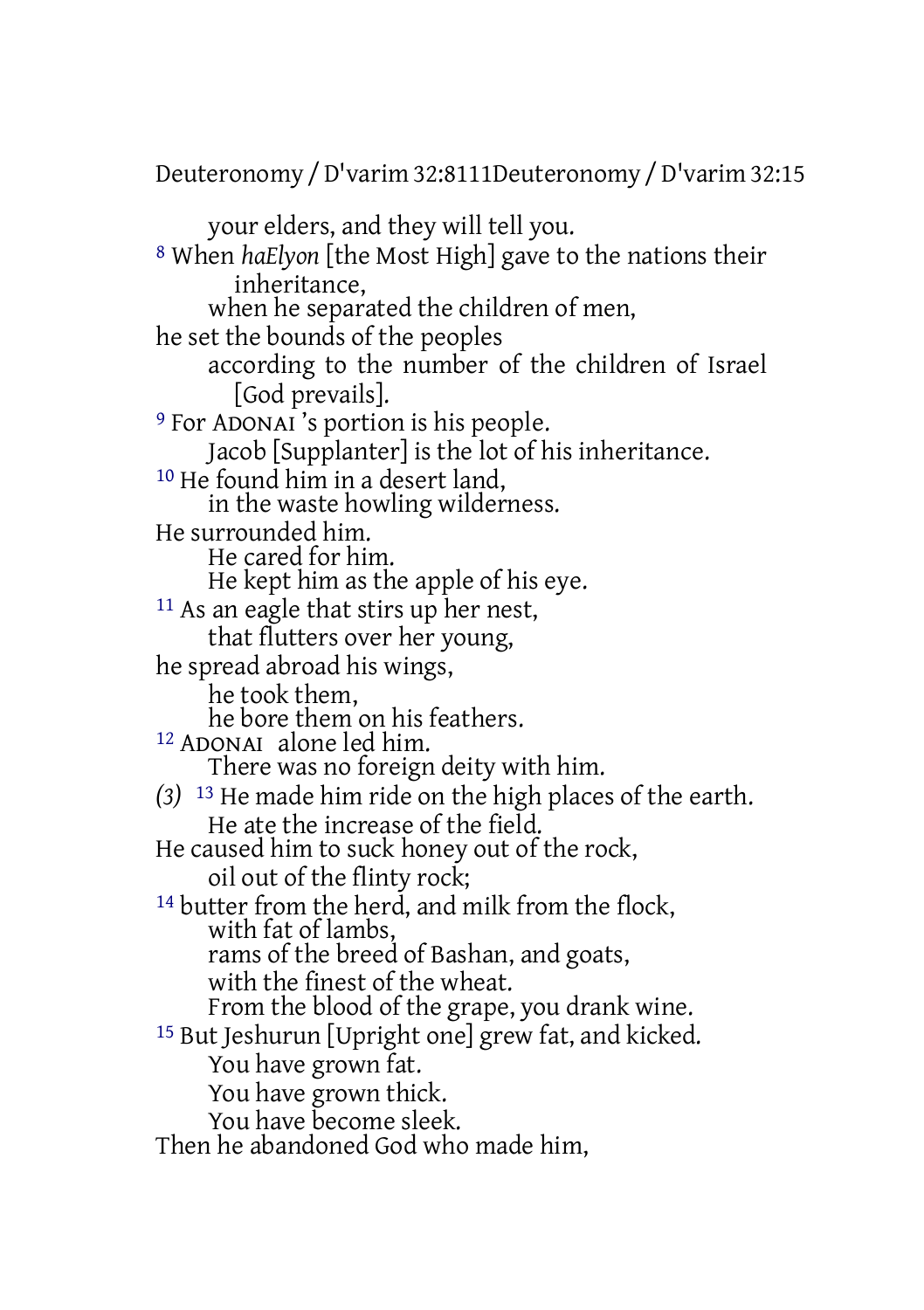Deuteronomy /D'varim 32:16112Deuteronomy /D'varim 32:24

and rejected the Rock of his *yishu'ah* ·salvation·. <sup>16</sup> They moved him to jealousy with strange deities.

They provoked him to anger with abominations.

<sup>17</sup> They *sacrificed to demons, not God,* † to deities that they didn't know, to new deities that came up recently,

which your fathers didn't dread.

- 18 Of the Rock who became your father, you are unmindful,
	- and have forgotten God who gave you birth.
- *(4)* 19 ADONAI saw and abhorred, because of the provocation of his sons and his daughters.
- 20 He said, "I will hide my face from them. I will see what their end will be;
- for they are a very perverse generation,
- children in whom is no faithfulness.
- <sup>21</sup> They have moved me to jealousy with that which is not God.

They have provoked me to anger with their vanities. *I will provokethem to jealousy with those who are not a people.*

*I will provoke* them *to anger with a foolish nation.* ‡ 22 For a fire is kindled in my anger,

that burns to the lowest *Sheol* ·Place of the dead·, devours the earth with its increase, and sets the foundations of the mountains on fire.

23 "I will heap evils on them.

I will spend my arrows on them.

<sup>24</sup> They shall be wasted with hunger, and devoured with burning heat

and bitter destruction.

I will send the teeth of animals on them,

<sup>†</sup> 32:17 Quoted in <sup>1</sup> Cor 10:20 ‡ 32:21 Quoted in Rom 10:19, 11:11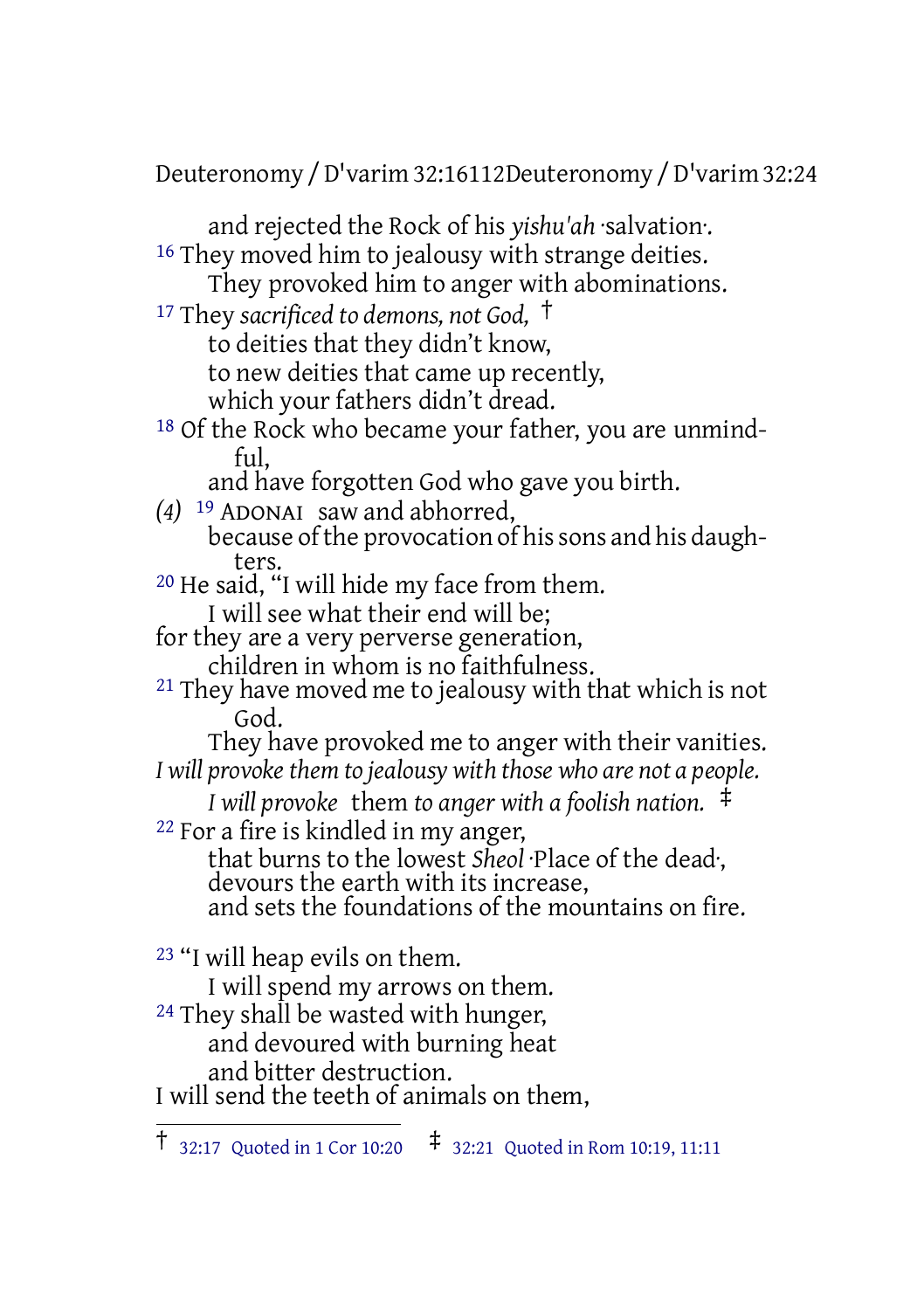Deuteronomy /D'varim 32:25113Deuteronomy /D'varim 32:34

with the venom of vipers that glide in the dust. 25 Outside the sword will bereave, and in the rooms, terror; on both young man and virgin, the nursing infant with the gray-haired man. 26 I said that I would scatter them afar. I would make their memory to cease from among men; <sup>27</sup> were it not that I feared the provocation of the enemy, lest their adversaries should judge wrongly, lest they should say, 'Our hand is exalted, ADONAI has not done all this.' " 28 For they are a nation void of counsel. There is no understanding in them. *(5)* 29 Oh that they were wise, that they understood this, that they would consider their latter end! 30 How could one chase a thousand, and two put ten thousand to flight, unless their Rock had sold them, and ADONAI had delivered them up? <sup>31</sup> For their rock is not as our Rock, even our enemies themselves concede. 32 For their vine is of the vine of Sodom [Burning], of the fields of Gomorrah [Rebellious people, Tyrants]. Their grapes are poison grapes. Their clusters are bitter. 33 Their wine is the poison of serpents, the cruel venom of asps.

<sup>34</sup> "Is not this laid up in store with me, sealed up among my treasures?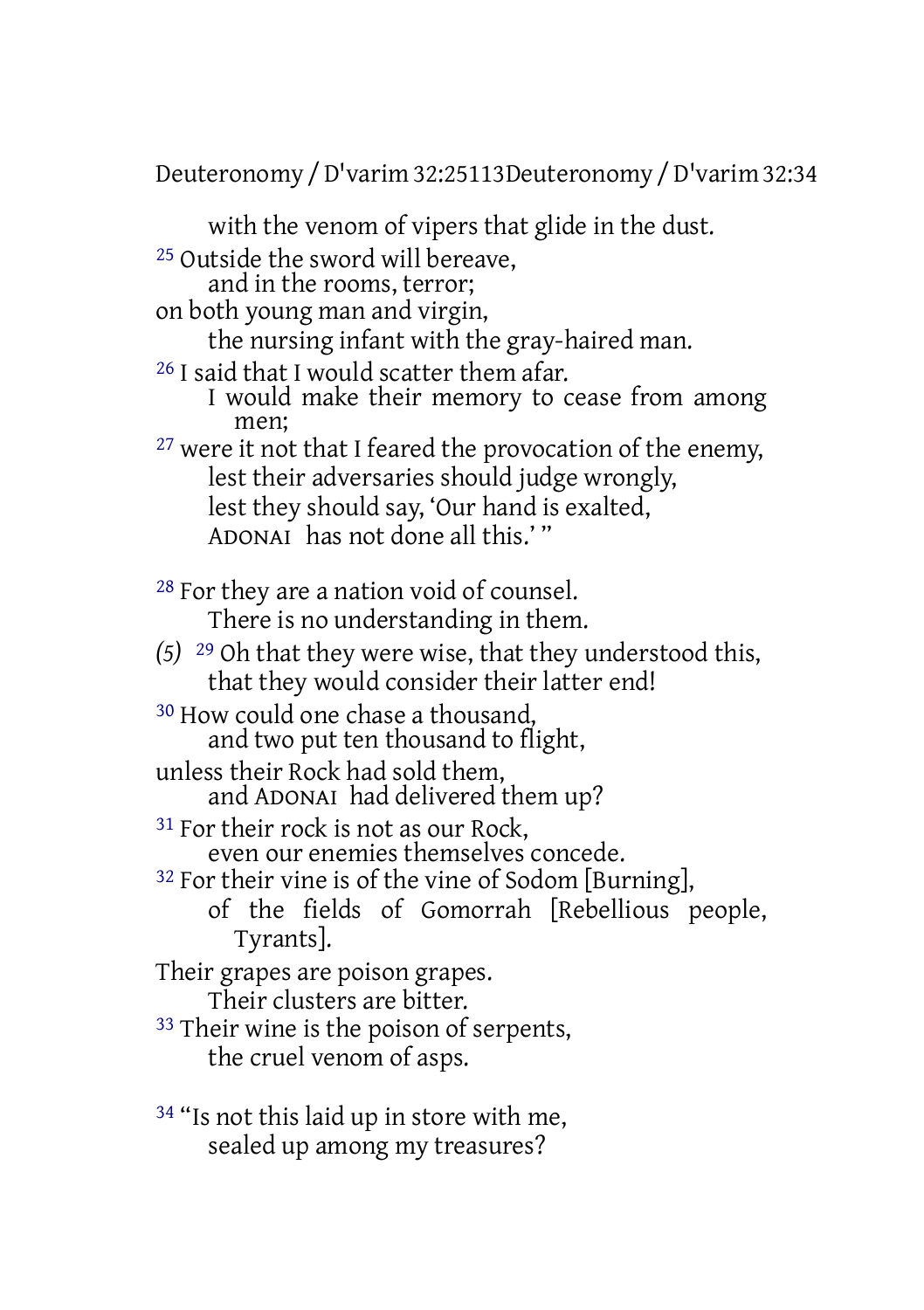Deuteronomy /D'varim 32:35114Deuteronomy /D'varim 32:42

<sup>35</sup> *Vengeance and recompense is mine,* § at the time when their foot slides; for the day of their calamity is at hand. Their doom rushes at them."

<sup>36</sup> For *ADONAI will judge his people,* \* and have compassion on his servants, when he sees that their power is gone; that there is no one remaining, shut up or left at large. <sup>37</sup> He will say, "Where are their deities, the rock in which they took refuge; <sup>38</sup> which ate the fat of their sacrifices, † and drank the wine of their drink offering? Let them rise up and help you! Let them be your protection.

39 "See now that I myself am he. There is no *elohim* ·deity· with me. I kill and I make alive. I wound and I heal. There is no one who can deliver out of my hand. *(6)* 40 For *I lift up my hand to heaven and declare,* as I *live forever,* ‡

- <sup>41</sup> if I sharpen my glittering sword, my hand grasps it in judgment;
- *I will take vengeance* on my adversaries, and *will repay* § those who hate me.
- 42 I will make my arrows drunk with blood.

 $\frac{1}{3}$  32:35 Quoted in Rom 12:19  $\frac{*}{3}$  32:36 Quoted in Heb 10:30  $\frac{1}{3}$  32:38 Deut 32:38 (Deut 32:35-39) (#2b.187): Not to drink wine offered to idols ‡ 32:40 Quoted in Rev 10:5-6 § 32:41 Quoted in Rom 12:19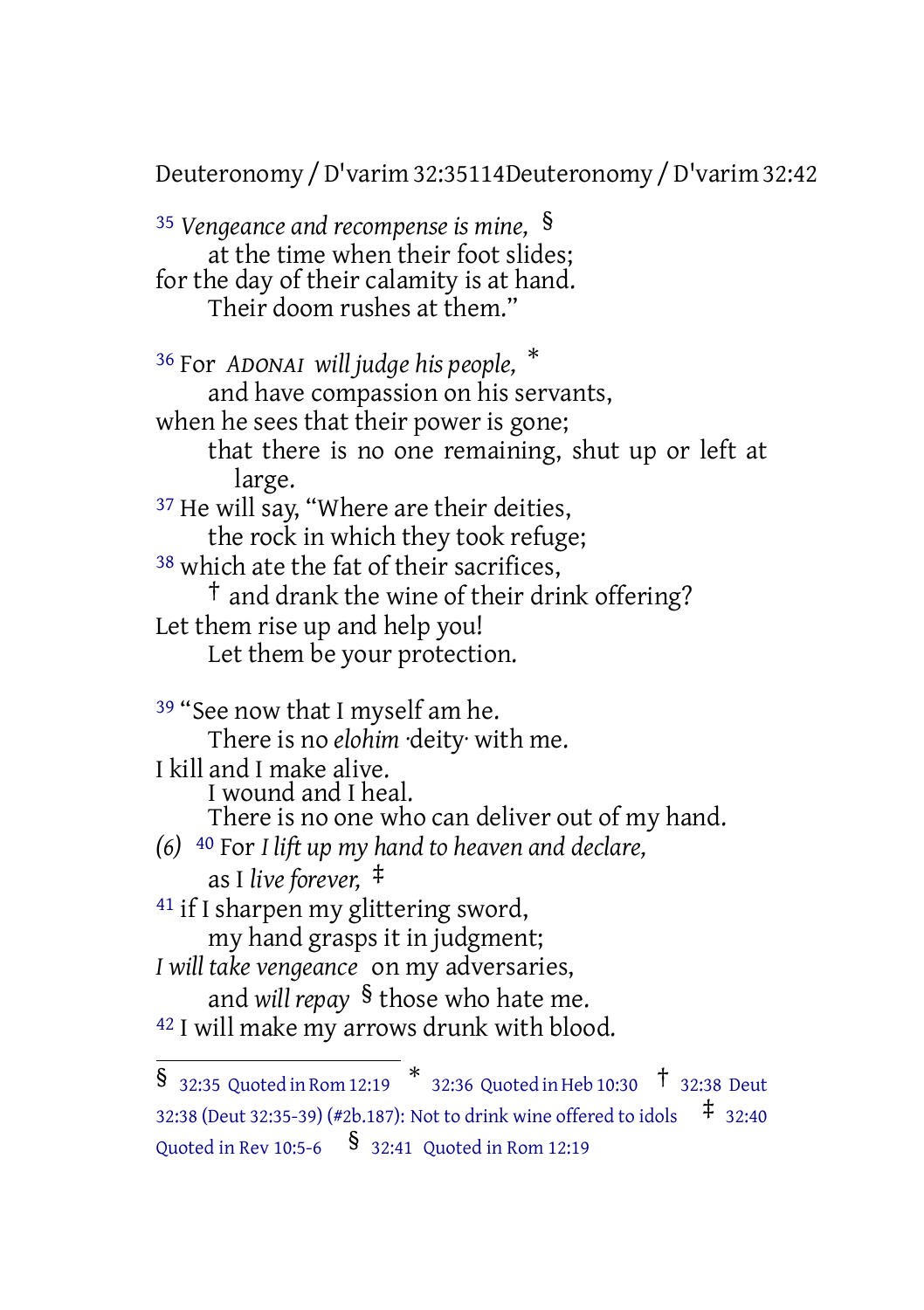Deuteronomy /D'varim 32:43115Deuteronomy /D'varim 32:51

My sword shall devour flesh with the blood of the slain and the captives, from the head of the leaders of the enemy."

<sup>43</sup> *Rejoice, you nations, with his people,* \*

for he will avenge the blood of his servants.

He will take vengeance on his adversaries,

and will make atonement for his land and for his people.

*(7)* 44 Moses [Drawn out] came and spoke all the words of this song in the ears of the people, he and Joshua [Salvation Yah] the son of Nun. 45 Moses [Drawn out] finished reciting all these words to all Israel [God prevails]. 46 He said to them, "Set your heart to all the words which I testify to you today, which you shall enjoin your children to observe to do, all the words of this *Torah* ·Teaching·. 47 For it is no vain thing for you; because it is your life, and through this thing you shall prolong your days in the land, where you go over the Jordan [Descender] to possess it."

*(Maftir)* 48 ADONAI spoke to Moses [Drawn out] that same day, saying, <sup>49</sup> "Go up into this mountain of Abarim, to Mount Nebo, which is in the land of Moab [From father], that is across from Jericho [Fragrant, Moon]; and see the land of Canaan [Humbled], which I give to the children of Israel [God prevails] for a possession. 50Die on the mountain where you go up, and be gathered to your people, as Aaron [Light-bringer] your brother died on Mount Hor, and was gathered to his people; <sup>51</sup> because you trespassed against me among the children of Israel [God prevails] at the waters of Meribah [Quarreling] of Kadesh,

<sup>\*</sup> 32:43 Quoted in Rom 15:10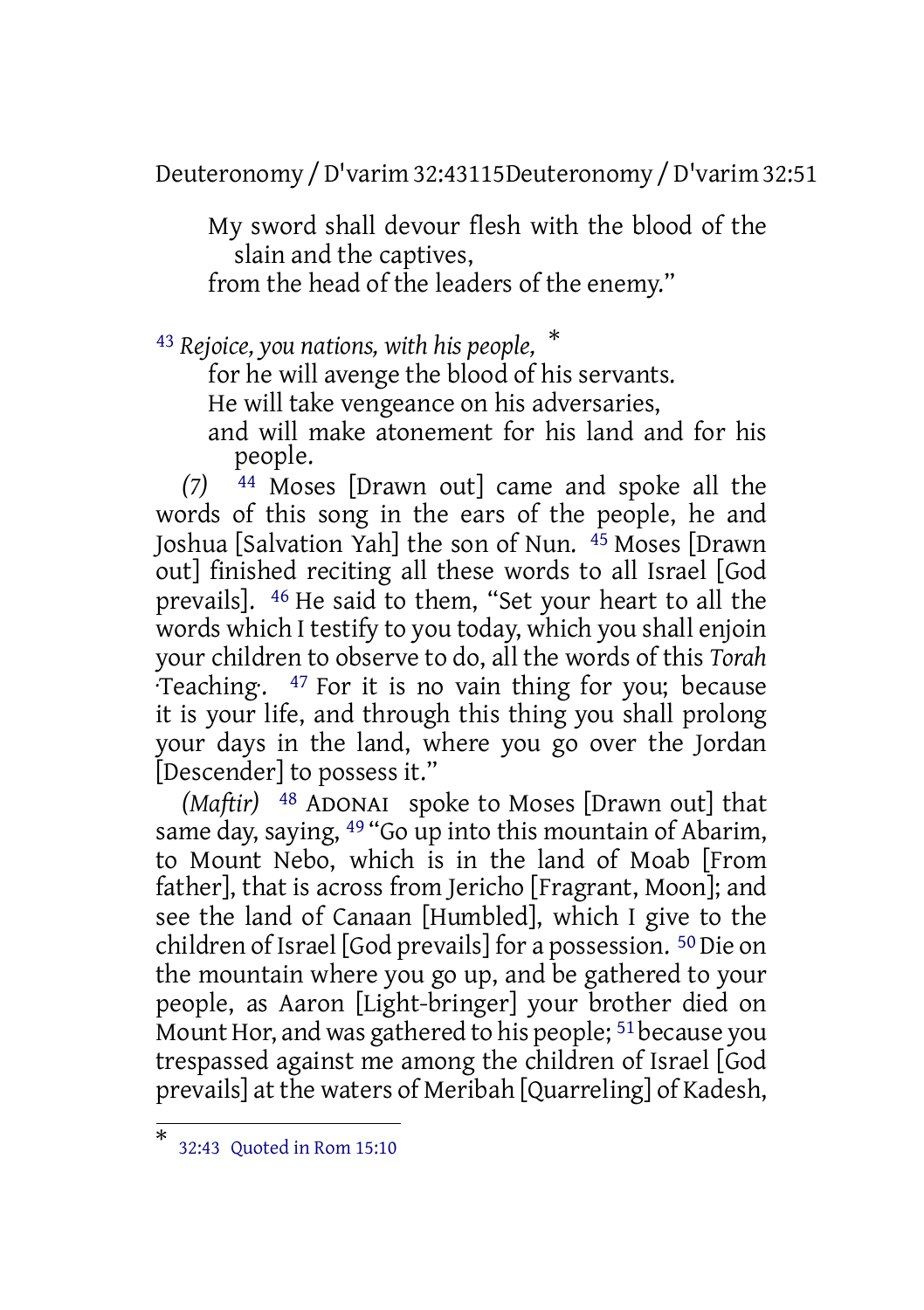Deuteronomy /D'varim 32:52116Deuteronomy /D'varim 33:4

in the wilderness of Zin; because you didn't uphold my holiness among the children of Israel [God prevails].  $52$  For you shall see the land from a distance; but you shall not go there into the land which I give the children of Israel [God prevails]."

*Haftarah Ha'azinu ·Taking leave · Hear·:*

*Sh'mu'el Bet / 2 Samuel 22:1-51*

# *B'rit Hadashah ·New Covenant·: John 21:1-25* Parashah 54: *V'zot HaBrachah* ·And this is the blessing· 33:1-34:12

# 33

1 This is the blessing that Moses [Drawn out] the man of God blessed the children of Israel [God prevails] before his death. 2 He said,

"ADONAI came from Sinai [Thorn], and rose from Seir to them.

He shone from Mount Paran.

He came from the ten thousands of holy ones. At his right hand was a fiery law for them.

3 Yes, he *choveiv* ·hides in bosom, loves· the people. All his saints are in your hand. They sat down at your feet.

Each receives your words.

4 The *Torah* ·Teaching· Moses [Drawn out] enjoined us, an inheritance for the assembly of Jacob [Supplanter].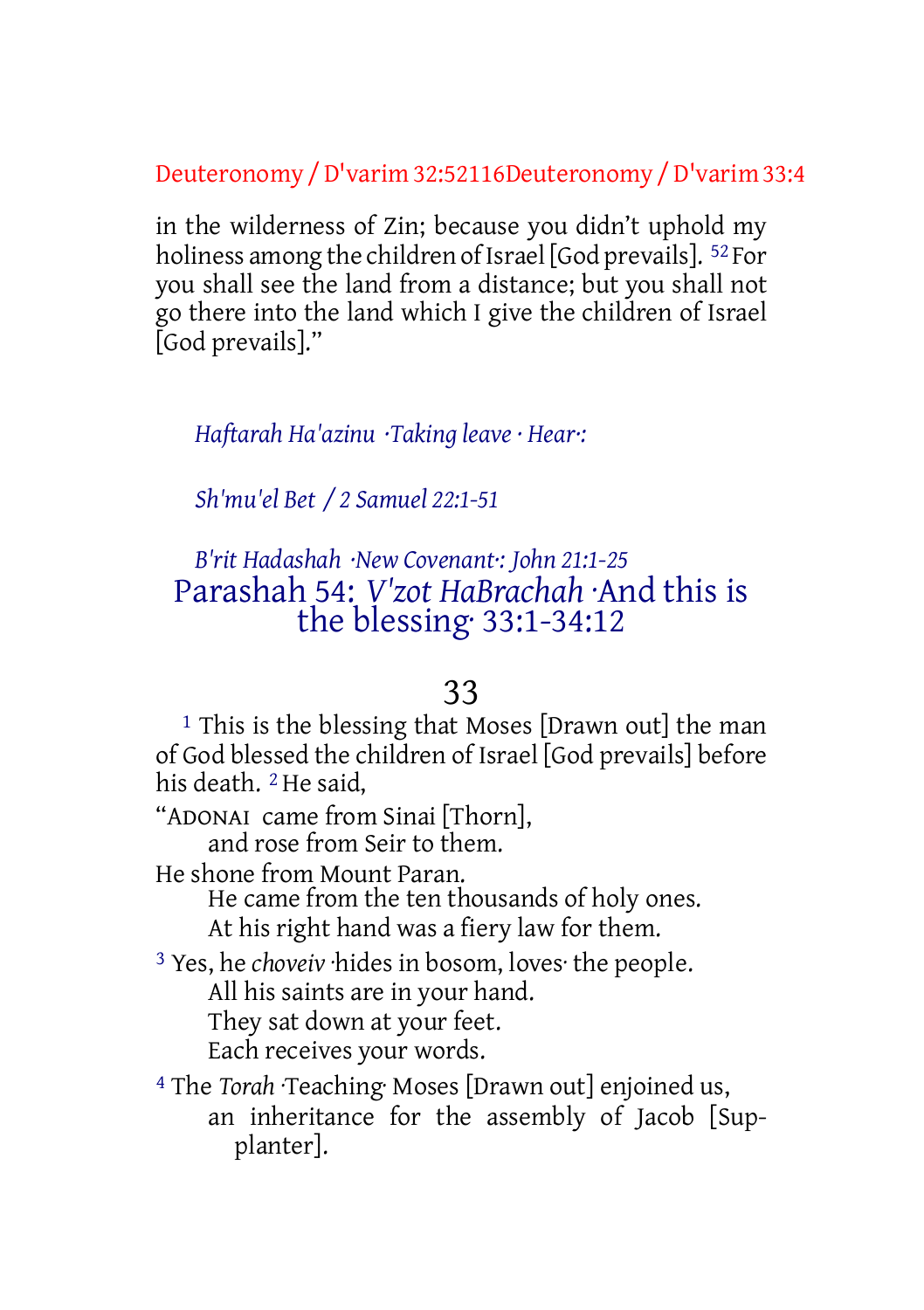Deuteronomy / D'varim 33:5 117 Deuteronomy / D'varim 33:11

<sup>5</sup> <sup>\*</sup> He was king in <sup>†</sup> Jeshurun [Upright one], when the heads of the people were gathered, all the tribes of Israel [God prevails] together.

<sup>6</sup> "Let Reuben [See, a son!] live, and not die; Nor let his men be few." 7 This is for Judah [Praised]. He said, "*Sh'ma* ·Hear obey·, ADONAI , the voice of Judah [Praised]. Bring him in to his people. With his hands he contended for himself. You shall be a help against his adversaries." *(2)* 8 About Levi [United with] he said, "Your *Thummim* ·Perfections· and your *'Urim* ·Lights· are with your pious one, whom you proved at Massah [Testing], with whom you contended at the waters of Meribah [Quarreling]. <sup>9</sup> He said of his father, and of his mother, 'I have not seen him.' He didn't acknowledge his brothers, nor did he know his own children; for they have observed your word, and keep your covenant. 10 They shall teach Jacob [Supplanter] your judgments, and Israel [God prevails] your *Torah* ·Teaching·. They shall put incense before you, and whole burnt offering on your altar. 11 ADONAI , bless his skills. Accept the work of his hands.

<sup>\*</sup> 33:5 MPr: The King who the 12 Tribes will obey isthe King Messiah. (Deut 33:5 in Jerusalem Targum). (Matt 1:17; Luke 1:32-33) † 33:5 MPr: Jeshrun refers to King Messiah whom all twelve tribes will obey. "All will ascribe allegiance." (Deut 33:5 in Jerusalem Targum). (Rev 21:14)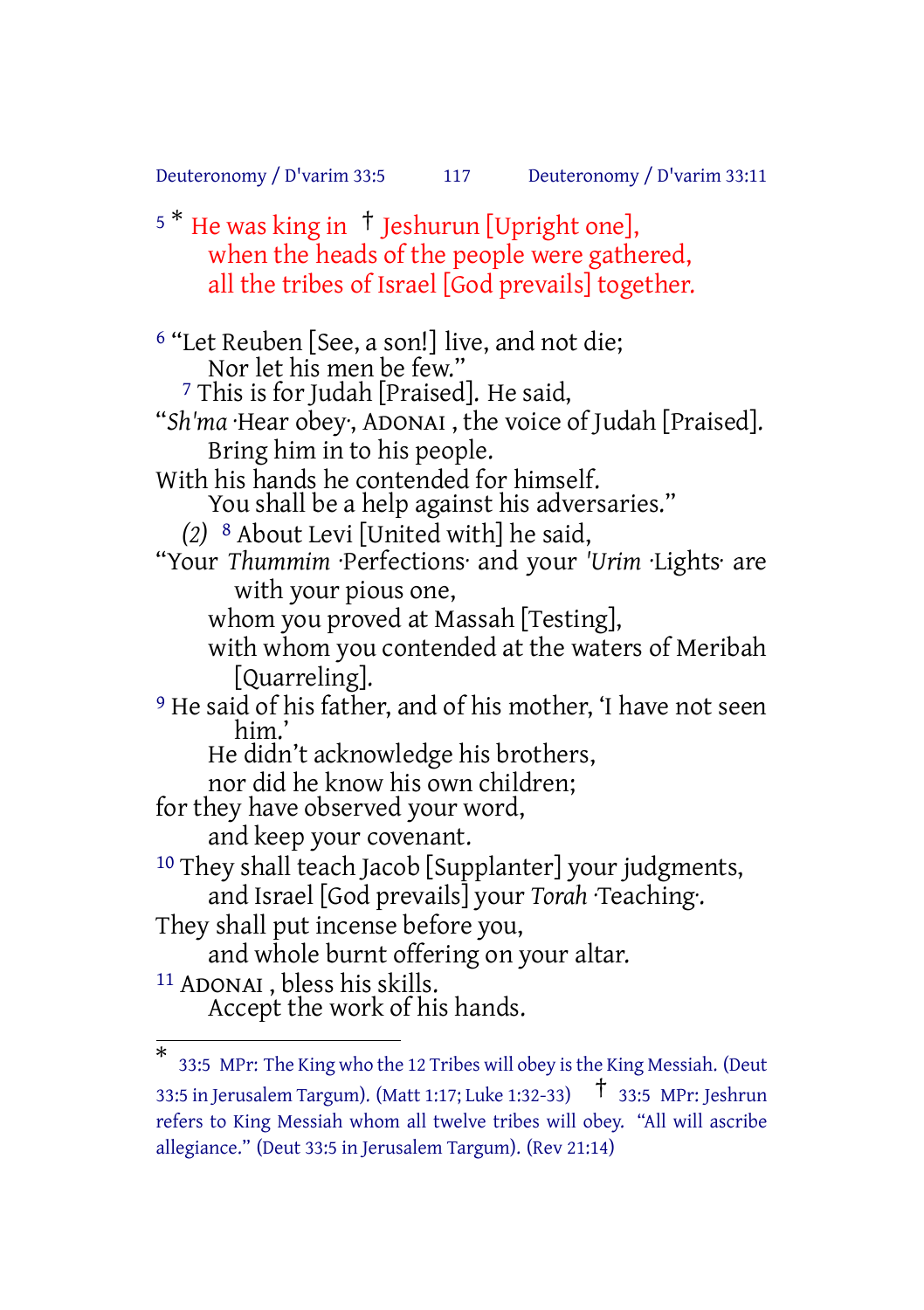Strike through the hips of those who rise up against him, of those who hate him, that they not rise again."

12 About Benjamin [Son of right hand, Son of south] he said,

"The *Yadid* ·Beloved· of ADONAI will dwell in safety by him. He covers him all day long.

He dwells between his shoulders."

*(3)* 13 About Joseph [May he add] he said,

"His land is blessed by ADONAI ,

for the precious things of the heavens, for the dew, for the deep that couches beneath,

14 for the precious things of the fruits of the sun, for the precious things that the moon can yield,

15 for the best things of the ancient mountains,

for the precious things of the everlasting hills, 16 for the precious things of the earth and its fullness,

the good will of him who lived in the bush.

Let this come on the head of Joseph [May he add],

on the crown of the head of him who was separated from his brothers.

<sup>17</sup> The firstborn of his herd, majesty is his.

His horns are the horns of the wild ox.

With them he will push all the peoples, to the ends of the earth.

They are the ten thousands of Ephraim [Fruit].

They are the thousands of Manasseh [Causing to forget]."

*(4)* 18 About Zebulun [Living together] he said,

"Rejoice, Zebulun [Living together], in your going out; and Issachar [Hire, Reward], in your tents.

<sup>19</sup> They will call the peoples to the mountain.

There they will offer sacrifices of righteousness, for they will draw out the abundance of the seas,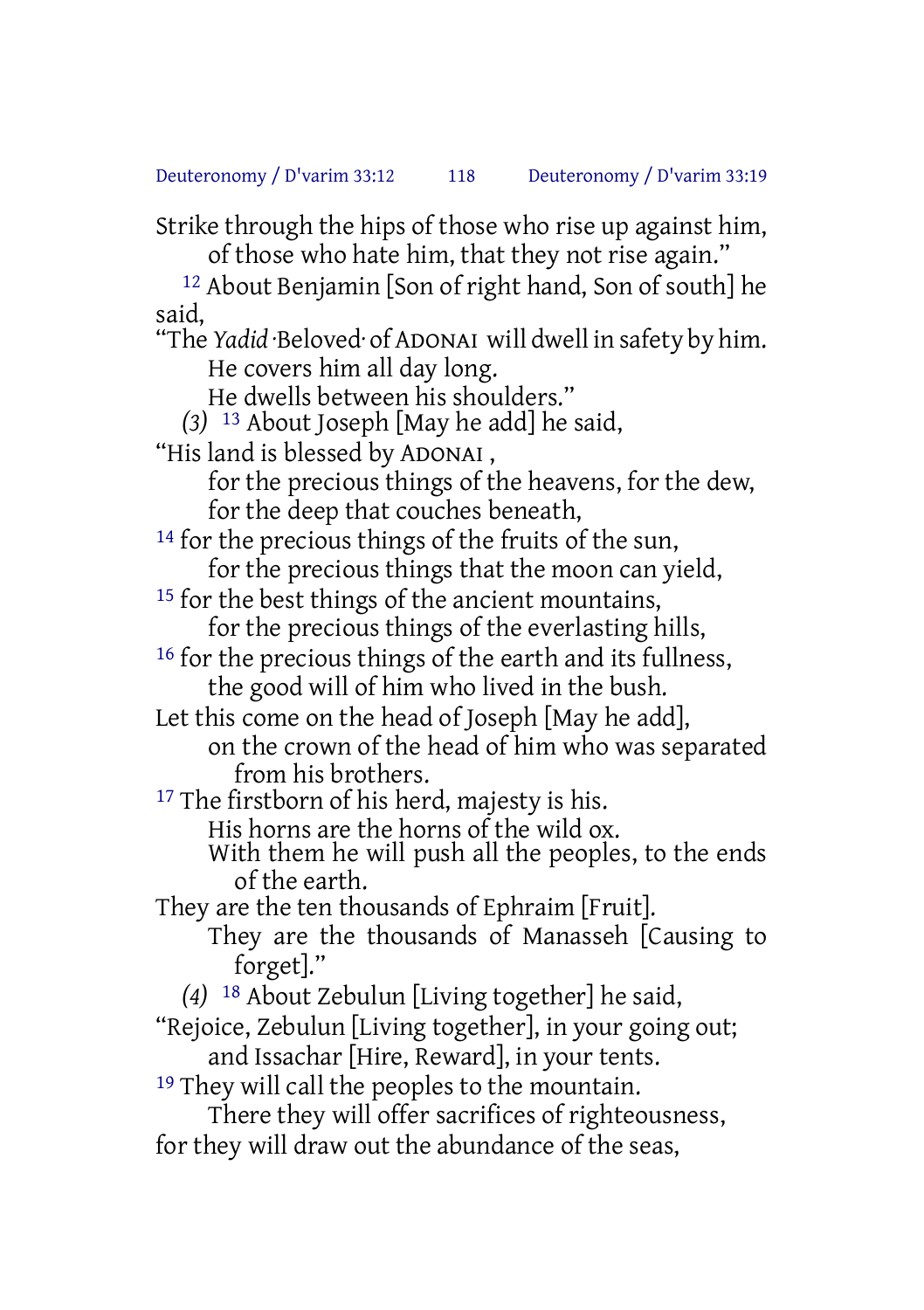Deuteronomy /D'varim 33:20119Deuteronomy /D'varim 33:28

the hidden treasures of the sand." 20 About Gad [Good fortune] he said, "He who enlarges Gad [Good fortune] is blessed. He dwells as a lioness, and tears the arm, yes, the crown of the head. 21 He provided the first part for himself, for the lawgiver's portion reserved was reserved for him. He came with the heads of the people. He executed the righteousness of ADONAI , His judgments with Israel [God prevails]." *(5)* 22 About Dan [He judged] he said, "Dan [He judged] is a lion's cub that leaps out of Bashan." 23 About Naphtali [My wrestling] he said, "Naphtali [My wrestling], satisfied with favor, full of ADONAI 's blessing, Possess the west and the south." 24 About Asher [Happy] he said, "Asher [Happy] is blessed with children. Let him be acceptable to his brothers. Let him dip his foot in oil. 25 Your bars will be iron and bronze. As your days, so your strength will be. 26 "There is no one like God, Jeshurun [Upright one], who rides on the heavens for your help, in his excellency on the skies.

- *(6)* 27 The eternal God is your dwelling place. Underneath are the everlasting arms. He divorce and cast away the enemy from before you,
- and said, 'Destroy!'
- 28 Israel [God prevails] dwells in safety;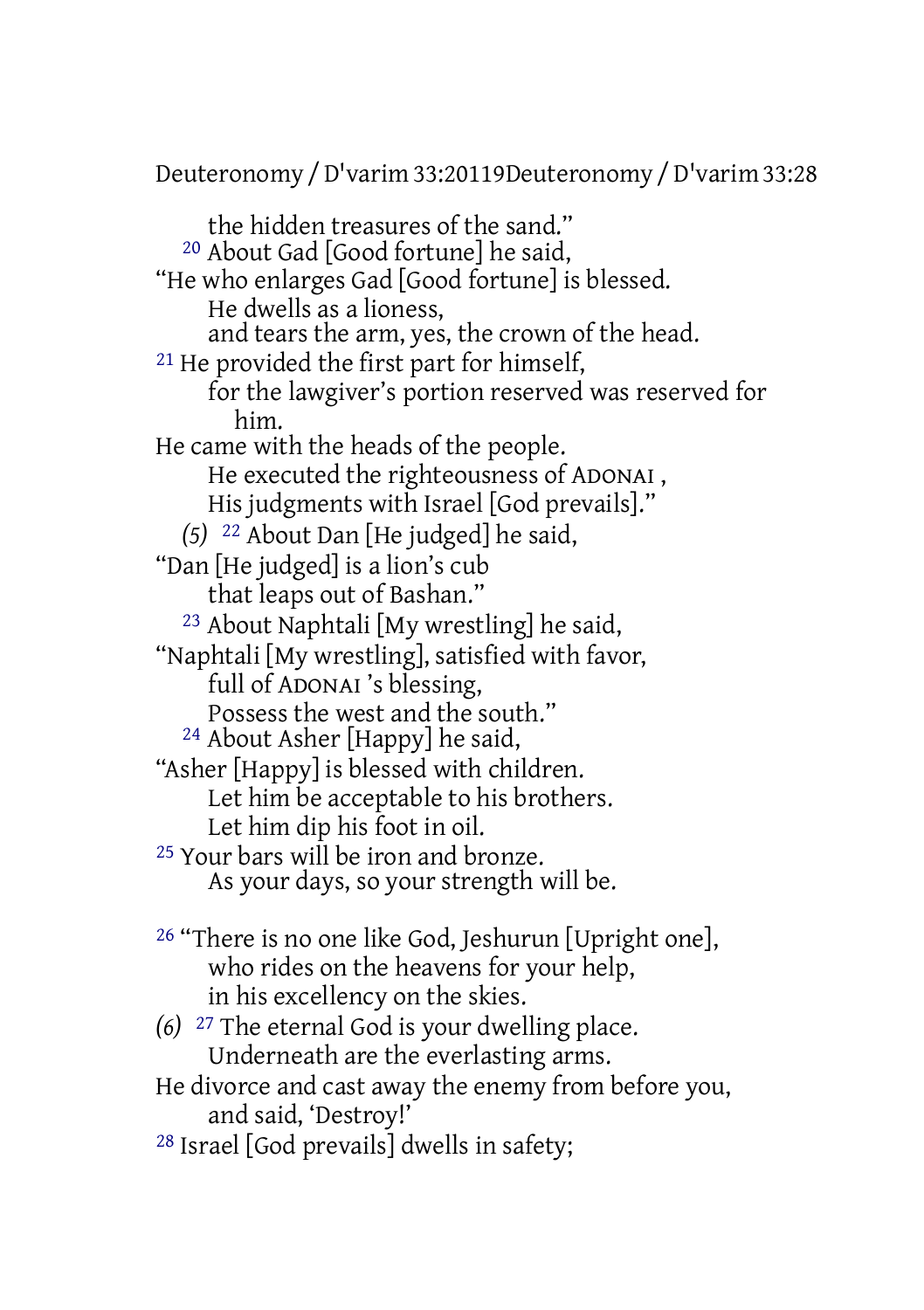Deuteronomy /D'varim 33:29120Deuteronomy /D'varim 34:8

the fountain of Jacob [Supplanter] alone, In a land of grain and new wine.

Yes, his heavens drop down dew.

29 You are happy, Israel [God prevails]! Who is like you, a people saved by ADONAI ,

the shield of your help,

the sword of your excellency?

Your enemies will submit themselves to you.

You will tread on their high places."

## 34

*(7)* 1 Moses [Drawn out] went up from the plains of Moab [From father] to Mount Nebo, to the top of Pisgah, that is over against Jericho [Fragrant, Moon]. ADONAI showed him all the land of Gilead, to Dan [He judged], 2 and all Naphtali [My wrestling], and the land of Ephraim [Fruit] and Manasseh [Causing to forget], and all the land of Judah [Praised], to the western sea, 3 and the south, and the Plain of the valley of Jericho [Fragrant, Moon] the city of palm trees, to Zoar [Small]. 4 ADONAI said to him, "This is the land which I swore to Abraham [Father of a multitude], to Isaac [Laughter], and to Jacob [Supplanter], saying, 'I will give it to your offspring.' I have caused you to see it with your eyes, but you shall not go over there."

5 So Moses [Drawn out] the servant of ADONAI died there in the land of Moab [From father], according to ADONAI 's word. 6 He buried him in the valley in the land of Moab [From father] opposite Beth Peor, but no man knows where his tomb is to this day. 7 Moses [Drawn out] was one hundred twenty years old when he died. His eye was not dim, nor his strength gone. 8 The children of Israel [God prevails] wept for Moses [Drawn out] in the plains of Moab [From father] thirty days, until the days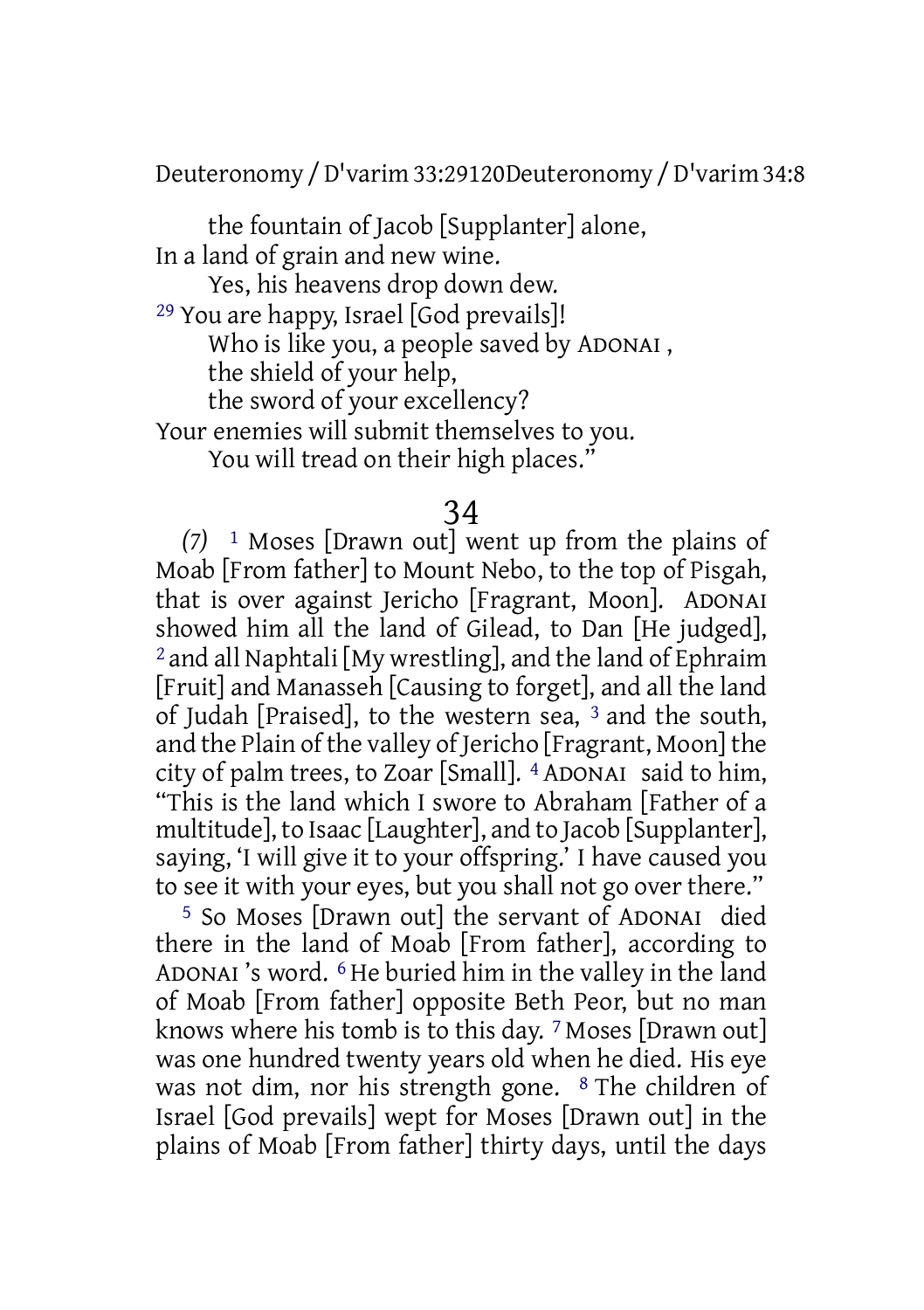Deuteronomy /D'varim 34:9121Deuteronomy /D'varim 34:12

of weeping in the mourning for Moses [Drawn out] were ended. <sup>9</sup> Joshua [Salvation Yah] the son of Nun was full of the spirit of wisdom; for Moses [Drawn out] had laid his hands on him. The children of Israel [God prevails] *sh'ma* ·heard obeyed· him, and did as ADONAI enjoined Moses [Drawn out]. 10 Since then, there has not arisen a prophet in Israel [God prevails] like Moses [Drawn out], whom ADONAI knew face to face,  $11$  in all the signs and the wonders, which ADONAI sent him to do in the land of Egypt [Abode of slavery], to Pharaoh, and to all his servants, and to all his land, <sup>12</sup> and in all the mighty hand, and in all the awesome deeds, which Moses [Drawn out] did in the sight of all Israel [God prevails].

*Haftarah V'zot HaBrachah ·Taking leave · And this is the blessing·:*

*Y'hoshua / Joshua 1:1-18 (A); 1:1-9 (S) B'rit Hadashah ·New Covenant·: Luke 24:44-53*

*Chazak, chazak v'nitchazek! ·Be Strong, be strong, and let us show ourselves courageous!· (2 Samuel 10:12)*